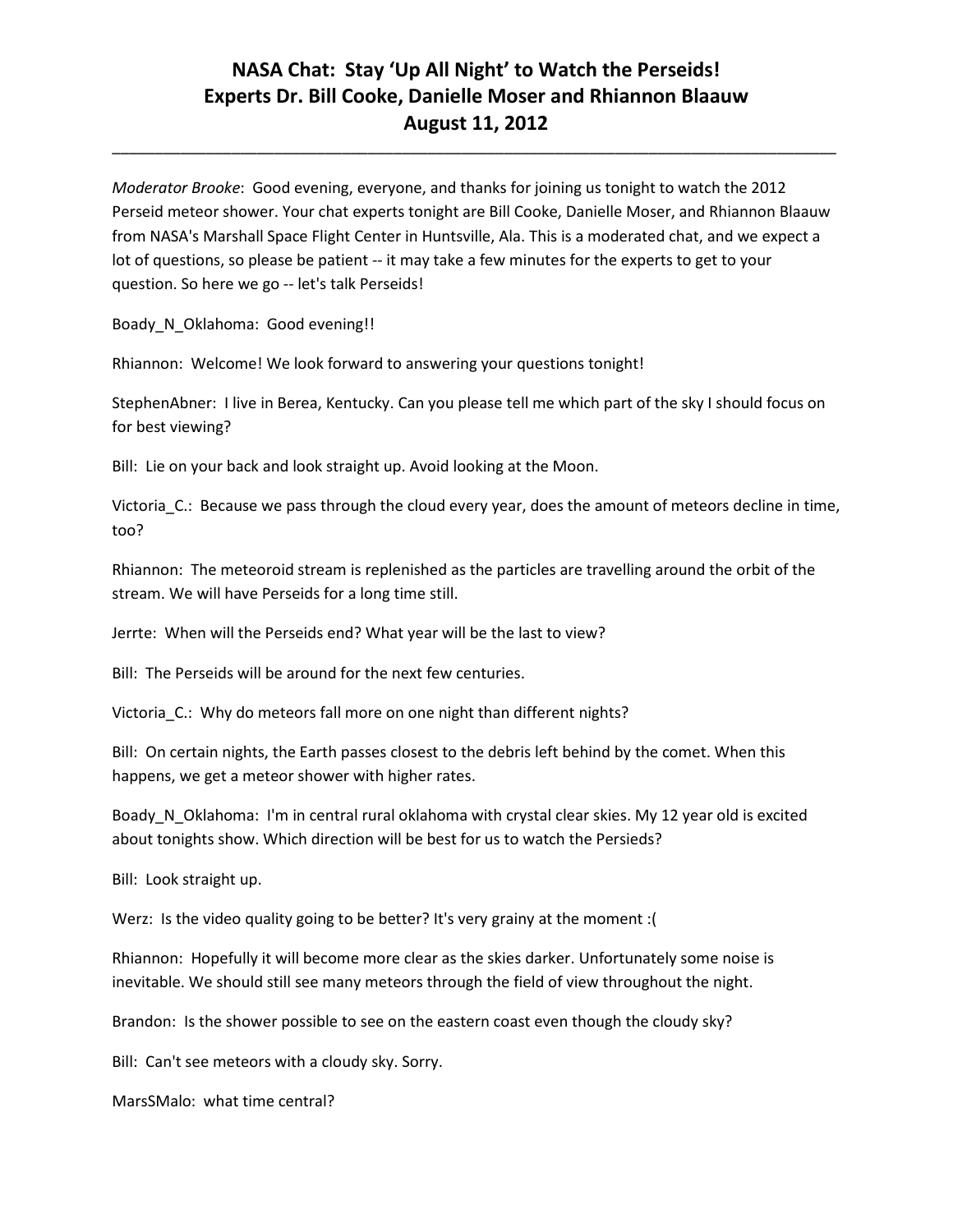\_\_\_\_\_\_\_\_\_\_\_\_\_\_\_\_\_\_\_\_\_\_\_\_\_\_\_\_\_\_\_\_\_\_\_\_\_\_\_\_\_\_\_\_\_\_\_\_\_\_\_\_\_\_\_\_\_\_\_\_\_\_\_\_\_\_\_\_\_\_\_\_\_\_\_\_\_\_\_\_\_\_\_\_\_

Bill: You should start seeing Perseids after 10 p.m.

Scott\_C\_Palmer: Surely, the meteor showers can't go on forever. How long are the meteor showers expected to last before they reduce to nothing left?

Rhiannon: The Earth will pass through the stream by August 24th, though by far you will see the highest rates tonight. Tomorrow night you can see about half the rates of tonight.

LukeCC: Good Night!! 00:003 here on Brazil. So, we BRs should be looking wich direction? Because I wont be able to look in the horizon.

Rhiannon: Lie on your back and look up! Let your eyes adjust to the dark and enjoy.  $\odot$ 

Bouchardfamily: We are in Southern Ontario (Canada) and I read that we shouldn't look straight up at the sky but only about halfway up and to the northeast (from where we are). Should we really be looking straight up? The skies here are beautiful and clear so we are pretty excited!

Bill: Look straight up. Avoid looking at the Moon. If you look to the northeast, the meteors will have shorter trains and not be as spectacular.

Talkingchickenscratch: What is the definition of a meteor shower? How does it actually happen? Is it lots of shooting stars?

Rhiannon: A meteor shower occurs when the Earth passes through the trail of debris left by a specific comet or asteroid. There are over 30 visual meteor showers per year.

Talkingchickenscratch: Hello! Thank you for being here to chat with us!

Rhiannon: You are so welcome. Thanks for your interest!

Scott\_C\_Palmer: Has anyone been able to test the meteoroids for their composition, are they carbonaceous or a mix of rock and ice?

Bill: Perseids come from Comet Swift-Tuttle and are probably made of bits of dust and ice.

gemini83: how does NASA know when we are entering the thickest part of debris field??? estimate? camera? radio waves?

Rhiannon: From years of data. We enter the thickest part of the meteoroid stream at the same time every year. The data is from cameras, radars, and other means.

Gold\_Dude: Let's get this started. Is your camera pointed in the optimal direction? What is its Az and El so I will know where to best look? I am up against the background light from downtown Atl. I'm in directly east in Villa Rica.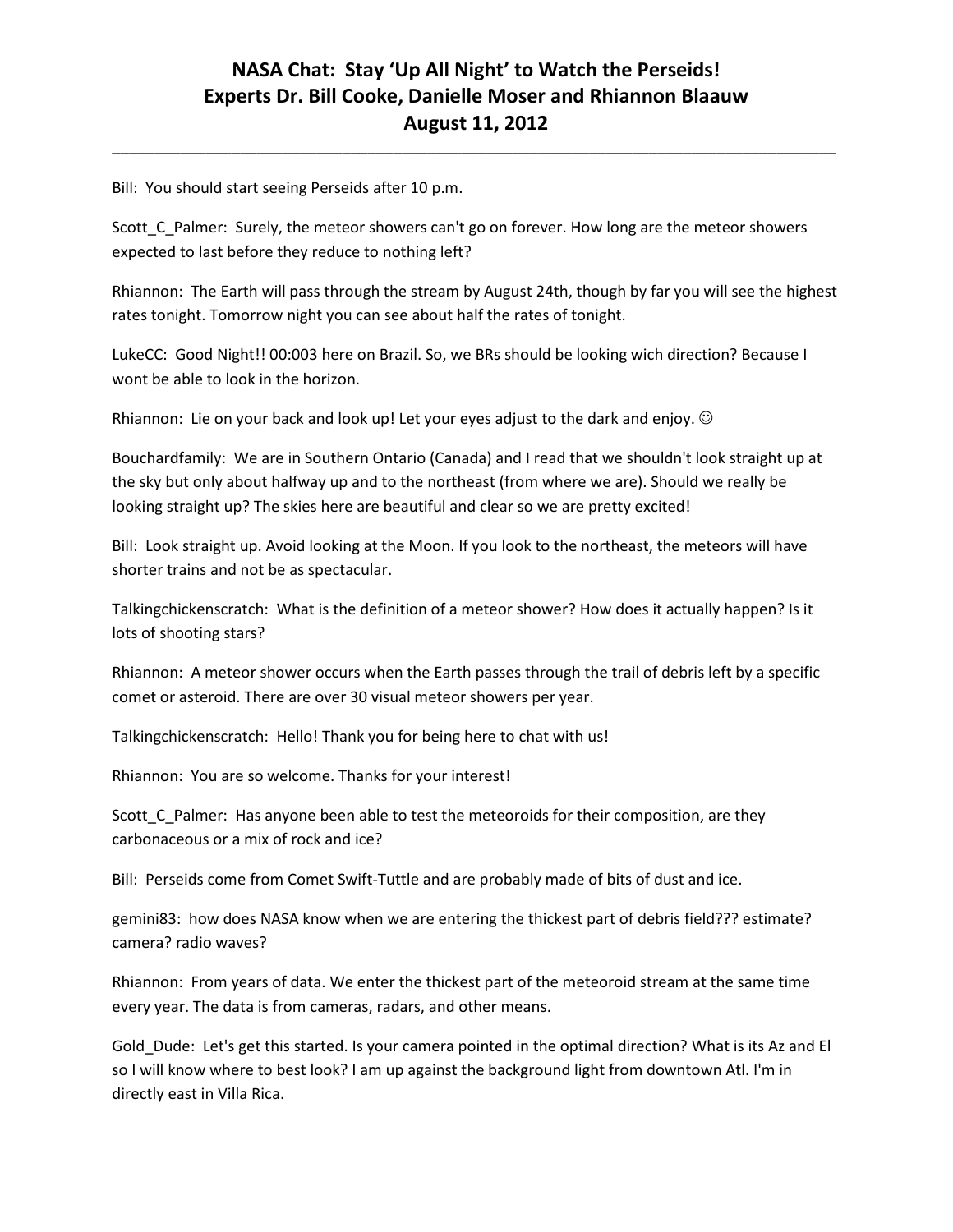\_\_\_\_\_\_\_\_\_\_\_\_\_\_\_\_\_\_\_\_\_\_\_\_\_\_\_\_\_\_\_\_\_\_\_\_\_\_\_\_\_\_\_\_\_\_\_\_\_\_\_\_\_\_\_\_\_\_\_\_\_\_\_\_\_\_\_\_\_\_\_\_\_\_\_\_\_\_\_\_\_\_\_\_\_

Bill: Our camera is pointed north just above Polaris to minimize interference from city lights, but this not the best direction to look.

Jerrte: Is the ISS crew monitoring the Perseids?

Bill: As far as we know, no, but they may take a few pictures.

KyliePatricia: Will viewing conditions be favorable in the St. Louis area?

Danielle: If you have clear (non-cloudy), dark skies - yes!

Vinoth: So no chance to see them in Philadelphia?

Bill: If it is clear and you are out of the city, you should see Perseids.

*Moderator Brooke*: Great questions coming in, and our experts are working to get answers for you. Sorry to hear that some folks have cloudy skies. Try our Ustream feed (embedded on this page) because we have nice clear skies over Huntsville/Marshall Space Flight Center tonight.

Lafefa: When it start of Central US time?

Bill: You should start seeing Perseids around 10 p.m.

jabenton87: Do you know the current number of meteors per hour?

Bill: About fifty, when I last checked.

Andres: How dense is the meteor cloud? Is it common for satellites to get hit by one?

Rhiannon: It is not common, though it is not unheard of. A Perseid hit the satellite Olympus in 1993 and it was unable to be used after that point. We at the Meteoroid Environment Office have models of the background and shower meteors so that satellite operators know how much protection to put on their spacecraft and which times of year to expect more/less meteors.

Heaven: Will I be able to see this in Orlando FL?

Bill: Yes, if the sky is clear.

LainP7: will the shower be visable with some city light polution?

Danielle: If you can see the stars in the Big Dipper from your location, you should be able to see Perseids, even with some city light pollution. It's best to get as far away as lights as possible, though.

Sblinde: At what points in the next few nights do you expect the meteor shower to have the most activity?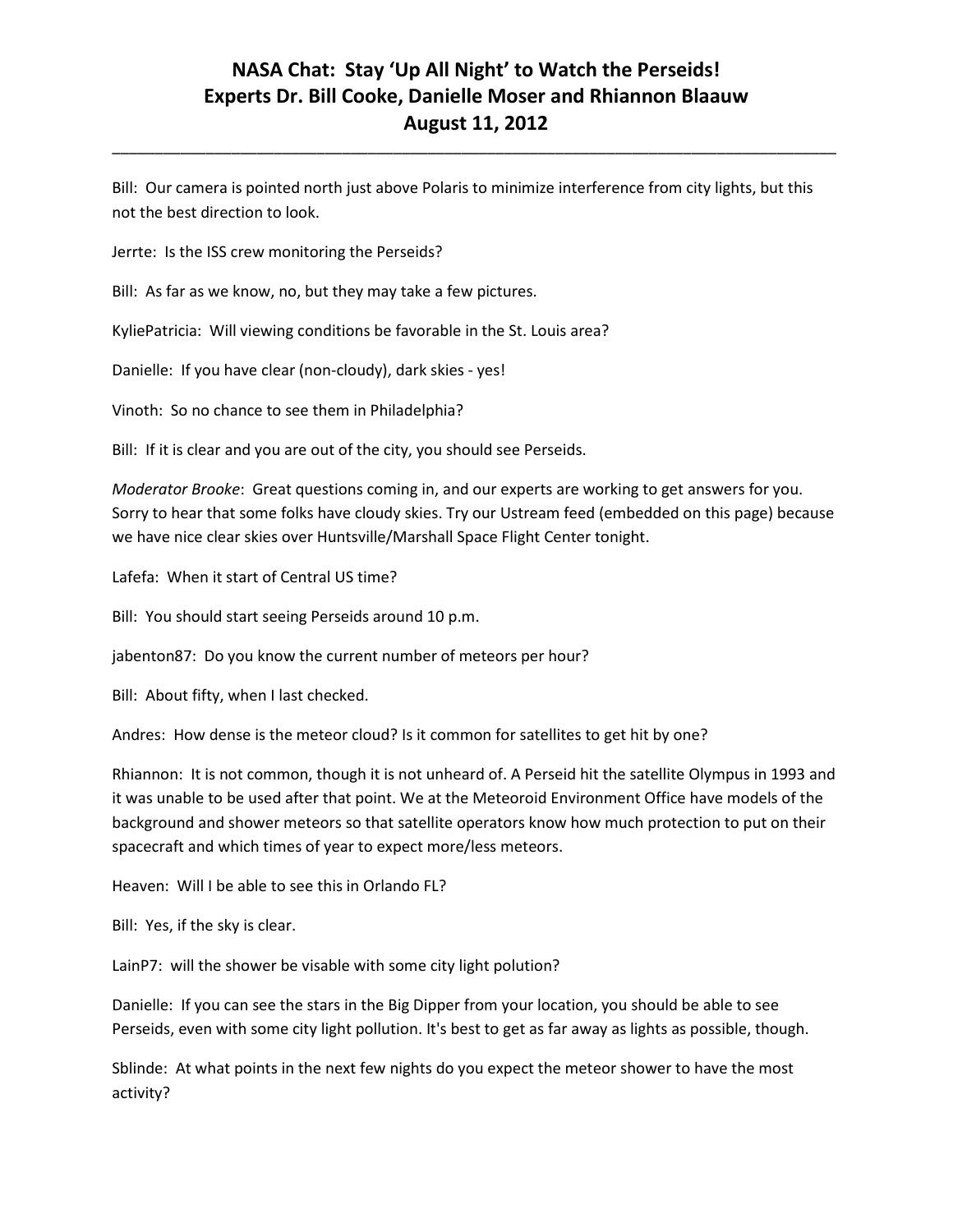\_\_\_\_\_\_\_\_\_\_\_\_\_\_\_\_\_\_\_\_\_\_\_\_\_\_\_\_\_\_\_\_\_\_\_\_\_\_\_\_\_\_\_\_\_\_\_\_\_\_\_\_\_\_\_\_\_\_\_\_\_\_\_\_\_\_\_\_\_\_\_\_\_\_\_\_\_\_\_\_\_\_\_\_\_

Bill: I expect the most meteors tonight just before dawn.

SherryinCincy: How "wide is this view?

Rhiannon: The camera is in the live stream is a low-light level video camera with a 25 degrees field of field. It is pointing north, just above Polaris.

Cha: how about pacific time?

Bill: 10 p.m. local time, no matter what your time zone. That's when you start to see Perseids.

Brandon: What time will the shower be able to be seen on the live feed?

Bill: The live feed is on now.

SpockvsDAta: I apologize for my previous one word question. As an amateur, how will I know w/o the aid of a compass the direction in which NorthEast is? I can't find my compass.... :\

Bill: The best thing to do is to look up towards the zenith. Do not look northeast towards the radiant.

Mea12: If I can see stars should i be able to see the perseids?

Bill: If you can see stars, you can see Perseids.

lakewood\_ohio: Are any of the particles large enough to survive the descent through the atmosphere? Also, is there a history of any especially spectacular showers in the past 20 years or so?

Danielle: Perseids are too fragile and move too fast to survive to the ground, so no worries. Yes, we had great Leonid showers about a decade ago, and the Draconids last year weren't too shabby!  $\odot$  As far as upcoming showers, the Perseids will show increased rates (an outburst) in 2016.

Sarkeny: Hi, thanks so much for hosting a chat for the public tonight! My questions: How are the Perseids any different than the Quadratids? Also, how many times a year should we expect major meteor showers to take place around the earth?? Thank you.

Rhiannon: The Perseids are from pieces of debris that came off comet Swift-Tuttle. We pass through that debris every August. The Quadrantids are debris from another comet and we pass through that debris at the beginning of January. We can see over 30 visual meteor showers per year!

Bouchardfamily: Thanks so much! We're heading out with blankets, mugs of tea, and the kids that are still awake right now. Pretty cool being able to ask you questions right now, thanks :)

Danielle: Awesome! Have a great time! Thanks for joining us!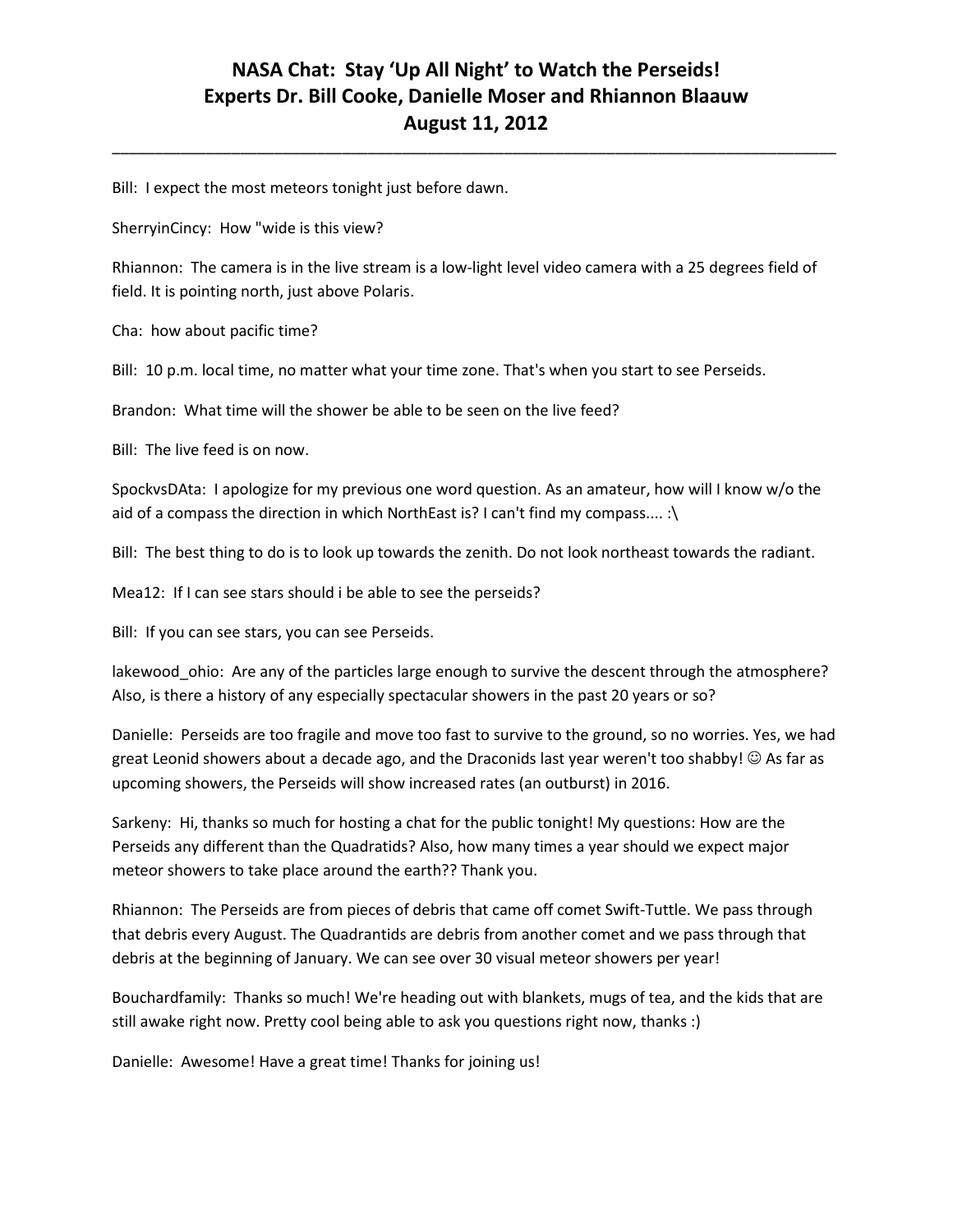Starsearcher: would i be able to see them past 3 am east coast time? I've noticed that the past few days its been cloudy during this time and then during the dawn hours it clears up

\_\_\_\_\_\_\_\_\_\_\_\_\_\_\_\_\_\_\_\_\_\_\_\_\_\_\_\_\_\_\_\_\_\_\_\_\_\_\_\_\_\_\_\_\_\_\_\_\_\_\_\_\_\_\_\_\_\_\_\_\_\_\_\_\_\_\_\_\_\_\_\_\_\_\_\_\_\_\_\_\_\_\_\_\_

Bill: You will be able to see them up until dawn.

Yue: Why is the feed black?

Bill: We can see stars on the feed.

Kman: we have clear sky here in midwest - will we be able to see much?

Rhiannon: We hope so! You should be able to see them after 10 pm and the rates should be best between 3-4 am local time. Happy viewing!!

Lifelessdrifter: Im in Ky and we have no moon at the moment. Where am I surpose to be looking?

Danielle: You just want to look straight up, taking as much sky in as possible.

Derekh: it's cloudy for the next 24 hours here in Kildare Ireland - will the shower last beyond that?

Rhiannon: You will still be able to see Perseids 24 hours from now, though the rates will not be as high.

Randomkidsrule: Can the meteors come from any direction or do youlook towards the north?

Bill: They can appear any place in the sky. Look up towards the zenith.

Stacy: do you guys know if the meteor shower is visible to Chicago?

Bill: If it is clear and you can see stars, you can see Perseids.

Erikaaa: is there an 'ideal' time to watch? Will the show become more clear futher into the night?

Rhiannon: If your skies are clear, the best time to view would be between 3-4 am local time. We hope you see many!

Ben: What is the best time to view the meteors in the Caribbean?

Bill: After 10 p.m. local, regardless of time zone, and you will see the most meteors before dawn.

Z: Is every meteor shower caused by comet debris?

Rhiannon: Some are from asteroid debris! The Geminids in December are pieces of asteroid 3200 Phaethon.

tjones102: So you should not look toward the constelation Perseus?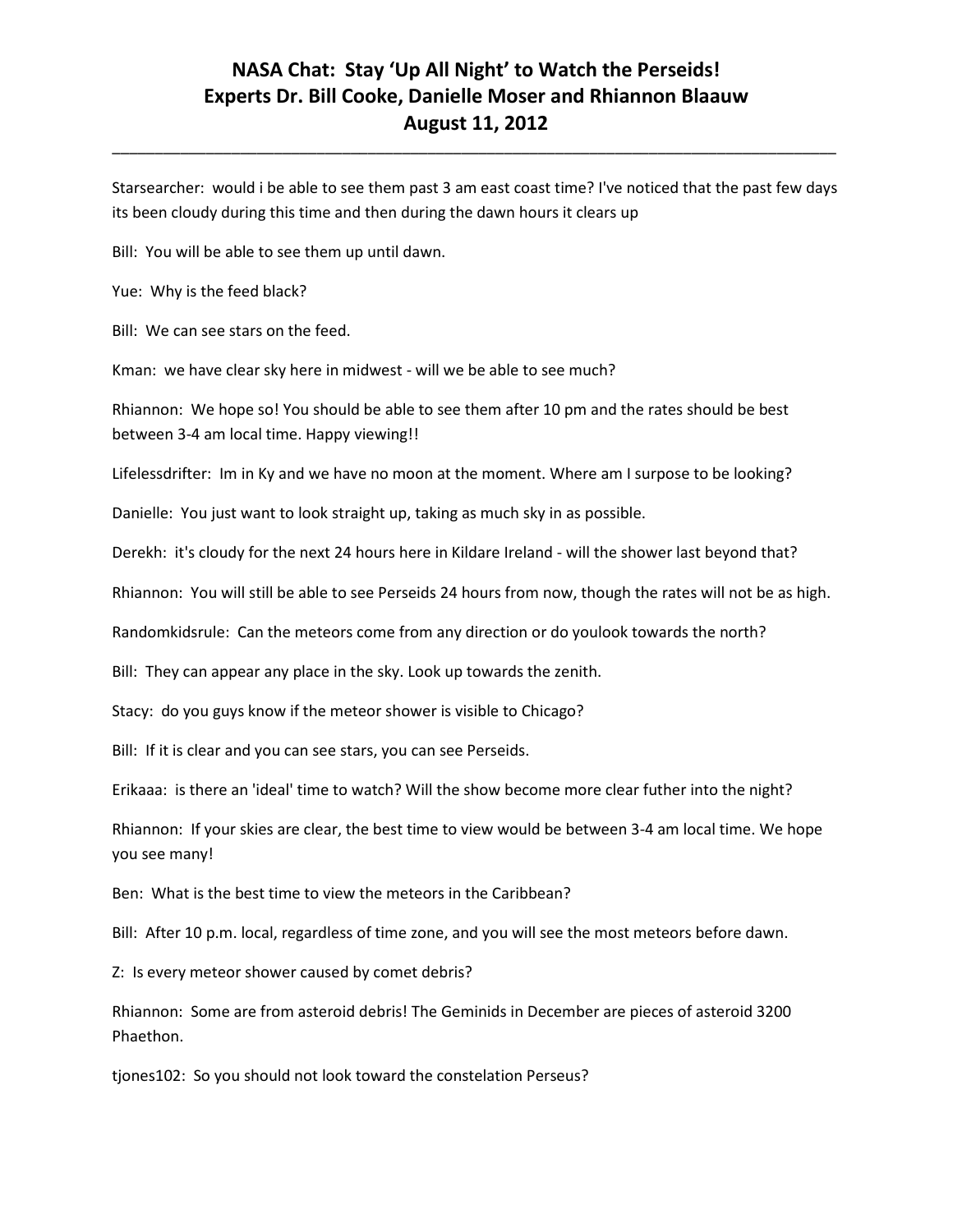\_\_\_\_\_\_\_\_\_\_\_\_\_\_\_\_\_\_\_\_\_\_\_\_\_\_\_\_\_\_\_\_\_\_\_\_\_\_\_\_\_\_\_\_\_\_\_\_\_\_\_\_\_\_\_\_\_\_\_\_\_\_\_\_\_\_\_\_\_\_\_\_\_\_\_\_\_\_\_\_\_\_\_\_\_

Danielle: No, you don't need to locate the constellation Perseus. It's best that you look just straight overhead, putting a large portion of sky in your field of view.

Starbuff: I've been watching the USTREAM Live video for the past half hour but have not spotted any meteors. Is it too early to sight them? (Time is now 11:10 pm.)

Bill: It's only 10:10 here, where the camera is located, and there will be very few Perseids until the radiant rises higher.

Steph: Do you know if Jacksonville, Florida will be able to see the meteor shower at any point tonight?

Bill: If you can see stars, you can see Perseids.

tjones102: I am in Kentucky, was out a few minutes ago, we have very clear skies, but haven't seen anything yet.

Rhiannon: Glad you have clear skies! The number of meteors should increase as time goes on, peaking between 3 and 4 am. Hope you see lots!

Scott C Palmer: Given their trajectory and speed, how hot do you think they get when entering the Earths atmosphere?

Danielle: Several thousand degrees Kelvin!

PGC911: how long do the trails of a comet emain where the earth can pass through? Seem like afters several passes, the trail would be gone.

Bill: The comet continuously ejects material each passage around the Sun, which replenishes the shower meteoroids.

RickGammach: Has there been any successful spectragraphic analysis of meteor trails?

Bill: Yes.

Timinseattle: hi from Sunny Seattle

Danielle: Hello Seattle! Sunny -- that's unusual, isn't it?  $\odot$ 

gemini83: Want to say thank you to the experts for answering all my questions over the past few years :) Bill and Rhiannon are here everytime tho, don't yall ever want to just be outside and not typing?? lol

Rhiannon: You are so welcome! Hopefully after this chat room I will be able to see some meteors for myself before catching some sleep!

MicMelt: I live in deep south texas, what part of the sky should i look at ?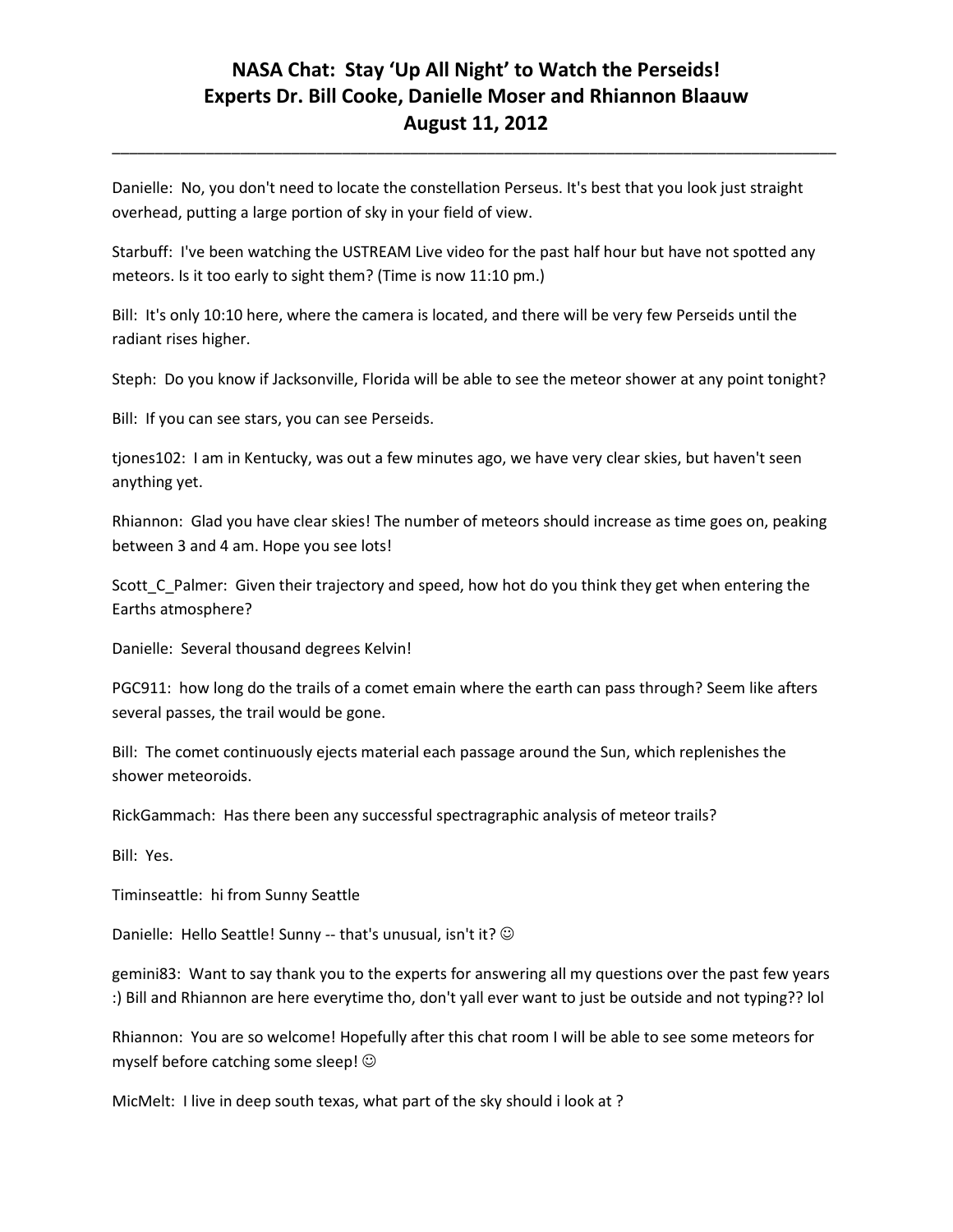\_\_\_\_\_\_\_\_\_\_\_\_\_\_\_\_\_\_\_\_\_\_\_\_\_\_\_\_\_\_\_\_\_\_\_\_\_\_\_\_\_\_\_\_\_\_\_\_\_\_\_\_\_\_\_\_\_\_\_\_\_\_\_\_\_\_\_\_\_\_\_\_\_\_\_\_\_\_\_\_\_\_\_\_\_

Bill: Look up and avoid looking at the Moon.

Octiga: Is the comet Swift-Tuttle potentially dangerous to Earth?

Danielle: It has a stable orbit, it is no threat to Earth.

Bhive: Will we be able to see it in the Tampa Bay Area in Florida? Thanks for being so AWESOME:)

Danielle: Yes, if you've got clear, dark skies!! Thanks for being here!

bo90: Is this the best meteor shower for the year?

Rhiannon: Perseid rates are between 80-100 per hour if you have clear skies and very little moon light. The Geminid rate is slightly above that and the Quadrantids are right up there with them.

Escobar: Im in Nicaragua, will I be able to see it???

Bill: If you can see the stars of Perseus, you will be able to see Perseids.

ChiariPTCSongbird: We're in the Chicago suburbs and are trying to figure out where to look, do we have any chance of seeing anything from here?

Bill: If you can see stars, you can see Perseids. Look straight up and avoid looking at the Moon.

Bluesguy: does the comet stay in regular orbit ?

Danielle: Yes. It comes close to the Sun about every 133 years.

dank0822: Thank you so much for the live feed!!! We are using this opportunity to spend some great family time together!!!

Bill: You are welcome.

Vinoth: Unfortunately, it seems that I am in the city and it is cloudy. Thank you for taking the time to answer my question.

Rhiannon: We are sorry for your cloudy skies... hopefully you will be able to see some from our live-feed as we have very clear skies here!

Meteorfreak: if i live on valley stream long island, how clear will i see the meteor shower?

Bill: If you can see stars, you can see Perseids.

melisuh29: I have clear skys and havent seen any and its really dark where i lve. i havent seen any yet. What time would be the peek time to really see them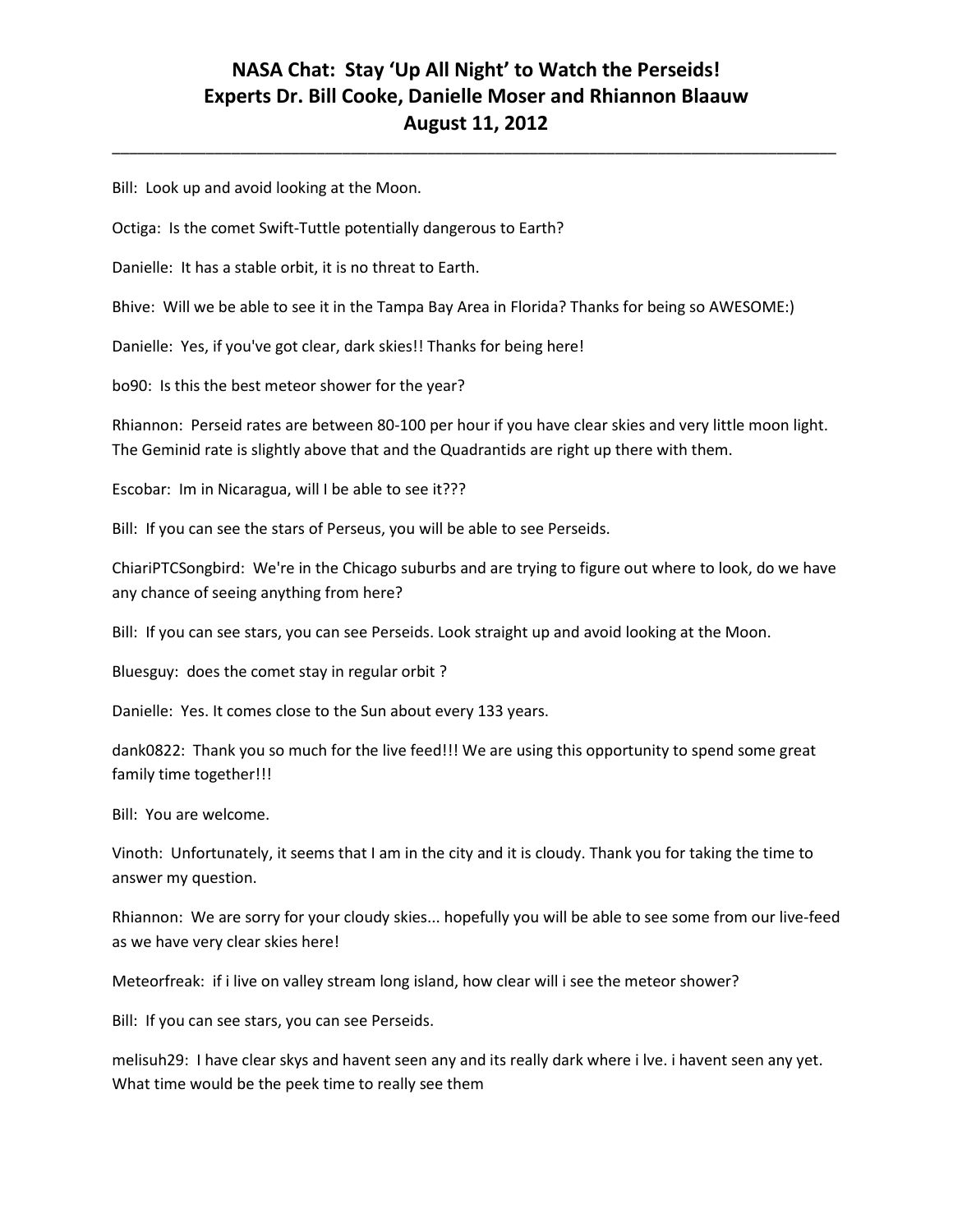\_\_\_\_\_\_\_\_\_\_\_\_\_\_\_\_\_\_\_\_\_\_\_\_\_\_\_\_\_\_\_\_\_\_\_\_\_\_\_\_\_\_\_\_\_\_\_\_\_\_\_\_\_\_\_\_\_\_\_\_\_\_\_\_\_\_\_\_\_\_\_\_\_\_\_\_\_\_\_\_\_\_\_\_\_

Rhiannon: You should see more in the early morning. 3-4 am local time is your best bet. Good luck!

Thestarjamestrans: will it be visible in roanoke virginia?

Bill: If you can see stars, you can see Perseids.

Mbhagan: will I be able to see with the naked eye, or will I need a telescope?

Danielle: Yes!!! You definitely don't need a telescope to view Perseids. In fact, you shouldn't use a telescope. You want to see as much sky as possible -- so use your eyes. The more clear, dark sky you can see, the more likely you are to see Perseids.

Philly4x4: Will the meteors stand out from everything else in the live feed?

Rhiannon: Yes. It will be a streak of light.

LukeCC: Another question: Its past midnight here, went outside and let my eyes adjust in the dark. Can we see some of the Perseids right now? Or I should wait some more?

Bill: If it's past midnight, you should begin to see quite a few Perseids. The best rates are just before dawn.

snook215: will the Moon/Venus/Jupiter predawn view be dramatic?

Bill: It will certainly be pretty.

Alczar: It is very cloudy where I live and we are not able to view Perseid from my back yard. I'm watching the live feed now. I haven't noticed anything with in the past few minutes. Has there been any action? I'm just wondering if my pc is not clear enough to see it. Thanks!

Rhiannon: The rates will increase as the night goes on, peaking just before dawn. I haven't seen any in the live-feed yet either... though I'm mostly looking at the feed of questions.  $\odot$ 

Brit: Here in England, the view is good- despite the cloud. The moon however is distracting- saw a few large ones and then of course, ones with smaller trains- it was beautiful.

Bill: Congrats!

Meteorfreak: will i be able to see?

Danielle: If you are in New York, you have a lot of light pollution to contend with. But if you can see stars, you can see Perseids. The amount of light pollution will make it so that you can see fewer meteors, however, than someone, say, out in the country.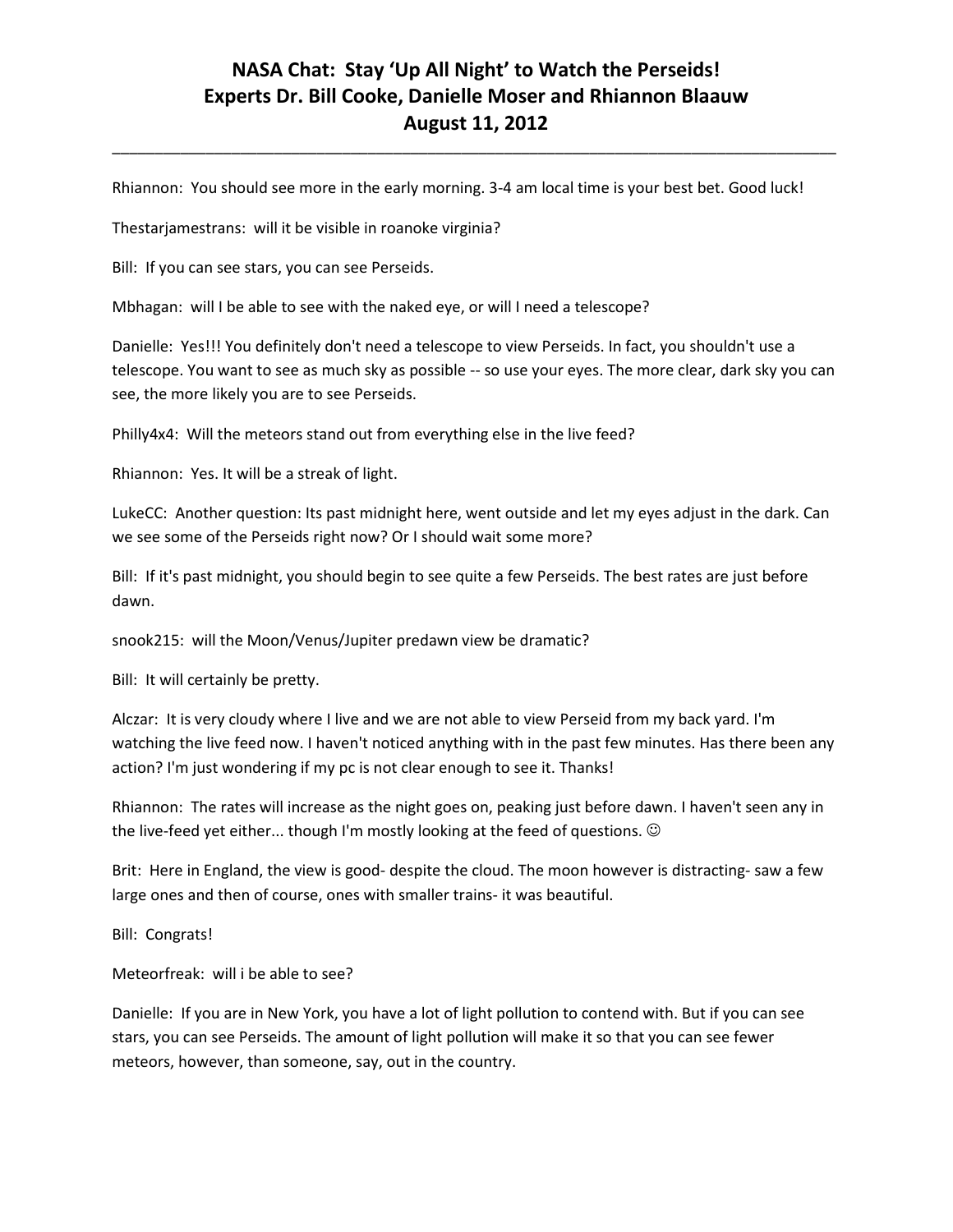Scott\_C\_Palmer: Does the Swift-Tuttle's orbit extend past the Kuiper Belt or does it stay within our solar system?

\_\_\_\_\_\_\_\_\_\_\_\_\_\_\_\_\_\_\_\_\_\_\_\_\_\_\_\_\_\_\_\_\_\_\_\_\_\_\_\_\_\_\_\_\_\_\_\_\_\_\_\_\_\_\_\_\_\_\_\_\_\_\_\_\_\_\_\_\_\_\_\_\_\_\_\_\_\_\_\_\_\_\_\_\_

Bill: Swift-Tuttle stays within our solar system and it extends out into the Kuiper Belt.

Tir-anna: Do you know how to find Polaris?

Bill: Look north. It's at the end of the handle of the Little Dipper.

Cam: Do these meteor showers potentially pose any danger to satellites and/or the ISS?

Rhiannon: Yes. There have been satellites affected by meteor hits, though it is not common. Our job at the Meteoroid Environment Office (MEO) is to let the ISS and satellite operators know the rates/speeds/fluxes of the meteors throughout the year. The ISS has shielding to protect it from meteors up to an inch wide.

*Moderator Brooke*: Hi everyone -- thanks for reporting on what you're seeing. MANY Perseids being observed over Earth tonight. Tell us what you see in your location! Our experts are working on your questions -- there's practically smoke coming off their keyboards.

MattBabock: Will I be able to see it in Kansas?

Bill: If you can see stars, you can see Perseids. Look straight up and avoid looking at the Moon. After 10 p.m. local, regardless of time zone, and you will see the most meteors before dawn.

Sarkeny: It's a bummer to have cloudy skies here in Virgina, so grateful for NASA's Live Ustream and your willingness to answer all of our questions!

Danielle: Thanks for joining us! Sorry about the cloudy weather, I know that's frustrating.

Bolohuc: Why arent you guys answering my questions?

Rhiannon: We have already received 307 questions in 25 minutes tonight. Trying to get to as many questions as possible.

Rmsybkrgrl: where and what is the zenith, i'm sorry i'm new at this

Bill: The zenith is the point straight overhead.

Mattelk: What time zone is the feed in?

Rhiannon: Central Time.

Zombabex: What is the zenith?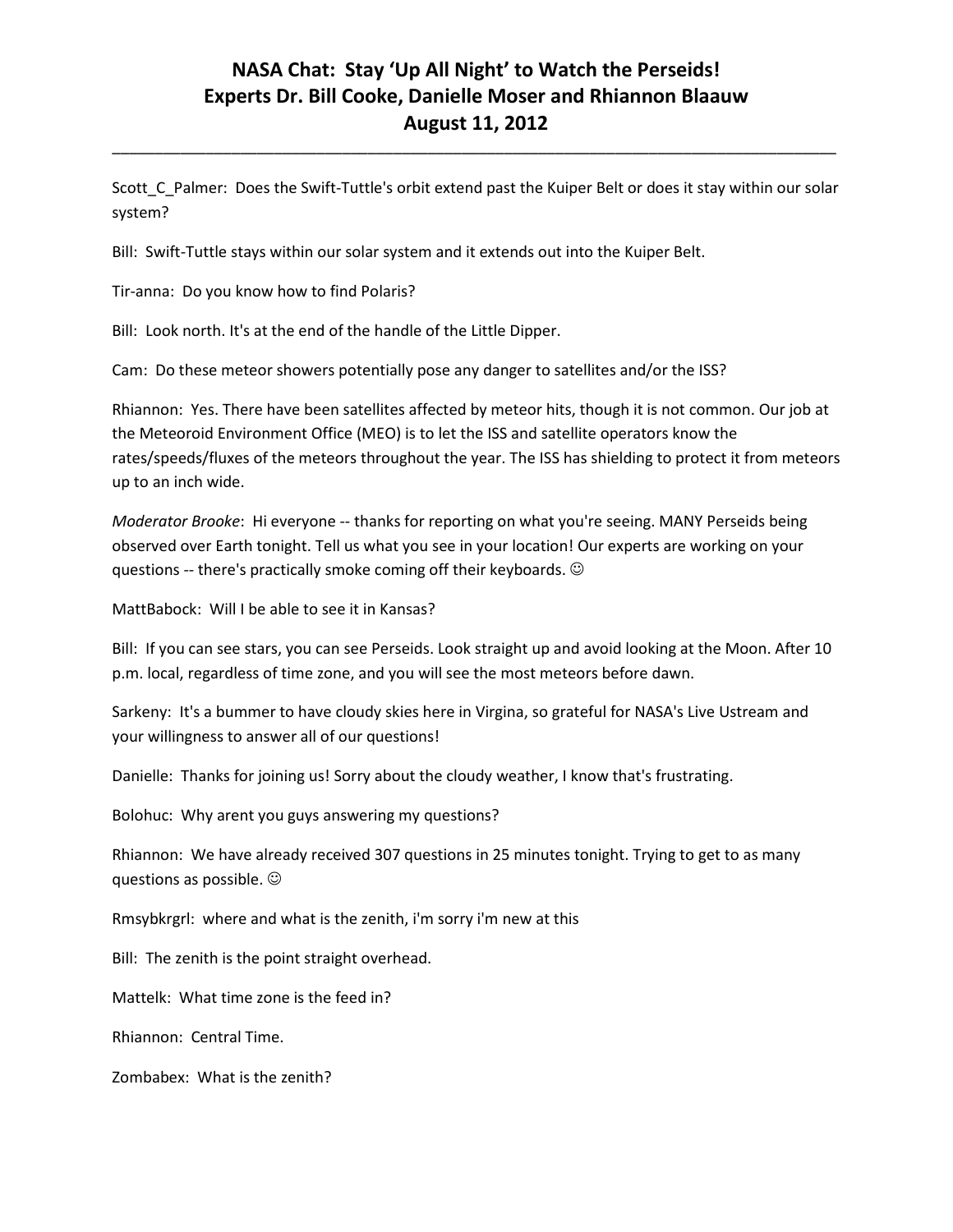\_\_\_\_\_\_\_\_\_\_\_\_\_\_\_\_\_\_\_\_\_\_\_\_\_\_\_\_\_\_\_\_\_\_\_\_\_\_\_\_\_\_\_\_\_\_\_\_\_\_\_\_\_\_\_\_\_\_\_\_\_\_\_\_\_\_\_\_\_\_\_\_\_\_\_\_\_\_\_\_\_\_\_\_\_

Bill: The zenith is the point straight overhead.

Esra: comet swift-tuttle has 130 year period.How is it possible that earth passes through the debris of comet every year in the same month?

Bill: Because the debris fills the orbit of the comet and we run into this stuff at the point in which the comet's orbit intersects the plane of Earth's orbit.

Thestarjamestrans: just straight up for zenith?

Bill: Yes.

MattBabock: So anywhere in the united states can see them if the sky is clear?

Rhiannon: Yes. They can be seen at all locations except for Antarctic, southern part of Southern America, and southern part of Australia. If you can see the constellation Perseus, you can see Perseids.  $\odot$ 

Starsearcher: is it true that the debris are over 1,000 years old?

Bill: Some of the Perseids are over a thousand years old, yes.

chicago\_312: Would I be able to see it in Chicago, IL?

Danielle: If you can see stars, you can see Perseids. But because of the light pollution in Chicago, you won't be able to see as many as someone out in the country. (Shout out to Chicago! I grew up in the 'burbs.)

tjones102: Thanks Danielle!

Danielle: You are very welcome!

Thaddeus85: Here in nerfoundland one hr ago we seen a large one that lit up the sky :)

Rhiannon: Fantastic! Hoping to get some good ones here, too!

Jaf: what is best tine to watch

Bill: After 10 p.m. local, regardless of time zone, and you will see the most meteors before dawn.

TriniDude071: what is the zenith?

Bill: The point straight overhead.

dank0822: how long will the showers last?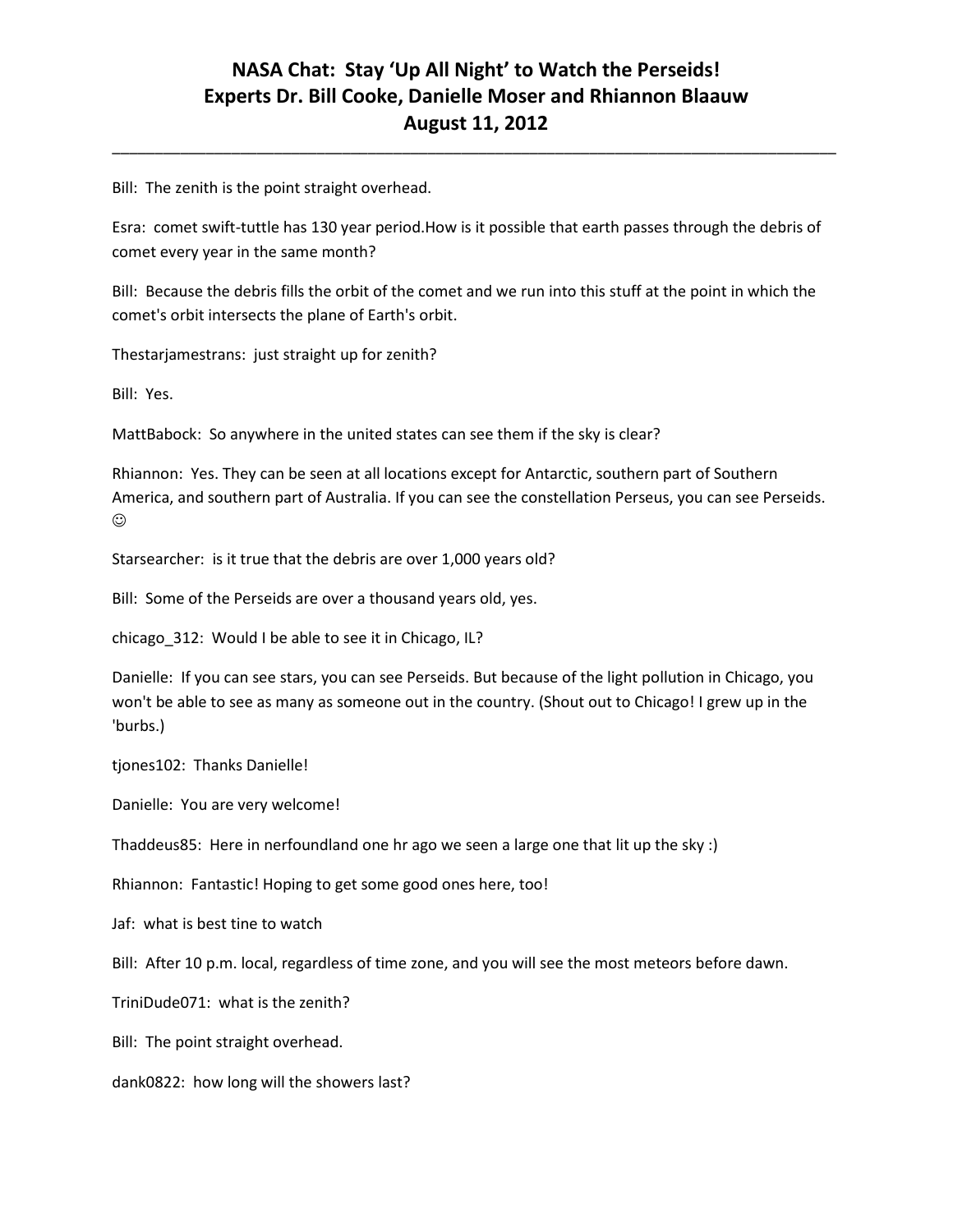\_\_\_\_\_\_\_\_\_\_\_\_\_\_\_\_\_\_\_\_\_\_\_\_\_\_\_\_\_\_\_\_\_\_\_\_\_\_\_\_\_\_\_\_\_\_\_\_\_\_\_\_\_\_\_\_\_\_\_\_\_\_\_\_\_\_\_\_\_\_\_\_\_\_\_\_\_\_\_\_\_\_\_\_\_

Rhiannon: Perseids last until August 24th but their rates will significant decrease after tonight.

SpockvsDAta: I'm going outside now, just this small chat has inspired me a bit. THank you guys so much for all your help on the questions you are what the human race needs more of... haha. Happy viewing everyone! :D

*Moderator Brooke*: To everyone viewing from South America, a message from our astronomers: if you live north of 32 degrees south latitude, you will be able to see Perseids.

mh5150: will any hit the ground?

Bill: Perseids burn up about fifty miles up.

PGC911: do we get a chance to see the swift comet from Earth? I remeber the last comet and it was spectaculr, but mis seeing them

Rhiannon: Comet Swift-Tuttle is nowhere near Earth, so unfortunately we cannot view it.

Lunasage: Is comet swift-tuttle what makes the perseid meteor shower bright?

Bill: Swift-Tuttle produces the Perseids, but it is the size and speed of the meteors that make them so bright.

Bmwbryan: About how many meteors are going to be visible per hour just before dawn?

Danielle: The Perseids consistently produce rates of 100 Perseids per hour under perfect conditions. Observers reporting to the International Meteor Organization (www.imo.net) have been seeing rates of 140/hr last I checked.

Hihi: will light pollution affect the show ?

Bill: If you can see stars you can see Perseids, but if there is a lot of light, it will certainly reduce the number of meteors you can see.

Erico: Could you see the meteor shower if you were on the moon?

Bill: No, because meteors are streaks of light caused by meteoroids burning up in the atmosphere. The Moon has no atmosphere and so there are no meteors.

thegang249: I haven't seen any yet on the live feed...am I missing them?

Danielle: Meteor observing takes a lot of patience... and coffee. Rates should increase as the night goes on.

Bejank: Will we still be able to see Perseids on Sunday night?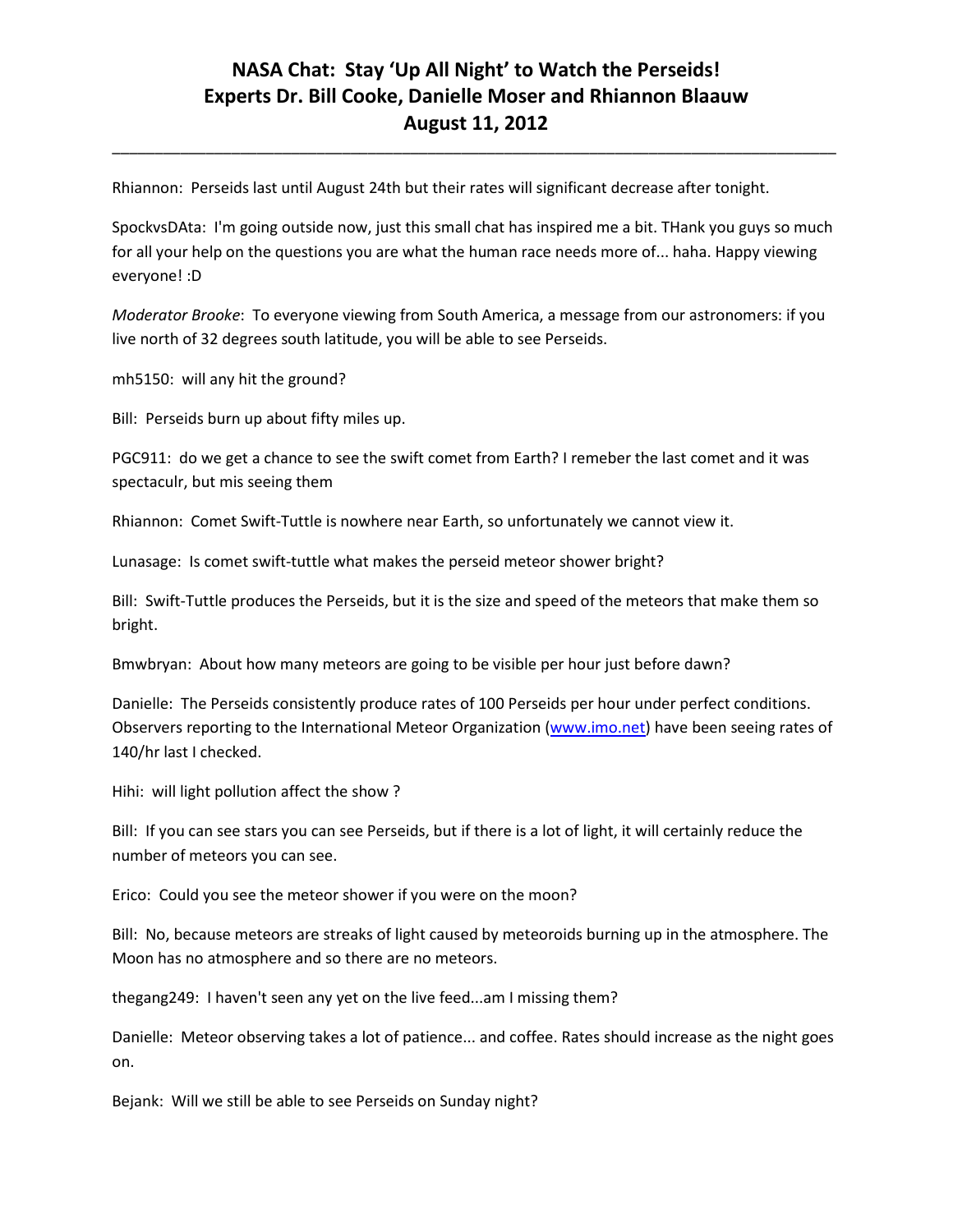\_\_\_\_\_\_\_\_\_\_\_\_\_\_\_\_\_\_\_\_\_\_\_\_\_\_\_\_\_\_\_\_\_\_\_\_\_\_\_\_\_\_\_\_\_\_\_\_\_\_\_\_\_\_\_\_\_\_\_\_\_\_\_\_\_\_\_\_\_\_\_\_\_\_\_\_\_\_\_\_\_\_\_\_\_

Bill: Yes. The rate will be lower, but the show should still be good.

Jimmy: hi to all of you... i live in greece.. so here the sun come on again ... but i did it!!! i saw 13 perseids!!! veryy cooool but i want to ask how this derbis come on earth!! ???

Bill: Congrats!

Nidrac: will the showers start soon im in crossville tennesse

Bill: After 10 p.m. local, regardless of time zone, and you will see the most meteors before dawn.

Vohpoh: Have we ever recorded any meteor impacts on the moon? Is the earth's gravity enough to distrub the Persied's stream of debris?

Danielle: Indeed! We have seen many lunar impact flashes -- caused by meteoroids impacting the lunar surface.

pantheress123: why havent i seen anything yet. its already 1120

Bill: If you are looking at your computer, your eyes are not dark-adapted and it will be hard to see meteors. Have patience and give your eyes time to adjust to the night --- you will see meteors. But remember the rates will be low until the early hours of morning.

Moonlight: What causes the Perseids shower?

Danielle: The Perseid meteor shower is caused when the Earth runs into a stream of debris left behind by the comet Swift-Tuttle.

Gary\_Bauer: If there is just a thin layer of clouds, will the meteors drop though and still be visible ?

Bill: If you can see stars, you can see Perseids.

Kathy - Minnesota: Do you have an iPhone App to count the meteors?

Danielle: Yes, do a search on "Meteor Counter". You can also go to [http://meteorcounter.com.](http://meteorcounter.com/)

*Moderator Brooke*: A message from Bill, about viewing times and locations: "Regardless of your time zone, the Perseids should become visible about 10 p.m. local time, with rates increasing till dawn. Observers with clear dark skies can expect rates of one per minute or thereabouts. Standard meteor viewing applies. Lie on your back (blanket, sleeping bag, lawn chair) and look straight up. Don't use binoculars or telescopes -- they have too small a field of view -- and don't look towards the radiant in Perseus, as the meteors in the direction will have short trains and be less spectacular. Avoid looking at the waning crescent moon if possible."

Itadakimasu: It's 5:24 am here in Germany. Will I be able to see the Perseids?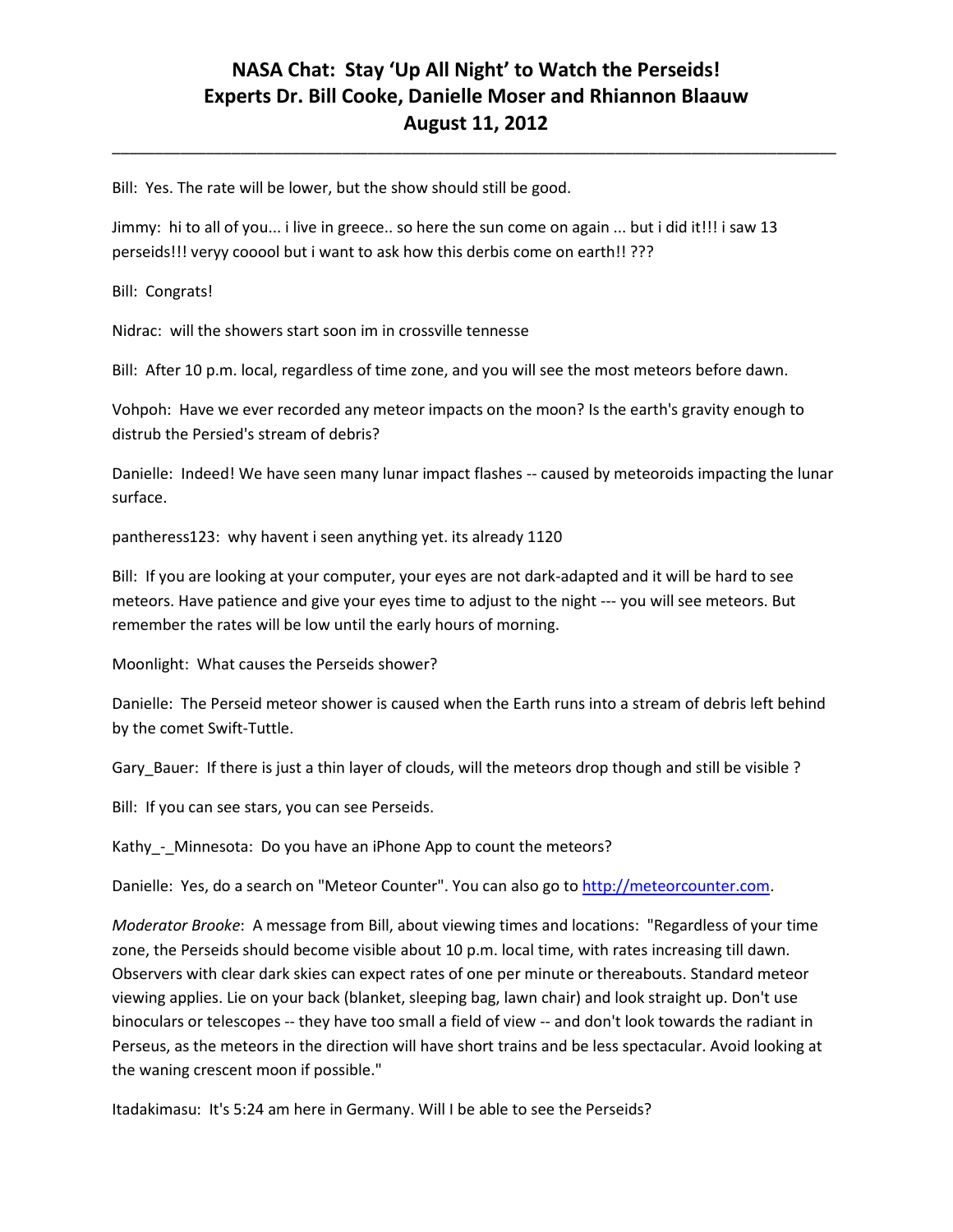\_\_\_\_\_\_\_\_\_\_\_\_\_\_\_\_\_\_\_\_\_\_\_\_\_\_\_\_\_\_\_\_\_\_\_\_\_\_\_\_\_\_\_\_\_\_\_\_\_\_\_\_\_\_\_\_\_\_\_\_\_\_\_\_\_\_\_\_\_\_\_\_\_\_\_\_\_\_\_\_\_\_\_\_\_

Bill: You don't have long before sunup. If the sky is bright, unlikely now, but you have another chance late tonight, early tomorrow morning.

jeff44663: Is there any possibility that any of the meteors could survive the entry through the atmosphere and reach the ground, or are they all too small?

Bill: Perseids burn up about fifty miles above your head. They cannot make it to the ground.

Carla: someone can see any meteorite?? im from argentinian

Bill: Argentina is too far south.

dumb1: What is Perseids?

Danielle: Perseids are a meteor shower caused when the Earth travels through debris left by comet Swift-Tuttle. The meteor shower is named after the constellation Perseus because the radiant, the point in the sky where the meteors appear to come from, is in Perseus.

dumb1: I'm in atlanta right now, will I see them around three am?

Bill: If you are away from city lights and can see stars.

MoxieGurl: If there is cloud coverage are the light streaks bright enough to flicker in the clouds ?

Danielle: We've seen Perseids through light cloud cover and through holes between clouds before. But you won't see Perseids through heavy clouds.

Bolohuc: Thank you so much for hosting this, I know you guys are so busy. This is my very first meteor shower and I would love to see some meteors. It is 11:20 PM here in Tennessee. Any reccomendations for viewing?

Rhiannon: Fantastic! Glad you are interested. I would recommend getting as far away from city lights as possible and letting your eyes dark adjust for a while. You should see more meteors as the night goes on, peaking between 3-4 am local time. Hope you see many!

Maverick: What happens if I do not see stars do I see the Persieds?

Bill: If you can't see stars, you will not see Perseids.

Victoria\_C.: How much will the moon interfere with the meteor showers this year?

Bill: It will be an annoyance, but should not affect rates too badly.

mh5150: will any hit the ground? great job ladies and gents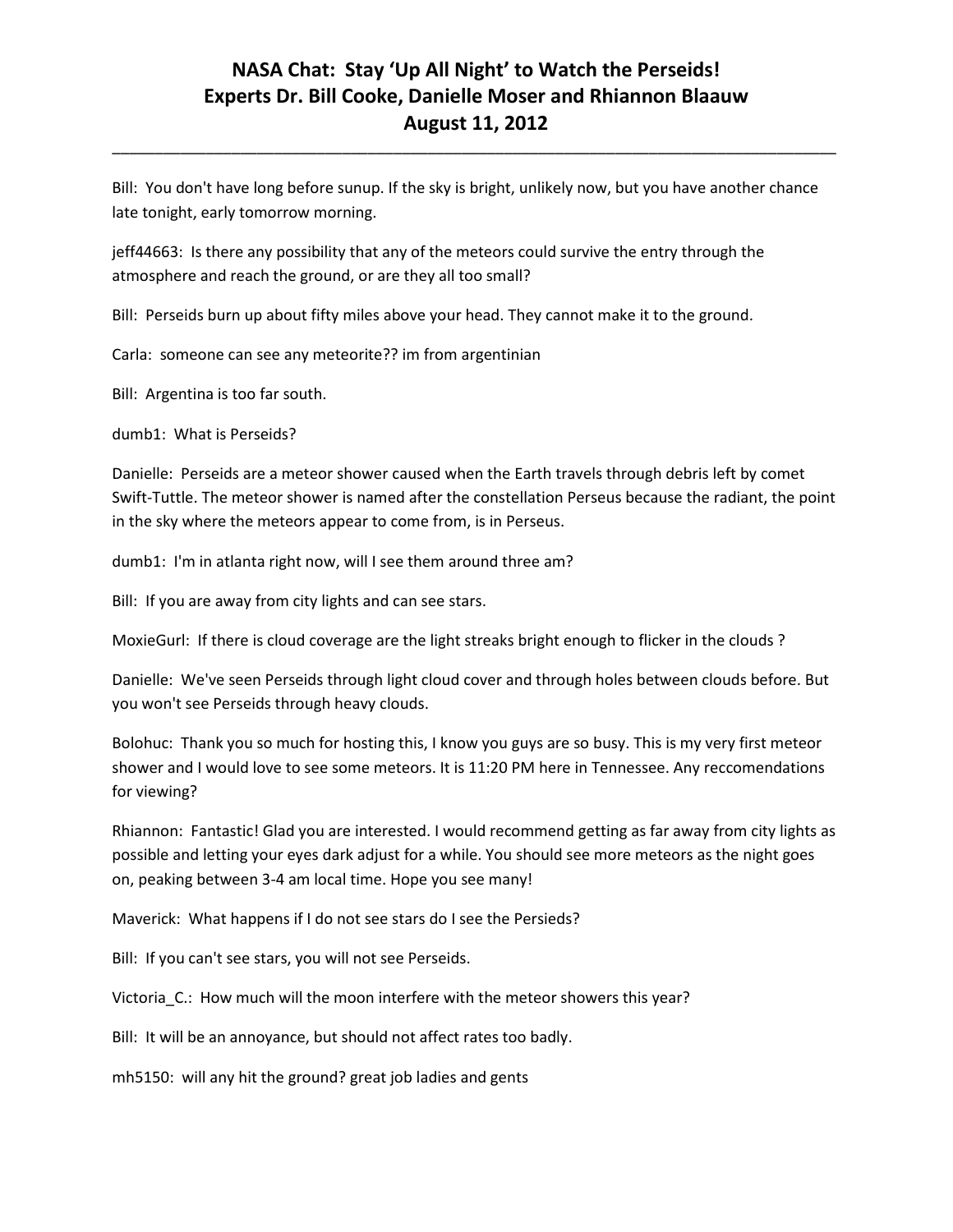\_\_\_\_\_\_\_\_\_\_\_\_\_\_\_\_\_\_\_\_\_\_\_\_\_\_\_\_\_\_\_\_\_\_\_\_\_\_\_\_\_\_\_\_\_\_\_\_\_\_\_\_\_\_\_\_\_\_\_\_\_\_\_\_\_\_\_\_\_\_\_\_\_\_\_\_\_\_\_\_\_\_\_\_\_

Bill: No.

Michael: if i want to work at Nasa, but i'm young and i still study it is possible to konw what is required of me and what should i do and i study.

Danielle: A strong background in math and science would be a great place to start!

Brek: Is their any chance or risk that one day the Swift-Tuttle might collide with the Earth because if every year we get in the way of it Debris would'nt it make it a possibility?

Bill: The comet's orbit is far enough away from Earth that a collision is not likely for the next two thousand years, which is about as far as we can calculate things.

SpockvsDAta: What Do you guys do on a regular basis as a career? How would I go about getting the neccessary education, and would you recoommend your field of study?

Rhiannon: We at the Meteoroid Environment Office have models to predict the risk to spacecraft from meteors. We observe meteors in several different ways to be continually improving these models and keeping situational awareness of the night sky with regard to meteors.

Lizzarruss: When does the meteor shower start? (If i missed it somewhere sorry)

Bill: After 10 p.m. local, regardless of time zone, and you will see the most meteors before dawn.

*Moderator Brooke*: Our chat room is rockin' right now, so please be patient as our experts answer your questions. A good crowd tonight, everyone is excited and on-topic. We appreciate that!

dumb1: Will any of the meteors land on earth?

Bill: No. Perseids burn up about fifty miles up.

Nidrac: been watching the feed and seen nothing any chance its started in tennessee??

Danielle: Sorry, I know it's frustrating. You'll see more and more as the night goes on.

chicago\_312: What are meteors made of?

Bill: The Perseids are made up of bits of ice and dust from Come Swift-Tuttle.

Jo\_Jo\_Bear: If there was a meteor impact on the moon, would we be able to see it here on Earth?

Rhiannon: Yes! In fact we observe meteors hitting the moon! You can go to this link to learn more about this program: [http://www.nasa.gov/offices/meo/environments/lunar\\_detail.html](http://www.nasa.gov/offices/meo/environments/lunar_detail.html)

Lunasage: How are meteors formed?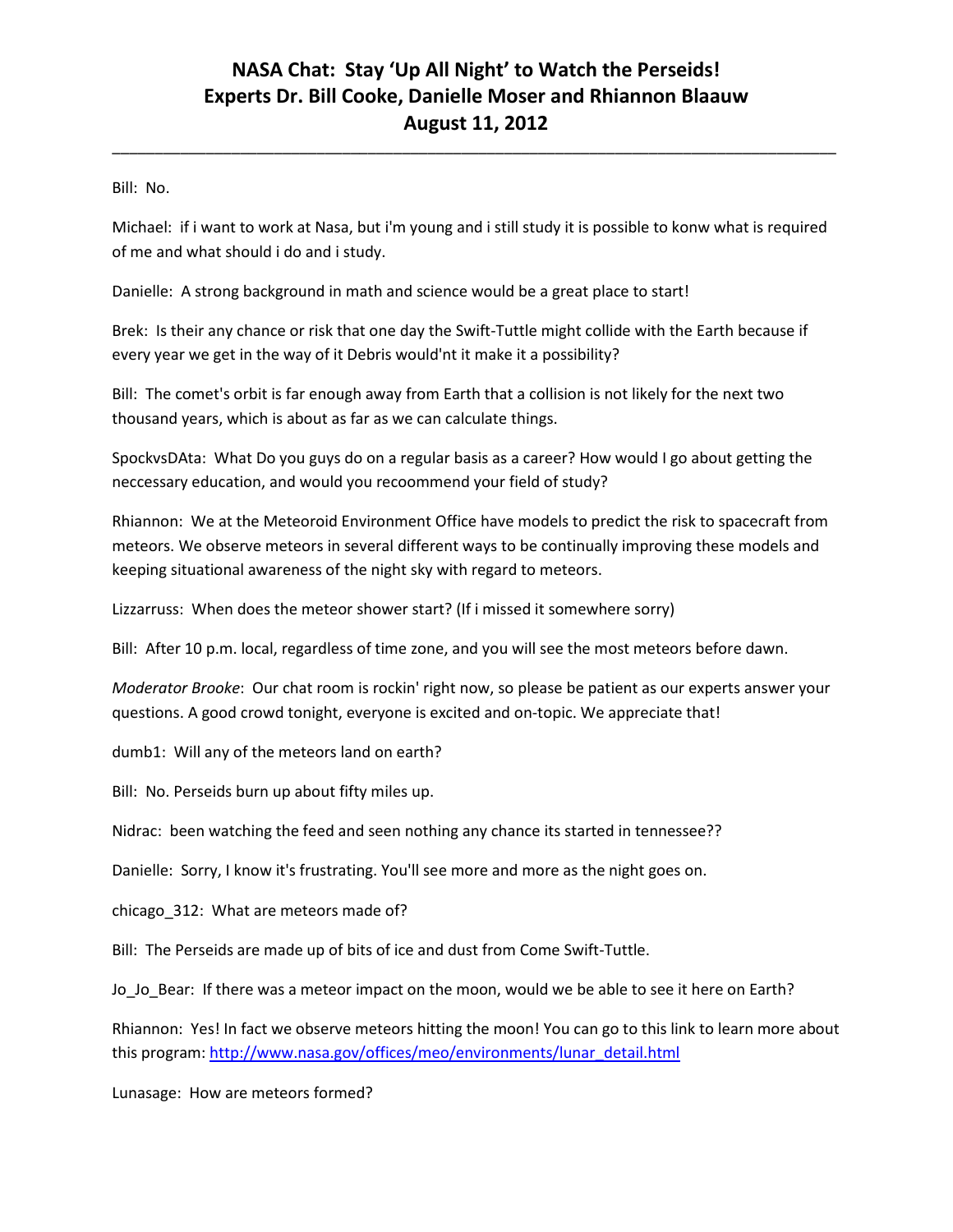\_\_\_\_\_\_\_\_\_\_\_\_\_\_\_\_\_\_\_\_\_\_\_\_\_\_\_\_\_\_\_\_\_\_\_\_\_\_\_\_\_\_\_\_\_\_\_\_\_\_\_\_\_\_\_\_\_\_\_\_\_\_\_\_\_\_\_\_\_\_\_\_\_\_\_\_\_\_\_\_\_\_\_\_\_

Bill: They are bits of ice and dust ejected from comets as they move in their orbits about the Sun.

Munkeeeeeee: are there such things as perseid fireballs?

Danielle: Yes! We often see Perseid fireballs (fireballs are just bright meteors). Check out [http://fireballs.ndc.nasa.gov](http://fireballs.ndc.nasa.gov/) -- fireballs seen by the NASA All Sky Fireball Network are posted here.

Sblinde: When should we start seeing meteors on the stream?

Bill: We just saw one on the stream.

kelly511: Hi from Philly! I'm waiting til 12 to go out side and see if I can see anything with the clouds.... where's the best direction to look?

Rhiannon: Lie on your back, let your eyes dark adjust and just look up!

Leslieperez: hey at what time do i go outside

Bill: The best rates are just before dawn.

Victoria\_C.: Do these meteors hit the moon? If so, does it make a big impact?

Bill: Yes. They will leave a small crater, less than a meter across.

Sarkeny: If approx, 30 meteor showers occur annually, does that basically mean approx 30 comets have passed by earth in the last 100 years?

Rhiannon: Some of these meteor showers have been around far longer than 100 years. The Perseids were first observed about 2000 years ago as recorded in Chinese annals.

dumb1: How many meteors can we see around three am?

Bill: About one per minute, sixty per hour.

Erico: Could you see the meteors burning up in Earth's atmosphere if you were viewing the earth from the moon?

Bill: If you had a telescope, yes.

Austin: How big of a lunar impact is required to be seen from Earth?

Rhiannon: It depends on how fast the meteor is hitting the surface. It likely takes a meteor several centimeters across to make a flash bright enough to be detected on Earth.

Nidrac: im in tennessee any chance the show has started?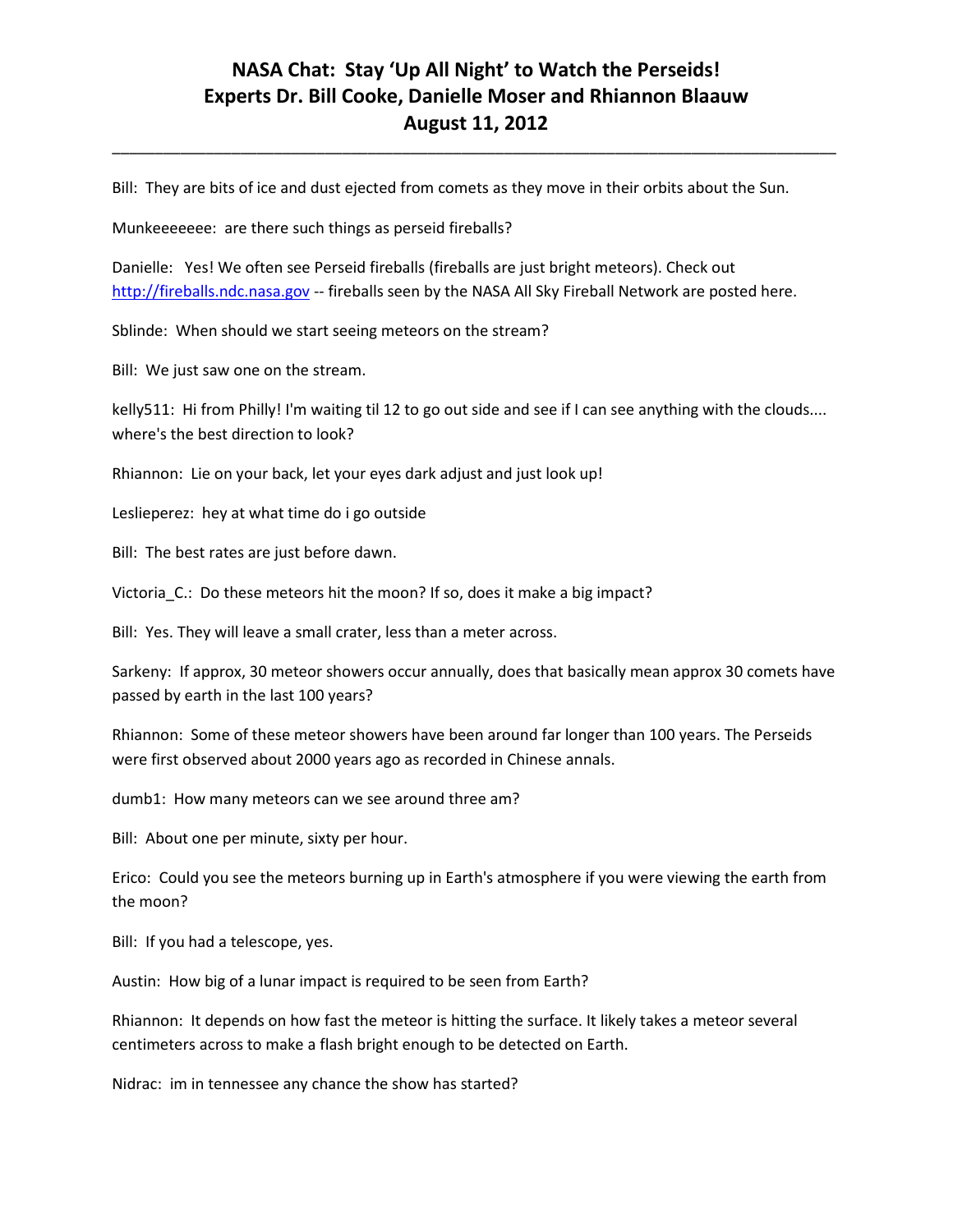\_\_\_\_\_\_\_\_\_\_\_\_\_\_\_\_\_\_\_\_\_\_\_\_\_\_\_\_\_\_\_\_\_\_\_\_\_\_\_\_\_\_\_\_\_\_\_\_\_\_\_\_\_\_\_\_\_\_\_\_\_\_\_\_\_\_\_\_\_\_\_\_\_\_\_\_\_\_\_\_\_\_\_\_\_

Bill: The show has started, but rates are low. They will get better in the hours before dawn.

Victoriapizarro: can i see it if i live in south america?

Rhiannon: If you are north of 32 degrees south, you will be able to see Perseids. This is the latitude below which the constellation Perseus would not be able to be seen.

PGC911: is the camera online pointed to zenith?

Rhiannon: The camera is a low-light level video camera with a 25 degree field of view. It is pointing north, just above Polaris.

Lerah99: Is anyone seeing any meteors on the livestream vide from Huntsville?

Rhiannon: Yes! We have. And hopefully will see many more throughout the night.

Analannie: What are the odds a Meteor strikes somebody?

Rhiannon: There are no records of a meteor striking a person directly. So the odds are very low.

Dingle: when was the swift-tuttle orbit first determined and what methods were used to accomplish this?

Danielle: The comet Swift-Tuttle was first discovered by astronomers Lewis Swift and Horace Tuttle in 1862 with a telescope. Multiple subsequent observations allowed the orbit to be calculated.

TXMAN: I'm confused, some sites say to look to the northeast but this site says to look straight overhead. Which one is it?

Rhiannon: The radiant will be rising int he northeast but you should be looking straight overhead to see the meteors. You don't want to be looking directly at the radiant.

Nidrac: has any of the persieds hit earth??

Rhiannon: No. Perseids all burn up by 50 miles overhead. You won't get hit by one.

Urooj: hi is the meteor shower going to be visible in mississauga canada? its really cloudy n bright here

Rhiannon: If your skies clear you should be able to see Perseids! Though if they stay cloudy there isn't much we can do for you. Hopefully the live-feed will show a number of meteors throughout the night.

DevanWeaver: Any tips as to what equipment to pick up as a beggining amateur astronomer? Sorry for being a bit off topic.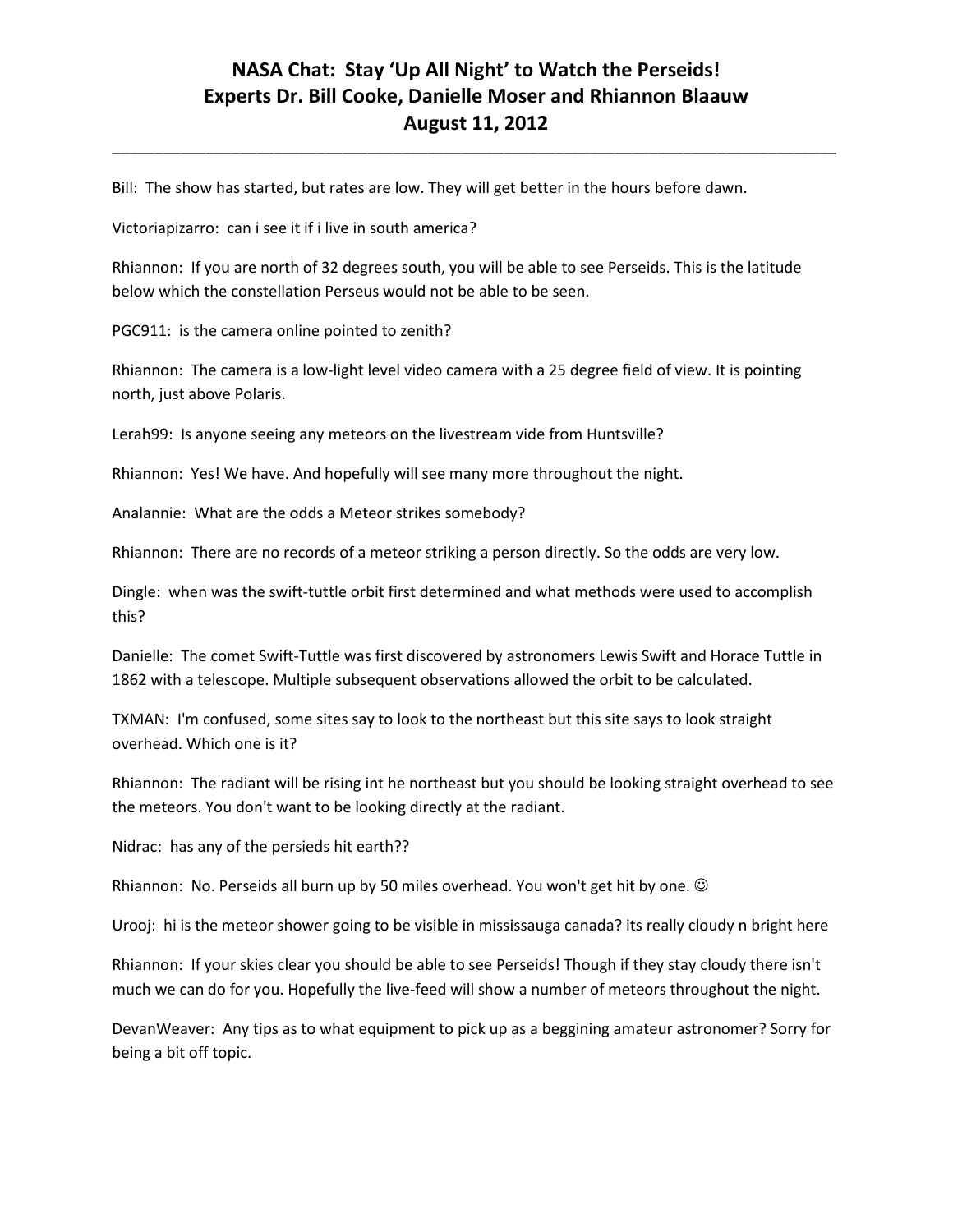Danielle: It really depends on what you want to do. You can start with binoculars or a small telescope. If you want to do astrophotography, you'll have to invest in a good camera.

\_\_\_\_\_\_\_\_\_\_\_\_\_\_\_\_\_\_\_\_\_\_\_\_\_\_\_\_\_\_\_\_\_\_\_\_\_\_\_\_\_\_\_\_\_\_\_\_\_\_\_\_\_\_\_\_\_\_\_\_\_\_\_\_\_\_\_\_\_\_\_\_\_\_\_\_\_\_\_\_\_\_\_\_\_

MissChelle: I wont see anything if I dont peel my eyes away from this chat room! lol :) Headed outside with the hubby and a blanket! Good luck to everyone! Its a beautiful, comfortable night here in ky, hope that means we will get a good show!

Danielle: Too true! Thanks for joining us! Hope you have a great evening!!!

tjones102: We are in Kentucky and just now seen 3 go over, my wife saw one by the Big Dipper, would that one be the same as the Perseids?

Rhiannon: You can see Perseids all over the sky. I can't tell you for sure if the meteor you saw was a Perseid or not, but if it was travelling from the direction of the constellation Perseus, it likely was.

Lunalight: We had a great view on the perseids between 0 am - 4 am ( european time) now the sun sets,it was a clear cold night

Danielle: Awesome! I saw a lot of Perseid observations from Europe being submitted to the International Meteor Organization (www.imo.net). Glad you had a great evening!

Lerah99: Are we ever able to see the Swift -Tuttle comet? Or are we just left with the debris?

Bill: We saw Swift-Tuttle back in the early 1990s and we should see it again in 2124.

melisuh29: Have any of the moderators seen any yet?

Danielle: Yes, we've seen a few on the live feed already!

MarkyMe: I know if the past they have been able to tell an approximate date or year that the stream we are passing through was left. Has this been figured out for this stream of debri?

Bill: This is not an outburst, but a normal shower and this material is the product of several passages of the comet around the Sun, not one specific passage.

willygirl1: what time does this meteors shower begin in connecticut

Bill: You should start seeing Perseids after 10 p.m. and the rates will get better until dawn. The best time is the early morning hours.

Docology: just had a fairly bright, maybe 3 seconds long fireball, was very neat

Danielle: Great!

Victoriapizarro: Is Chile too far south to see them?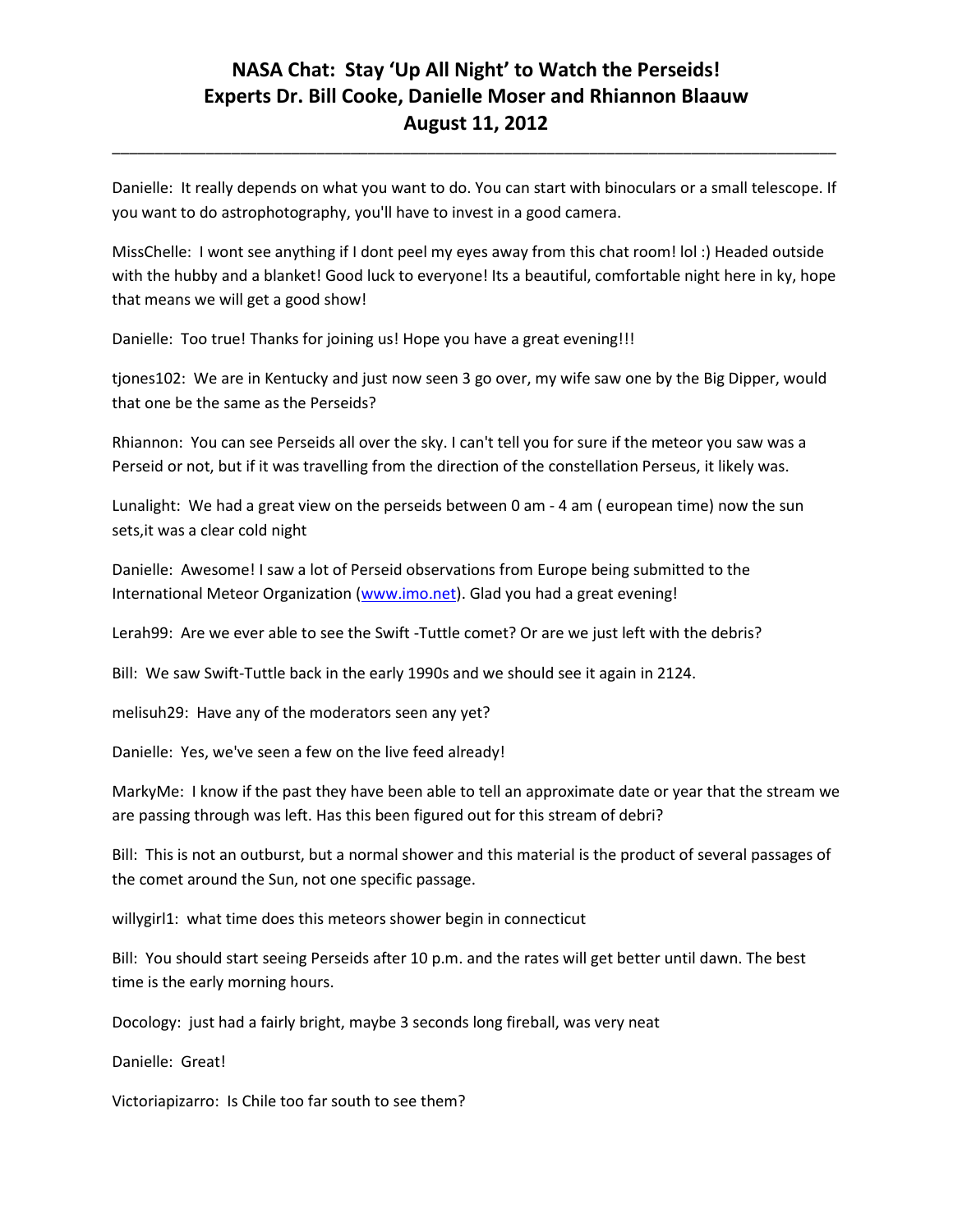\_\_\_\_\_\_\_\_\_\_\_\_\_\_\_\_\_\_\_\_\_\_\_\_\_\_\_\_\_\_\_\_\_\_\_\_\_\_\_\_\_\_\_\_\_\_\_\_\_\_\_\_\_\_\_\_\_\_\_\_\_\_\_\_\_\_\_\_\_\_\_\_\_\_\_\_\_\_\_\_\_\_\_\_\_

Bill: Yes.

JUANMILORUIZ: can i see meteorites? im from Colombia

Bill: If you are north of 32 degrees south lattitude, you can see Perseids.

Navtej: How much CO2 they produce? Are they enviornemnet hazard? Can they contribute to global warming in any way?

Bill: They are not an environment hazard and they do not contribute to global warming.

Jimmy: tomorow perseids will be visable in greece??

Danielle: Yes, you'll be able to see Perseids tomorrow too

Victoria\_C.: We can still see the meteors tomorrow night? Will that cut the amount of meteors I see?

Rhiannon: Yes. You will only see about half the number of Perseids tomorrow night. The Perseids will continue to be seen until August 24th.

Mmwysock: At what altitude do most meteors disintegrate in the atmosphere?

Rhiannon: Perseids are all burned up by 50 miles up.

Newtonfigtree: When is the comet set to orbit the sun again?

Bill: It will next pass it's closest point to the Sun in 2134.

olehippy13: I just saw one metor in the south western sky , here in north Alabama

Bill: Congrats.

Condey: It will be possible to observe the Persieds in Portugal?

Bill: Yes, if the sky is clear.

*Moderator Brooke*: Thanks for your patience as we answer your questions. We have a FULL house tonight, and we're loving it. Our experts are working on answers for you. Looks like the whole world is watching the Perseids tonight!

Derekh: if I miss the perseids - due to cloud cover - what's the next meteor shower event to look forward to?

Bill: The next meteor shower event is the Orionids in October.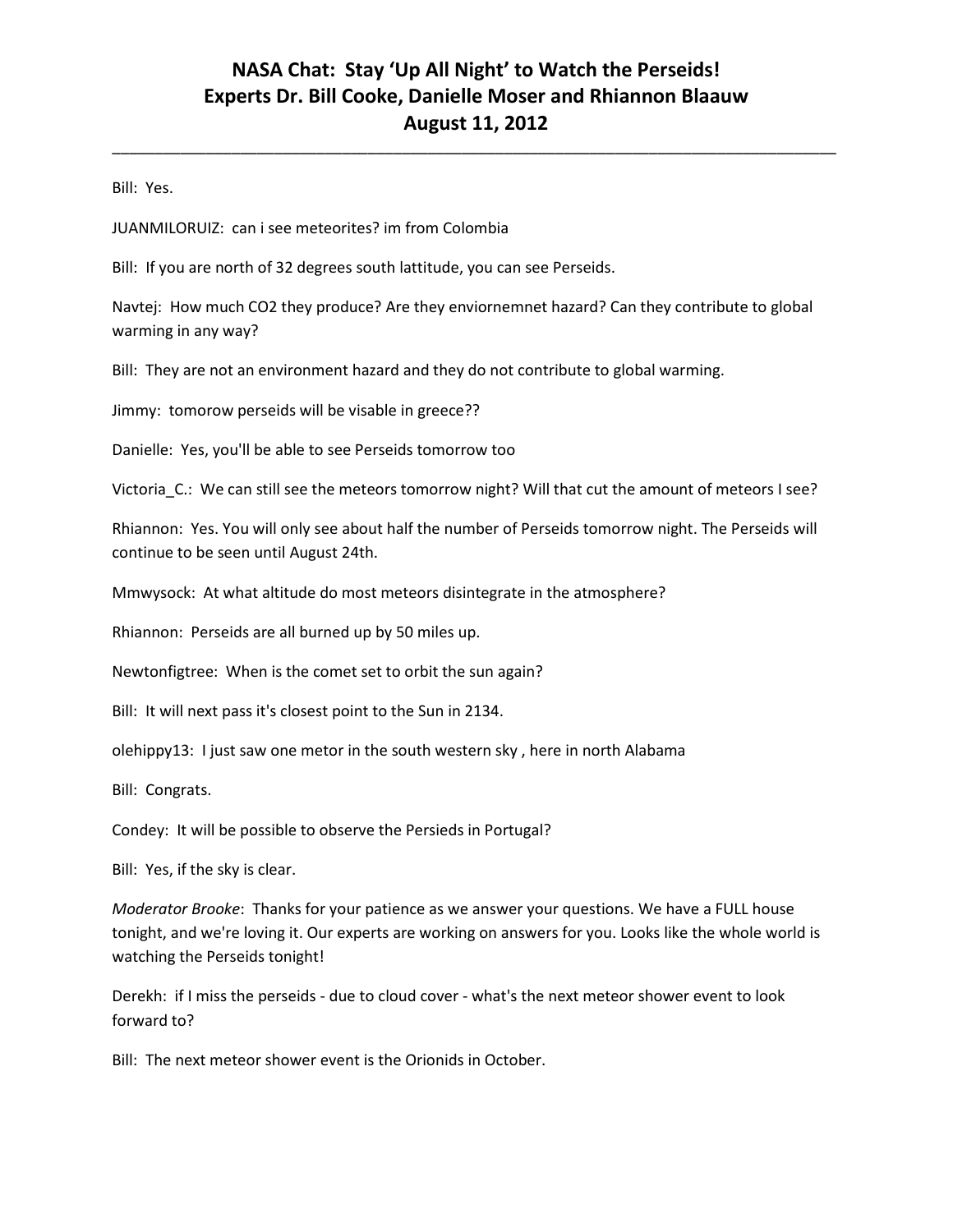\_\_\_\_\_\_\_\_\_\_\_\_\_\_\_\_\_\_\_\_\_\_\_\_\_\_\_\_\_\_\_\_\_\_\_\_\_\_\_\_\_\_\_\_\_\_\_\_\_\_\_\_\_\_\_\_\_\_\_\_\_\_\_\_\_\_\_\_\_\_\_\_\_\_\_\_\_\_\_\_\_\_\_\_\_

Chrisptoronto: where is located the constellation Perseus, if you leave on the latitude of nyc or toronto? North? south?

Rhiannon: It will be rising from the northeast. However you do not want to look directly at the constellation Perseus. You will want to look directly ahead to see the most Perseids. Hope you see lots!

Caelan: Will the meteor shower be visible in Western New York on August 13th?

Bill: Yes, if the sky is clear.

ge2692que: is the app only for iphones?

Bill: There is an Android version available on the Android marketplace.

EvoLegend: what time on the east coast ?

Bill: You should start seeing Perseids after 10 p.m. and the rates will get better until dawn. The best time is the early morning hours.

Analannie: Could a eteor hit a space craft?

Danielle: Meteoroids can hit spacecraft, yes

Scott\_C\_Palmer: Do the comet fragments travel at a slow speed and the Earth just runs into them, or are they traveling at a high rate of speed into the Earth?

Bill: They are travelling at a high rate of speed relative to the Earth.

Leslieperez: will they be visable in southern texas?

Danielle: Yes, if you've got clear, dark skies

Apollo: Thanks so much for hosting this! I'm in Oregon, waiting for it to get dark enough to see the stars. I live on the outskirts of town, and there aren't any streetlights on my street. Is this far enough out to be able to see the Perseids?

Danielle: Thanks for joining us! Yes, you should be able to see Perseids if the weather is clear.

Ry: looking to experience meteor shower tonight with my fiance it is our 5 year and we live in wisconsin we had heard the ice debris would be crossing our orbit and would like to know in which direction to look, should we look between jupiter?

Rhiannon: Fantastic! You should lie on your back and look up. Let your eyes dark adjust and enjoy!

Dostal: any luck with the ustream live feed showing any of the perseids?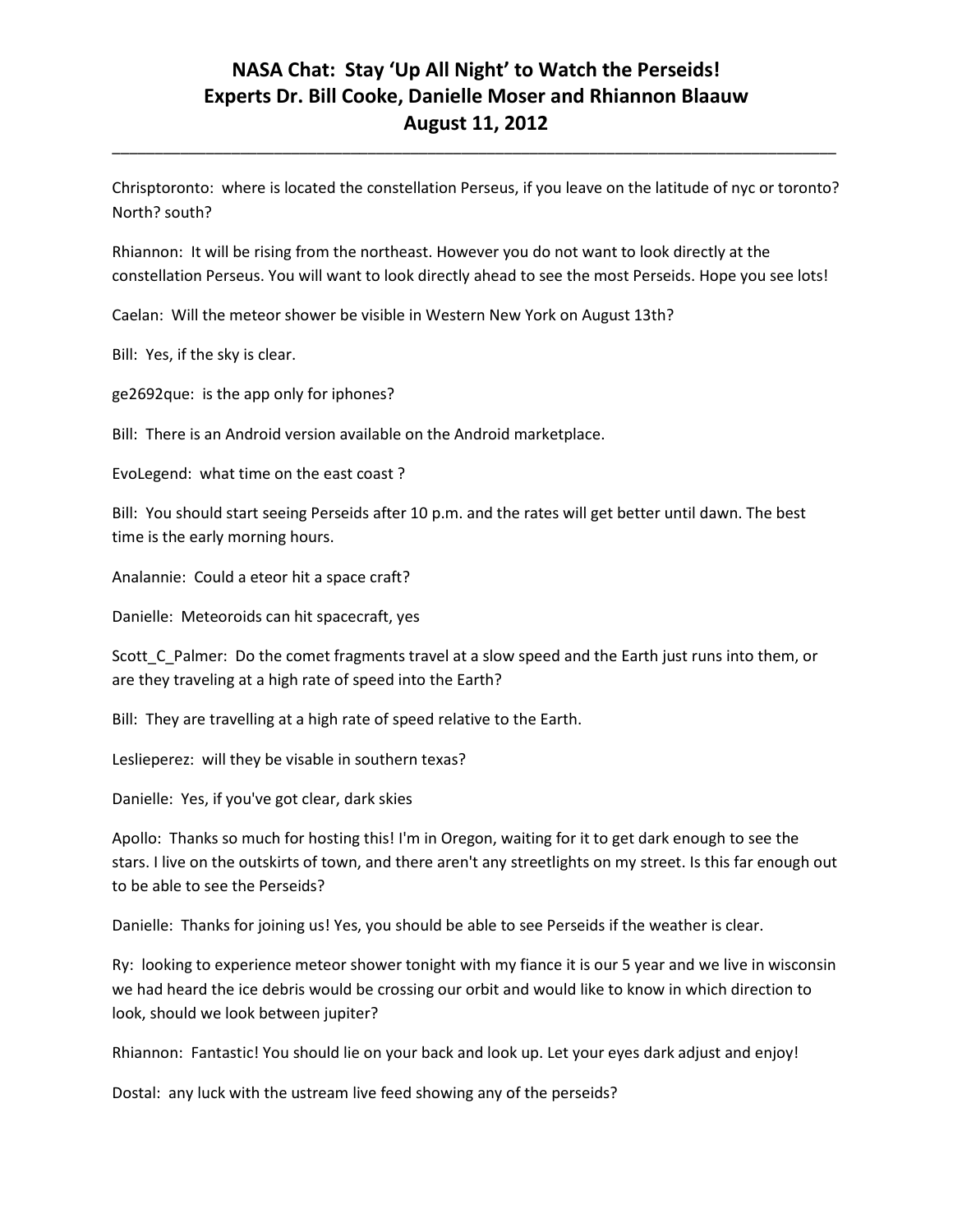\_\_\_\_\_\_\_\_\_\_\_\_\_\_\_\_\_\_\_\_\_\_\_\_\_\_\_\_\_\_\_\_\_\_\_\_\_\_\_\_\_\_\_\_\_\_\_\_\_\_\_\_\_\_\_\_\_\_\_\_\_\_\_\_\_\_\_\_\_\_\_\_\_\_\_\_\_\_\_\_\_\_\_\_\_

Danielle: Yes, a few reports so far.

Hugo: There is any way to know when the Comet will run out of ice?

Bill: Most comets can survive several hundred passages around the Sun. We do not know when Swift-Tuttle will exhaust its volatiles.

Anderson: i am from egypt could i see it ?

Bill: You will be able to see Perseids tonight just before dawn.

Paul A.: What is the average size of the particles that cause meteors?

Bill: 0.1 to 1 millimeter.

Hollynd: Do you know what music is playing on the video? It's wonderful.

Rhiannon: NASA's Third Rock Radio. Glad you are enjoying it!

PGC911: has NASA ever recovered any metoerites in space for study? Crazy Question :-)

Bill: Stardust has gathered material from a comet and brought it back to Earth.

Noah: I am in Wisconsin, will this be peaking tonight? When should I go outside?

Bill: You should start seeing Perseids after 10 p.m. and the rates will get better until dawn. The best time is the early morning hours.

Maxdklein: how come perseids and other meteor showers return at the same time every year?

Rhiannon: We see meteor showers when we pass through the debris left by comets or asteroids. We pass through the same streams of debris every year which make these meteor showers annual. The Perseids are from comet Swift-Tuttle.

Rolltide: How large would a meteor have to be in order to penetrate the atmosphere and threaten people on the ground?

Bill: About the size of a football field, 100 meters or so.

Space\_warf: When is the peek gonna be? Like around 4am or something?

Rhiannon: The peak will be around 3-4 am local time. Hope you see many!

Chrisptoronto: whrat is the COme Swift Tuttle made of? only ice and duts? iron? metal?

Bill: Comets are thought to be big dirty snowballs a few miles across.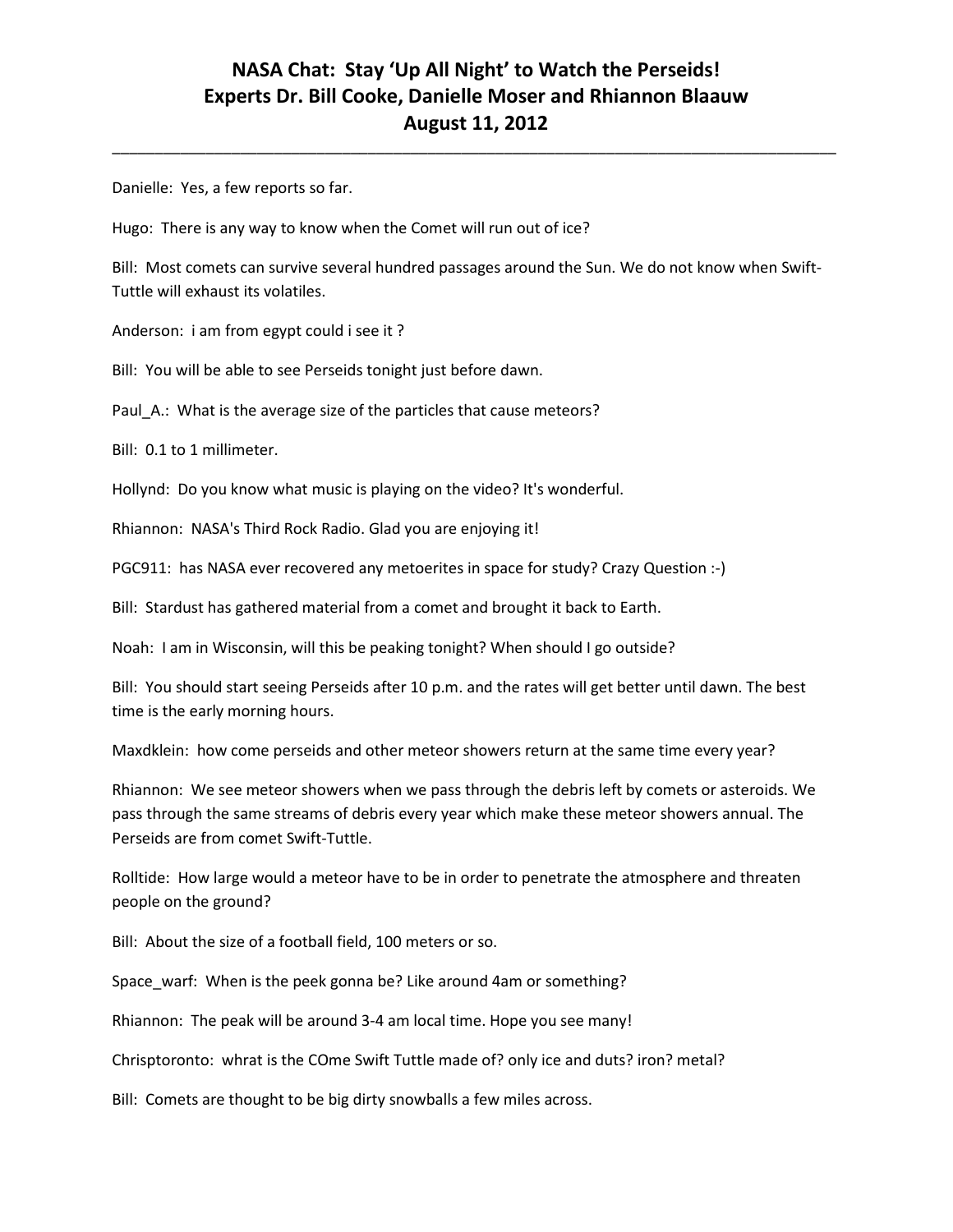\_\_\_\_\_\_\_\_\_\_\_\_\_\_\_\_\_\_\_\_\_\_\_\_\_\_\_\_\_\_\_\_\_\_\_\_\_\_\_\_\_\_\_\_\_\_\_\_\_\_\_\_\_\_\_\_\_\_\_\_\_\_\_\_\_\_\_\_\_\_\_\_\_\_\_\_\_\_\_\_\_\_\_\_\_

Austin: What's the entry speed of a typical Perseid?

Rhiannon: Perseids move at 132,000 miles per hour, or 59 km/s.

Mimi: can you see metors through the clouds?

Bill: No, you have to be able to see stars.

matt3990: Will the Perseid meteor shower be seen in the northeastern part of the sky?

Rhiannon: Possibly, though the best way to view them is to look straight ahead.

DigitalCrazy: Will I be able see it in the north of Londrina - Paraná, Brazil?

Bill: If you are north of latitude 32 degrees south.

Viper: Do doppler radars catch any images of meteor showers?

Danielle: Meteors are too high for doppler radars to detect them. Many of the Perseid fireballs our network has detected have completely ablated by a height of ~55 miles. However, in the case of deeply penetrating meteors, those that possibly make it to the ground, meteorite dust signatures have been seen in doppler radar.

Mary-Grace: I see the stars flickering on the stream, will I clearly be able to see it when a meteor passes?

Bill: Yes. The stars are twinkling due to the motion of gas in the atmosphere.

Radar51: Any possibility of damage to satellites? (sandblasting)

Bill: Very low and the biggest danger is that the Perseid would cause an electrical disturbance, not a hole.

lyle1966: How big is comet dust,ice debrie from this comet dust?

Rhiannon: The meteors you will see in the live-feed are only millimeters across. Though the streak of light is millions of times the size of the meteor. A meteor only 1 mm or so in size can create a streak of light the size of a battleship.

Gravityslave: Is there enough atmosphere on the moon to slow them down at all when they hit?

Bill: There is no atmosphere on the Moon, so they don't slow down.

McRaeman: hey from orlando, florida. just wondering whats the best time to go look and at which direction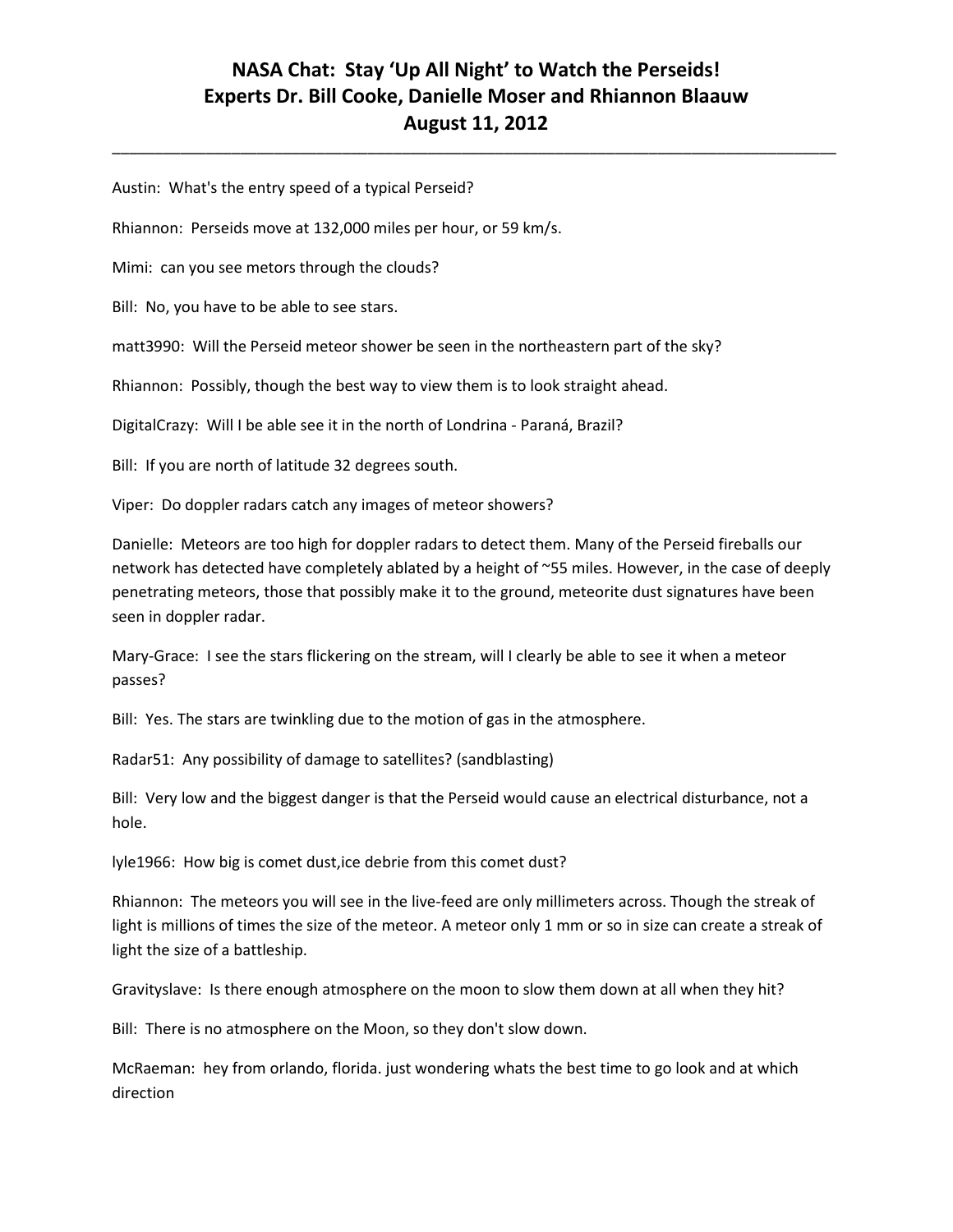\_\_\_\_\_\_\_\_\_\_\_\_\_\_\_\_\_\_\_\_\_\_\_\_\_\_\_\_\_\_\_\_\_\_\_\_\_\_\_\_\_\_\_\_\_\_\_\_\_\_\_\_\_\_\_\_\_\_\_\_\_\_\_\_\_\_\_\_\_\_\_\_\_\_\_\_\_\_\_\_\_\_\_\_\_

Bill: You should start seeing Perseids after 10 p.m. and the rates will get better until dawn. The best time is the early morning hours.

dewey316: thought it was the 12th and 13th

Danielle: The traditional peak is the morning of August 12. But you'll be able to see Perseids tomorrow too.

Canadian: I havent gone outside yet, but I assume us Canadians will have a great view? I am in Thunder Bay, Ontario, above Minnesota, off Lake Superior.

Rhiannon: Hello to a fellow Canadian! If you have clear skies you should have a great view tonight. Let your eyes dark adjust and look straight ahead. The peak should be at 3-4 am local time.

Phil: Where we should aim our sights to watch something?

Bill: Look straight overhead and avoid looking at the Moon.

A: At what point in its orbit is Swift-Tuttle? Where in the solar system is it?

Bill: It is out beyond the orbit of Saturn right now.

kalinka10: I am in MIAMI.......what time is for me?

Bill: You should start seeing Perseids after 10 p.m. and the rates will get better until dawn. The best time is the early morning hours.

Compusmurf: If the meteor could leave a meter size crater in the moon, what would it do the ISS?

Rhiannon: The ISS has protection build around it so that a meteor would have to be larger than 1 inch to penetrate it, and the chances of a meteor of that size hitting it is very rare. The surface area of the moon is much, much larger than that of the ISS so we will see more meteors hitting it .

Branwylde: Will I be able to see this shower from Texas?

Bill: If the sky is clear and you can see stars.

kelly511: Just got your answer to my first ques. thank you so much for doing this, I love everything about the stars! I now have an exclamation point where the Ustream video was playing thought... is there something I can do to get it back?

Bill: Try reloading the page in your browser.

Lerah99: Is the atmosphere on Mars dense enough to cause meteor showers there?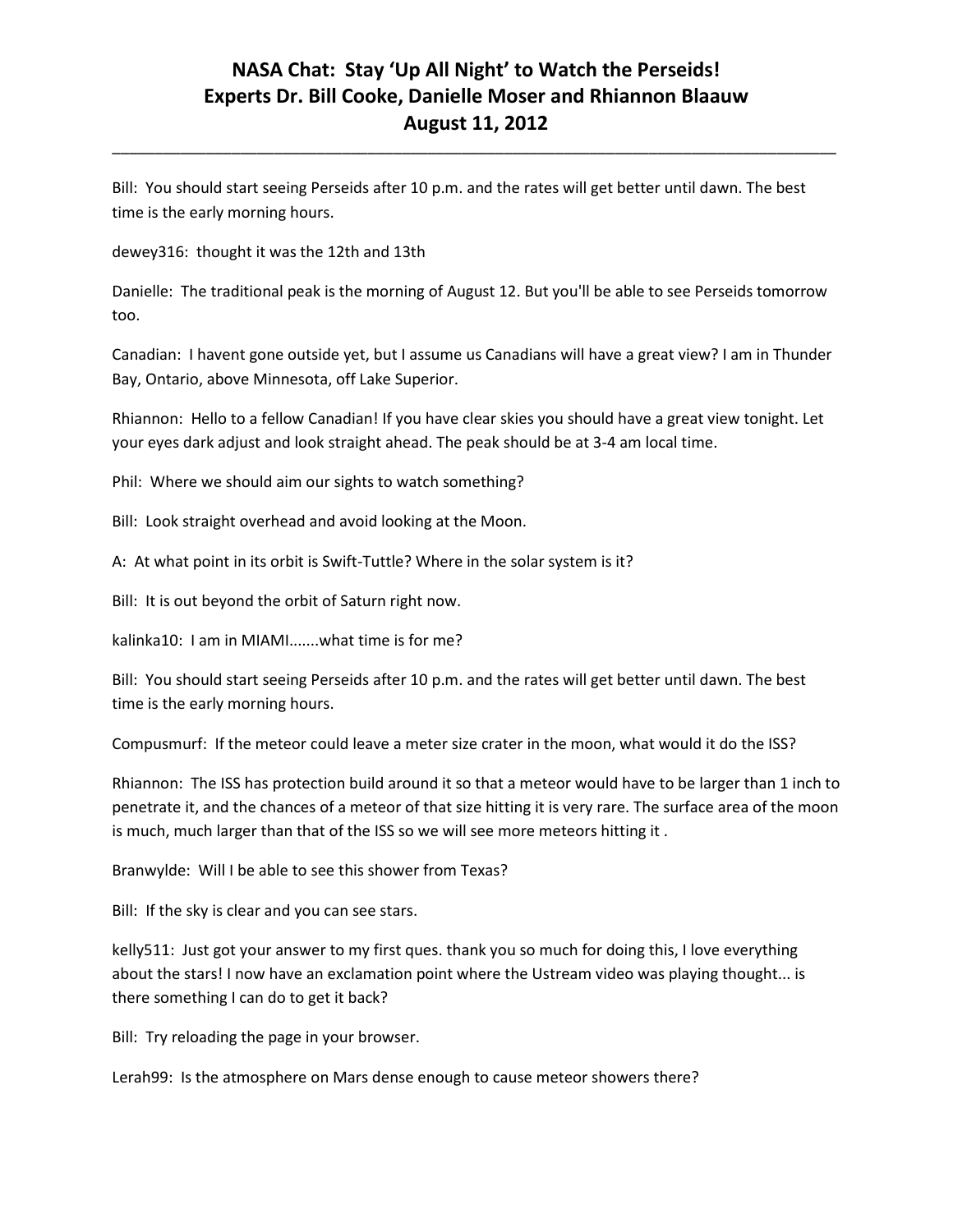\_\_\_\_\_\_\_\_\_\_\_\_\_\_\_\_\_\_\_\_\_\_\_\_\_\_\_\_\_\_\_\_\_\_\_\_\_\_\_\_\_\_\_\_\_\_\_\_\_\_\_\_\_\_\_\_\_\_\_\_\_\_\_\_\_\_\_\_\_\_\_\_\_\_\_\_\_\_\_\_\_\_\_\_\_

Rhiannon: Yes. If you were on the surface of Mars you would see meteor showers there. Though they would be different meteor showers than seen on earth since Mars travels through different streams of debris.  $\odot$ 

MarkyMe: great view on the cam and the meteors seem to be picking up. Thank you!

Bill: You are welcome.

jen406: will u be able to see in MI

Bill: If the sky is clear and you can see stars. Look straight up and avoid looking at the Moon. You should start seeing Perseids after 10 p.m. local time, regardless of your time zone, and the rates will get better until dawn. The best time is the early morning hours.

Mollymoe: Hi from Louisiana! (We'll be battling the mosquitos and humidity later on tonight as we venture out at 3am to see the spectacular show). Why do some meteors have tails and other don't?

Rhiannon: All meteors leave a streak of light, which is likely what you are seeing as the 'tail'. Depending on the size of the meteor you will see more or less of a tail. Hope you see many meteors tonight! ©

*Moderator Brooke*: Thanks for your patience! We have a ton of questions that our experts are working right now. Please hang out with us and give them a chance to send you an answer. We're here til 3 a.m. Eastern, so grab some coffee and stay up with us to watch the Perseids.

Scott\_C\_Palmer: Why do some meteorites look red and others white when streaking accross the sky?

Rhiannon: Meteors can be orange, yellow, white, green, etc and may be due to the chemicals that are being released in the atmosphere, though mostly it is from the way our eye perceives them.

Grgrhhfr: Where is the live cam located right now?

Rhiannon: At Marshall Space Flight Center in Huntsville, Alabama!

Chrisptoronto: is the shower an hazard for long-distance airplanes at 10 km high?

Rhiannon: No. All Perseids will burn up by 50 miles ahead. No danger to airplanes!

Chrisptoronto: can these meteors hit and damage satelites? do satelites have a way to avoid them?

Danielle: Meteoroids can hit and damage satellites, yes. Some well known examples include satellite Mariner IV which was damaged by a meteoroid stream in 1967, and the communications satellite Olympus which was struck by a Perseid in 1993. The impact sent Olympus tumbling, its fuel was exhausted, and its mission was over. The threat from shower meteoroids is mitigated by reorienting sensitive equipment away from the radiant, slewing solar panels edge-on, closing shutters, etc. The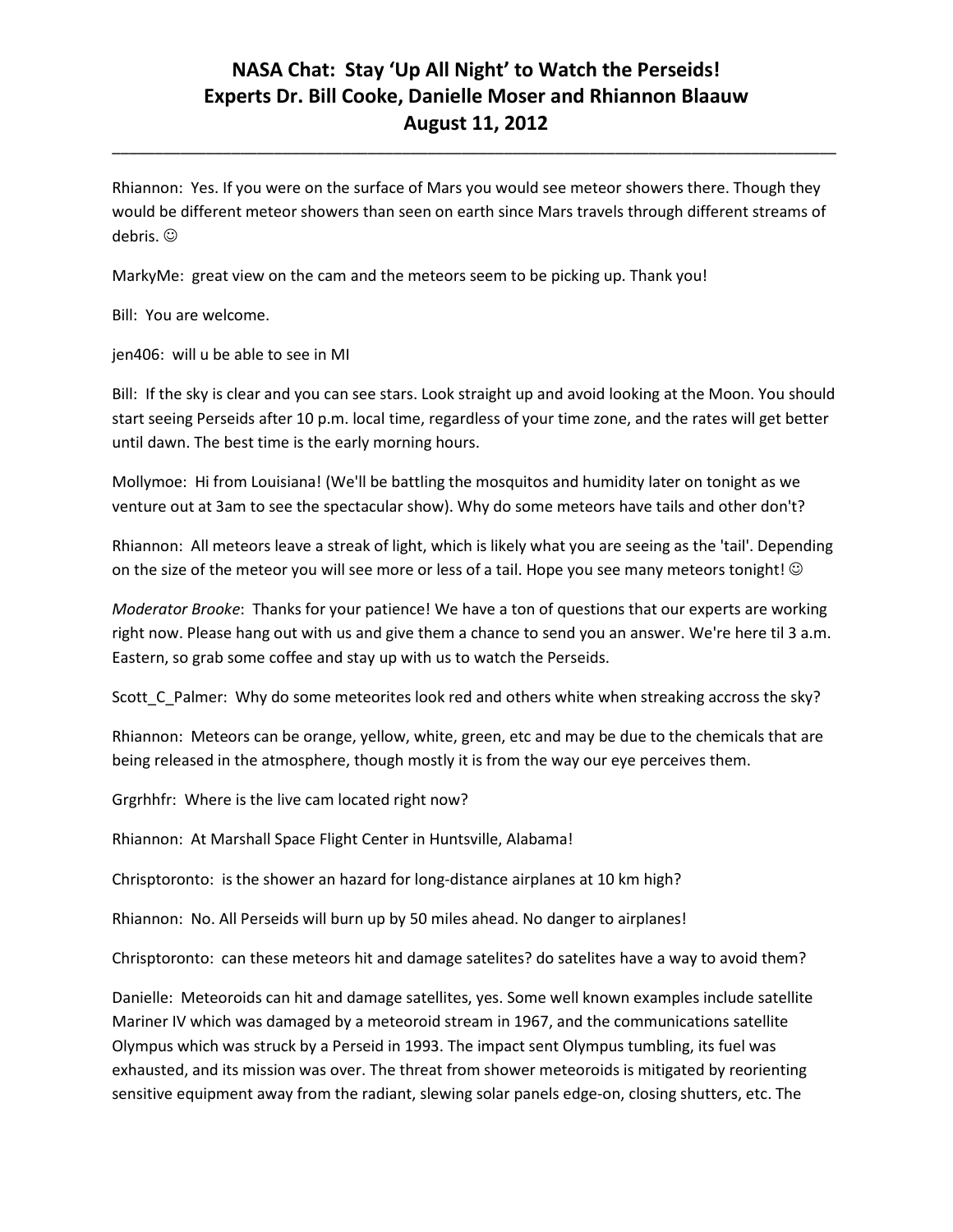\_\_\_\_\_\_\_\_\_\_\_\_\_\_\_\_\_\_\_\_\_\_\_\_\_\_\_\_\_\_\_\_\_\_\_\_\_\_\_\_\_\_\_\_\_\_\_\_\_\_\_\_\_\_\_\_\_\_\_\_\_\_\_\_\_\_\_\_\_\_\_\_\_\_\_\_\_\_\_\_\_\_\_\_\_

threat from sporadic meteoroids, which represent a continuous risk to spacecraft all the time (as opposed to shower meteoroids which are quasi-periodic in nature), is mitigated by appropriate spacecraft design, e.g. meteoroid shielding.

Jsolomon: My family loves to watch this meteor shower. It's become an annual celebration and always marks the end of summer and beginning of school for us.

Rhiannon: Fantastic! What a fun tradition.

Jan: what are they supposed to look like when you see them in person?

Rhiannon: Streaks of light. Commonly known as 'shooting stars'.

svelte18: Has it started? I'm watching the live feed now and cant seem to see anything but stars.

Bill: Yes, the rates will pick up as the night progresses.

Drcoktor: whats the visibility like in atlanta

Bill: If the sky is clear and you can see stars, you can see Perseids. Rates will be best just before dawn.

Chewbecca: how long is this meteor shower going to last?

Danielle: Tonight it will continue to be visible until sunrise. The Perseid rates will be best just before dawn.

Anderson: will any one hit the ground ?

Rhiannon: No. Perseids will burn up by 50 miles up. There are other meteors that have hit the ground and become meteorites, but Perseids have too icy of a composition to make it to the ground. Only the dense meteors survive the atmosphere.

Space: I'm in the Northeast US right now, it's a little cloudy but do you think there could still be any chance?

Bill: If you can see stars, you have a chance. You can also see Perseids tomorrow night, though they will be fewer.

tjones102: You all are doing a great job! Thanks for doing this, this is interesting!

Danielle: Thanks! And thanks for joining us!

allsew1: can u see them from the spacestation ?

Rhiannon: Yes! The astronauts on the space station can see meteors by looking down instead of up!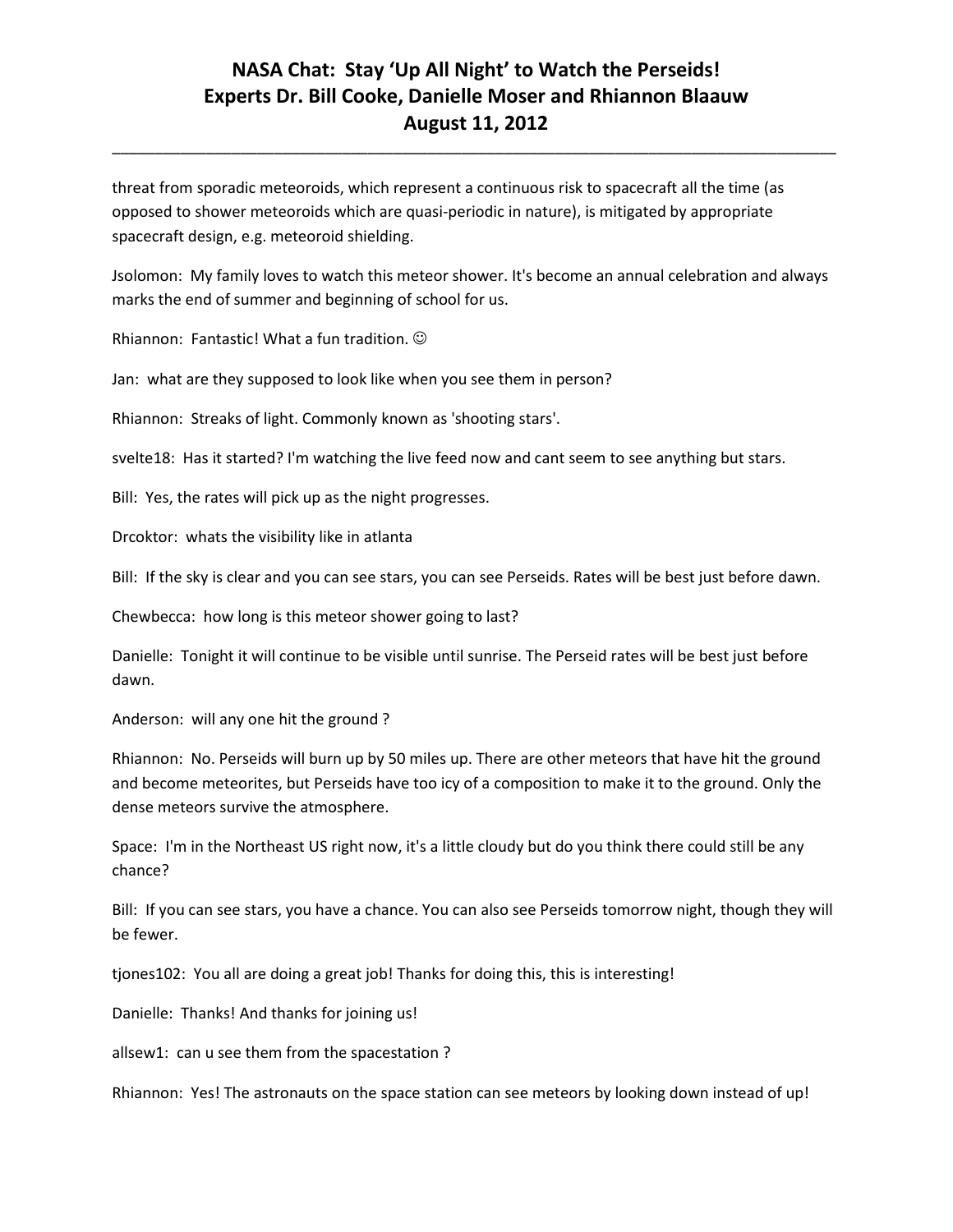\_\_\_\_\_\_\_\_\_\_\_\_\_\_\_\_\_\_\_\_\_\_\_\_\_\_\_\_\_\_\_\_\_\_\_\_\_\_\_\_\_\_\_\_\_\_\_\_\_\_\_\_\_\_\_\_\_\_\_\_\_\_\_\_\_\_\_\_\_\_\_\_\_\_\_\_\_\_\_\_\_\_\_\_\_

Chewbecca: how long is this meteor shower going to last?

Bill: We should see Perseids on and off until the end of this coming week.

AYadiraa: Will i be able to see the meteors if i live in LA?

Bill: If the sky is clear and you can see stars, you can see Perseids. Rates will be best just before dawn.

Niralsoni: what is that observatory from where is telecasted ??

Danielle: The livestream is fed from a meteor camera here at NASA Marshall Space Flight Center located in Huntsville, Alabama USA.

Cindy: What will be the best time to view the sky in Wisconsin?

Bill: You should start seeing Perseids after 10 p.m. local time, regardless of your time zone, and the rates will get better until dawn. The best time is the early morning hours. If the sky is clear and you can see stars, you can see Perseids.

Munkeeeeeee: If one could touch the perseid how hot would it be?

Rhiannon: When Perseids are burning up in the atmosphere they are very hot (approximately 2000- 6000 degrees Kelvin). Though one would not be able to touch a Perseid as they burn up by 50 miles up.

JOSEFO: DO YHE LIVE CAM POINTING TO ZENITH?

Bill: The live cam points north just above Polaris, the North Star.

Victoria C.: Is this Third Rock Radio we are listening to?

Rhiannon: Yup!

Leahthelyon: This happens every year on my birthday and I've always missed it! Well, not this year!

Rhiannon: Fantastic! Happy Birthday!

Chrisptoronto: can we see if we look above more towards south than north?

Bill: Look straight overhead.

Vader: how fast are the meteors travelling?

Danielle: Perseid meteors are traveling 132,000 mph -- that's almost 100 times faster than a Concorde jet.

Abachner: which direction do i look?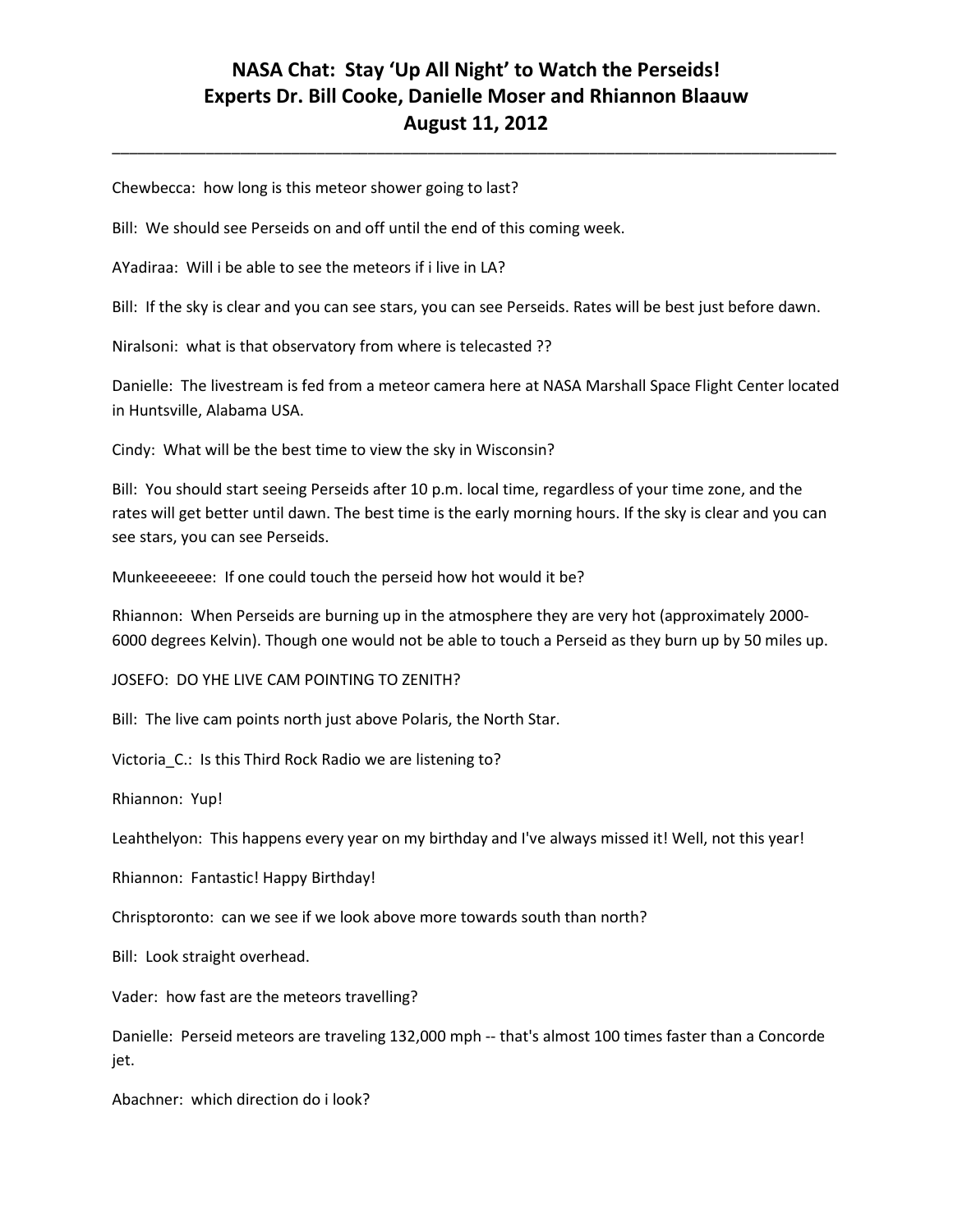\_\_\_\_\_\_\_\_\_\_\_\_\_\_\_\_\_\_\_\_\_\_\_\_\_\_\_\_\_\_\_\_\_\_\_\_\_\_\_\_\_\_\_\_\_\_\_\_\_\_\_\_\_\_\_\_\_\_\_\_\_\_\_\_\_\_\_\_\_\_\_\_\_\_\_\_\_\_\_\_\_\_\_\_\_

Danielle: Just look directly overhead, away from bright lights

matt3990: Will I be able to see the Perseid meteor shower if I face towards the northeastern part of the sky?

Bill: Look straight overhead. Meteors in the northeast will have short trains and not be very spectacular.

Mimi: Is it possible to see the metors through the clouds or no?

Danielle: Only through light cloud cover.

Gold\_Dude: Have seen 2 fireballs and 3 other streeks. Still having to put up with Atlanta background light. Will go back out around 1:30 EDT. Might have to move to the back porch and liio more NW.

Bill: Congrats on seeing some.

J: Stars twinkle due to atmospheric blurring, yes?

Bill: Yes.

Atomic77: whats a radiant look like

Rhiannon: A radiant is the point in the sky from which the meteors appear to come from. The Perseids' radiant is in the constellation Perseus. That is how meteor showers are named - based on the constellation their radiant is in.

ADDO: I am in Colombia, south america, can i see the meteor shower?

Bill: If you are north of 32 degrees south.

Mantig: Anyone know if you can see the shower from fort knox kentucky?

Bill: If the sky is clear and you can see stars, you can see Perseids. Rates will be best just before dawn.

Caitlin: Unfortunately, it's too cloudy in NJ to see anything. How often are there meteor showers?

Danielle: There are meteor showers all the time, though not ones with rates as high as the Perseids. The Perseids put on a good show every August. The next shower you might want to try observing is the Geminids in December -- the Geminids also produce high rates.

Woooo: Just saw a bright redish orange meteor does that mean it was a "fireball"?

Bill: If it was brighter than the planet Venus, you saw a fireball.

Nidrac: just saw my first dozen in under 5 min crossville tennesse inside city limits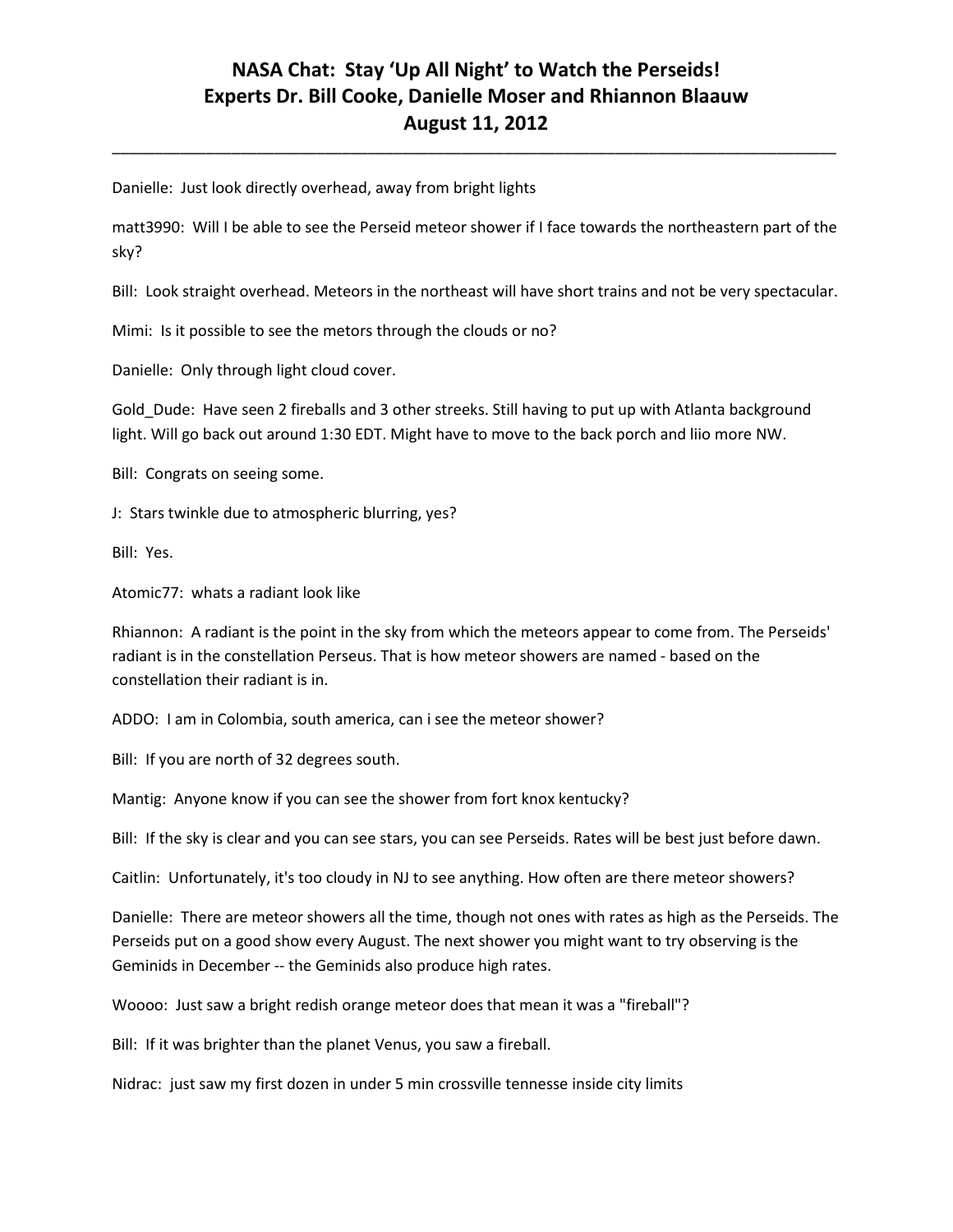\_\_\_\_\_\_\_\_\_\_\_\_\_\_\_\_\_\_\_\_\_\_\_\_\_\_\_\_\_\_\_\_\_\_\_\_\_\_\_\_\_\_\_\_\_\_\_\_\_\_\_\_\_\_\_\_\_\_\_\_\_\_\_\_\_\_\_\_\_\_\_\_\_\_\_\_\_\_\_\_\_\_\_\_\_

Bill: Congrats.

Gold1983: Why are they called meteors? I thought meteors were generally rocky in nature? Since they are icy bodies wouldn't they just be comet fragments?

Rhiannon: Meteors are a mixture of ice and dust. They are comet fragments (or asteroid fragments!).

Dskembrace: Where are Jupiter and Venus in this live feed?

Bill: The live feed only has a field of view of twenty-five degrees and is pointed north. Besides, Jupiter and Venus have not yet risen above the eastern horizon.

Savage: Since the earth is moving through the cloud of debris left by Swift-Tuttle, is there ever a chance that Swift-Tuttle will hit the earth sometime in the future?

Rhiannon: No. Swift-Tuttle will not hit the Earth. It is in a known orbit and we know it will not crash into Earth.  $\odot$ 

Jill: What is Polaris?

Danielle: Polaris is a bright star in the constellation Ursa Minor, also known as the North Star or the Pole Star.

Furburger314: If, say, I was in Georgia and a friend was in Colorado, if we were looking at the same location in the sky, would we both see a meteor or does it differ by geography?

Bill: You can only see meteors within about a hundred miles of your location. So your friend in Colorado would see different meteors than you would.

Liberalinsc1: Is this the result of the Earth flying trhough the tail of a Commet ?

Danielle: It's the result of the Earth traveling through the debris shed by comet Swift-Tuttle many years ago.

jaccib81: can i see them from florida?

Bill: If the sky is clear and you can see stars, you can see Perseids. Rates will be best just before dawn.

Chrisptoronto: on a regular night, how many meteors can we see? how many times more this number are we gonna be able to see tonight if sky is clear?

Rhiannon: On any given night you can see up to 8 meteors an hour. You will be able to see more closer to dawn. Tonight you should be able to see 80-100 Perseids an hour if your skies are dark and clear.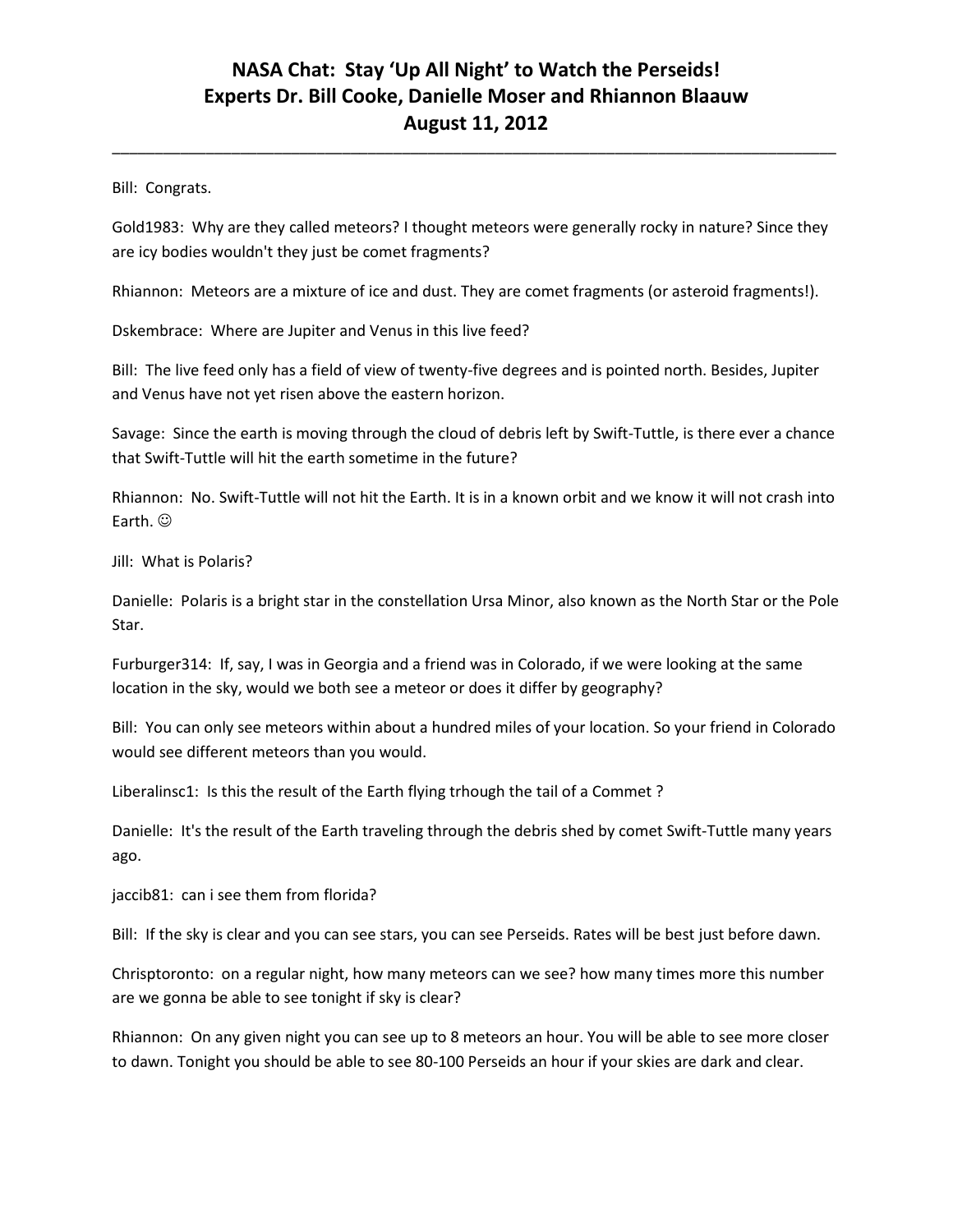\_\_\_\_\_\_\_\_\_\_\_\_\_\_\_\_\_\_\_\_\_\_\_\_\_\_\_\_\_\_\_\_\_\_\_\_\_\_\_\_\_\_\_\_\_\_\_\_\_\_\_\_\_\_\_\_\_\_\_\_\_\_\_\_\_\_\_\_\_\_\_\_\_\_\_\_\_\_\_\_\_\_\_\_\_

Mimi\_in\_NYC: What is the smallest-sized meteor that could be visible from earth as it burns up in the atmosphere?

Bill: About 0.1 millimeter.

Meganisabellaakay: so i live in an apartment complex but our porch faces the sky and its real nice but theres some street lights around, will that make any difference in how i see the shower?

Bill: Yes. Get away from the street lights if you can.

Bhive: Few questions...Why should we avoid looking at the moon? We are going to go out at about 4:30am is that a good time and how active will it be? Also is there any other phone apps other than the Meteor Counter that pertains to this shower? Thanks Again:D

Rhiannon: You want your eyes to adjust to the dark so looking at anything bright is a bad idea. I would recommend going out between 3-4 am you may reach dawn very quickly going out at 4:30 am. Hope you see lot!!  $\odot$ 

Rocketsledman: Could the Persieds generate fireballs or are they generally "too small"?

Danielle: Yes. Check ou[t http://fireballs.ndc.nasa.gov](http://fireballs.ndc.nasa.gov/) where the NASA All Sky Fireball Network posts images and movies of fireballs, some of which are Perseids!

Theodora: Toronto is so cloudy right now! It makes me sad. Hopefully tomorrow night we can have a better view.

Rhiannon: We hope you have clear skies tomorrow night, too!

Emily: Hi, how many stars can be seen per minute?

Bill: If you mean meteors, you should see about 1 per minute just before dawn.

Starsearcher: is it about the size of a grain of salt? or can they be bigger?

Rhiannon: They can be bigger, though if you go outside tonight most will be the size of pebbles or smaller.

Lunasage: How big is comet Swift-Tuttle?

Bill: About sixteen miles in diameter.

Gravityslave: I just wanted to say thank you for doing this. Where I am, it's raining. And I don't drive, so this is my only chance to get out of the glare and see a meteor shower. I's an awesome experience, even remotely.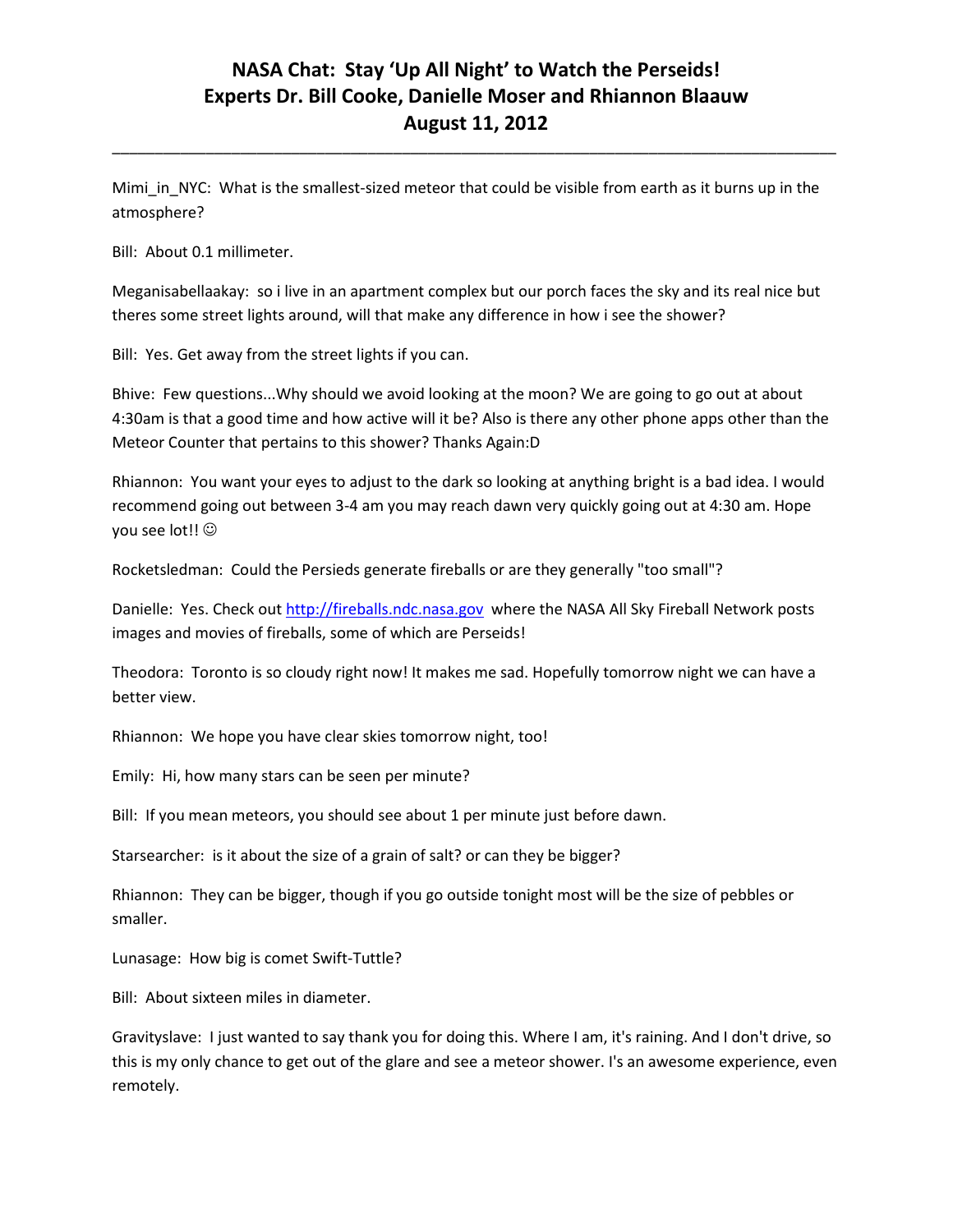\_\_\_\_\_\_\_\_\_\_\_\_\_\_\_\_\_\_\_\_\_\_\_\_\_\_\_\_\_\_\_\_\_\_\_\_\_\_\_\_\_\_\_\_\_\_\_\_\_\_\_\_\_\_\_\_\_\_\_\_\_\_\_\_\_\_\_\_\_\_\_\_\_\_\_\_\_\_\_\_\_\_\_\_\_

Rhiannon: Fantastic! So glad you are enjoying it!

Greg: will most of these be traveling from north to south or south to north in the northern hempisphere?

Bill: North to south.

Bolohuc: Why is this supposed to be "the greates meteor shower of the year"

Danielle: Because the Perseids consistently produce a good show with high meteor rates -- generally about 100 per hour under perfect conditions. The Geminids in December are also pretty good, but here in the US it's generally pretty cold at that time and people aren't as enthusiastic about going out to meteor watch!

Elevationkevin: Will the NASA Marshall Space Flight Center keep records of how many streaks are recorded on this live feed?

Bill: Yes, the meteor video is being saved to disk.

Carla: is corrientes argentina too far south to see them? latitud is 27 27

Bill: Argentina is too far south.

tuttle swift: Cloud cover here in New York :( Thanks NASA for providing the cam!

Danielle: Sorry to hear that. Hopefully you'll catch some in the live feed!

Emily: can i see the meteors tomorrow night?

Bill: Yes, but the rates will be lower.

Maxdklein: Why do meteor showers occur at the same time every year?

Bill: Because the comet orbit comes near the Earth's orbit at one spot and the Earth passes that spot at the same time every year.

AnnomateDave: Sometime around 1994-1997 or so I witnessed a meteor shower from a remote spot in Minnesota. The shower was constant meteors across the sky, probably 100 a minute. Do you know what event this was and will it be repeated in the future?

Rhiannon: The Perseids in 1993 had rates of 300 per hour. It may have been that! The Leonids were also fantastic about a decade ago in the late 90's and early 2000's. Perhaps it was one of those! There will be meteor outbursts in the future and one of the jobs of the Meteoroid Environment Office is to predict when that will be!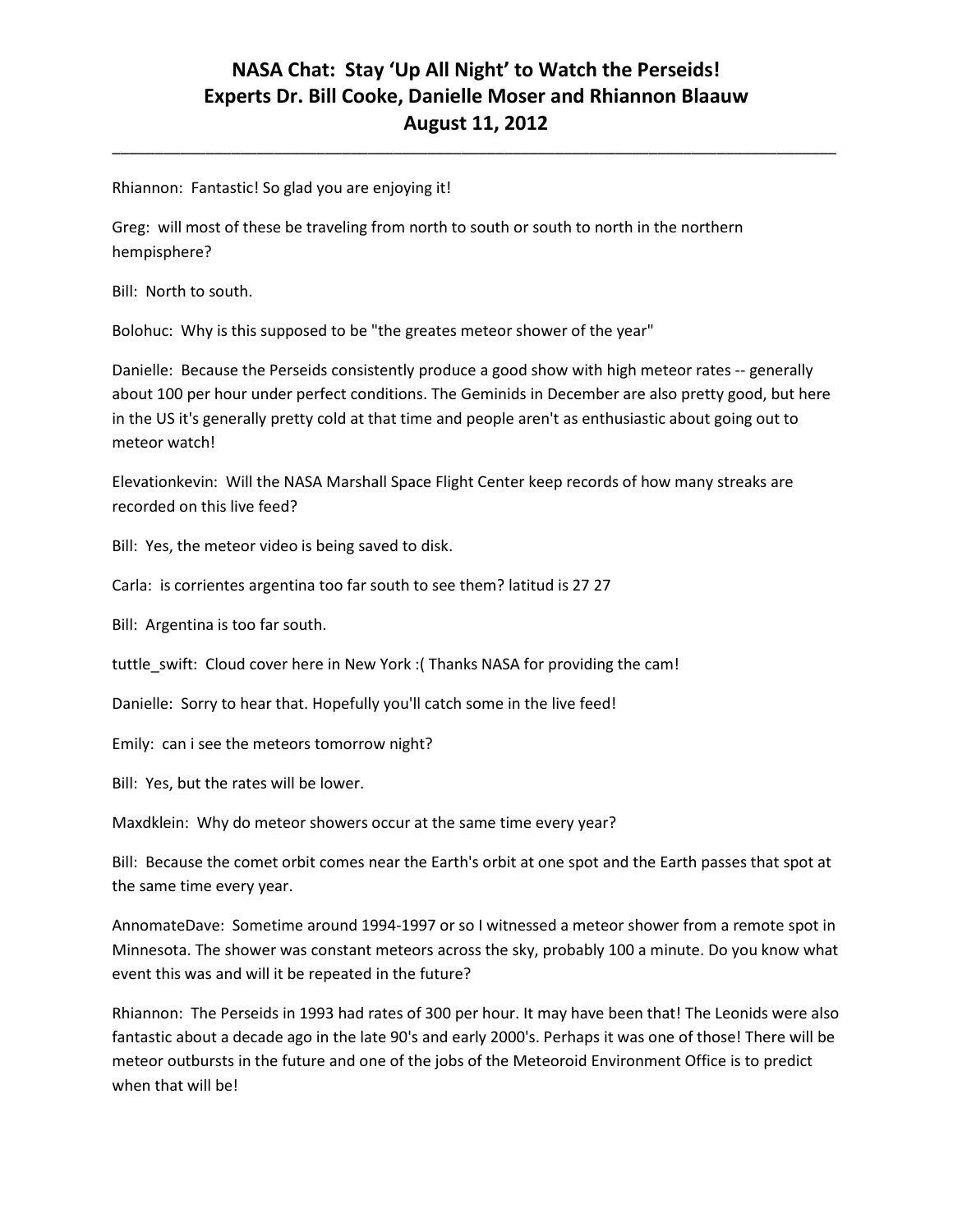\_\_\_\_\_\_\_\_\_\_\_\_\_\_\_\_\_\_\_\_\_\_\_\_\_\_\_\_\_\_\_\_\_\_\_\_\_\_\_\_\_\_\_\_\_\_\_\_\_\_\_\_\_\_\_\_\_\_\_\_\_\_\_\_\_\_\_\_\_\_\_\_\_\_\_\_\_\_\_\_\_\_\_\_\_

#### kae787: When would I see it in Chicago?

Bill: You should start seeing Perseids after 10 p.m. local time, regardless of your time zone, and the rates will get better until dawn. The best time is the early morning hours.

Neilyo: I'm in the UK and it's 5am now, Is it too late to spot them now? if not where should I be looking in the night sky?

Rhiannon: If it is not too light out then you can still see them! Only the sun rising up will stop you from seeing them if your skies are clear.  $\odot$ 

Meganisabellaakay: will i be able to see any in austin, texas

Bill: If the sky is clear and you can see stars, you can see Perseids. Rates will be best just before dawn.

Shadowknightx: Will i be able to see the meteors if i am located in NW indiana?

Bill: If the sky is clear and you can see stars, you can see Perseids. Rates will be best just before dawn.

*Moderator Brooke*: A message from our astronomers about viewing: "Regardless of your time zone, the Perseids should become visible about 10 p.m. local time, with rates increasing till dawn. Observers with clear dark skies can expect rates of one per minute or thereabouts. Standard meteor viewing applies. Lie on your back (blanket, sleeping bag, lawn chair) and look straight up. Don't use binoculars or telescopes -- they have too small a field of view -- and don't look towards the radiant in Perseus, as the meteors in the direction will have short trains and be less spectacular. Avoid looking at the waning crescent moon if possible."

Ilockert: So tonight is the best night for viewing? I was told tomorrow, I guess I need to wake my 6 y/o up in a few so she can see.

Bill: Just before dawn is the best time.

Chrisptoronto: are they also some flying stars tonite which are NOT from Come Swift tuttle?

Danielle: The Perseids aren't the only shower active tonight, but they are the most prolific. Other showers, including the Kappa Cygnids and the Alpha Capricornids, are also active right now. Their rates are much lower than the Perseids. They are also slower moving.

Erico: Where are you guys getting all of this awesome music? Thanks for the show from Canada! Already seen 4 meteors on your stream!

Bill: You are welcome.

Lfmc78: I saw a huge low down meteor in MI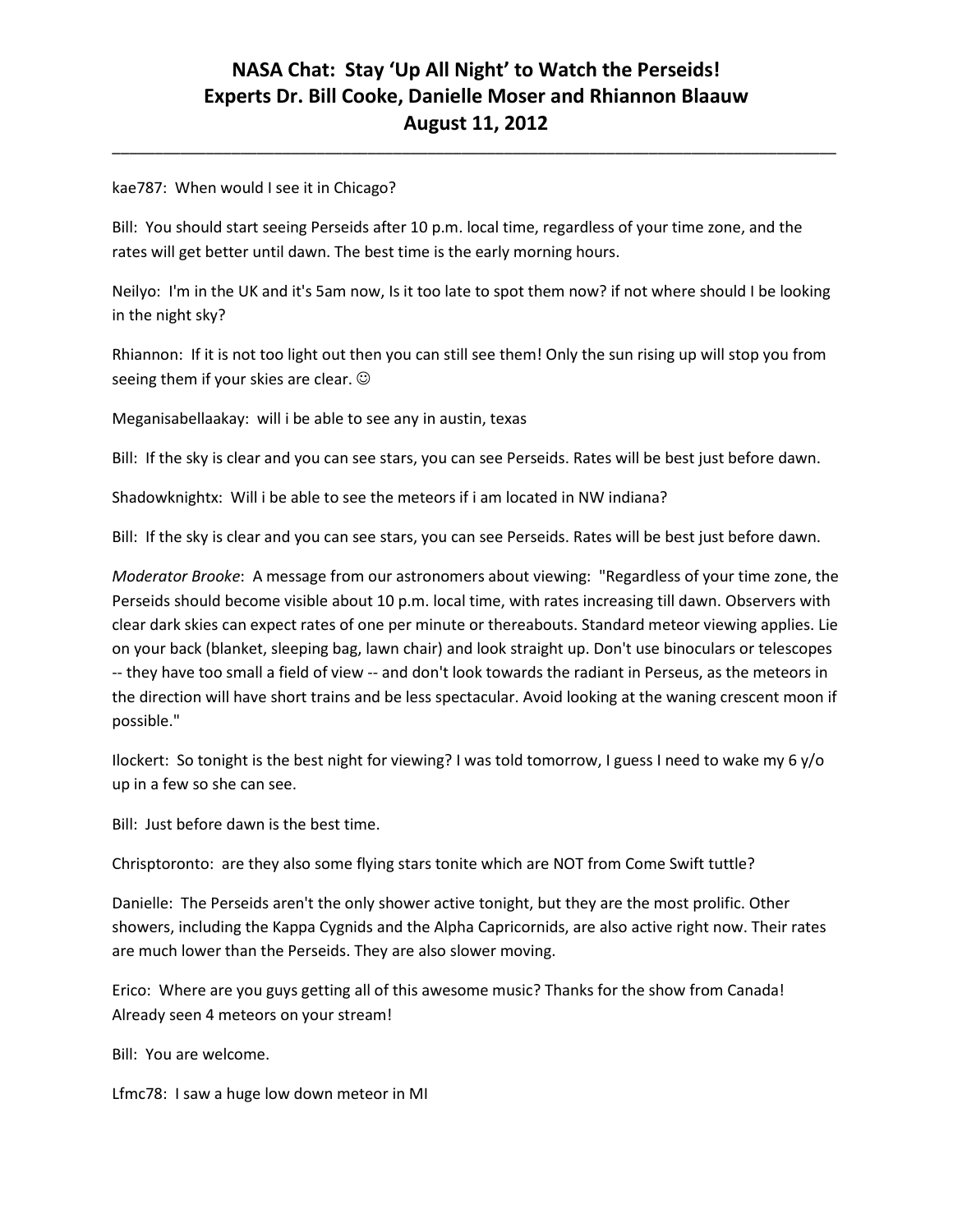\_\_\_\_\_\_\_\_\_\_\_\_\_\_\_\_\_\_\_\_\_\_\_\_\_\_\_\_\_\_\_\_\_\_\_\_\_\_\_\_\_\_\_\_\_\_\_\_\_\_\_\_\_\_\_\_\_\_\_\_\_\_\_\_\_\_\_\_\_\_\_\_\_\_\_\_\_\_\_\_\_\_\_\_\_

Bill: Congrats.

kalinka10: when is the next persaud meteor shower?????

Danielle: Next August!

40108Guy: I downloaded an app for my smartphone apparently made by NASA called "Meteor Counter"

Rhiannon: Fantastic! The Meteoroid Environment Office (MEO) put that app out along with Tony Philips with Science@NASA- glad you are enjoying it!

EDWIN: can be dangerous if one meteor strikes the earth ?

Bill: Meteors are too small to cause significant damage. Asteroids, miles across, can be dangerous.

Trminton: What area of the sky is the live feed pointed to?

Danielle: It is pointed north, above Polaris

Sun\_Howler: What are the specs on the live feed camera?

Rhiannon: Just noise from the camera. Unfortunately that can't be avoided. We have seen several meteors in the live-feed and hope to see many more tonight!

Alexander : It will see in El Salvador?

Bill: Yes. You should start seeing Perseids after 10 p.m. local time, regardless of your time zone, and the rates will get better until dawn. The best time is the early morning hours.

Audball: what is the name of the app for Android phones?

Danielle: Meteor Counter. It's available for Android and iPhone

Zgvariant: What makes the birghtest meteorite?

Bill: The brightest meteor is caused by a really big particle burning up.

JoMama: reckon wisconsin can see them

Bill: If the sky is clear and you can see stars, you can see Perseids. Rates will be best just before dawn. Look straight up and avoid looking at the Moon.

Sarkeny: are the meteors fairly noticeable on the live Ustream to a novice meteor watcher? I haven't seen any, maybe it's just me :(

Danielle: Yes they are. The rates will pick up as the night goes on, too. Hang in there!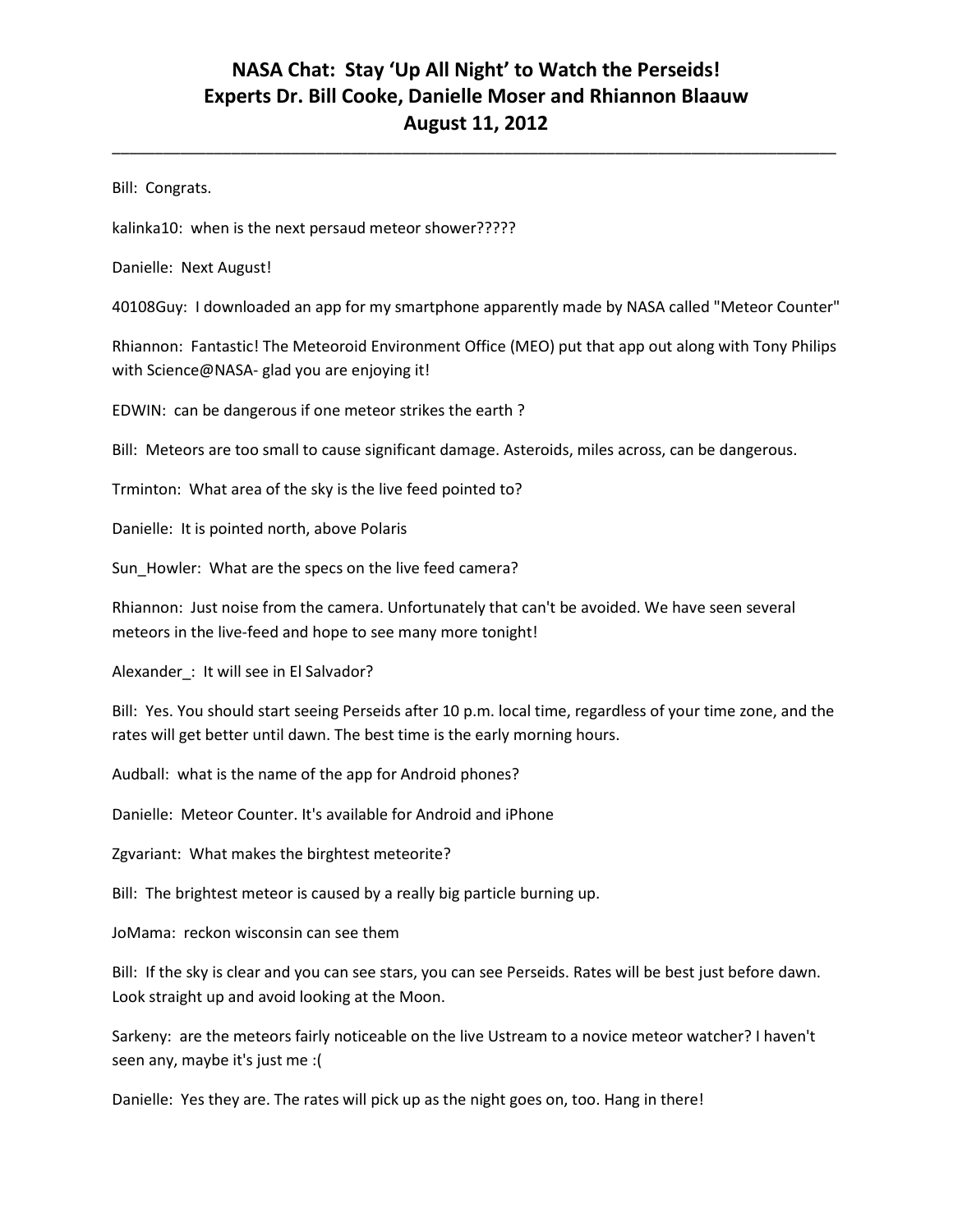\_\_\_\_\_\_\_\_\_\_\_\_\_\_\_\_\_\_\_\_\_\_\_\_\_\_\_\_\_\_\_\_\_\_\_\_\_\_\_\_\_\_\_\_\_\_\_\_\_\_\_\_\_\_\_\_\_\_\_\_\_\_\_\_\_\_\_\_\_\_\_\_\_\_\_\_\_\_\_\_\_\_\_\_\_

#### Savage: Do these meteors affect our satelittes?

Rhiannon: There is a risk to spacecraft from meteors. We at the Meteoroid Environment Office (MEO) have models to try to predict the risk to spacecraft from meteors. The ISS is often hit by meteors but it has armor and is very well-protected so there has never been severe damage from them.

Hansel\_Mora: Good Evening! I'm from Colombia, Can I expect watching meteors?

Bill: If you're north of 32 degrees south latitude and the sky is clear.

Shannlen: hello from Nanaimo British Columbia Canada - saw a beauty this morning about 230am

Bill: Congrats.

Chrisptoronto: are meteors from all comets (and eventually all comets) made of the same compounds? where is this one coming from? how was it formed?

Bill: No.

Analannie: If the asteroid hits mars, could it start life there?

Rhiannon: Bacteria can't survive long periods of exposure to space so the chance is infinitesimally small.

Thomas: When will we start seing them

Bill: You should start seeing Perseids after 10 p.m. local time, regardless of your time zone, and the rates will get better until dawn. The best time is the early morning hours.

Cici: what time will it be visible in north dakota

Bill: You should start seeing Perseids after 10 p.m. local time, regardless of your time zone, and the rates will get better until dawn. The best time is the early morning hours.

StarGazer600: When will they begin to appear on the ustream below?

Bill: We have already seen a few.

40108Guy: is there a live feed of this shower from the ISS?

Bill: No.

Thaddeus85: When will he shower peak hit in Newfoundland?

Bill: Just before dawn.

Caelan: At what rate per hour will we see the meteors on Aug. 13th?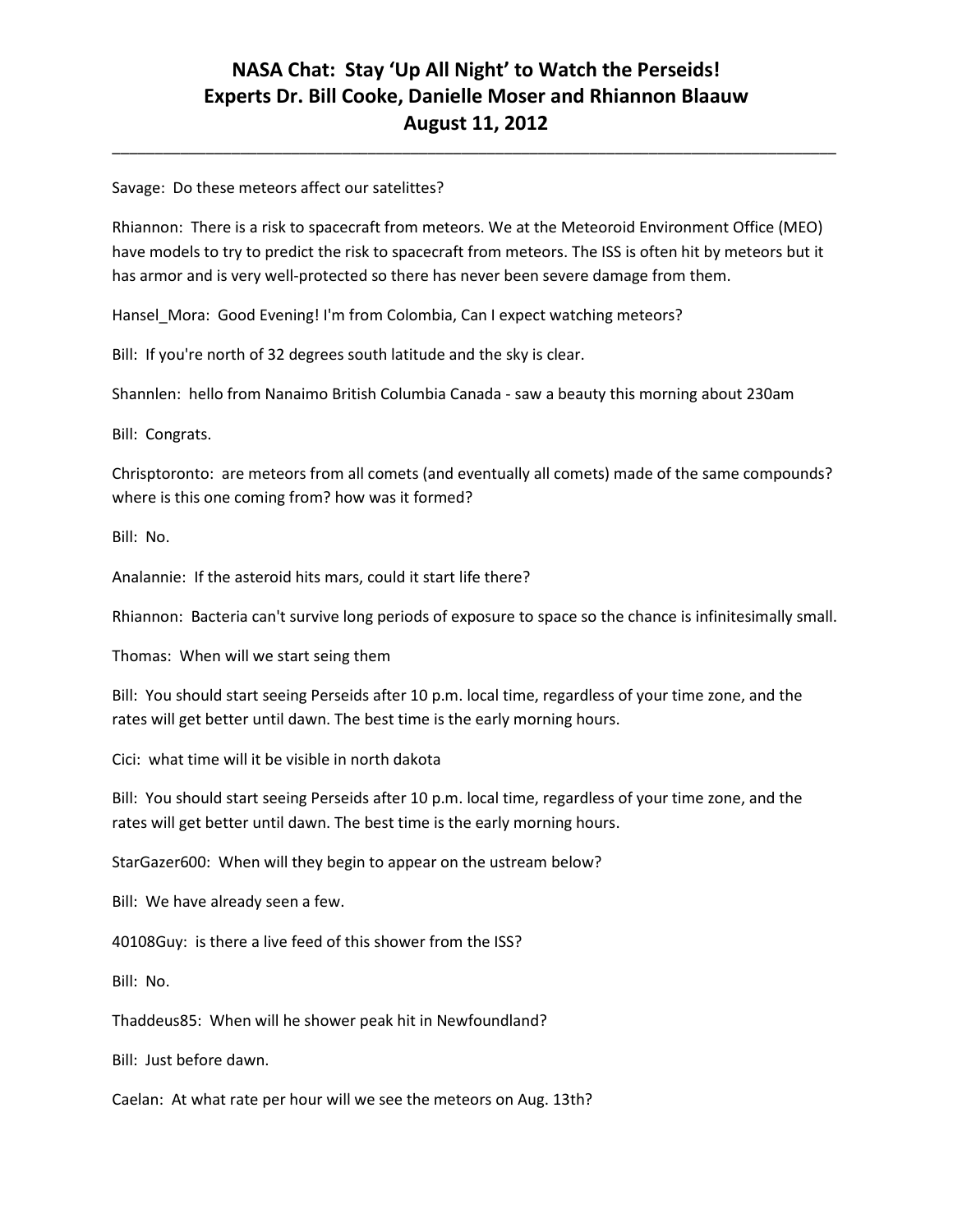\_\_\_\_\_\_\_\_\_\_\_\_\_\_\_\_\_\_\_\_\_\_\_\_\_\_\_\_\_\_\_\_\_\_\_\_\_\_\_\_\_\_\_\_\_\_\_\_\_\_\_\_\_\_\_\_\_\_\_\_\_\_\_\_\_\_\_\_\_\_\_\_\_\_\_\_\_\_\_\_\_\_\_\_\_

Bill: The rate should be down to 40 per hour or so.

Jimmyscawk: What happens if a meteor hits earth..................

Danielle: Meteors hit the Earth's atmosphere and burn up completely all the time. Occasionally one will be large enough and slow enough to make it through the atmosphere and to the ground -- then it is called a meteorite.

Chrisptoronto: how can 1mm meteor be so bright and visible from so far?

Rhiannon: When the particle hits the atmosphere it starts to burn up and the ionization spreads out over a million times wider than the particle itself. That is what you are seeing. You can see them from so far away because of how high they burn up. Over 50 miles up!

Laura: Here it is 1 am, and I haven't seen any yet, is it because of the cityes strong light?

Bill: If the sky is clear and you can see stars, you can see Perseids. Rates will be best just before dawn.

Chrisptoronto: how fast does the meteor travels? what does give it such a speed?

Rhiannon: Meteors travel between 11 km/s and 72 km/s. Perseids travel at 59 km/s which is 132,000 miles per hour! FAST!

Cjman: will i be able to see them in norristown pa

Bill: If the sky is clear and you can see stars, you can see Perseids. Rates will be best just before dawn.

john27cain: how big is Swift-Tuttle?

Danielle: It's 26-27 km (16-17 miles) across.

Turquoisa: Hello Bill, Danielle and Rhiannon- just thought you'd like to know that I've watched Perseid since my son was about 6 yrs. old and he's 31 years old now. We would lay on our backs in our sleeping bags on our backyard deck at 2:30am on the peak night. I would play Music from the Hearts of Space cassette on a boombox. Then we would tell each other "There's one, there's one, there's one" until about 4:30am when it would slow. Our highest count was 24 in two hours. To this day, I still go out to watch and believe it or not, in downtown Chicago, you can be out on your deck and see many meteors, as long as you are above streetlight level, that simple! I saw a huge one about five years ago from a 7th floor deck around 8:30pm! Enjoy the viewing everyone! And thanks for the live feed! It's wonderful!! Turquoisa :)

Rhiannon: Fantastic! What a wonderful tradition!

kalinka10: i am in atlanta....what way do i look for this?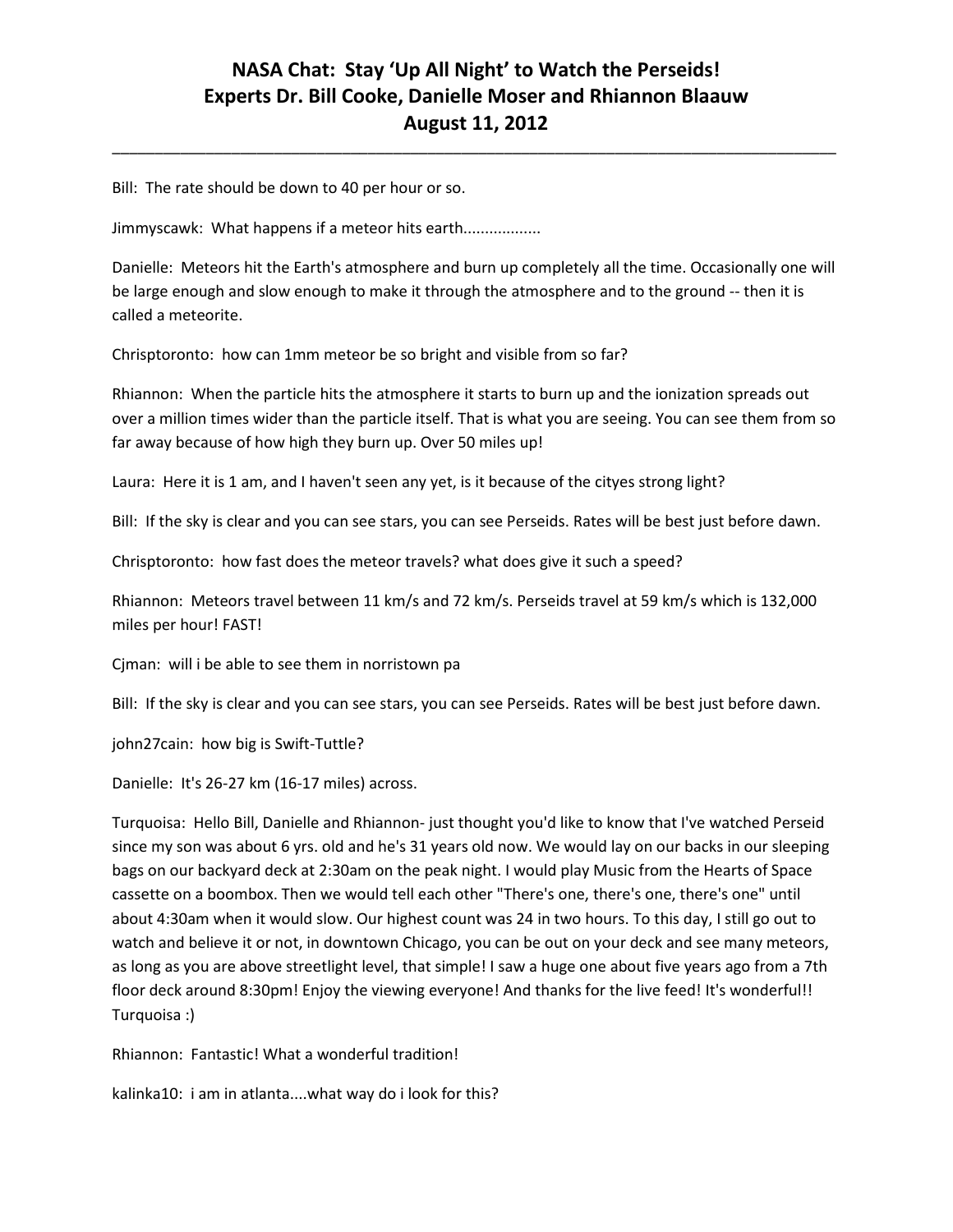\_\_\_\_\_\_\_\_\_\_\_\_\_\_\_\_\_\_\_\_\_\_\_\_\_\_\_\_\_\_\_\_\_\_\_\_\_\_\_\_\_\_\_\_\_\_\_\_\_\_\_\_\_\_\_\_\_\_\_\_\_\_\_\_\_\_\_\_\_\_\_\_\_\_\_\_\_\_\_\_\_\_\_\_\_

Bill: Look straight overhead. Get away from city lights. If you can see stars, you can see Perseids.

Analannie: Does Swift-Tuttle have poison ice?

Bill: No.

JessLandes: Do the meteors completely disintegrate in the atmosphere or do particulates from them ever make it to the ground (and would we notice if it did)?

Bill: Perseids completely disintegrate. Meteors from the asteroid belt can make it to the ground.

Naudience: Is the debris field stationary, or are these dust/ice chunks also moving?

Rhiannon: Great question. Not stationary. The particles have a velocity themselves, but when they hit Earth they have an additional velocity as Earth's gravity pulls it in.

De\_Anna: As long as you can see the stars you can see the meteors?

Bill: Yes.

AnnomateDave: since ice is water is it possible for life to exist on a comet?

Bill: No, not as far as we know.

Benr: If it's an annual event, for how many years would we expect to continue to see this happen? Would our orbit move out of line from the debris first, before these passes "sweep" them up?

Bill: We can expect Perseids for many centuries to come. The Earth intercepts only a tiny fraction of the material ejected by the comet.

Sunk: just got back in from outside. It was freaking awesom! we some really bright ones.

Bill: Congrats!

Sunk: Does a brighet shooting star mean is its bigger?

Rhiannon: Yes. The brighter meteors you see tonight correspond to the larger particles.

Mea12: At what time is jupiter visible

Bill: Jupiter rises about 1 a.m.

Neilyo: How much does each meteor roughly weigh?

Bill: About 0.001 grams.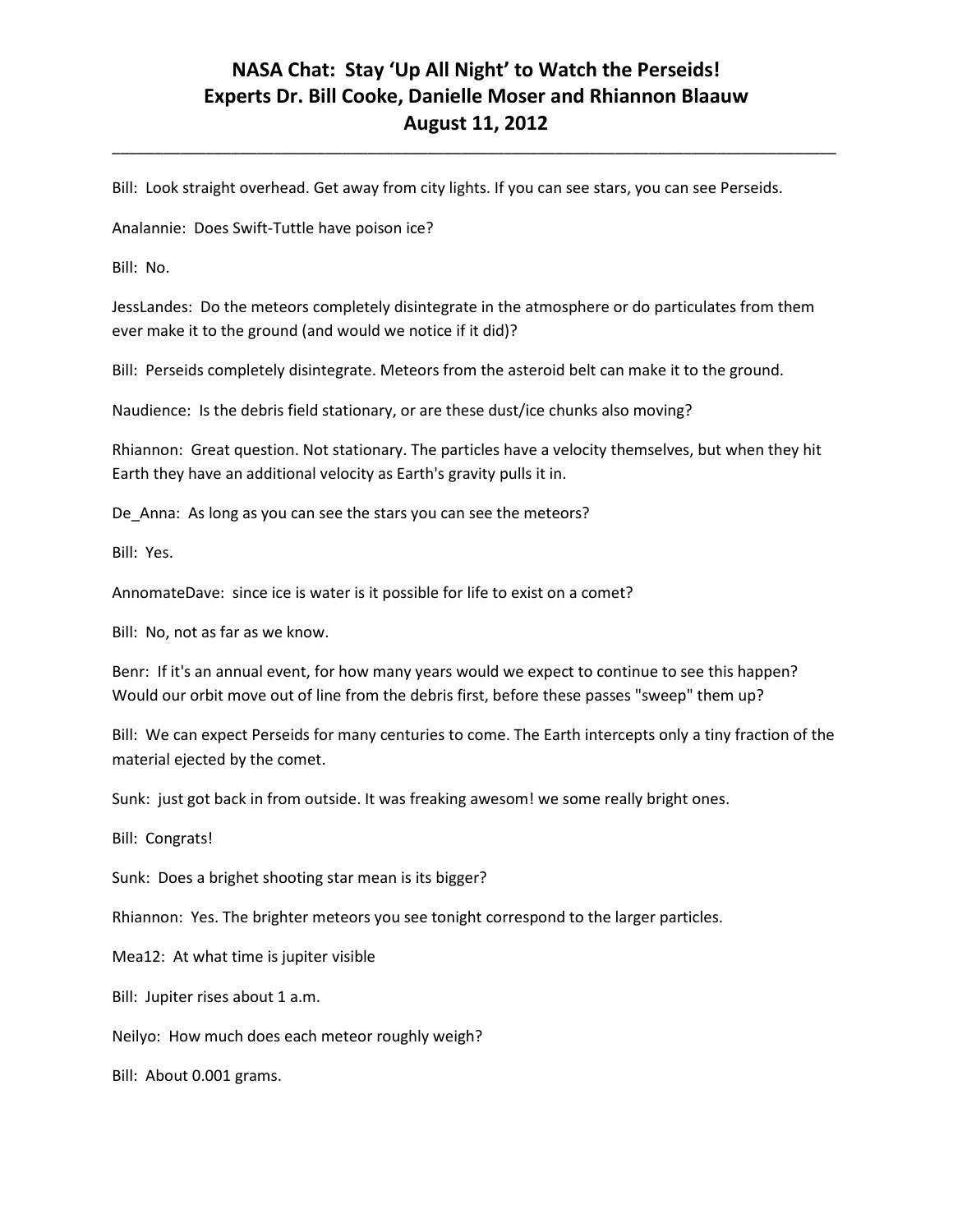Hoagy62: Here's a question: About how long does it take from atmospheric contact to total destruction for these meteorites?

\_\_\_\_\_\_\_\_\_\_\_\_\_\_\_\_\_\_\_\_\_\_\_\_\_\_\_\_\_\_\_\_\_\_\_\_\_\_\_\_\_\_\_\_\_\_\_\_\_\_\_\_\_\_\_\_\_\_\_\_\_\_\_\_\_\_\_\_\_\_\_\_\_\_\_\_\_\_\_\_\_\_\_\_\_

Rhiannon: Depends on how fast or how large the particle is. On average the Perseids we see start ablating at 66 miles up and are burned up by 50 miles up. So on the order of 15 miles.

Barjees: Any ideas on where to watch the stars if you live in a big city like L.A? Maybe malibu beach?

Bill: If the sky is clear and you can see stars, you can see Perseids. Rates will be best just before dawn. Look straight up and avoid looking at the Moon. Get away from lights as much as you can.

Victoria C.: Just want to say thank you guys for answering all of these questions! I'm learning a lot!

Rhiannon: You are so welcome! Glad you are here.

Analannie: If Earth had no atmosphere, would it get hit?

Bill: Yes.

Revenant: Would you be killed if you got hit by one?

Bill: Yes.

Morgan: will the shower be visable in east tennessee? if so what is the best time to watch?

Bill: You should start seeing Perseids after 10 p.m. local time, regardless of your time zone, and the rates will get better until dawn. The best time is the early morning hours.

Thaddeus85: When is the best time to watch in Newfoundland?

Bill: You should start seeing Perseids after 10 p.m. local time, regardless of your time zone, and the rates will get better until dawn. The best time is the early morning hours.

melisuh29: Will i see them tomorrow night around 4am?

Bill: Yes, but the rates will be less.

june\_weckesser: My granddaughter is watching for the shower. Can someone explain what a metor shower is? She is 8 years old.

Danielle: Very simply: When comets travel close to the Sun they heat up and eject dust/ice particles - these are meteoroids. When the Earth travels through this debris, the meteoroids "burn up" in the atmosphere and we see it as light -- these are meteors. When the Earth travels through a dense stream of meteoroids, we see many meteors -- this is a meteor shower.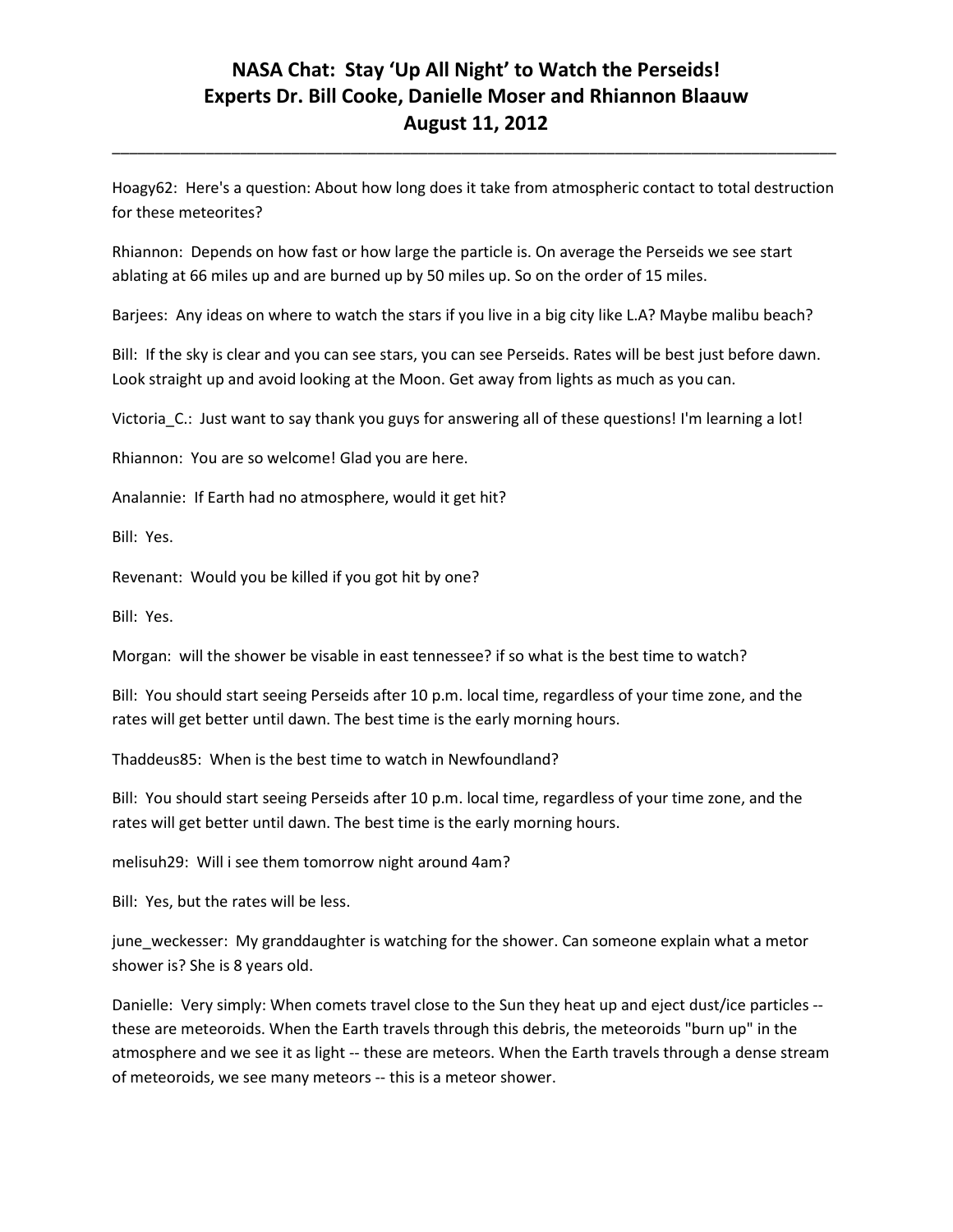\_\_\_\_\_\_\_\_\_\_\_\_\_\_\_\_\_\_\_\_\_\_\_\_\_\_\_\_\_\_\_\_\_\_\_\_\_\_\_\_\_\_\_\_\_\_\_\_\_\_\_\_\_\_\_\_\_\_\_\_\_\_\_\_\_\_\_\_\_\_\_\_\_\_\_\_\_\_\_\_\_\_\_\_\_

bandeto01: Whne does the shower start for california

Bill: You should start seeing Perseids after 10 p.m. local time, regardless of your time zone, and the rates will get better until dawn. The best time is the early morning hours.

Tstaley: I am sure you have already answered this question but is there a particular direction to look towards.

Bill: Lie on your back and look straight up and avoid looking at the Moon.

Mouseki: I've seen three or four on the stream, and it helps if you maximize the window :) Hi Again everyone (pretty sure this is the same group that hosted the leonids earlier this year?)

Danielle: Great! Welcome back! Yes, we host several chats for meteor showers each year.

Linda: Hi I read somewhere that this meteor shower is the rarest, what makes this meteor shower so rare?

Rhiannon: This meteor shower happens every year, as each meteor shower does. There are no more or less rare meteor showers. The Perseids are one of the spectacular showing between 80 and 100 meteors on clear dark nights!

Rena: From Anacoco, Louisiana when is the best time and which direction should we look?

Bill: You should start seeing Perseids after 10 p.m. local time, regardless of your time zone, and the rates will get better until dawn. The best time is the early morning hours. If the sky is clear and you can see stars, you can see Perseids. Lie on your back and look straight up. Avoid looking at the Moon.

Skypilot: Kokomo, IN here. I sat outside for a little over an hour and saw 5 or 6 really good ones. I'm on the edge of the city so the viewing isn't too great. One I think looked more like a fireball, another had a real long tale.

Rhiannon: Fantastic! So glad you have seen some.

b00mc1ap: Can you see Venus and Jupiter with your bare eye? What about with lights around?

Bill: Yes, they will appear as bright stars in the dawn sky.

Nickjonhatan: hi, i´m from Venezuela, Now it rain ¿believe the perseids cam be see within in four hours?

Bill: Yes, if the sky is clear.

Sblinde: How fast do meteors go into our atmosphere? How long does it take them to burn on average?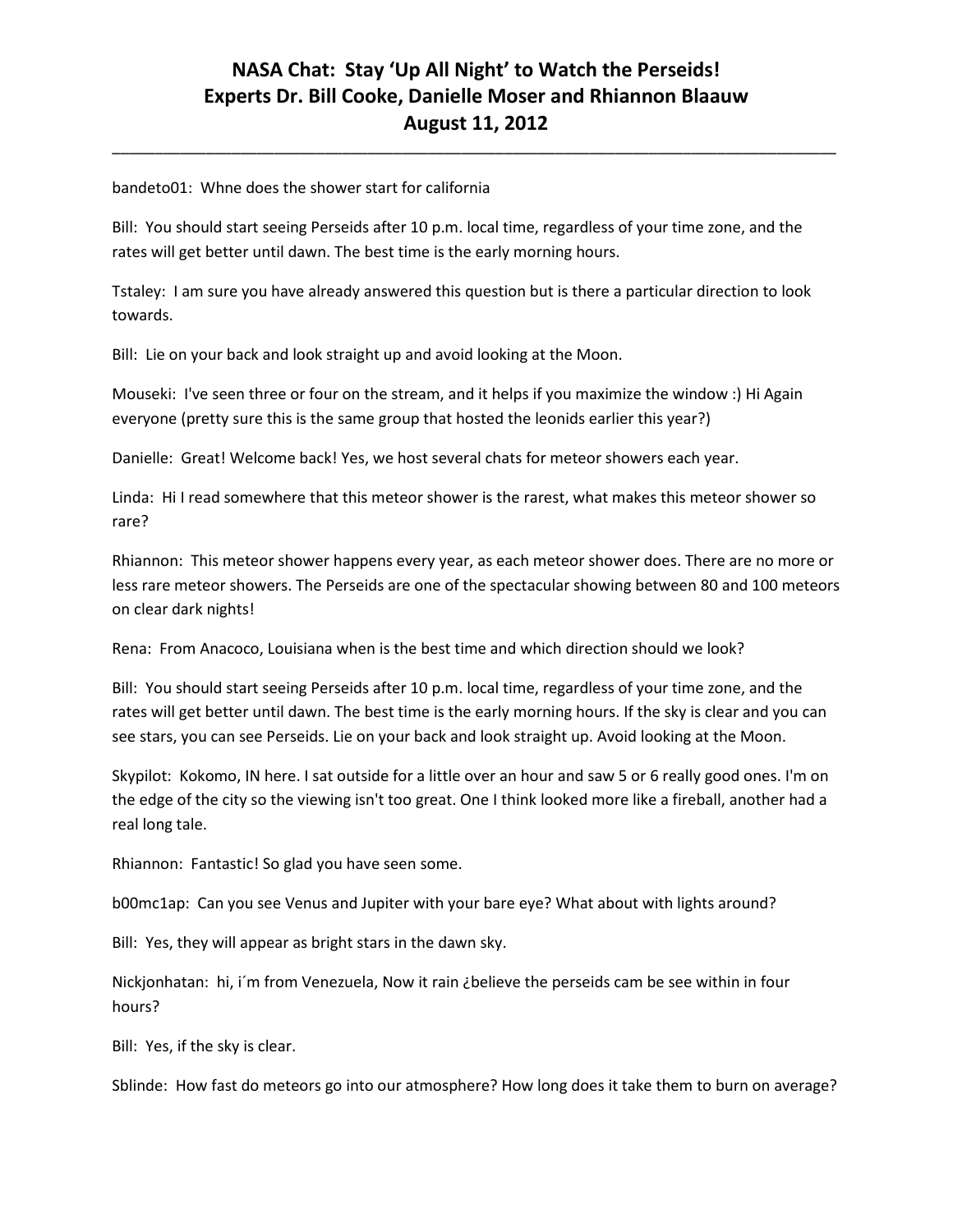\_\_\_\_\_\_\_\_\_\_\_\_\_\_\_\_\_\_\_\_\_\_\_\_\_\_\_\_\_\_\_\_\_\_\_\_\_\_\_\_\_\_\_\_\_\_\_\_\_\_\_\_\_\_\_\_\_\_\_\_\_\_\_\_\_\_\_\_\_\_\_\_\_\_\_\_\_\_\_\_\_\_\_\_\_

Danielle: Perseid meteors travel at 132,000 miles per hour. That's about 885 times faster than the fastest steel roller coaster in the world, Formula Rossa, in Abu Dhabi! It takes on the order of seconds for meteors to ablate.

Emsy: Serious question here. Why do you think humans are so enthralled with space? I get the jitters through stuff like this and I don't know why.

Rhiannon: The vastness. The amount unknown. It is exciting! I feel lucky to get to work in this area!

Sgalaxies: How much of a meteors color (as it appears to us) is influence of our atmosphere/rayleigh scattering?

Bill: Some of the color comes from the ionization of oxygen and other atmospheric constituents by the meteor as it ablates in the atmosphere.

Starsearcher: is it possible that they can began to show up a lot more past 3am?

Bill: Yes, they will be best just before dawn.

Barjees: How close to earth are these meteors? What are the chances of one hitting earth?

Bill: They are hitting us --- they are burning up in our atmosphere sixty miles over your head.

lspeaks49: Just curious. I noticed that the stars in the live videos are not moving across the screen. I would think with the rotation of the earth the stars would move?

Danielle: They move very slowly across the screen.

Warren: and just lucked into getting a shot of a meteor heading for the 'pot' of the big dipper. i was thrilled and even moreso after not being able to see anything tonight! do you want me to send the pic in?

Bill: Sure!

Orange: What kind of technology do you use to predict these meteor showers?

Rhiannon: Fast, multi-processor computers.  $\odot$  The models are fairly complicated with many inputs.

Liberalinsc1: Just saw a good one on the Cam ! This is fun ! I't Cloudy here in SC ! :-(

Danielle: Great!! Sorry it's cloudy, but I'm glad you can see them in the live feed.

Chrispaul: I hope to see one ...do you think is posible to see it from south america?

Bill: If you are north of 32 degrees south latitude and have clear skies.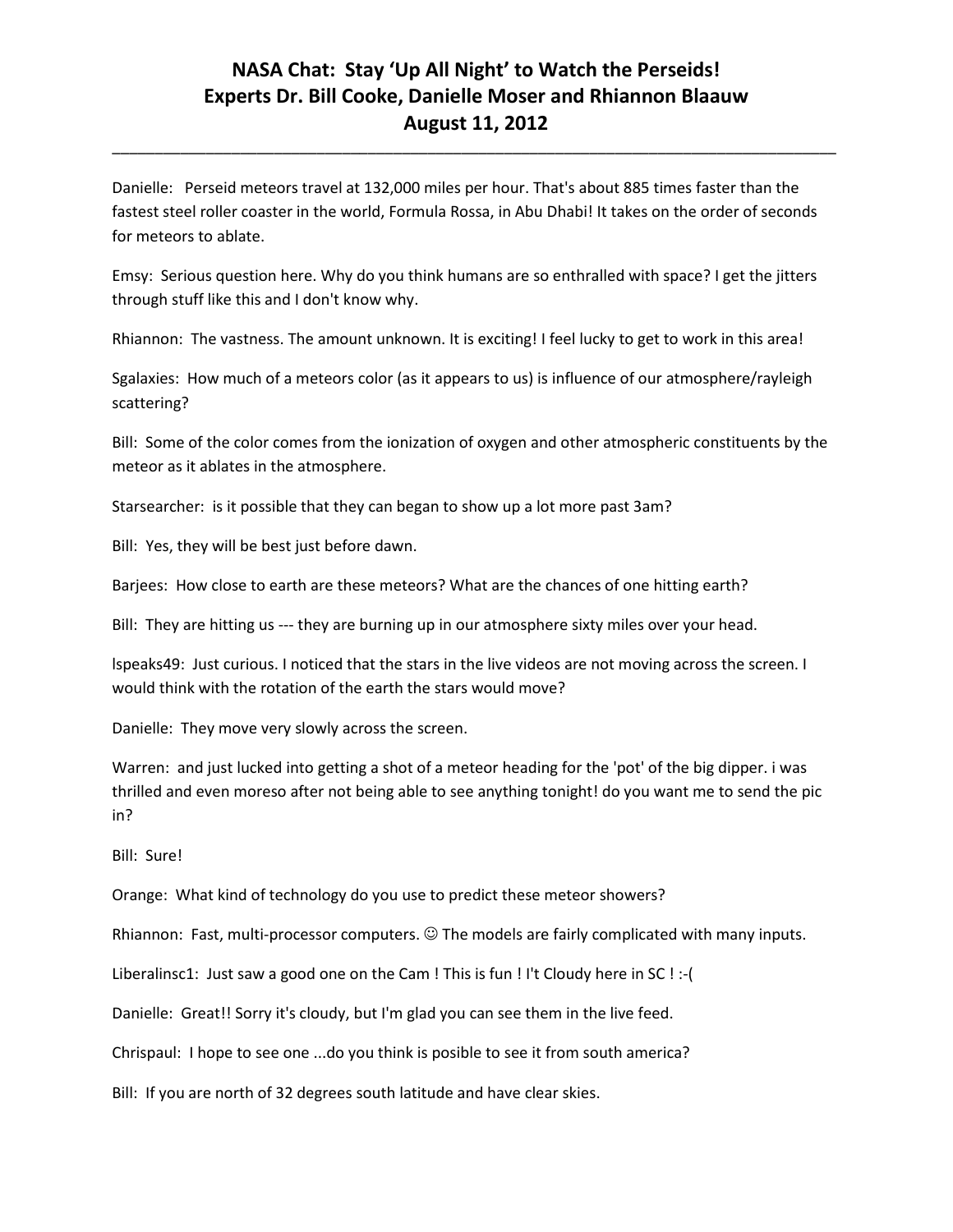\_\_\_\_\_\_\_\_\_\_\_\_\_\_\_\_\_\_\_\_\_\_\_\_\_\_\_\_\_\_\_\_\_\_\_\_\_\_\_\_\_\_\_\_\_\_\_\_\_\_\_\_\_\_\_\_\_\_\_\_\_\_\_\_\_\_\_\_\_\_\_\_\_\_\_\_\_\_\_\_\_\_\_\_\_

jt1720: how long did i t take you to learn so much about meteors ? :)

Bill: Many years.

Salem: why don't they use an HD camera? it's so fuzzy! still enjoying it though!

Rhiannon: The camera is a low-light level video camera to see as many meteors as possible. Glad you are enjoying it!! Hoping to see many more meteors as the night goes on.

Mahui: what will be the best time to view the sky in Chile?

Bill: Chile is too far south.

Theodora: I live in downtown. Does that mean I have no hope? ;(

Bill: If you can see stars, you have a chance.

WVspe: can these showers cause damage to satellites?

Bill: Yes, but the odds of one striking a satellite are low.

Heavenleanna: Which direction in the sky are they coming from if we are watching the live feed?

Rhiannon: The meteors will appear all over the field of view, but the direction they will be going is right to left at this time though later on will be more upper-right to lower-left.

bdrake196: how long will this last,because its cloudy write now and i might get up later,so what time should i wake up

Bill: Just before dawn will have the best rates.

Steve Stricklin: When I was young, my uncle and I found a sold nickel meteorite that weighed about three pounds. We had the University of Alabama Huntsville verify what it was. What is the most common makeup of a meteor?

Bill: Most are bits of ice and dust that completely burn up in the atmosphere.

Ytyt: Do meteor showers happen every year? If so, are there more than one shower each year?

Rhiannon: Yes! There are over 30 visual meteor showers a year. A meteor shower happens whenever the Earth passes through the debris left from a comet or asteroid. The Perseids, Geminids, and Quadrantids are some of the most popular.

Orange: if a meteor were to hit earth from this shower, how large would the crater be?

Bill: Perseids burn up sixty miles above our heads. They cannot make it to the ground.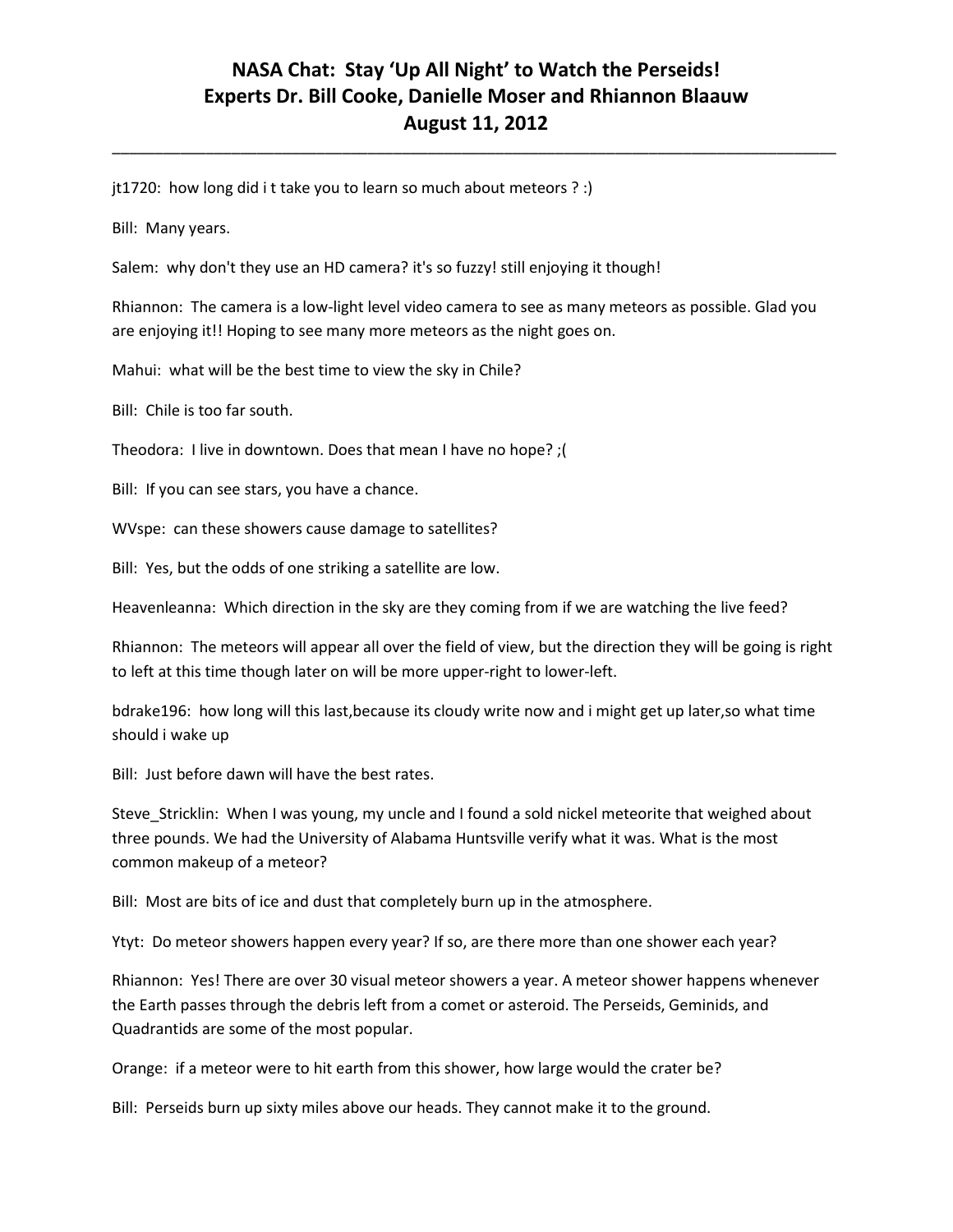\_\_\_\_\_\_\_\_\_\_\_\_\_\_\_\_\_\_\_\_\_\_\_\_\_\_\_\_\_\_\_\_\_\_\_\_\_\_\_\_\_\_\_\_\_\_\_\_\_\_\_\_\_\_\_\_\_\_\_\_\_\_\_\_\_\_\_\_\_\_\_\_\_\_\_\_\_\_\_\_\_\_\_\_\_

Leo: In the southern hemisphere do I have to look to north?

Bill: Look straight overhead and avoid looking at the moon.

Fleshstorm: is this video that we are watching live from somewher or do we habe to go outside and see it.

Rhiannon: Yes this video is live from Marshall Space Flight Center in Huntsville, Alabama! (Where we are located.  $\odot$  )

jsmyth75: What is the approx speed of the ones we see?

Rhiannon: The average speed of Perseids is 59 km/s or 132,000 miles per hour.

Mary-Grace: I am new to space watching, is perseus the constellation viewed on the live stream now?

Bill: No, we are looking north just above Polaris, the North Star.

Lunasage: So the Perseid meteor shower is actually just from comet Swift-Tuttle and located in the Perseus constellation seen from here on Earth?

Danielle: The Perseid meteor shower is caused when the Earth travels through debris left behind by comet Swift-Tuttle. Meteor showers are named after their radiant -- or the point in the sky from which the meteors APPEAR to originate. The Perseids are named for the constellation Perseus. The Geminids are named for the constellation Gemini. The Lyrids are named for the constellation Lyre. And so on.  $\odot$ 

Phil: Do the perseids travel in the Earth's orbit around sun or they stay steady in the same position on space?

Bill: Perseids move in their own orbit around the Sun.

dank0822: We have already seen an amazing show, will it get better??

Bill: The rates will get better just before dawn.

*Moderator Brooke*: Hey everyone, just a note -- there are some clouds on our Ustream feed right now, so that's the haze you're seeing. It looks like a line of clouds coming in from the West, but they should clear soon.

Neilyo: How much does each meteor roughly weigh?

Bill: 0.001 grams.

dank0822: why is my chat not being seen on the feed?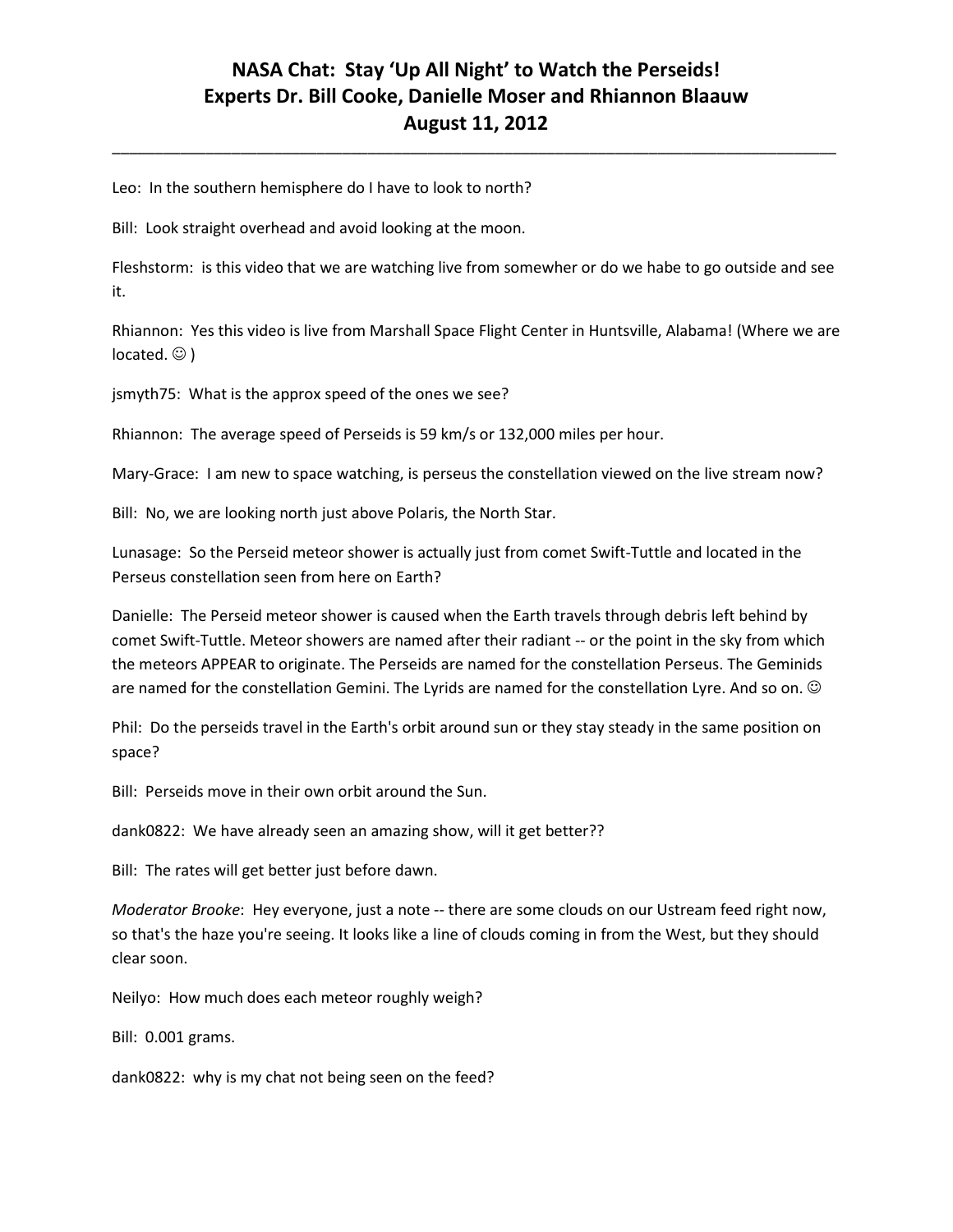Danielle: We have hundreds of questions right now, so it's taking time for us to answer them!!! Please be patient!

\_\_\_\_\_\_\_\_\_\_\_\_\_\_\_\_\_\_\_\_\_\_\_\_\_\_\_\_\_\_\_\_\_\_\_\_\_\_\_\_\_\_\_\_\_\_\_\_\_\_\_\_\_\_\_\_\_\_\_\_\_\_\_\_\_\_\_\_\_\_\_\_\_\_\_\_\_\_\_\_\_\_\_\_\_

MilaDear: In which direction will the meteoroids be falling?

Bill: You will see them appear anywhere in the sky.

Orange: if the earth was a different size, would the path or time frame of when these meteors occur be changed due to the increase/decrease in gravitation? thanks for doing this chat and live stream, I really appreciate it! :)

Rhiannon: Thank you for joining us! We are glad to do this. If the Earth was a different size the speed at which it hit the atmosphere would be different. Due to the Earth's gravity the minimum speed at which we detect meteors is 11 km/s.

Neilyo: How much does each meteor roughly weigh?

Bill: 0.001 grams.

Mikecz: Does the space station get affected by pebbles flying so fast?

Danielle: The space station is heavily shielded to protect against meteoroids and orbital debris.

Starwatcher: I am 2 1/2 hours south of Chicago and have seen a few!!

Bill: Congrats!

Phil: Does Perseids interacts with other planets or only with Earth? They have a steady position on the space in the Earths' orbit ant that's why we encounter with them each year at similar date?

Bill: Perseids orbit the Sun, just like any other body in the solar system. Imagine a "river" of particles continuously orbiting the Sun. When the Earth passes close to this river, we get the Perseid meteor shower.

Okas: Can I see the shower from in the middlewest in Brazil?

Bill: If you are north of 32 degrees south latitude and the sky is clear.

wis1234: what makes the rates per hour go up and down each year. shouldn't it go down as the comet ages?

Bill: The rates are variable depending on Earth's distance from the meteor stream.

Roy: what's the best angle to watch the meteors?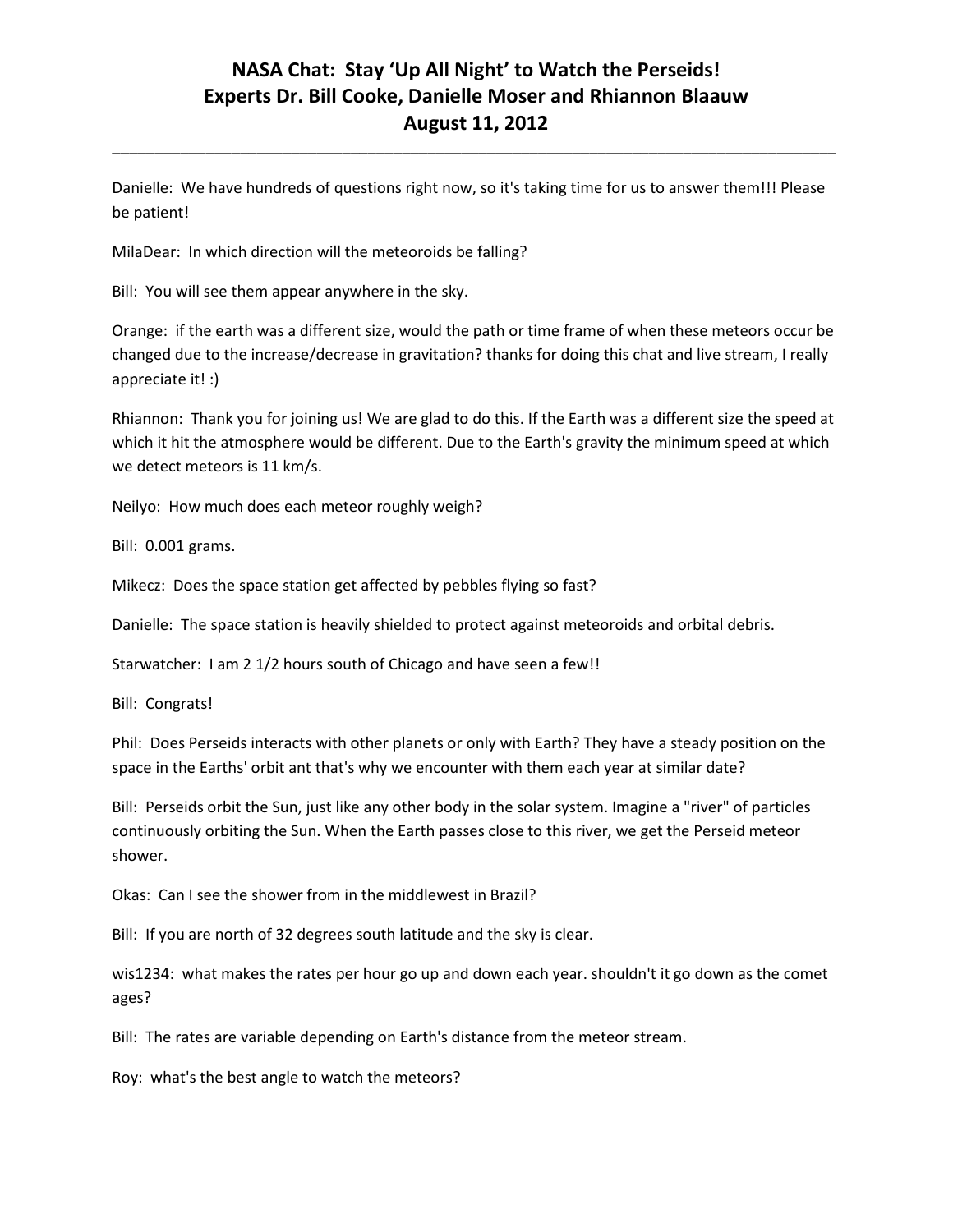\_\_\_\_\_\_\_\_\_\_\_\_\_\_\_\_\_\_\_\_\_\_\_\_\_\_\_\_\_\_\_\_\_\_\_\_\_\_\_\_\_\_\_\_\_\_\_\_\_\_\_\_\_\_\_\_\_\_\_\_\_\_\_\_\_\_\_\_\_\_\_\_\_\_\_\_\_\_\_\_\_\_\_\_\_

Danielle: You want to lay back and look up, putting as much dark sky as possible in your field of view.

Sandy: looks like cloud cover here in southern MD too. is it worth it for me to stay up to catch some later?

Bill: Best rates just before dawn; you might take a peek then.

Bouchardfamily: Just came in from an hour or so of sky watching and was able to see about ten good ones (and we are in the city). Some were absolutely awesome. Clouds just rolled in in Windsor, Ontario so we're calling it a night. Thanks again!

Danielle: Thanks for joining us!!

Dianna\_Schmidt: Will the Leonids produce a good show too? I may have the name wrong, They come around October.

Rhiannon: The Leonids are in November. The Draconids are in October, as well as the Orionids. The Leonids won't give as good of a show as the Perseids, though the Leonids became very well-known as they have had years in the past with huge rates. In fact the largest shower ever recorded was the 1966 Leonids with rates as high as 10,000 per hour. I wish I could have seen that!

Kyrisa: When will the Swift-Tuttle comet be returing to our solar system?

Bill: Swift-Tuttle is part of the solar system. It will next pass close to the Sun in 2124.

Sweet: When will we be able to see it Oklahoma city?

Bill: If the sky is clear and you can see stars, you can see Perseids. Rates will be best just before dawn.

Mahalaallred: What will be the best viewing time of the Perseids Meteor Shower for middle Tennessee?

Danielle: Tonight in the hours before dawn, say between 3 and 5 am, if the weather stays clear.

Caleb93: Will this truly be the "best meteor shower" this year?

Bill: In terms of the number of bright meteors, yes.

Joseph\_Gruber: Is that fog we are seeing on the live feed or noise?

Bill: Passing clouds.

Starwatcher: beautiful clear sky in Illinois!!!

Danielle: Shout out to Illinois, my home state!

Talkingchickenscratch: Is the meteor show every year at the same time?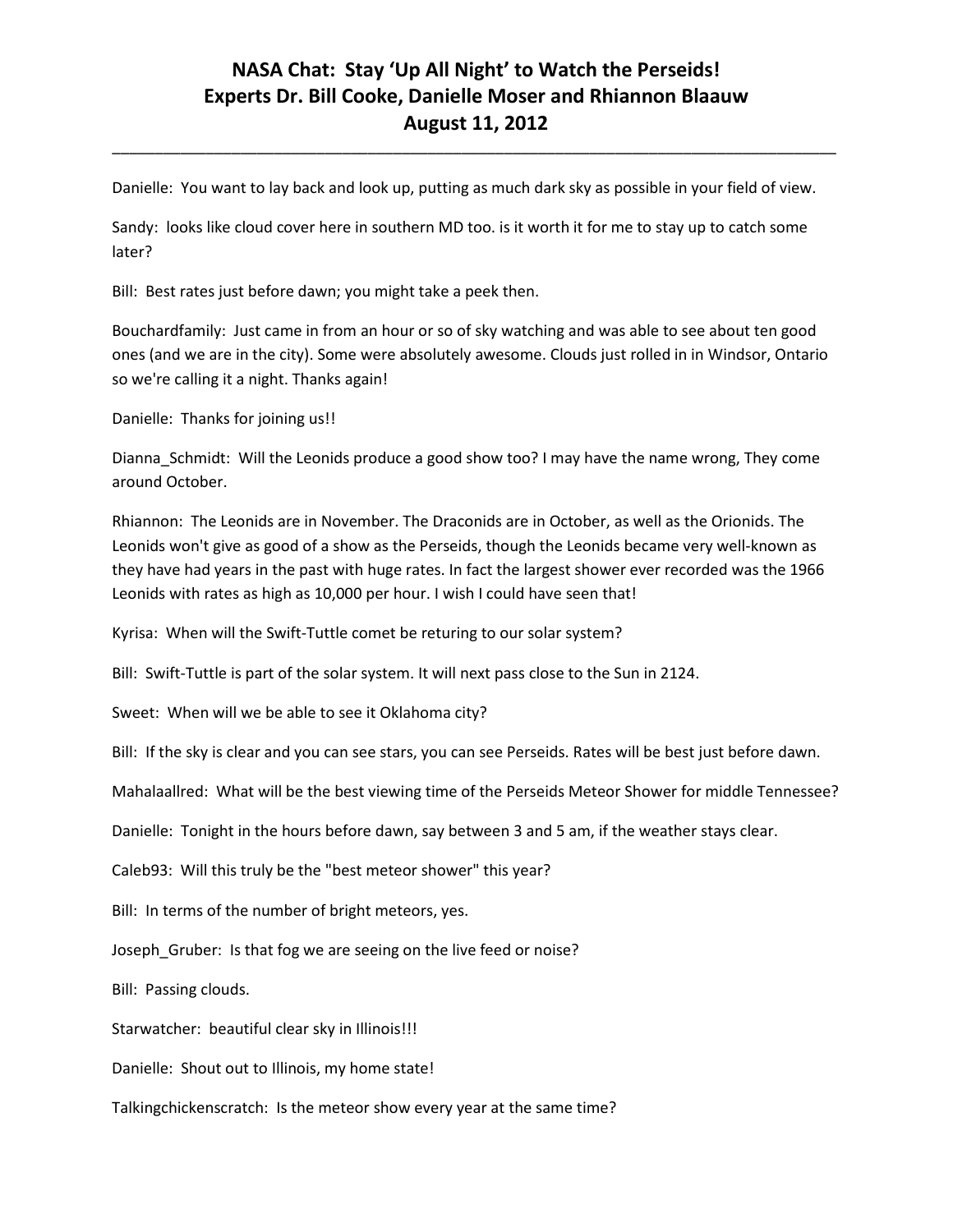\_\_\_\_\_\_\_\_\_\_\_\_\_\_\_\_\_\_\_\_\_\_\_\_\_\_\_\_\_\_\_\_\_\_\_\_\_\_\_\_\_\_\_\_\_\_\_\_\_\_\_\_\_\_\_\_\_\_\_\_\_\_\_\_\_\_\_\_\_\_\_\_\_\_\_\_\_\_\_\_\_\_\_\_\_

Bill: Yes, Perseids occur in mid-August of every year.

Icky: Is there any chance of the Earth getting hit by any of these meteors?

Rhiannon: The surface of the Earth gets hit by meteors (which are then called meteorites at that point) regularly. Most are not large enough to do significant damage. The chance of a Perseid hitting the surface of the Earth is infinitesimally small as Perseids have burned up by 50 miles up.

dank0822: How do I know the difference between a fireball and a meteor?

Bill: A fireball is a meteor brighter than the planet Venus.

Revenant111: How can a pebble burn so bright? And how does it survive I mean shouldn't it burn up instantly?

Bill: The pebble is hitting the atmosphere at about 130,000 miles per hour, which cause it to burn up completely, but because the atmosphere is very thin high up, it takes a couple of seconds to burn up.

Orange: when will the swift-tuttle make its next orbit around the sun?

Victoria\_C.: Do you guys do live chats for other meteor showers?

Rhiannon: We have done chats for other showers in the past. Our next chat will likely be for the Geminids in December but keep your eye on [http://www.nasa.gov](http://www.nasa.gov/) to find out more details on that.  $\odot$ 

yslin100: so if i can star, the chances are i will see something at 1-2am ?

Bill: If the sky is clear and you can see stars, you can see Perseids. Rates will be best just before dawn.

Alfredo: I´m in Peru, I can see the Perseids?

Bill: If you are north of 32 degrees south latitude and the sky is clear.

Josh: Im trying to find times i will see it in indiana, anyone know the answer to that?

Bill: You should start seeing Perseids after 10 p.m. local time, regardless of your time zone, and the rates will get better until dawn. The best time is the early morning hours.

robc3434: wow ....is this bill nye the science guy lol

Rhiannon: No.  $\odot$  The Bill in this chat is Dr. Bill Cooke, the lead of NASA's Meteoroid Environment Office.

LaLa: How quickly are these meteors moving?

Rhiannon: Perseids are moving at 59 km/s or 132,000 MPH.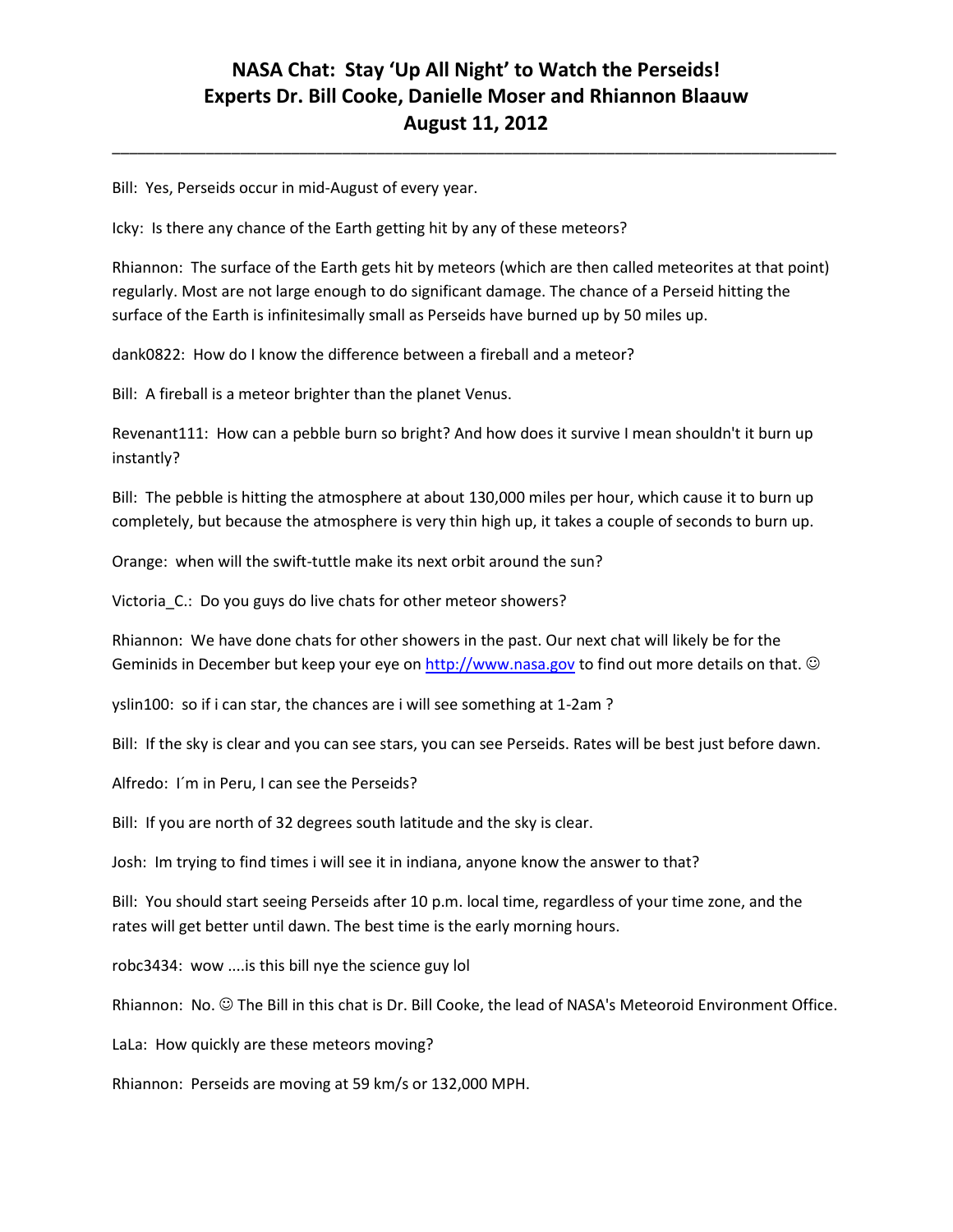\_\_\_\_\_\_\_\_\_\_\_\_\_\_\_\_\_\_\_\_\_\_\_\_\_\_\_\_\_\_\_\_\_\_\_\_\_\_\_\_\_\_\_\_\_\_\_\_\_\_\_\_\_\_\_\_\_\_\_\_\_\_\_\_\_\_\_\_\_\_\_\_\_\_\_\_\_\_\_\_\_\_\_\_\_

Compusmurf: Do meteors make any kind of sound? Audible? Radio interference, etc?

Bill: Very bright fireballs can produce sounds. If the fireball gets low in the atmosphere, it can cause a sonic boom or produce an electrophonic sound which can be like hissing or sizzling or even popping.

BlanstonJR: Can the tails of meteors be seen by those on the ISS?

Bill: Yes.

Andrea Michelle: I just want to know, where....countries, continents, is this going to be visible

Rhiannon: The Perseids are visible anywhere in the world except for Antarctic, the southern part of South America, and southern parts of Australia. If you can see the constellation Perseus you can see Perseids.

Rowan: I am so glad you have this available! It is cloudy where I live. My whole family stayed up to watch the show and now only I am awake. I will wake them when the show really picks up. Thanks again for the live feed!

Rhiannon: Fantastic! Glad you are enjoying it!

OcelotMatrix: Is there a peak time for the meteor shower?

Bill: Just before dawn.

Jim: what time do you mean by "before dawn"?

Bill: Between 3 and 5 a.m.

GinaD: A little bit off topic but how do you pronounce "Perseid"?

Bill: Per-see-id.

Clynners: extremely cloudy night here, so I can't see anything :( what's the chance of good viewing tomorrow night as well?

Bill: You can see Perseids tomorrow night, but the rates will be lower.

dank0822: What is a fireball?

Danielle: A fireball is a bright meteor -- one that is brighter than the planet Venus.

Mr\_Brown: can the metors cause interferance with the satelites and our communication devices

Bill: Only if they hit them, which is very, very rare.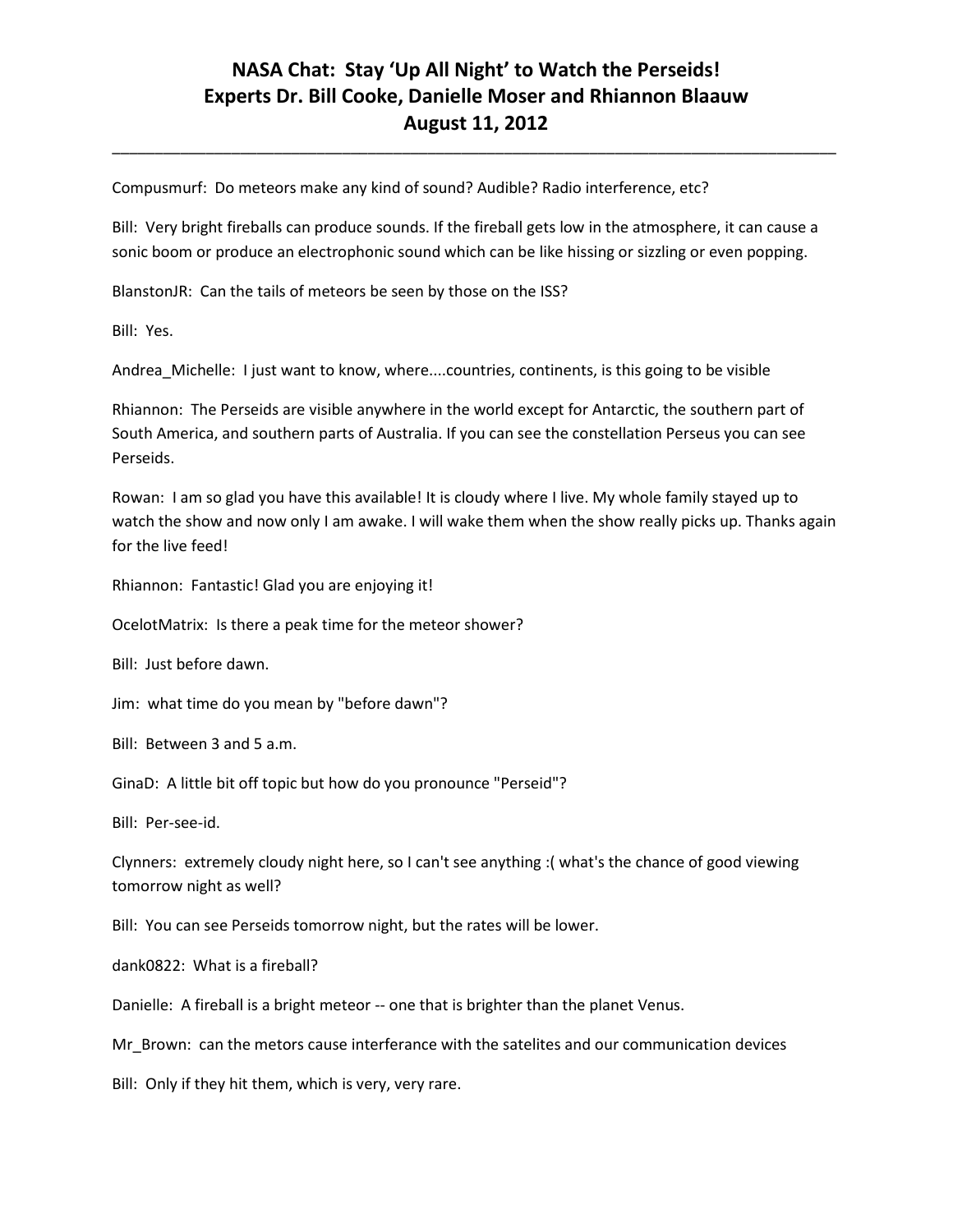\_\_\_\_\_\_\_\_\_\_\_\_\_\_\_\_\_\_\_\_\_\_\_\_\_\_\_\_\_\_\_\_\_\_\_\_\_\_\_\_\_\_\_\_\_\_\_\_\_\_\_\_\_\_\_\_\_\_\_\_\_\_\_\_\_\_\_\_\_\_\_\_\_\_\_\_\_\_\_\_\_\_\_\_\_

Rowan: Is that cloud cover or fog coming in on the camera? Or something else?

Bill: Passing clouds.

Godofdmg: Is it possible to see meteors at daylight?

Bill: Extremely rare. You can only see the brightest fireballs in the day.

Mr\_Brown: Can data captured in a video be converted directly into a data set and loaded for analyzing

Rhiannon: Yes. We analyze the video you see in the feed with two different kinds of software that will tell us the speeds, directions, and other information about the meteors. We also observe meteors with all-sky cameras. You can see some of those meteors at *fireballs.ndc.nasa.gov* . Look back a couple days and you will see many Perseids.

Fleeting: Have seen a few in North Texas, about to get the kids and go outside town to avoid the lights. Should we wait until a little later for a better rate? It is 11:57pm here now.

Bill: The best rates will be just before dawn.

snowball5734: going to crank the hot tub up and enjoy the show

Rhiannon: Nice!

Ritac: Is it Lima Peru too far south too?

Bill: No, you shold be able to see a few Perseids.

st0z: Has anyone seen the meteor from the live feed

Bill: Yes.

Yadaayada: Can meteor showers be viewed through a window?

Danielle: Yes. But the window may limit your field of view, meaning you'll see less meteors than if you went outside and looked at the full sky.

Kto: so if the earth is passing through the debris left from the commet swift does that mean eventually there could be a possible impact of rare collision??

Bill: Not with the comet.

Ritac: When is the next meteor shower? I would like to be camping on that date! :)

Danielle: The next shower with decent rates is the Geminids in December. Bundle up!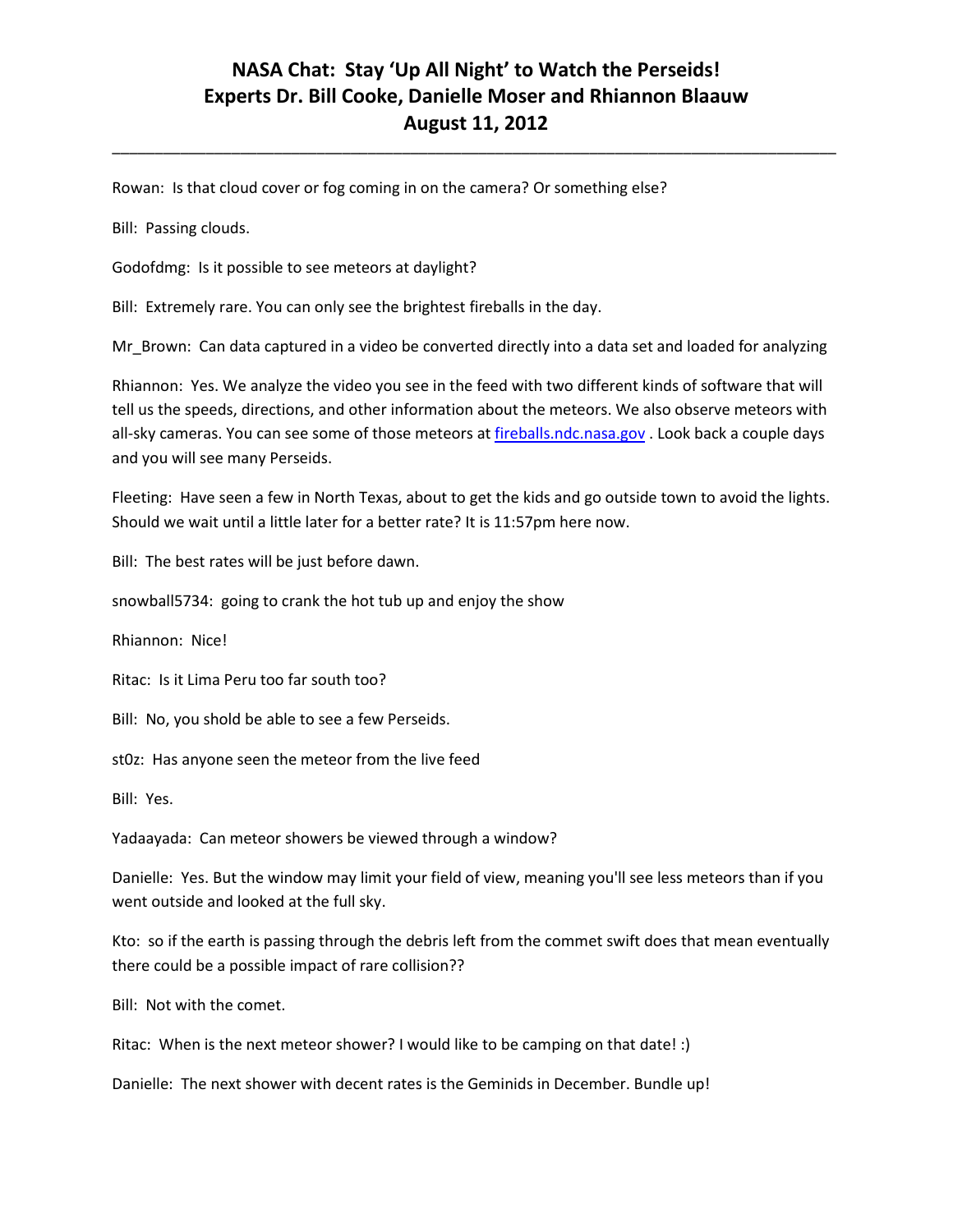\_\_\_\_\_\_\_\_\_\_\_\_\_\_\_\_\_\_\_\_\_\_\_\_\_\_\_\_\_\_\_\_\_\_\_\_\_\_\_\_\_\_\_\_\_\_\_\_\_\_\_\_\_\_\_\_\_\_\_\_\_\_\_\_\_\_\_\_\_\_\_\_\_\_\_\_\_\_\_\_\_\_\_\_\_

icestorm0117: I'm trying to watch it from home but I cant even see the moon. why is that?

Rhiannon: Depending on where 'home' is, perhaps the moon has not risen. If you have clear and dark skies you should be able to see Perseids at an increasing rate until dawn.

Marie: I thought these meteors are supposed to look like falling stars? They just look like blinking stars lol

Bill: The objects that are blinking are stars. Meteors will be streaks.

Bplzizcool: I see the camera is in Huntsville. Is it by chance by the rocket center or the arsenal?

Rhiannon: On Redstone Arsenal at Marshall Space Flight Center.

robc3434: why is it that at dawn we get the best results?

Bill: Because the meteor shower radiant is highest in the sky then.

Yellowlion: This is very cool! Thank you so much Bill, Danielle, and Rhiannon for sharing your time and knowledge with us!

Rhiannon: You are so welcome! Thanks so much for joining us!

*Moderator Brooke*: Is everyone awake? I think you must be, from the number of questions we have in the queue. :) Our experts are working on them as we speak. Thanks for your patience, and thanks for sharing your Saturday with us. Again, some viewing tips: "Regardless of your time zone, the Perseids should become visible about 10 p.m. local time, with rates increasing till dawn. Observers with clear dark skies can expect rates of one per minute or thereabouts. Standard meteor viewing applies. Lie on your back (blanket, sleeping bag, lawn chair) and look straight up. Don't use binoculars or telescopes - they have too small a field of view -- and don't look towards the radiant in Perseus, as the meteors in the direction will have short trains and be less spectacular. Avoid looking at the waning crescent moon if possible."

Mattttttttttttttttttt: I keep seeing dim points of light move slowly and constantly across the sky, and they aren't blinking. Are these satellites?

Bill: Yes, those probably are satellites.

Ronny: Do the folks on the ISS see meteors below them being they are orbiting 240 miles above?

Danielle: Indeed they do! Astronauts on ISS photographed a meteor below them last August. And they imaged several Lyrid meteors from ISS back in April.

Duvignau: Are you recording this?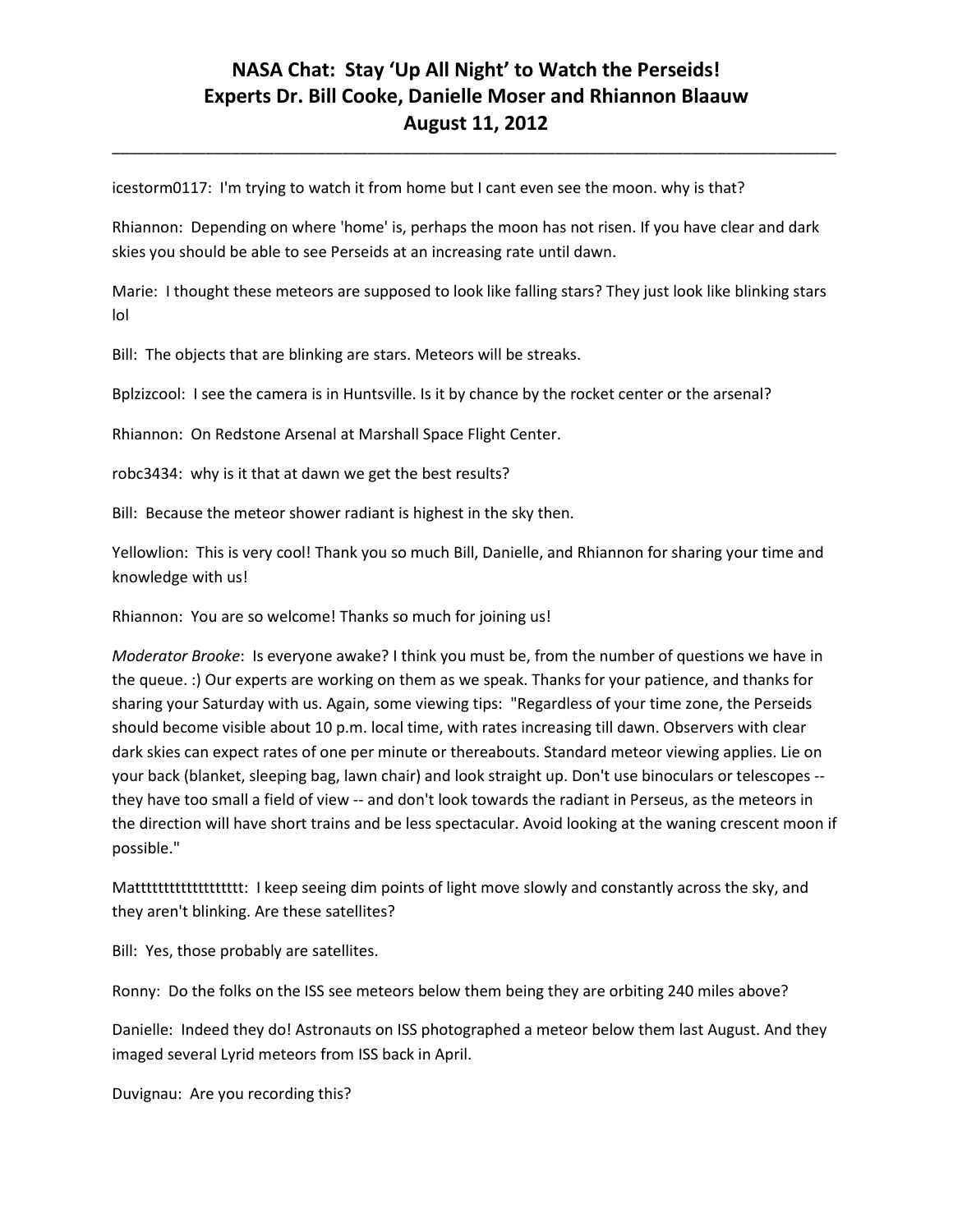\_\_\_\_\_\_\_\_\_\_\_\_\_\_\_\_\_\_\_\_\_\_\_\_\_\_\_\_\_\_\_\_\_\_\_\_\_\_\_\_\_\_\_\_\_\_\_\_\_\_\_\_\_\_\_\_\_\_\_\_\_\_\_\_\_\_\_\_\_\_\_\_\_\_\_\_\_\_\_\_\_\_\_\_\_

Bill: Yes, if you are referring to the live feed.

RBullard: Good evening. We live just east of the Houston, TX area. Do to the light pollution from Houston, should look towards the east for a better viewing?

Rhiannon: No. Look directly ahead and let your eyes dark adjust. It can take a while. If you can see the stars in the little dipper that is a good sign. I hope you see lots!

duckfenderly1: Does a briter streak mean it is burning up hotter or faster or is it just closer to the eye? also thank you for doing this chat for everyone!

Bill: A meteor's brightness depends on how fast it's moving, how big it is and how far from you it is.

Philly4x4: How much time do the meteors usually take to cross the screen?

Rhiannon: Fractions of a second. Though it may seem longer if your eyes do not respond that quickly.

bplu88: what will be the best time to see the stars from venezuela

Bill: If you are north of 32 degrees south latitude and the sky is clear.

Starwatcher: Do people in airplanes have good views?!

Bill: Airplane windows are not very good for observing meteors.

duckfenderly1: Does airlines radar pick up on any of these?

Bill: No, meteors are much too high to be picked up on airplane radars.

Revenant111: why is it called the perseid meteor shower?

Bill: Because the meteors seem to come from the constellation Perseus.

Marie: How heavily shielded is the space station? Give details

Rhiannon: The ISS is armored with 'stuffed bumper shields' that can protect against meteoroids up to 1" (2.5 cm) in diameter.

bplu88: what will be the best time to view the stars from venezuela

Bill: You should start seeing Perseids after 10 p.m. local time, regardless of your time zone, and the rates will get better until dawn. The best time is the early morning hours.

Robin: Will all the meteors appear to be traveling in the same direction? Why, why not?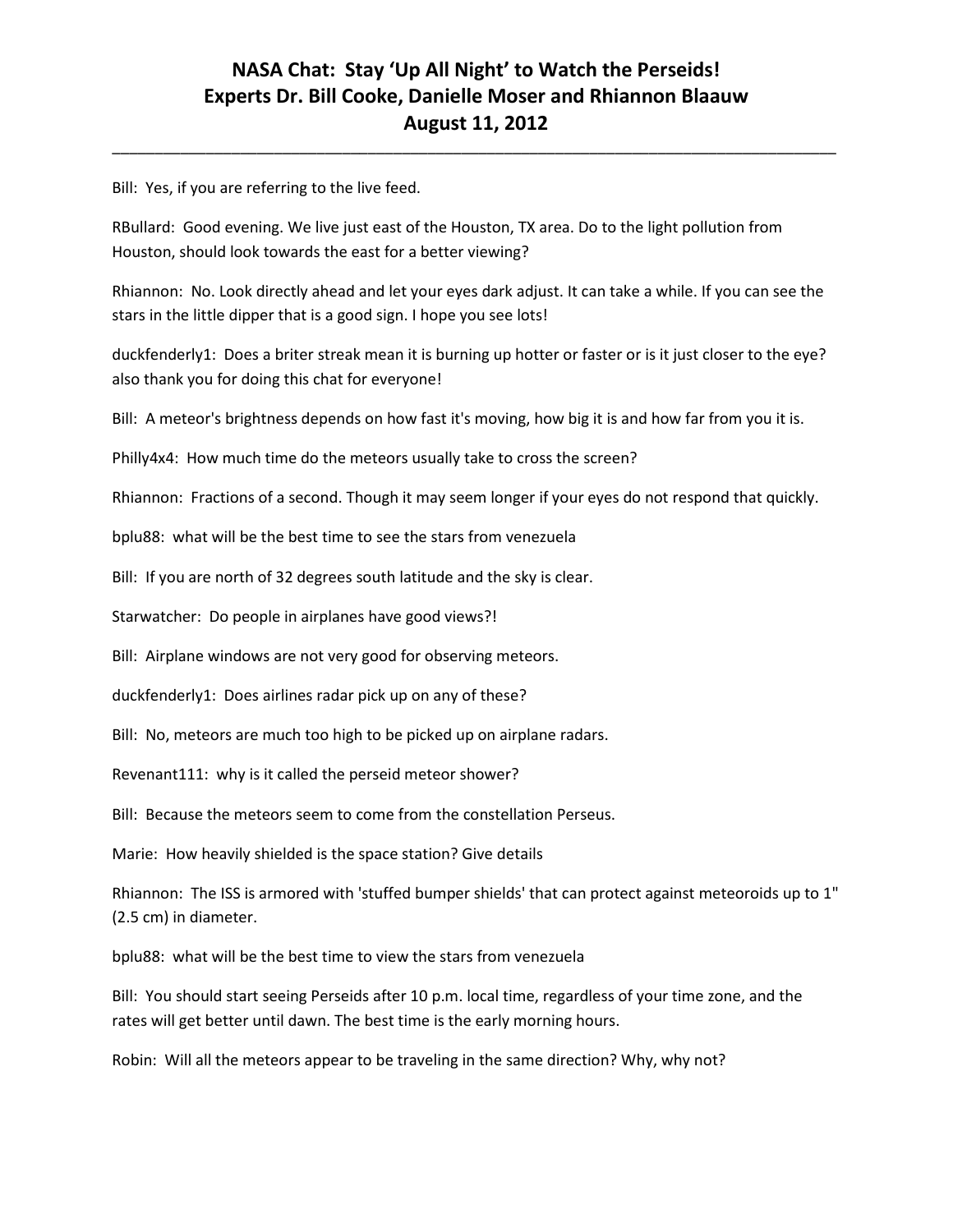\_\_\_\_\_\_\_\_\_\_\_\_\_\_\_\_\_\_\_\_\_\_\_\_\_\_\_\_\_\_\_\_\_\_\_\_\_\_\_\_\_\_\_\_\_\_\_\_\_\_\_\_\_\_\_\_\_\_\_\_\_\_\_\_\_\_\_\_\_\_\_\_\_\_\_\_\_\_\_\_\_\_\_\_\_

Danielle: Shower meteors enter Earth's atmosphere along parallel paths. Perspective makes shower meteors appear to come from a single point in the sky (the radiant), just like parallel railroad tracks appear to diverge from a point on the horizon.

Brandonoh777: looks like your getting some cloud cover over the live cam :( the aviation forcast at least for HSV is clear skys there showing few clouds at 25,000 right now... hope they go away :)

Bill: Yes, we have passing clouds.

Roy: from some answers given before, it stated that the meteors are consist of dust or ice? Just feel confusing how come there are ice if they are moving around sun

Bill: Unless you get close to the Sun, it is very easy to have ice in space. Space is cold.

Meagan319: Does the current moon phase make viewing more or less difficult to view the shower? Does it matter? I remember last year, the moon was extremely bright, I think it was full, actually.

Rhiannon: Yes. Last year the moon was nearly full making rates closer to 20-40 per hour in ideal conditions instead of 80-100 as you have the possibility of seeing tonight. The low phase of the moon makes for much better observing this year.  $\odot$ 

Mary-Grace: What made NASA choose the feed from this particular location?

Danielle: The Meteoroid Environment Office (MEO) is located at the NASA Marshall Space Flight Center in Huntsville, Alabama. The MEO's meteor camera is providing the feed.

Mimi\_in\_NYC: Seriously, you guys rock.

Bill: Thanks.

SabyBaby: if its partly clouded can i still see it?

Rhiannon: If you can see stars, you have the possibility of seeing meteors. Hope you see lots!

Dathina: is that clouds in the live feed now?

Danielle: Yes we have clouds drifting through the video feed now.

PrimordialAstronaut: How long will the shower be visible? It's pretty cloudy here tonight (Reporting in from South Carolina)

Bill: You will be able to see Perseids tomorrow night, but the rates will be lower.

jen406: me and my 6 yr old son are very disappointed here in MI too many clouds but he wants me to ask you if a dog has even been on the moon with an astronaut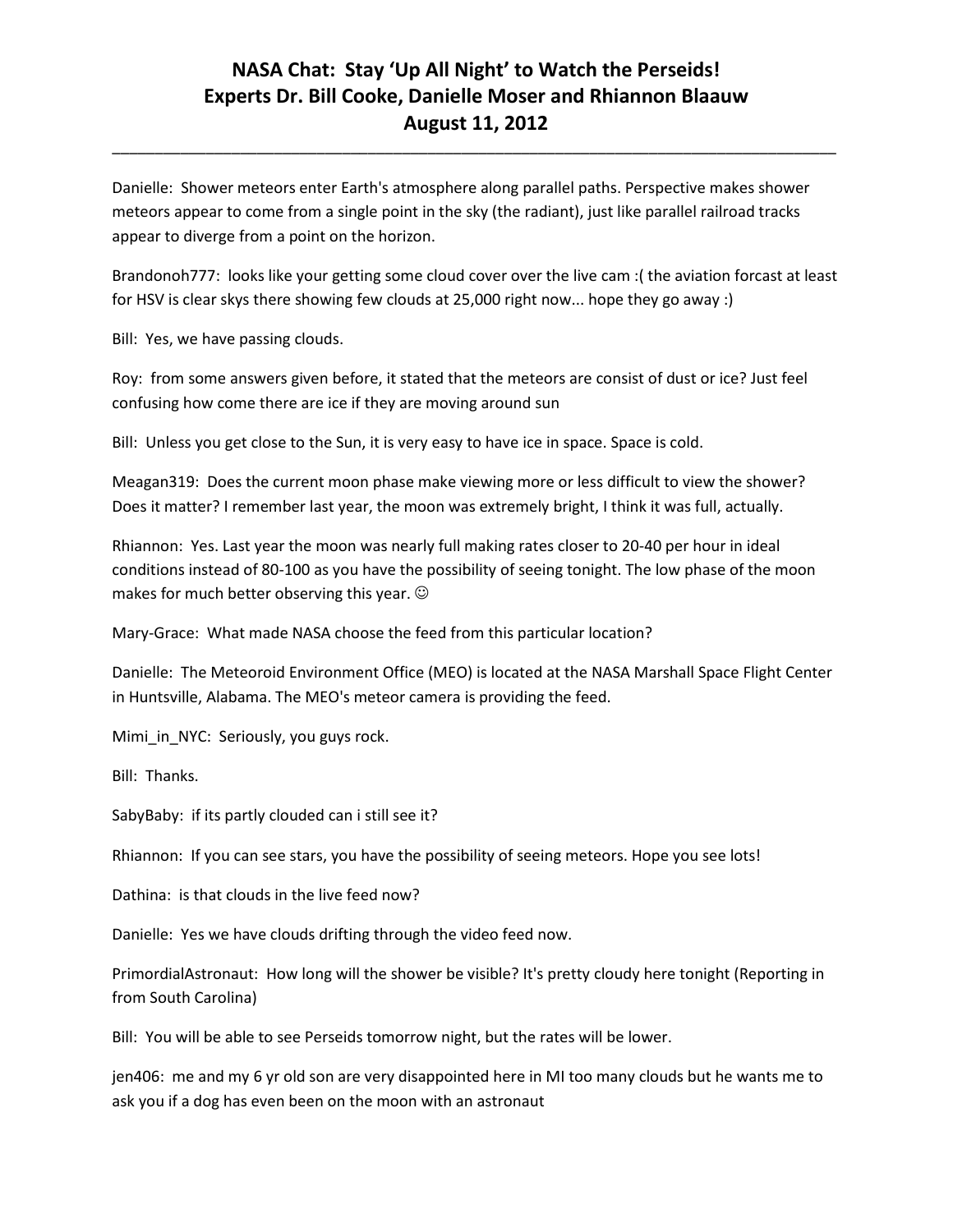\_\_\_\_\_\_\_\_\_\_\_\_\_\_\_\_\_\_\_\_\_\_\_\_\_\_\_\_\_\_\_\_\_\_\_\_\_\_\_\_\_\_\_\_\_\_\_\_\_\_\_\_\_\_\_\_\_\_\_\_\_\_\_\_\_\_\_\_\_\_\_\_\_\_\_\_\_\_\_\_\_\_\_\_\_

Rhiannon: Unfortunately no. No dogs on the moon yet.  $\odot$ 

Kto: what are some other showers we can see later this year?

Bill: Orionids in October and the Geminids in December.

SkyGazer: was lucky enough to have had the power go out and sky clear up for a few minutes and was able to see a few as well. Such an amazing sight. And thank you for having this chat available :)

Bill: You are welcome.

seli532: will i be able to se it here in GA?

Danielle: Yes if the weather is clear and the sky is dark.

Jimbotter: Is Rhiannon named after the Stevie Nicks / Fleetwood Mac song? I love that song!

Bill: She has Irish roots.

phobia42: I was disconnected, and don't know if my question is still in the queue, but will the shower still be going on Sunday night (into monday morning), or will I have missed it?

Rhiannon: Yes. Though rates will be much less. Tonight you should see between 80-100 per hour in ideal clear and dark skies. Tomorrow night you will be lucky to see half that number.

Rjpettit: Fantastic viewing in the north suburbs of Chicago since 10p, even with the light pollution! Why do the most brilliant streaks appear to leave a "smoke trail"? All of us (including my 10 year old) remarked on the same thing. Is this a common optical illusion?

Bill: Bright meteors can leave a train that looks like a smoke trail. It's not an optical illusion.

Austin: When is the best time to see the line up of Venus,Jupiter, the crescent moon tonight?

Bill: Just before dawn.

XCalibre97: Can you view this in Northern Alberta and what direction would you look?

Rhiannon: Yes! You can begin to see them after 10 pm local time and rates will increase until dawn. Lie on your back and look straight up. Give your eyes some time to dark-adjust and enjoy!

Peeka: We are in Oregon.. should we go up into the hills to see anything? Right now we live on street level.

Bill: If you don't have many street lights, you can stay where you are.

Kellythedog: when does a meteor become a meteorite?, when it is less than 50 miles high?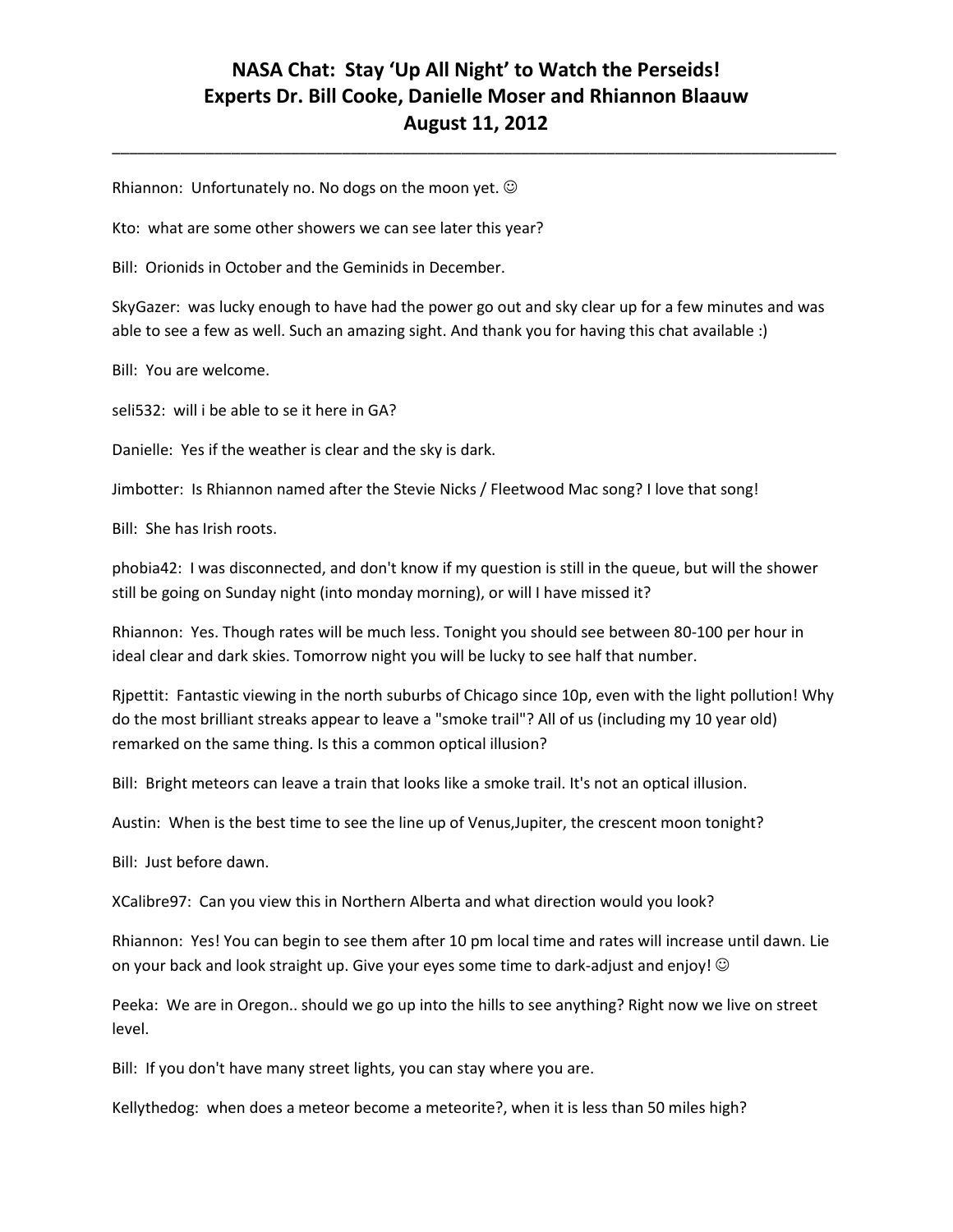\_\_\_\_\_\_\_\_\_\_\_\_\_\_\_\_\_\_\_\_\_\_\_\_\_\_\_\_\_\_\_\_\_\_\_\_\_\_\_\_\_\_\_\_\_\_\_\_\_\_\_\_\_\_\_\_\_\_\_\_\_\_\_\_\_\_\_\_\_\_\_\_\_\_\_\_\_\_\_\_\_\_\_\_\_

Rhiannon: When the particle is in space, it is called a 'meteoroid', when it is burning up in the atmosphere it is a 'meteor' and when it lands on the ground it is a 'meteorite'.

Christy: When will they possibly be visible in Southeast Georgia?

Bill: You should start seeing Perseids after 10 p.m. local time, regardless of your time zone, and the rates will get better until dawn. The best time is the early morning hours.

Lanstine: Do they ever slowly burn through sky or do they always streak across

Danielle: Perseids move very fast, 132000 mph, so they streak across the field of view quickly.

XCalibre97: What direction to you normally look at the night sky to view the meteor shower?

Bill: Lie on your back and look straight up. Avoid looking at the Moon.

Jacob: I just saw a really bright one that looked like it was right overhead. Wicked awesome! Do other people in nearby time zones see the same thing, or would it look to be off in the distance to them?

Rhiannon: Fantastic! The same meteor can be seen by people up to 200 miles away.

Patoz: Completely overcast in Pensacola, FL. Can't see anything. :'( How is the camera oriented? Is the top of the screen North, South or what, and which direction are they coming from and going to? Also, I'm assuming the background music is prerecorded from Third Rock without the station ID, because the stream is different. Is that correct? Sorry for all of the questions...

Bill: The camera is pointed north, just above Polaris. And, yes, the music is from Third Rock.

Matthew: Where do i need to look from the belt of Orion to get the best chance of viewing meteors?

Bill: Look straight overhead; ignore the belt of Orion.

alejandra\_loaeza\_: Hello, is it possible that in Mexico City could we see the meteor rain???

Bill: Yes, if the sky is clear.

Birthdaygirl: how long does it take to answer questions? Just wondering how long I should wait for my answer? No rush, just curious :)

Rhiannon: We have received nearly 2500 questions in 2.5 hours so we are trying to get to as many as possible and answer a variety of different questions.

MissChelle: Saw a few meteors tonight but sadly, I have to get some sleep before work tommorow! I was just curious, however-- while we were watching the skies tonight, we noticed a strip of hazy looking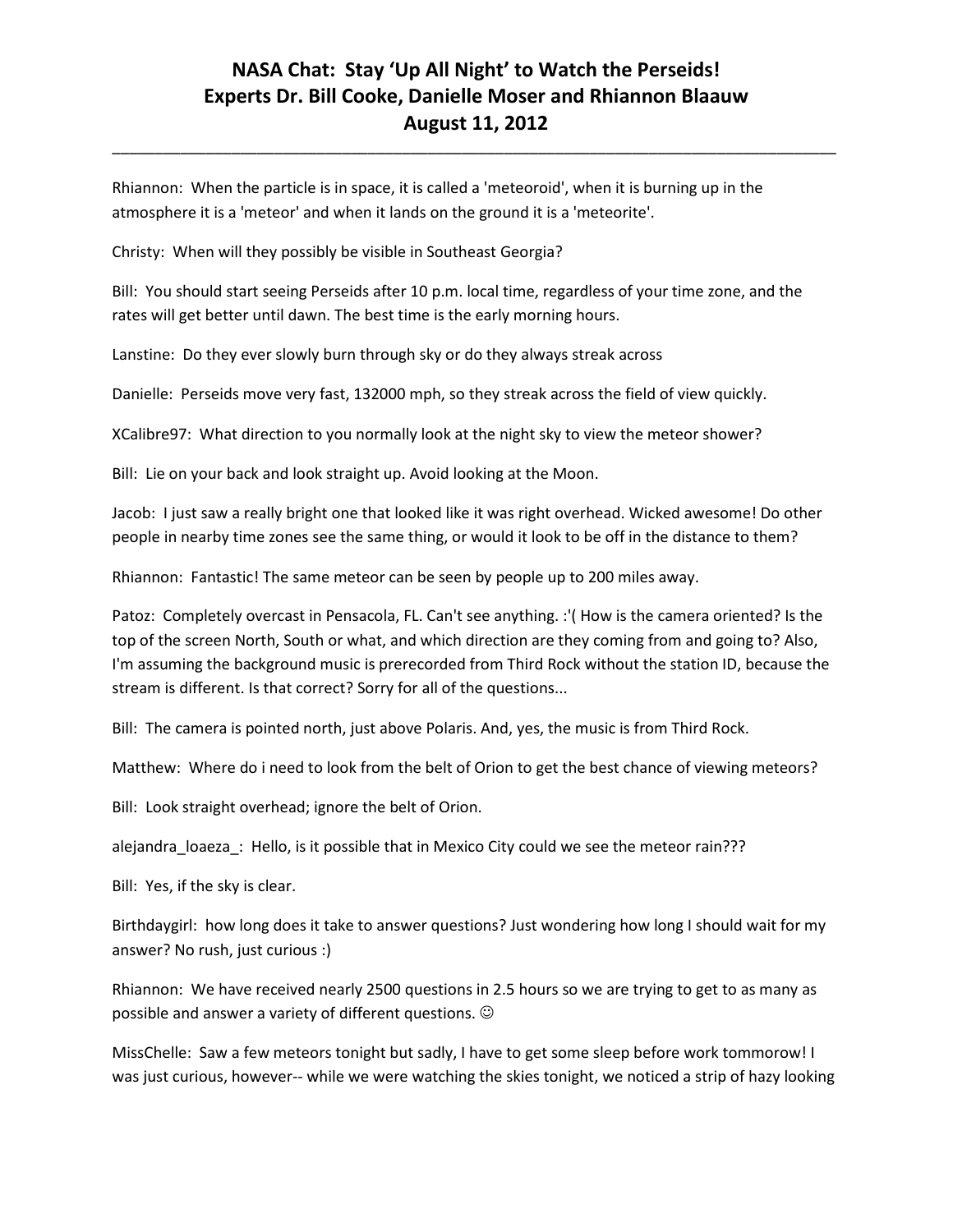sky among the stars that we thought were thin clouds but it never moved, if that makes any sense I was wondering what that is? Not exactly a meteor question, Im know, sorry lol

\_\_\_\_\_\_\_\_\_\_\_\_\_\_\_\_\_\_\_\_\_\_\_\_\_\_\_\_\_\_\_\_\_\_\_\_\_\_\_\_\_\_\_\_\_\_\_\_\_\_\_\_\_\_\_\_\_\_\_\_\_\_\_\_\_\_\_\_\_\_\_\_\_\_\_\_\_\_\_\_\_\_\_\_\_

Danielle: That may be the Milky Way  $\odot$ 

Jacob: From outside, when I see a meteor that's off in the distance on the side of my field of view, is it directly overhead for someone somewhere else?

Rhiannon: Yup! That is correct.

kjell Kjell: When was the best year for the Perseids? The best I remember was back in the late '80s or early '90s when it looked like someone was striking a match a few feet from me. There were about 40 of these bright events per hour.

Jsolomon: So disappointed in the panhandle of Texas. We have LOTS of cloud coverage.

Danielle: So sorry to hear that.  $\odot$ 

Bauer: is it necessary to aim for 100 miles away from large light sources or is there a more practial mediatary length to aim for?

Bill: If you can see the stars in the Big Dipper, your sky is good enough.

Birthdaygirl: Where can I get detailed information on the shower?

Bill: Go t[o http://www.imo.net](http://www.imo.net/) and choose the 2012 meteor calendar. Or use Wikipedia.

duckfenderly1: have you see two perseids hit each other while burning up?

Rhiannon: No. The chances of that happening are very, very slim as these particles are cm to mm sized (pebbles) and the atmosphere is very large. Lots of room for them all to burn up in their own space.  $\odot$ 

XCalibre97: What direction do you generally look in the night sky?

Danielle: Look overhead, putting as much of the dark night sky in your field of view as possible.

Brandonoh777: what causes the differing rates in the shower? We are traveling through the most dense part of the tail tonight?

Rhiannon: Yes. That is correct. Tomorrow night the rates will be less as the part of the stream we will be going through is less dense.

Compusmurf: Are you performing any radar based count or is the area too vast for any realistic counting using earth based sensors?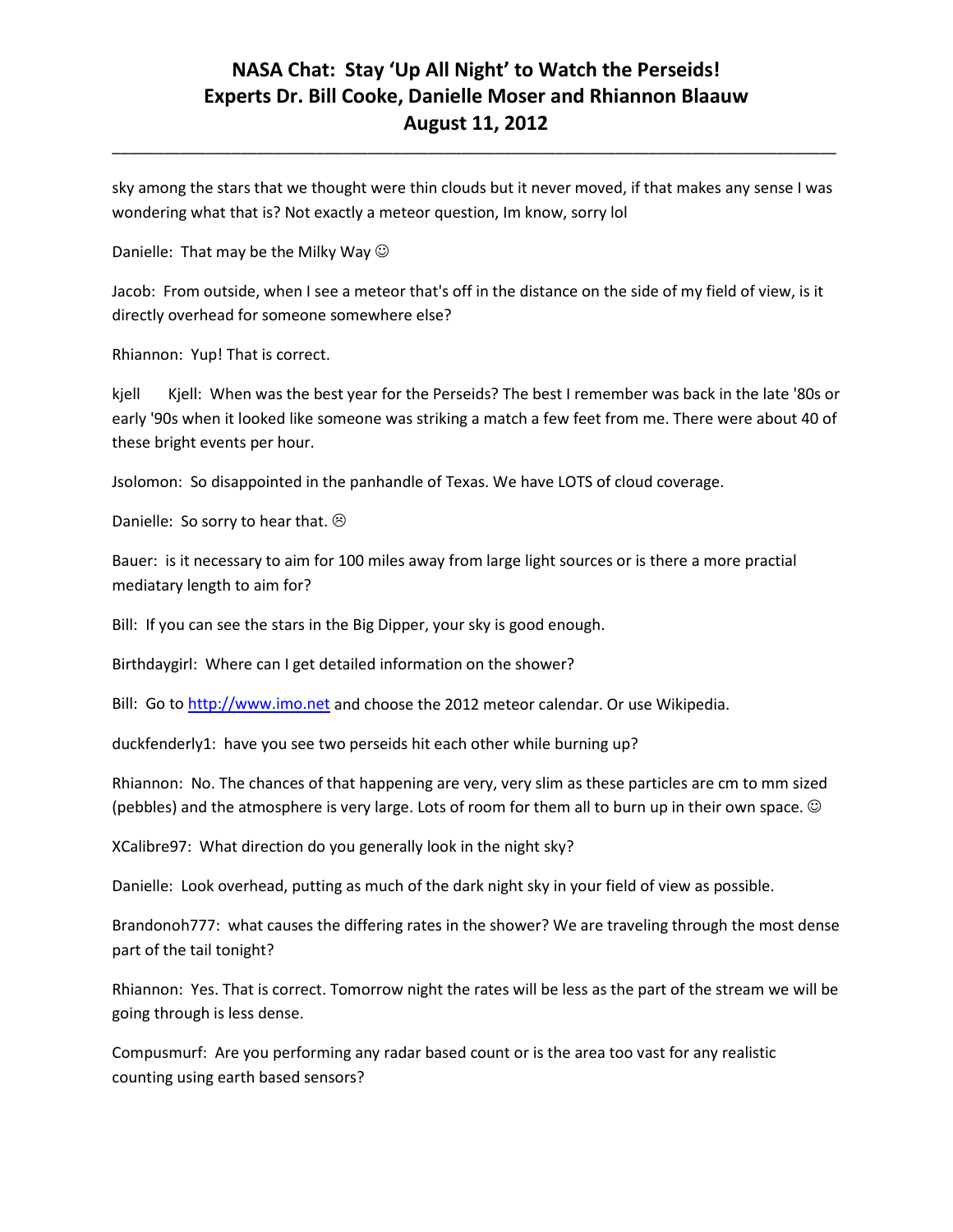\_\_\_\_\_\_\_\_\_\_\_\_\_\_\_\_\_\_\_\_\_\_\_\_\_\_\_\_\_\_\_\_\_\_\_\_\_\_\_\_\_\_\_\_\_\_\_\_\_\_\_\_\_\_\_\_\_\_\_\_\_\_\_\_\_\_\_\_\_\_\_\_\_\_\_\_\_\_\_\_\_\_\_\_\_

Bill: There are radars measuring the ionization trails of meteors as they enter the atmosphere.

Armiewife: It is Just after 10pm here at Joint Base Lewis McChord Washington and we have already begun to see a few Perseids. Brewing some coffee so we can stay up and see more and hope to get some good pictures. :)

Bill: Congrats!

Ujslost: where do I look? North South???? Towards the moon?

Bill: Lie on your back and look straight up. Avoid looking at the Moon.

XCalibre97: What direction is the constellation Perseus in the sky?

Bill: Northeast.

jerry-Balt.MD: How many satelites have been damaged by meteor showers in the past?

Rhiannon: Many satellites have been hit by meteors and most often it does minor damage (i.e. control loss for a short time), though in 1993 a Perseid hit the satellite Olympus and ended its operational lifetime.

Naudience: Are satellite/orbiter flight paths altered to avoid the major debris fields?

Bill: No. The odds of a collision are small enough that it is riskier to change the satellite's orbit.

Max: how about montreal and moscow , can my friends see the shower and whot time?

Bill: If the sky is clear and you can see stars, you can see Perseids. Rates will be best just before dawn.

Pegahlak: what is a temperature of a meteor , do they have different temperatures?

Rhiannon: A meteor is about 2000 to 6000 kelvin!

WRain: How many miles above earth are our satelites? You said the meteors burn up about 60 miles above?

Bill: Satellites orbit at distances greater than 200 miles above the Earth. Perseids burn up sixty miles above the Earth.

Future\_Astronome: IF you see a big fireball sized meteor can you expect that it will hit the earths surface?

Danielle: No. We see fireballs quite frequently and they burn up entirely in the atmosphere. A fireball is just a bright meteor, brighter than the planet Venus.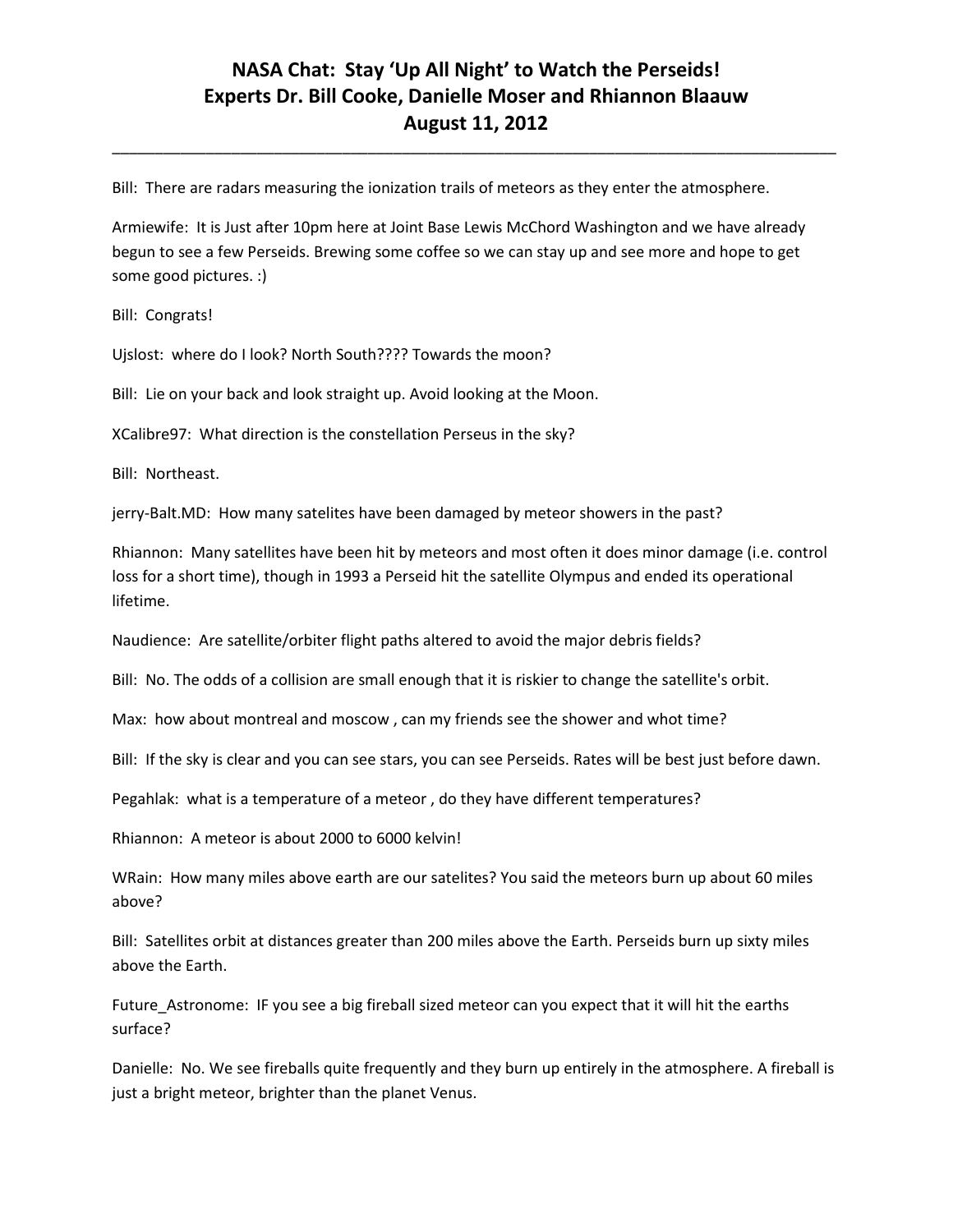\_\_\_\_\_\_\_\_\_\_\_\_\_\_\_\_\_\_\_\_\_\_\_\_\_\_\_\_\_\_\_\_\_\_\_\_\_\_\_\_\_\_\_\_\_\_\_\_\_\_\_\_\_\_\_\_\_\_\_\_\_\_\_\_\_\_\_\_\_\_\_\_\_\_\_\_\_\_\_\_\_\_\_\_\_

angel82st0204: if i am in texas from witch direction will the meoters be passing?

Bill: You will see them all over the sky.

Matthew: Will the meteors appear bigger during predawn?

Bill: No, you will see more of them.

Carlyehannah: If I'm in Florence, Alabama, what will be the best time to view the shower?

Bill: You should start seeing Perseids after 10 p.m. local time, regardless of your time zone, and the rates will get better until dawn. The best time is the early morning hours.

TheCampyMom: We noticed that the meteors seem to be coming from different directions. Why is that?

Rhiannon: All Perseids will appear to come from the constellation Perseus, though they will be all over the sky. You will also see background (sporadic) meteors as well, which come from all directions.

Mark: I live fairly close to a large city. can i still see the Perseids? Where should i look?

Danielle: If you can see stars you can see Perseids. But the light pollution will mean that you see less meteors than someone with a very dark sky.

Bauer: You are responding to much less worthy questions than mine :-( haha what annual meteor shower's mineral compositions/frquency provide the best show in your opinion?

Bill: In my opinion, the best meteor shower is the Geminids, because it has the highest rates and the meteors come from an asteroid, not a comet.

JamieS: just saw one hit the sky here in Olympia Wa

Bill: Congrats.

GLPMoran: Could a meteor penetrate a space suit?

Bill: Yes. A one millimeter meteor can penetrate a space suit.

Future\_Astronomer: Are the meteors actually moving or is it the Earth? Or are both moving?

Rhiannon: Both are moving. We see more meteors in the direction of earth's motion. Think of a car driving on a highway - more bugs will splat on the front of the car. However if the bug is going fast enough it can splat on the back of the car as well.

Amol: If earth is passing through the debris of dust and ice then how come it doesn't fall on the earth?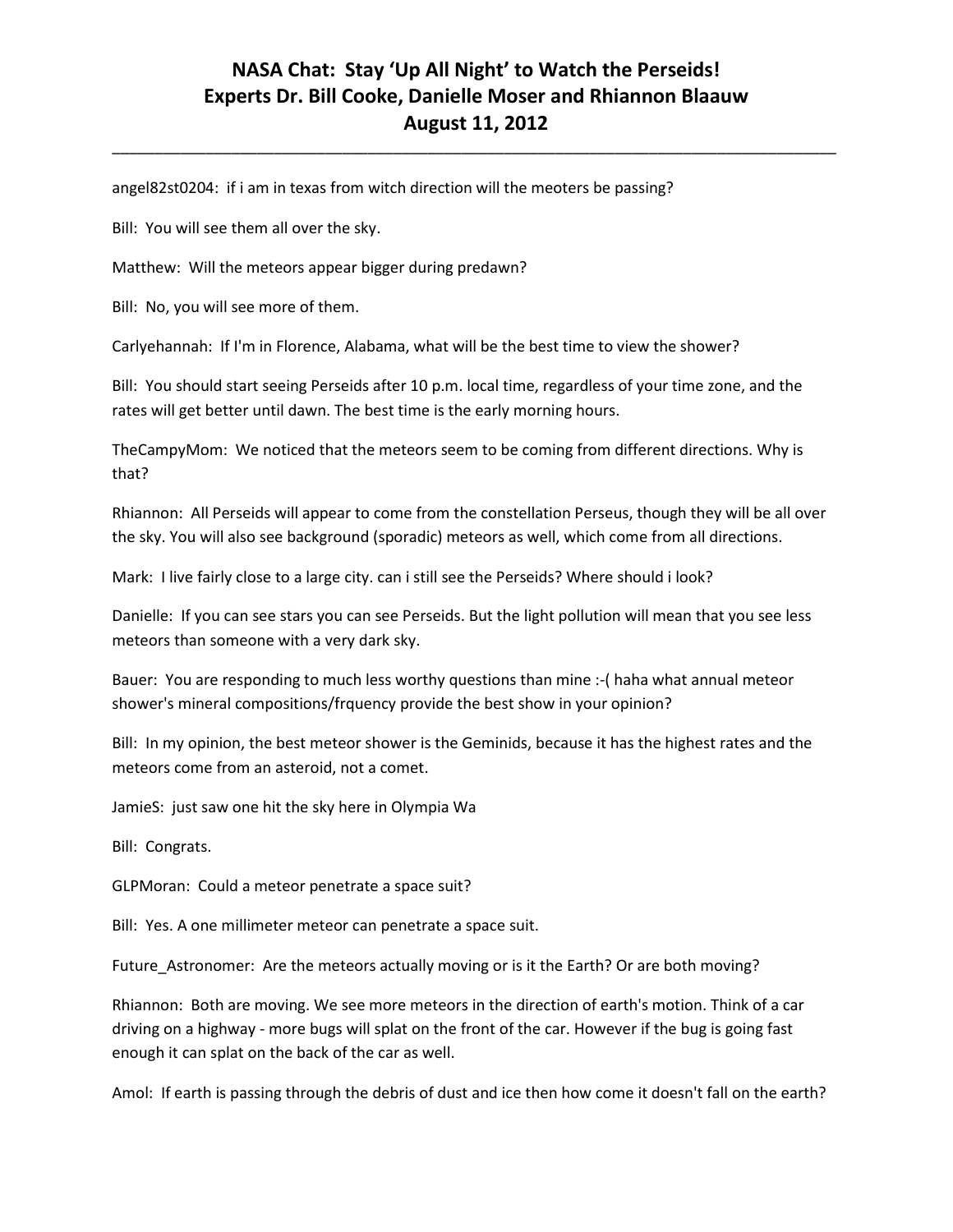\_\_\_\_\_\_\_\_\_\_\_\_\_\_\_\_\_\_\_\_\_\_\_\_\_\_\_\_\_\_\_\_\_\_\_\_\_\_\_\_\_\_\_\_\_\_\_\_\_\_\_\_\_\_\_\_\_\_\_\_\_\_\_\_\_\_\_\_\_\_\_\_\_\_\_\_\_\_\_\_\_\_\_\_\_

Danielle: The debris burns up/abalates in the Earth's atmosphere before ever reaching the Earth.

The\_Baower: will you be able to see this meteor shower every year?

Bill: Yes, in mid-August.

p3ns317: Are shooting stars that travel in the opposite direction of the radiant just regular ones not associated with the meteor shower? I have seen two tonight from my location already.

Bill: Yes, shooting stars that did not come from the radiant are either part of the sporadic background or members of another meteor shower.

Astrobrit: Any chance of catching some action in the skies above southern Ireland?

Rhiannon: Absolutely! If your skies are dark and clear you should be able to see meteors tonight. Hope you see lots!

MicMelt: Could the debris left from the comet get through our atmosphere and cause damage?

Danielle: Cometary debris is very fragile and moves quite fast. It ablates in the atmosphere.

Brandonoh777: In refrence to airplanes i am a commerical freigh pilot so i fly alot at night i have seen them from the cockpet many times!!! if its nice and dark

Rhiannon: Fantastic! That would be a great view!

Elizabeth: how come it takes so long for swift tuttle to orbit the sun?

Bill: Because its orbit is highly elongated extended out beyond Neptune's orbit.

Drea: Hello from NYC! just went up to the roof of my building and unfortunately it's very cloudy, BUT with patience I got to see very dimly two meteors go by! Very exciting for living in a city that never sleeps! Also thank you guys for answering all our questions! =]

Bill: You are welcome!

Mickie: Is it possible to get a copy of the questions and answers...I'm learning soooo much!

Danielle: I believe a chat transcript will be linked from the chat page later this week.

KellyBear: What will be the best time for Huntsville to see it all?

Bill: You should start seeing Perseids after 10 p.m. local time, regardless of your time zone, and the rates will get better until dawn. The best time is the early morning hours.

Cha: Thank you NASA for the live feed, San Diego become too cloudy. =(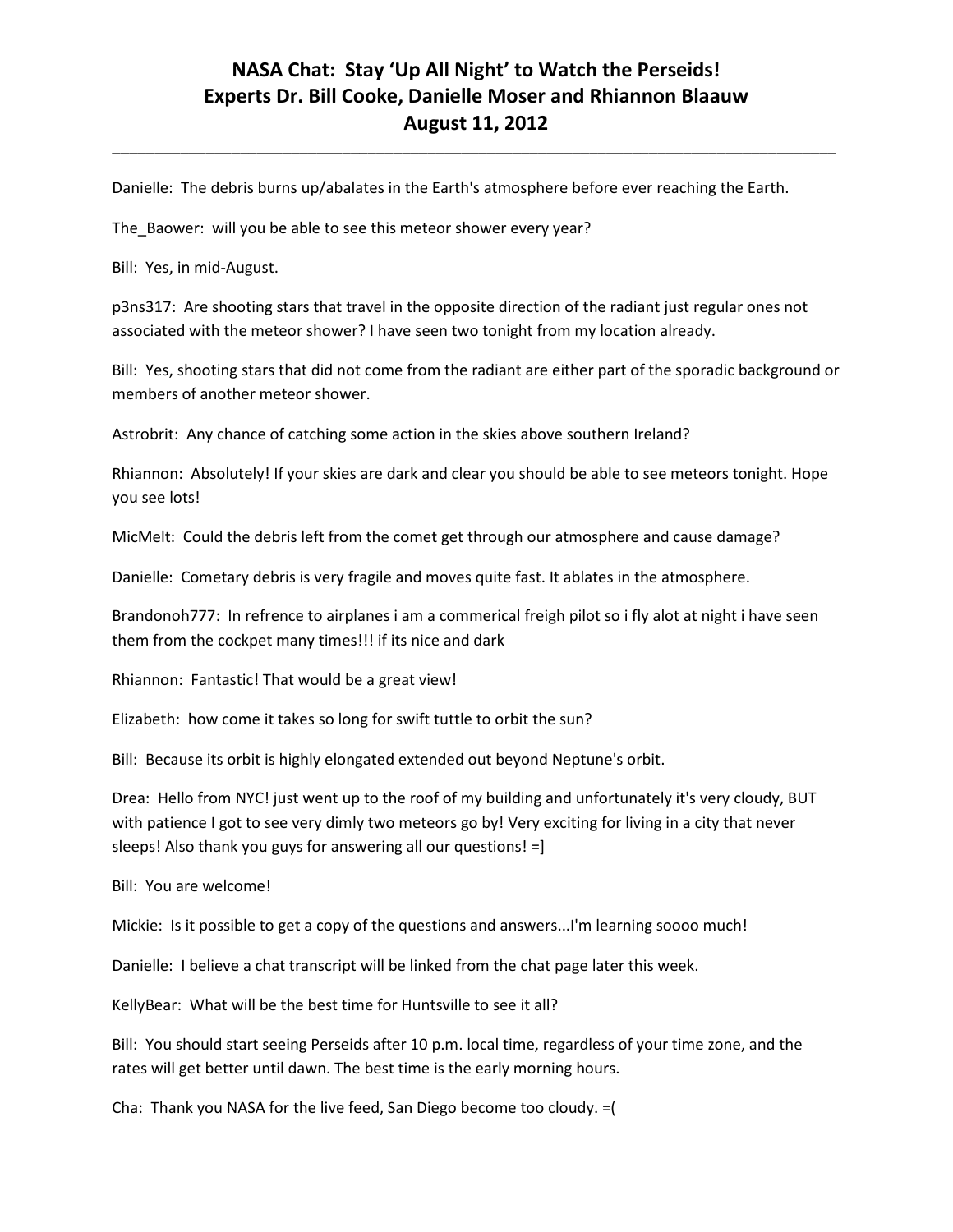\_\_\_\_\_\_\_\_\_\_\_\_\_\_\_\_\_\_\_\_\_\_\_\_\_\_\_\_\_\_\_\_\_\_\_\_\_\_\_\_\_\_\_\_\_\_\_\_\_\_\_\_\_\_\_\_\_\_\_\_\_\_\_\_\_\_\_\_\_\_\_\_\_\_\_\_\_\_\_\_\_\_\_\_\_

Danielle: You are welcome! Sorry about the clouds.  $\odot$ 

Matthew: Do you have to be looking at the constellation persius to view the meteors or will they appear all across the sky?

Bill: Do not look at Perseus; look straight overhead. They will appear all over the sky.

ArtistJen: Seeing quite a few here in Norman, OK. Saw some really good ones last night!

Bill: Congrats!

Rafa: it is possible that we can be hitted by a perseids

Danielle: No. Perseids burn up in the atmosphere.

DISH: i don't see any star in the sky tonight. any chances of spotting the perseid shower?

Bill: No, if the sky is cloudy, you will not see any meteors.

David\_100: will I able to see anything from suburban area?

Bill: If the sky is clear and you can see stars, you can see Perseids. Rates will be best just before dawn.

Caterpillar: Where is the Swift-Tuttle comet in relation to Earth now?

Bill: Swift-Tuttle is currently beyond the orbit of Saturn.

Karkat\_Vantas: What time would be very best to view it from Georgia~?

Bill: You should start seeing Perseids after 10 p.m. local time, regardless of your time zone, and the rates will get better until dawn. The best time is the early morning hours.

skywatcher12: if you are in north ga .. which way would be best to see the meteors? looking to the northeast for casiopeis to try to find perseus

Bill: Lie on your back and look straight up. Avoid looking at the Moon. Do not look at the radiant. They will appear all over the sky.

Neo: What size are these?

Bill: 0.1 to 1 millimeter.

Fleeting: Is ZHR max the number of meteors a viewer is likely to see an hour during the peak or an average over the course of the shower?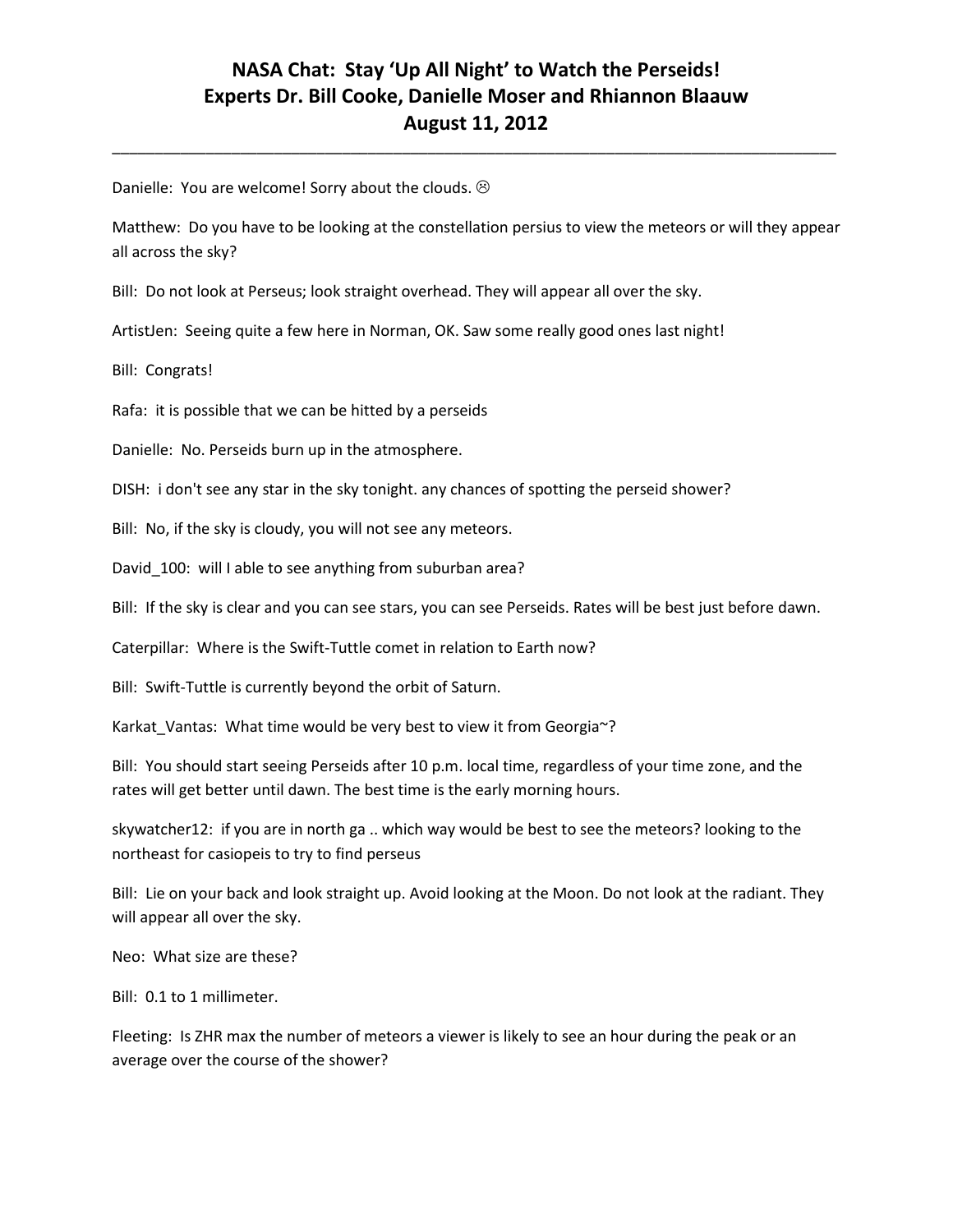Rhiannon: ZHR is the number of meteors an observer will see under clear dark skies if the radiant were at the zenith. This is reported to the International Meteor Organization (*imo.net*) and they provided really great real-time graphs of how many meteors are being seen during the peak of various showers.

\_\_\_\_\_\_\_\_\_\_\_\_\_\_\_\_\_\_\_\_\_\_\_\_\_\_\_\_\_\_\_\_\_\_\_\_\_\_\_\_\_\_\_\_\_\_\_\_\_\_\_\_\_\_\_\_\_\_\_\_\_\_\_\_\_\_\_\_\_\_\_\_\_\_\_\_\_\_\_\_\_\_\_\_\_

Matthew: Do you guys keep track of the hourly meteor rates?

Danielle: We don't keep track of them live from the video feed, no. The International Meteor Organization receives meteor observation reports and posts rates live, but they are often revised later as more observations come in and more analysis is done.

Mithra: the experience is better if I have a telescope?

Danielle: No, a telescope will reduce your field of view. You want the biggest field of view possible -- so your eyes are best!

kjell Kjell: Exactly where in the eastern sky should I be looking? I can see Cassiopea and Cygnus and some bright stars below them. Should I be looking straight up or more to the east?

Rhiannon: Do not look towards the eastern sky... just look up. Find a place to lie on your back and let your eyes dark adjust. Hope you see many meteors!

Saskia: Does the light coming from large cities and sports fields affect the ability to see stars and Perseids?

Danielle: Yes it does.

Brandonoh777: how long has this perseids shower been going on? before human history?

Rhiannon: The Perseids have been observed for about 2000 years, with the earliest records on this meteor shower found in Chinese annals in 36 AD, and then consistently recorded in the 8th, 9th, 10th and 11th centuries. However credit for the shower's annual appearance is given to Adolphe Quetelet who reported in 1835 that there was a shower emanating from the constellation Perseus. There is lots of interesting history surrounding the Perseids, I'd encourage you to read more!

Jbctdc: is the constellation near the big dipper?

Danielle: The constellation Perseus is near the constellations Cassiopeia and Taurus. But you don't need to stare at Perseus to view Perseids.

Fleeting: Do we know an estimate of the number of debris that makes of Perseids? Is new debris constantly breaking off Swift-Tuttle and adding to Perseids or is it rare and the debris we see pretty old?

Rhiannon: The debris we see is likely pretty old, though when Swift-Tuttle comes closer to the Sun it will leave new debris.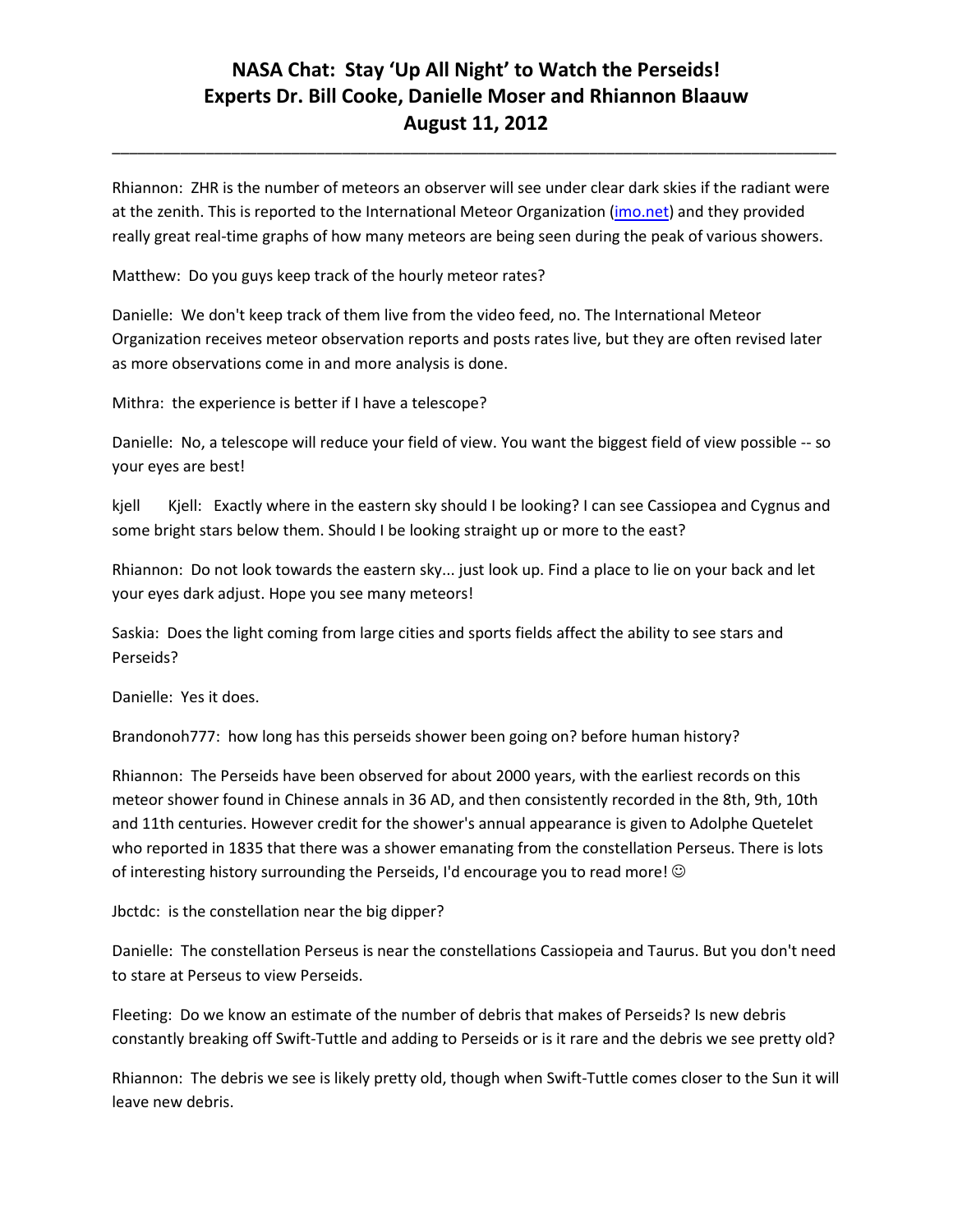\_\_\_\_\_\_\_\_\_\_\_\_\_\_\_\_\_\_\_\_\_\_\_\_\_\_\_\_\_\_\_\_\_\_\_\_\_\_\_\_\_\_\_\_\_\_\_\_\_\_\_\_\_\_\_\_\_\_\_\_\_\_\_\_\_\_\_\_\_\_\_\_\_\_\_\_\_\_\_\_\_\_\_\_\_

Mary-Grace: I remember seeing a great meteor shower in Novemeber of what i think was 2001. DOes that sound right and what was it?

Rhiannon: Yup! That would be the Leonids. They made the news as that was one of the most spectacular meteor showers of the last several decades. Glad you saw it!

QueenPixi: How can something so small entering our sky burn so brightly?

Danielle: They're moving incredibly fast!!! Perseids move at average speeds of 132,000 mph. A Perseid could travel from New York City to Los Angeles in just over a minute!

Michael: My neighbor said that there will be no moon during the Geminids in December and it should be the best show of the year with magnitudes averaging around 2.5. Is this true, what is the highest measure of magnitudes, and in which direction should we be looking.

Bill: Perseids are generally brighter than Geminids so what constitutes the best show is a matter of opinion. The Geminids have higher rates, but are usually fainter on average. You should look straight overhead and take in as much sky as possible.

Stratowx: do you have an estimate for how long this comet debris trail will lasts such that Earth will have annual showings?

Bill: Many centuries.

Felix: When will be the best viewing time for the shower tonight?

Bill: The best time is the early morning hours.

Future\_Astronomer: Not sure if my question was answered yet but: I went outside tonight and took picture and caught one of a meteor and there was a red yellow and green looking trail behind it. What is this caused by?

Rhiannon: When different elements in meteors are ionized, the produce colors. For example, green is ionized oxygen. Glad you got a picture of a meteor!

Victor: all's meteor's have a similar temperature?

Bill: Depends on how fast they move; faster meteors are hotter.

Ilockert: I can see them quite well being 35 miles away from Birmingham

Rhiannon: Great! I hope to go outside after the chat and see some for myself, too.  $\odot$ 

jbates88: when will this go down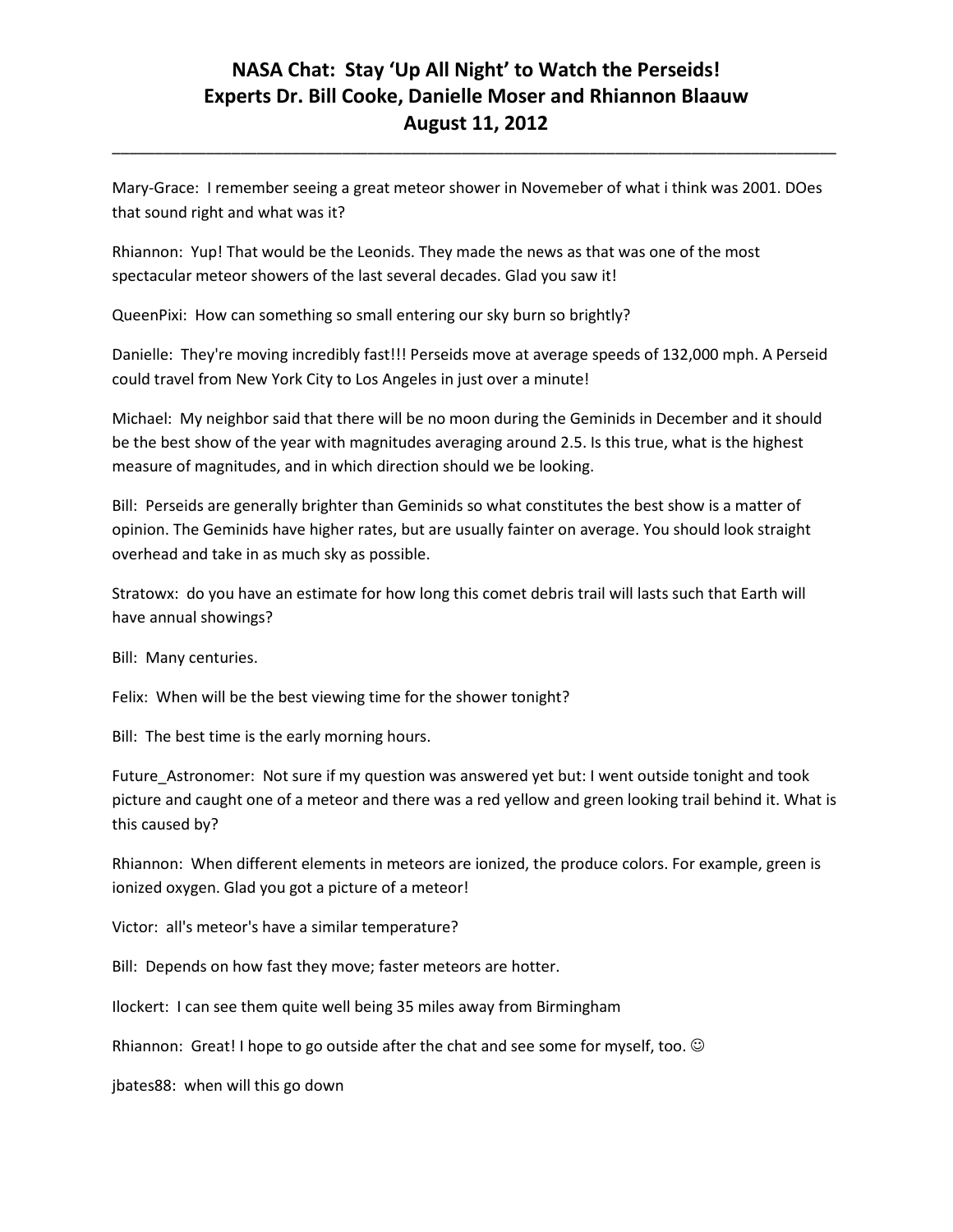\_\_\_\_\_\_\_\_\_\_\_\_\_\_\_\_\_\_\_\_\_\_\_\_\_\_\_\_\_\_\_\_\_\_\_\_\_\_\_\_\_\_\_\_\_\_\_\_\_\_\_\_\_\_\_\_\_\_\_\_\_\_\_\_\_\_\_\_\_\_\_\_\_\_\_\_\_\_\_\_\_\_\_\_\_

Danielle: The Perseid shower is going on now. Rates will increase throughout the night and be the highest near dawn.

Meagan319: Has there ever been a meteor shower where there is a rate of over 120 meteors/hr? Or have there been meteor showers recorded where the meteors fall constantly and more densely in the sky? Or is that just done in movies?

Bill: Meteor showers have been recorded with rates of many thousands per hour. For example, the Leonids of 1966, the Draconids of 1945, the Andromedids of the latter 1800s and so on.

Jemmalee: is this shower different because jupiter and venus and the moon align

Rhiannon: The planets you see tonight have no effect on the meteor shower. They just increase the spectacular views you can see tonight in the night sky!

overthehill1: In what direction should I be looking in Northern Illinois

Bill: Straight overhead.

The Baower: Are the perseids visible every year?

Danielle: Yes. They are generally very consistent year-to-year.

fowlerTX: Since you can get the best view from the constellation Perseus, what is the easiest way to find said constellation?

Rhiannon: Perseids emanate from the constellation Perseus, but they are seen all over the sky. To see the most meteors just lie on your back and look up. Let your eyes dark adjust and enjoy! Hope you see many!

AbsolutSpaceGuy: I saw two meteor at the same time shoot off in different directions an hour ago... how fast do they travel?

Bill: Perseids move at 130,000 miles per hour.

Steph: Jacksonville cleared up some...seeing lots of them. had a gorgeous one that left a trail. Older kids are out with me learning a lot

Bill: Congrats.

Felix: If I live in Washington state what would be the best viewing time?

Bill: The best time is the early morning hours.

Shetep: Does looking straight up work best wherever you are located?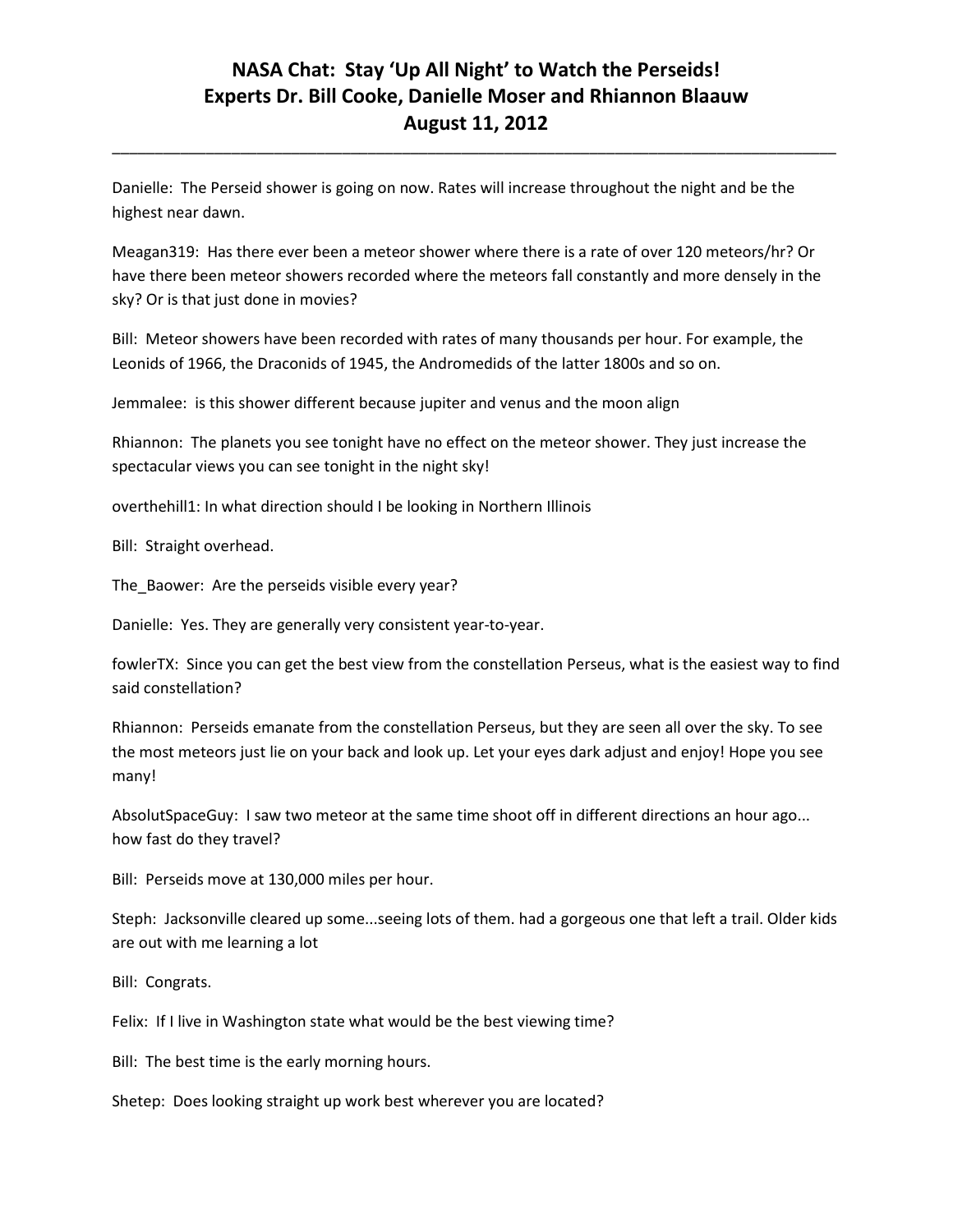\_\_\_\_\_\_\_\_\_\_\_\_\_\_\_\_\_\_\_\_\_\_\_\_\_\_\_\_\_\_\_\_\_\_\_\_\_\_\_\_\_\_\_\_\_\_\_\_\_\_\_\_\_\_\_\_\_\_\_\_\_\_\_\_\_\_\_\_\_\_\_\_\_\_\_\_\_\_\_\_\_\_\_\_\_

Danielle: Yes, that is generally best from the northern hemisphere.

*Moderator Brooke*: How is everyone doing? We're getting a lot of reports that the Perseid rates are picking up now that we're in the midnight-to-dawn window. Our experts are still working on a lot of questions, and they appreciate your patience. A lot of new people are in the chat now, so here are those viewing tips again: "Regardless of your time zone, the Perseids should become visible about 10 p.m. local time, with rates increasing till dawn. (Peak viewing between 3-5 a.m. your local time.) Observers with clear dark skies can expect rates of one per minute or thereabouts. Standard meteor viewing applies. Lie on your back (blanket, sleeping bag, lawn chair) and look straight up. Don't use binoculars or telescopes -- they have too small a field of view -- and don't look towards the radiant in Perseus, as the meteors in the direction will have short trains and be less spectacular. Avoid looking at the waning crescent moon if possible."

Fleeting: Bill: You said Geminids is the best meteor shower because the meteors come from an asteroid and not a comet. What is the difference?

Rhiannon: Geminids are more dense than Perseids as Perseids have more icey composition. Geminids are not the best meteor shower because they come from an asteroid, they are the best because they show the highest rates. Density would be the main different between a meteoroid that came from an asteroid vs a comet.

fowlerTX: what is the best direction to be facing?

Bill: Lie on your back and look straight up. Avoid looking at the Moon.

Yei: ok somebody tellme what time i can see in toronto

Bill: The best time is the early morning hours.

73crule: Great viewing at 8,000ft here in Gunnison CO . Good space watching music to, what ch.

Rhiannon: Glad you are enjoying it! This is NASA's Third Rock Radio.

Mark: Will the light polution of nearby Chicago interfere with my viewing of the shower?

Danielle: It will reduce the number of meteors you can see, yes.

Chris: Just spent an hour in the backyard and saw about 12 distinct meteors! Thank you so much for all of the advice! When will the next noticable shower be?

Bill: Congrats. And Orionids are the next meteor shower.

Felix: Whats is the difference between a star and a sun?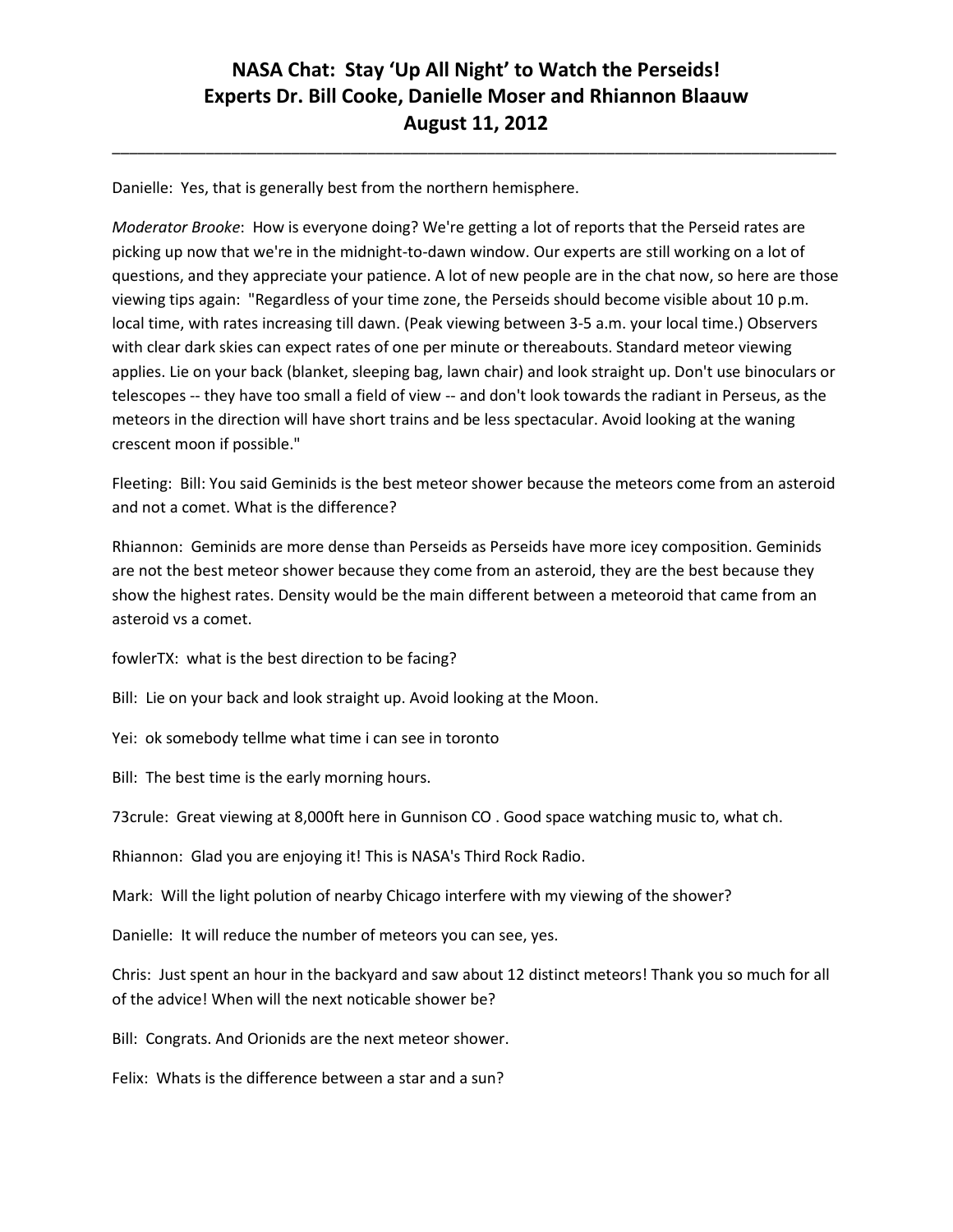\_\_\_\_\_\_\_\_\_\_\_\_\_\_\_\_\_\_\_\_\_\_\_\_\_\_\_\_\_\_\_\_\_\_\_\_\_\_\_\_\_\_\_\_\_\_\_\_\_\_\_\_\_\_\_\_\_\_\_\_\_\_\_\_\_\_\_\_\_\_\_\_\_\_\_\_\_\_\_\_\_\_\_\_\_

Rhiannon: The sun is a star. The sun just has a special name as it is the star in our solar system.

James\_Beauchamp: Greetings all.

Rhiannon: Greetings! Thanks for joining us.

cwhite47: Saw 35 in about an hour here in KY

Danielle: That's excellent!!

Shetep: Is there an approximate guess on the number of years it will take for the comet debris to completely burn up/go off track where we won't be able to see a Perseid meteor shower?

Bill: The Earth intercepts only a tiny fraction of the debris left by Swift-Tuttle. The Perseids will be around for many centuries.

Etaoin: How much light pollution is enough to obstruct vew of the Perseids? Trying to determine how far out of my rural city I need to drive.

Rhiannon: It is best if you can get to a place in which you can see all the stars in the little dipper. If you can see any stars, however, you have the chance of seeing Perseids. Hope you see lots! ©

jtc3: can we see the comet they are coming off of ?

Bill: Not right now --- it is currently beyond the orbit of Saturn.

Matthew: I have noticed over the past 30 min.-1 hour that some meteors have streaks and some don't, why is that?

Bill: In general, the farther a meteor is from the radiant (Perseus), the longer the trail.

p3ns317: I saw one that possible came from the direction of the waning delta aquarids that appeared to break up into a few pieces right at the end of its streak. Am I seeing things or is that possible?

Rhiannon: Absolutely! The Southern Delta Aquarids are still active and we have seen many lately as well. Check out [fireballs.ndc.nasa.gov](http://fireballs.ndc.nasa.gov/) and go back a few days to see various active meteor showers.

potus98: Most of the meteors appear white, but one seemed red with white, another one blue. Are my eyes tricking me, or is this possible? Is the color due to composition of what's burning or direction of the meteor (red shift)?

Bill: The color of a meteor is due to many factors, but not red shift. You are seeing colors caused by the ionization of molecules like oxygen. Also, our eyes have difficulty distinguishing colors at night. Remember the old expression "all cats look gray at night."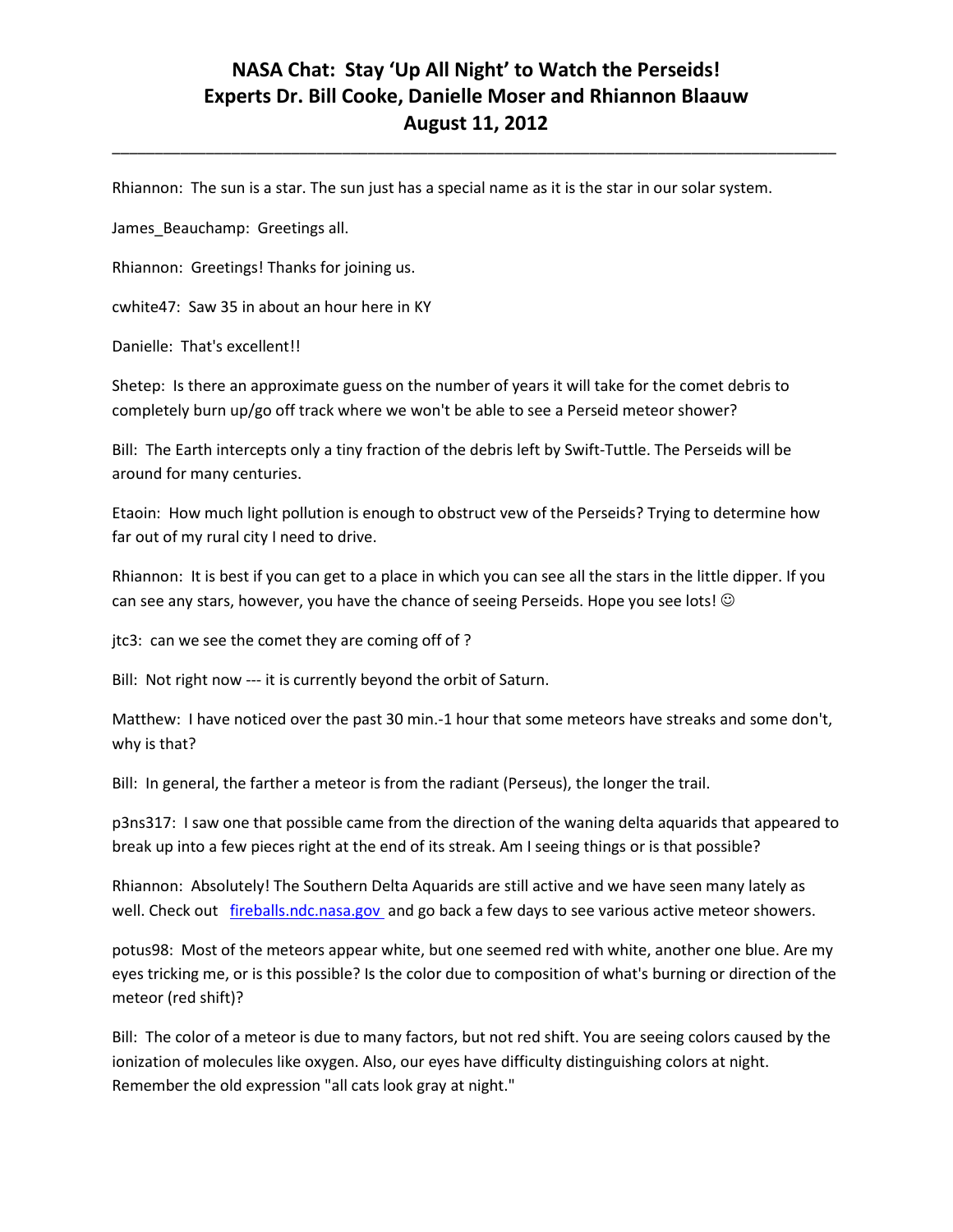\_\_\_\_\_\_\_\_\_\_\_\_\_\_\_\_\_\_\_\_\_\_\_\_\_\_\_\_\_\_\_\_\_\_\_\_\_\_\_\_\_\_\_\_\_\_\_\_\_\_\_\_\_\_\_\_\_\_\_\_\_\_\_\_\_\_\_\_\_\_\_\_\_\_\_\_\_\_\_\_\_\_\_\_\_

Shetep: Approx. how much of the night sky (on average) will one meteor cover from the moment it ignites to the moment it burns up ?

Rhiannon: On average we start detecting Perseids at 66 miles up and are all burned up by 50 miles up. So on the order of 15 miles.

Globex: How bright are the meteors actually? If I were sixty miles above staring one face to face, would my vision be compromised? And how is it possible that we can see one from so far away when they are only pebble size?

Bill: Yes, it would be compromised. You can see them from far away, because (a) Perseids generate a lot of light when they hit the atmosphere at 130,000 miles per hour and (b) they are very high up, so people on the ground can see them a fair distance away.

Delphiki: do you think I would be able to see the perseid shower from bakersfield, ca?

Bill: If the sky is clear and you can see stars, you can see Perseids. Rates will be best just before dawn.

Season: How about in Orange County, Cal?

Bill: If the sky is clear and you can see stars, you can see Perseids. Rates will be best just before dawn.

Dunrobin: Hollywood sci-fi makes meteor fields out to be disasterous obstacle courses. Are they really so dangerous?

Bill: No, Hollywood greatly exaggerates the risk.

khammond00: I remember a meteor shower about 10 years ago that was so active and it seemed like they were so large and so close to the earth.

Danielle: That may have been the Leonids -- they were very active about a decade ago.

OhhMrDoo: Is now a good viewing time? Its 2 A.M.

Bill: Its best between 3 and 5 a.m., but you should see some Perseids.

Jimbotter: At what time will the Perseids radiant appear at the zenith? I'm guessing that the radiant approaches the zenith after sunrise, which is why just before dawn is the best time to view them. (Am I right?) But does this vary from year to year? (also, Rhiannon: Go Irish!)

Rhiannon: We pass through the more dense part of the stream between 12:00 and 14:00 UTC which is during daylight on Sunday morning for us in America. Also the radiant is still rising during dawn. It is a combination of those two things that cause the highest rates to occur before dawn.  $\odot$ 

Chris: When is the next noticable meteor shower after this one?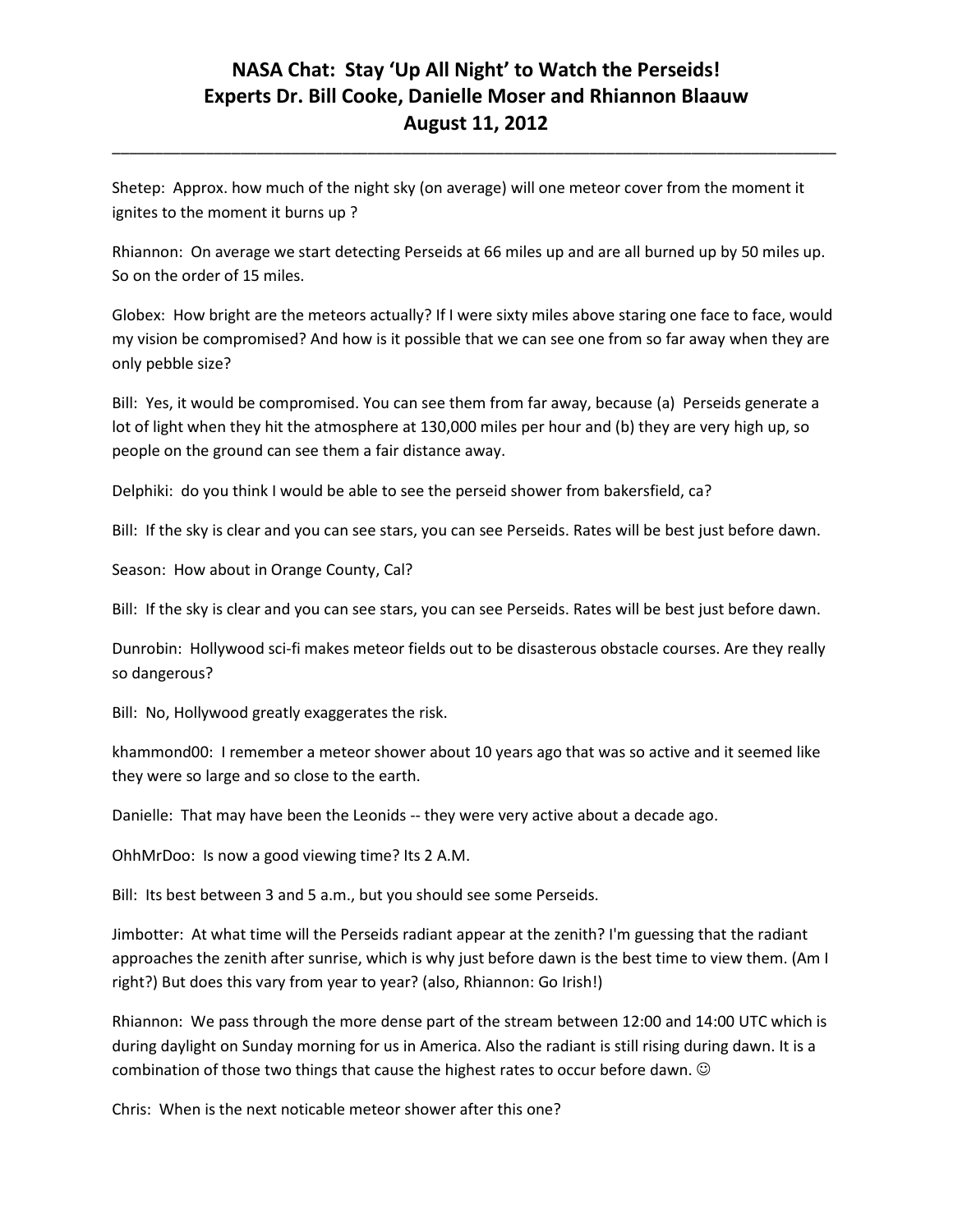\_\_\_\_\_\_\_\_\_\_\_\_\_\_\_\_\_\_\_\_\_\_\_\_\_\_\_\_\_\_\_\_\_\_\_\_\_\_\_\_\_\_\_\_\_\_\_\_\_\_\_\_\_\_\_\_\_\_\_\_\_\_\_\_\_\_\_\_\_\_\_\_\_\_\_\_\_\_\_\_\_\_\_\_\_

Bill: Orionids in October.

anthonybr76: so would now be a good time to watch

Bill: Depends on what your time is. Between 3 and 5 a.m. is best.

Mike: why do they all seem to derive from perseus? do you maybe have a link to a geometric explanation?

Danielle: The meteors associated with a particular shower have similar orbits, and that's why they all appear to come from the same place in the sky

Katyintx: I'm watching on the NASA live feed as we are too cloudy here. Should I be seeing streaks? All I'm seeing so far is a bit of twinkling.

Bill: You will see a meteor every now and then. It should get better between 3 and 5 a.m. Central time.

Mary: we saw a several in Issaquah, WA a few minutes ago...a nice night here in Western Washington.

Bill: Congrats!

Sqthru: Could these meteors pose a threat to the ISS?

Rhiannon: The chances of a Perseid meteor hitting the ISS is rare, though the ISS does get hit by meteoroids regularly. It is armored and is very well-protected so there has never been severe damage from them. The ISS armor protects against meteoroids up to 1" (2.5 cm) in diameter.

jerry-Balt.MD: Does our Radiation Belt affect these or other meteors? I would think the icy debris would vaporize do to heating.

Bill: No.

john campbell: why are we not worried about these hitting the Earth? How are we so sure they will be small enough or fast enough to burn up?

Danielle: Don't forget -- they are also very fragile.

john\_campbell: I am in Moreno Valley, California. Do I look East?

Bill: Look straight overhead.

Joanie55: How big can these particles get???

Bill: The biggest are about the size of golf balls.

kalinka10: Thank you NASA TEAM.....and thank you for all the answers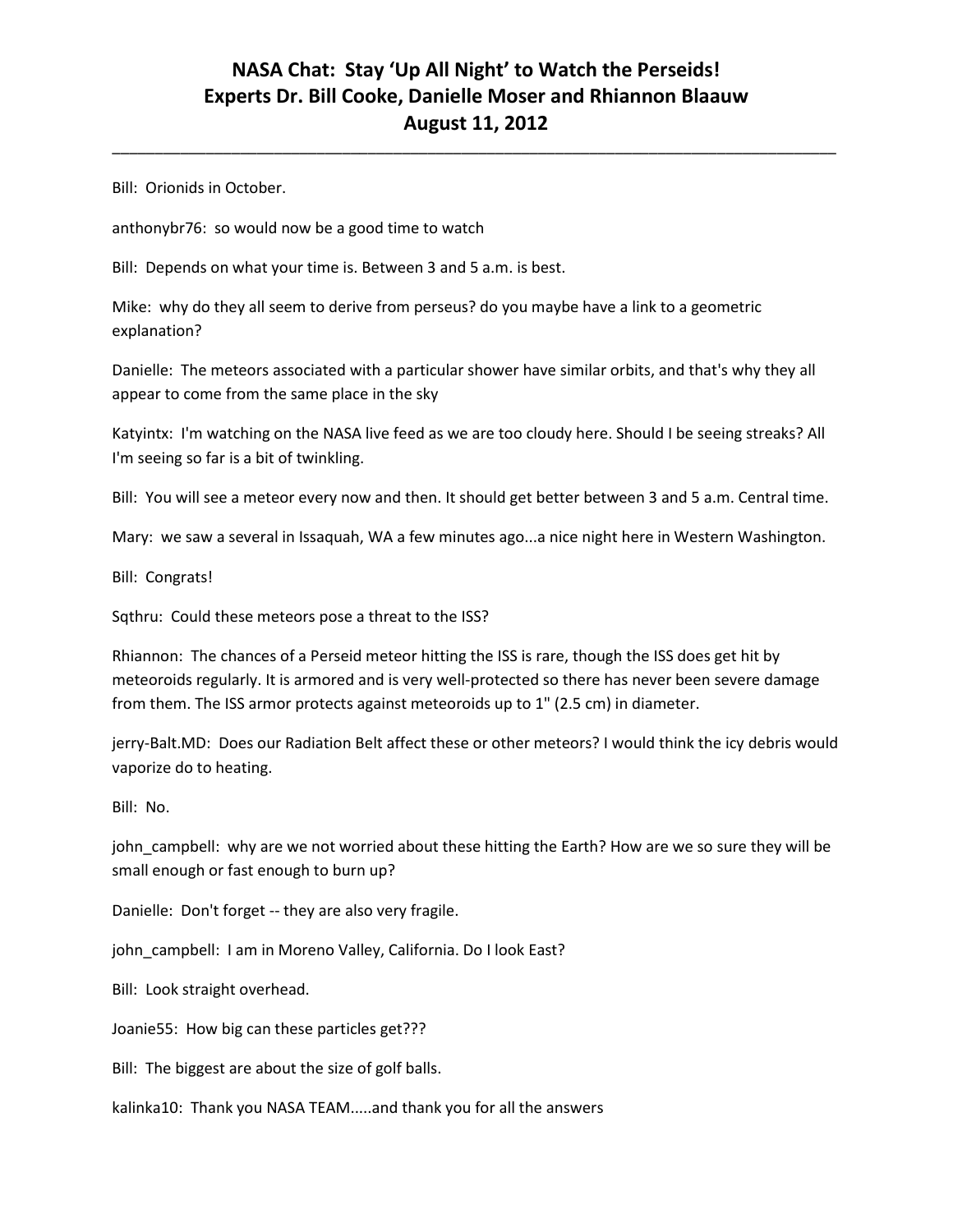\_\_\_\_\_\_\_\_\_\_\_\_\_\_\_\_\_\_\_\_\_\_\_\_\_\_\_\_\_\_\_\_\_\_\_\_\_\_\_\_\_\_\_\_\_\_\_\_\_\_\_\_\_\_\_\_\_\_\_\_\_\_\_\_\_\_\_\_\_\_\_\_\_\_\_\_\_\_\_\_\_\_\_\_\_

Danielle: You are very welcome!  $\odot$ 

rw\_edwards: Today is not so good, schedule-wise, we're in Southern California. If we can avoid light pollution, what will we expect (frequency-wise) for tomorrow, 10 PM-ish?

Bill: Not many at 10 p.m., maybe 40 per hour around 4 a.m.

Liberalinsc1: If Faster Meteors are Hotter? Does that mean there IS some Friction in Space ?

Rhiannon: There is friction in our atmosphere, where the particles are burning up and are 'meteors'. There is not friction in space where the particle is called a meteoroid.

Future\_Astronomer: Please answer my question!!! does the debri from comet swift tuttle orbit the sun?

Bill: Yes.

Benr: It's quite a hassle that all the best astronomical events happen at night!;)

Danielle: That's why they invented coffee!  $\odot$ 

Sparkleplentie: Does looking straight up apply wherever you are viewing from?

Rhiannon: Yes.

Delphiki: Thank you for hosting such a fantastic viewing experience for those of us who cannot see it tonight. We really appreciate it. Can never get enough of this side of life. Cheers to you all! Hope everyone gets to see a great show tonight ;]

Rhiannon: Great! So glad you are enjoying it.

Phillip: Do you know how much mass of Perseids burns in Earth atmosphere on each shower, and how much mass of Perseids remains in Space?

Bill: Haven't calculated it.

Aliineth: I don't see if you answer my question, can I see from Brazil?

Bill: If you are north of 32 degrees south latitude and the sky is clear.

isaac in long beach: i'm in long beach, without a car, but i'm within biking distance of the ocean. since our beach faces south, i should have a good view of the eastern horizon down the coast. would this be a decent viewing place for tonight?

Rhiannon: Yup! Though don't look directly to the east. We recommend looking up as you will see the most sky that way and Perseids are seen all over the sky.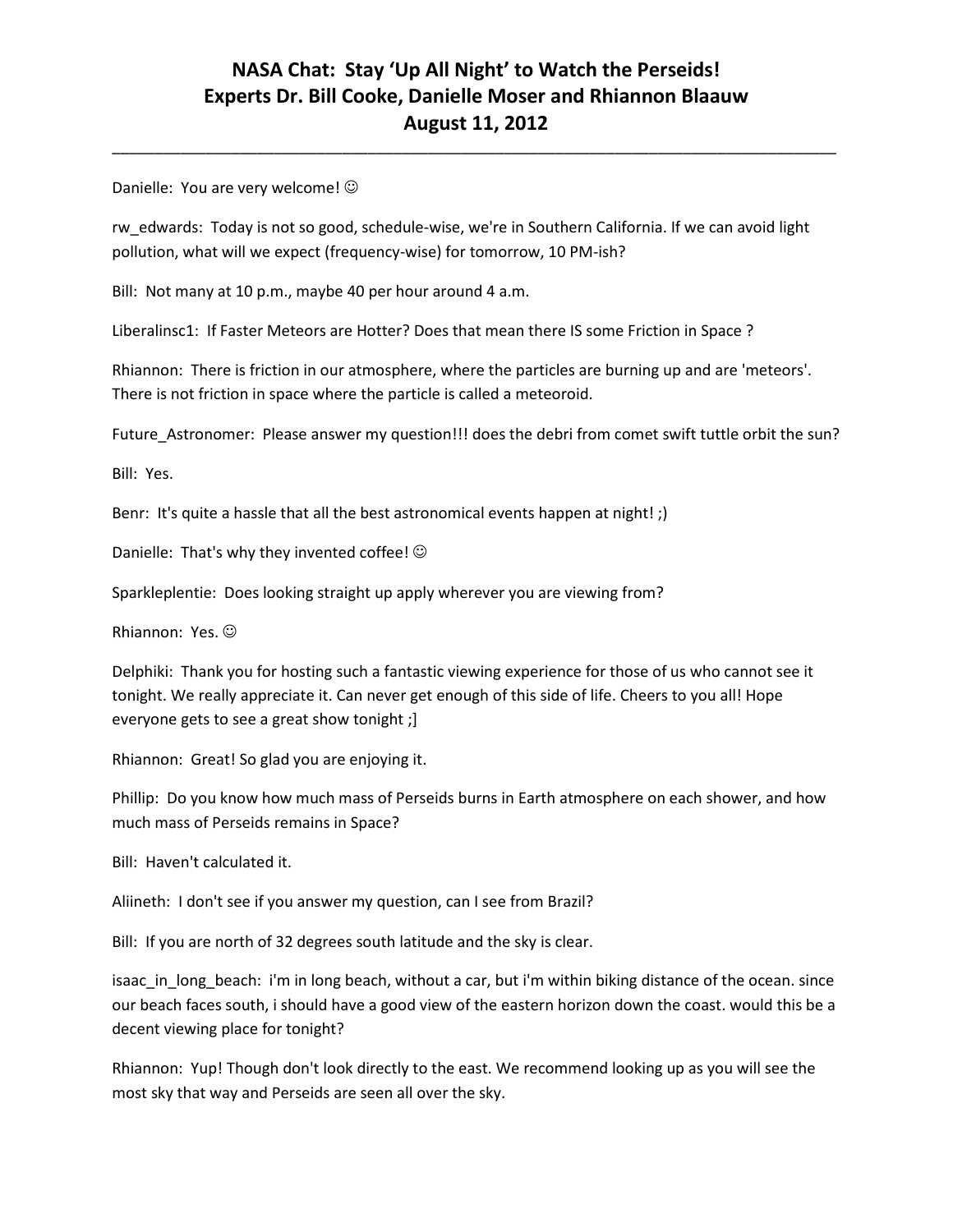\_\_\_\_\_\_\_\_\_\_\_\_\_\_\_\_\_\_\_\_\_\_\_\_\_\_\_\_\_\_\_\_\_\_\_\_\_\_\_\_\_\_\_\_\_\_\_\_\_\_\_\_\_\_\_\_\_\_\_\_\_\_\_\_\_\_\_\_\_\_\_\_\_\_\_\_\_\_\_\_\_\_\_\_\_

walkie74: It's 11 now in Northern California. Isn't the peak going to be somewhere around 6 AM?

Bill: More like between 3 and 5 a.m. The sky will be too bright at 6.

Jessicazhu: how early in the morning would be best to see them?

Bill: Between 3 and 5 a.m.

Chrisc: Is it possible to find meteor pieces on the ground or do they all turn into dust? If so, what's the best strategy to find some?

Rhiannon: If a meteor reaches the ground it is called a meteorite. And that happens quite frequently! And many pieces have been found. Not Perseids though. They are not dense enough to reach the surface of the earth and they get entirely burned up in the atmosphere.

lefayad1991: how big are these meteors?

Bill: 0.1 to 1 millimeter.

XCalibre97: Are the huge tail with visible fire and bright be considered a fireball. I saw one a while ago and it was amazing. I see them constantly here in Alberta.

Bill: If the meteor is brighter than the planet Venus, no matter how long the tail.

Felix: What is the differnece between a star and a sun?

Bill: No difference.

Photon: How high above the earth are the meteors located?

Rhiannon: Perseids are burning up in the atmosphere between 66 and 50 miles up!

Tabby: are the meteors close to you and how big are they?

Danielle: The Perseids burn up several miles above our heads. The Perseid fireballs we've detected with the NASA All Sky Fireball Network have burned up at heights of 55 miles on average. They are fractions of a mm to mm in size.

StardustAI: I just love watching this each and every year! With cloud cover at my current location I am thankful for the STREAM feed and NASA Socials efforts tonight! I can still remember the first time I got out of town and away from the light pollution to see this event in all of its wonder. Now matter ow hard I tried I just could not get myself to stop saying ouutloud -WOW (6EQUJ5 for all of you true space geeks). Wondering about cosmos is one thing but knowing the true wonder of it is something that can only be experienced when we observe it first hand. Here's my question: Have ther been any notable scientific discoveries made or assisted by the observation of meteor showers?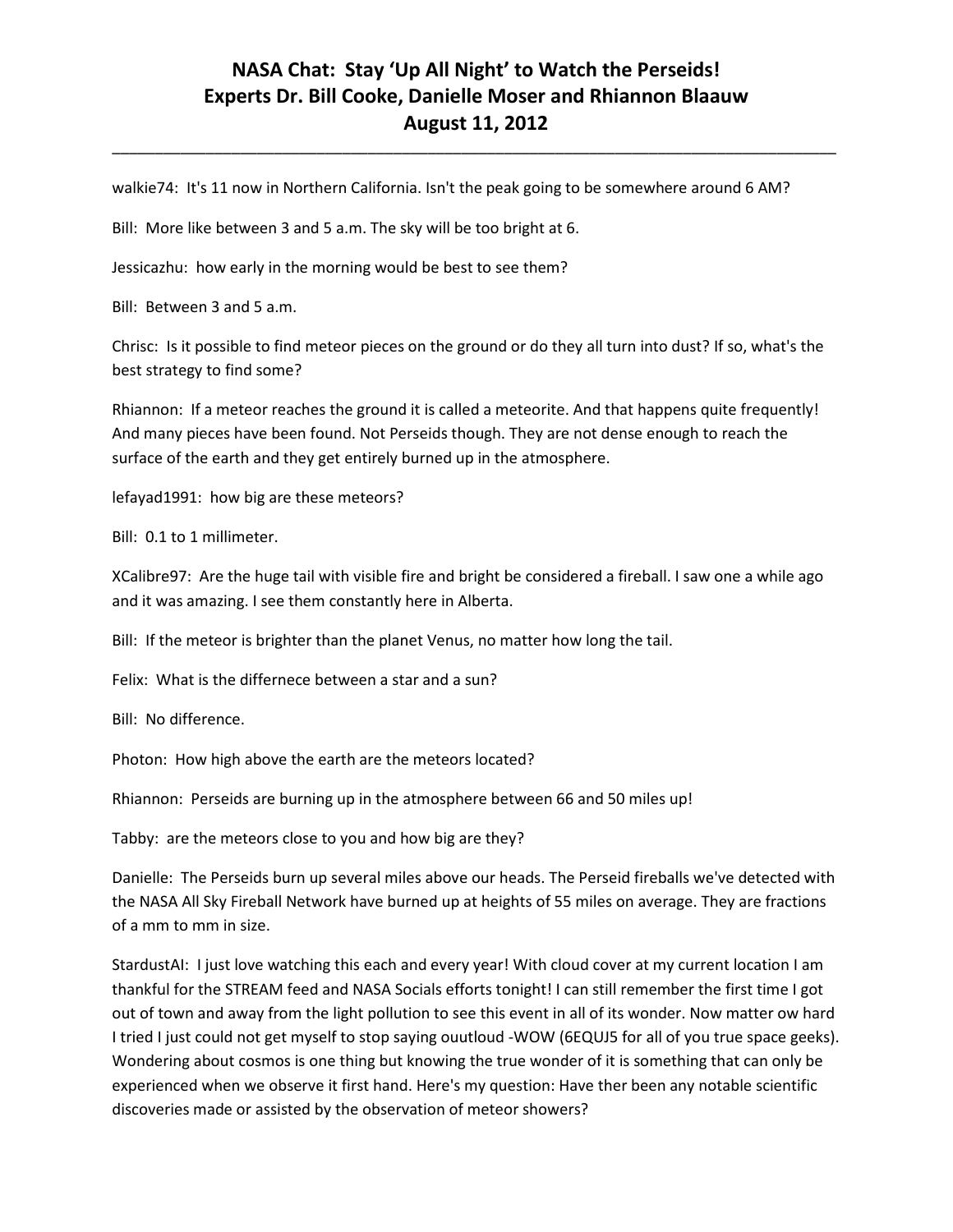\_\_\_\_\_\_\_\_\_\_\_\_\_\_\_\_\_\_\_\_\_\_\_\_\_\_\_\_\_\_\_\_\_\_\_\_\_\_\_\_\_\_\_\_\_\_\_\_\_\_\_\_\_\_\_\_\_\_\_\_\_\_\_\_\_\_\_\_\_\_\_\_\_\_\_\_\_\_\_\_\_\_\_\_\_

Bill: Define "notable."

skywatcher12: We are starting to see more here in North Ga. Just saw 5 huge ones that were very bright white !!! So far around 15 total

Rhiannon: Woohoo! That's great.  $\odot$ 

Michael: Is it possible that Earth could intercept Swift-Tuttle, and if so have there ever been any projections on when that may be?

Bill: No.

Brianna14: Im in Knoxville, TN will I be able too see it?

Danielle: Yes, if you have clear, dark skies.

R.S.D.: Hello Bill can i ask where your located ? Tks

Bill: Marshall Space Flight Center in Huntsville, Ala.

Future\_Astronomer: Any way to make the video from your ustream less fuzzy?

Rhiannon: There is an inevitable amount of noise. Sorry about that. We have been seeing meteors in the feed though! Hope you have too.  $\odot$ 

Tbell: will perseids happen only tonight

Bill: No, you will be able to see Perseids tomorrow night and a few until the end of this week.

Blahblah: Any idea on the average size of the Perseids once they hit our atmosphere?

Bill: 0.1 to 1 millimeter.

va3: How long on avg is each meteor visible

Danielle: A second, often less, typically.

p3ns317: Sorry to ask another question, but it is possible that you could see a shooting star break up into a few pieces at the end, because I'm think I might of saw that happen?

Rhiannon: Yes! Larger meteors fragment as they are burning up, that is what you probably saw.

Globex: If Earth had no gravity, would the meteors just float indefinitely in space? Is that what they generally do until they come in contact with our atmosphere?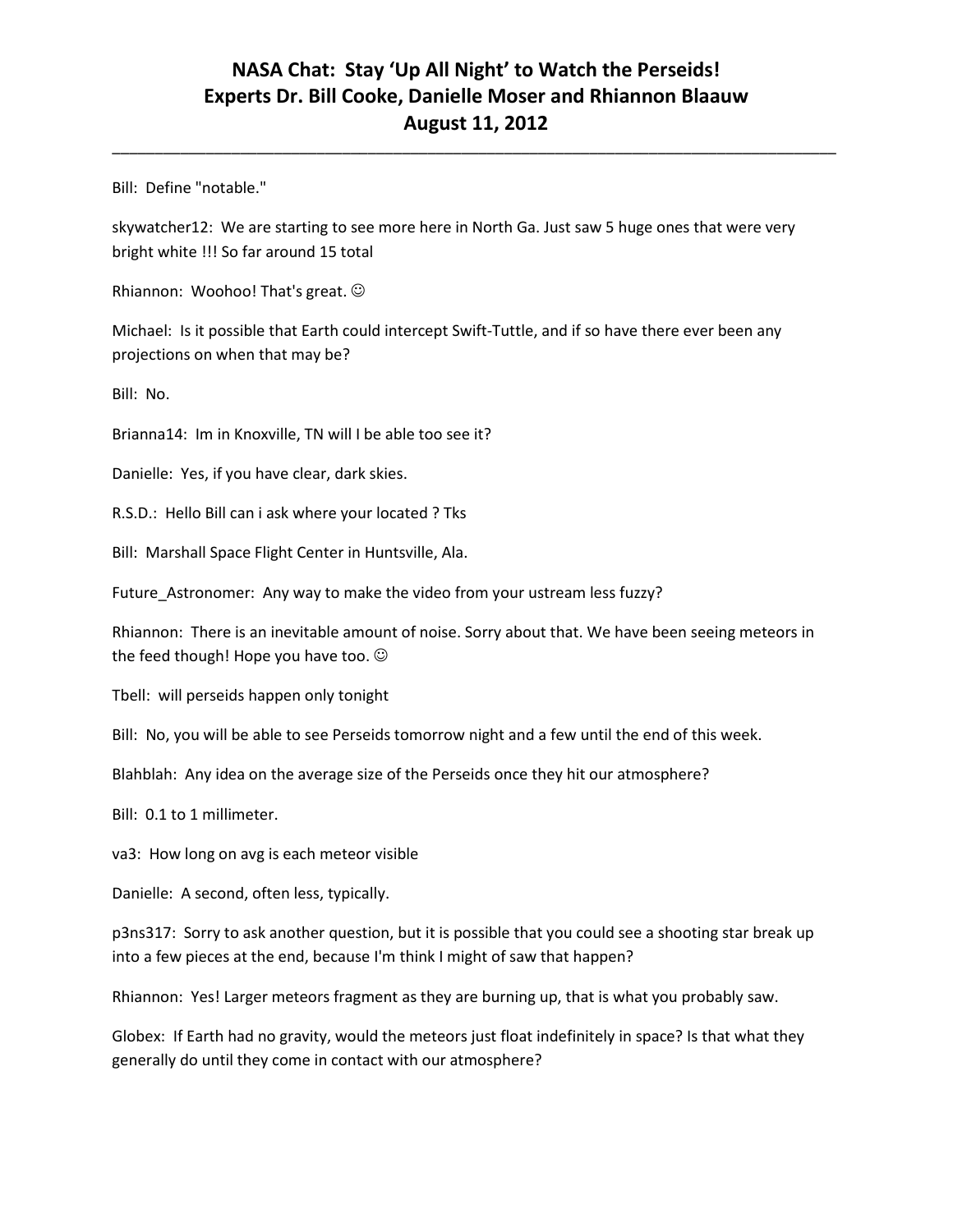Bill: The Perseids are running into us, so Earth's gravity is not really a factor. They orbit the Sun just like other bodies in the solar system.

\_\_\_\_\_\_\_\_\_\_\_\_\_\_\_\_\_\_\_\_\_\_\_\_\_\_\_\_\_\_\_\_\_\_\_\_\_\_\_\_\_\_\_\_\_\_\_\_\_\_\_\_\_\_\_\_\_\_\_\_\_\_\_\_\_\_\_\_\_\_\_\_\_\_\_\_\_\_\_\_\_\_\_\_\_

CelticDream: Thousand Oaks, CA where do I look?

Bill: Lie on your back and look straight up. Avoid looking at the Moon.

Cole08: Are you suppose to look overhead in all states

Bill: Yes.

Littlepinkbus: will someone please tell me where to look im in nashville tn

Bill: Lie on your back and look straight up. Avoid looking at the Moon.

Salzar: What's the average size of these meteors?

Bill: 0.1 to 1 millimeter.

Phillip: Bill, Danielle and Rhiannon I want to thank you all for your great answers and kindness. Do you have twitter accounts to follow you ?

Danielle: You are quite welcome! Thanks for joining us! Bill is on Twitter as MeteorScientist I believe. We also have a Facebook page called NASA Meteor Watch.

john\_campbell: i just saw the biggest trail i have ever senn in so cal desert

Bill: Congrats!

Markmark: What is the average size of the meteors when they pass into our atmosphere.

Rhiannon: There are a huge variety of sizes, the larger the particle, the more infrequent we will see it. There are radars we receive data from that see 12,000 meteors per night the size of a piece of dust. Our all-sky cameras see several meteors per night that are cm-sized.

Jesurie: i stay in northeastern colorado and saw two thin small ones and one thick long one...it was amazing

Bill: Congrats!

skywatcher12: You stated they will be around for a very long time. Do this particles go through other planets' atmospheres?

Bill: The orbit of Swift-Tuttle passes close to Earth, so no, the particles do not go through the atmospheres of other planets.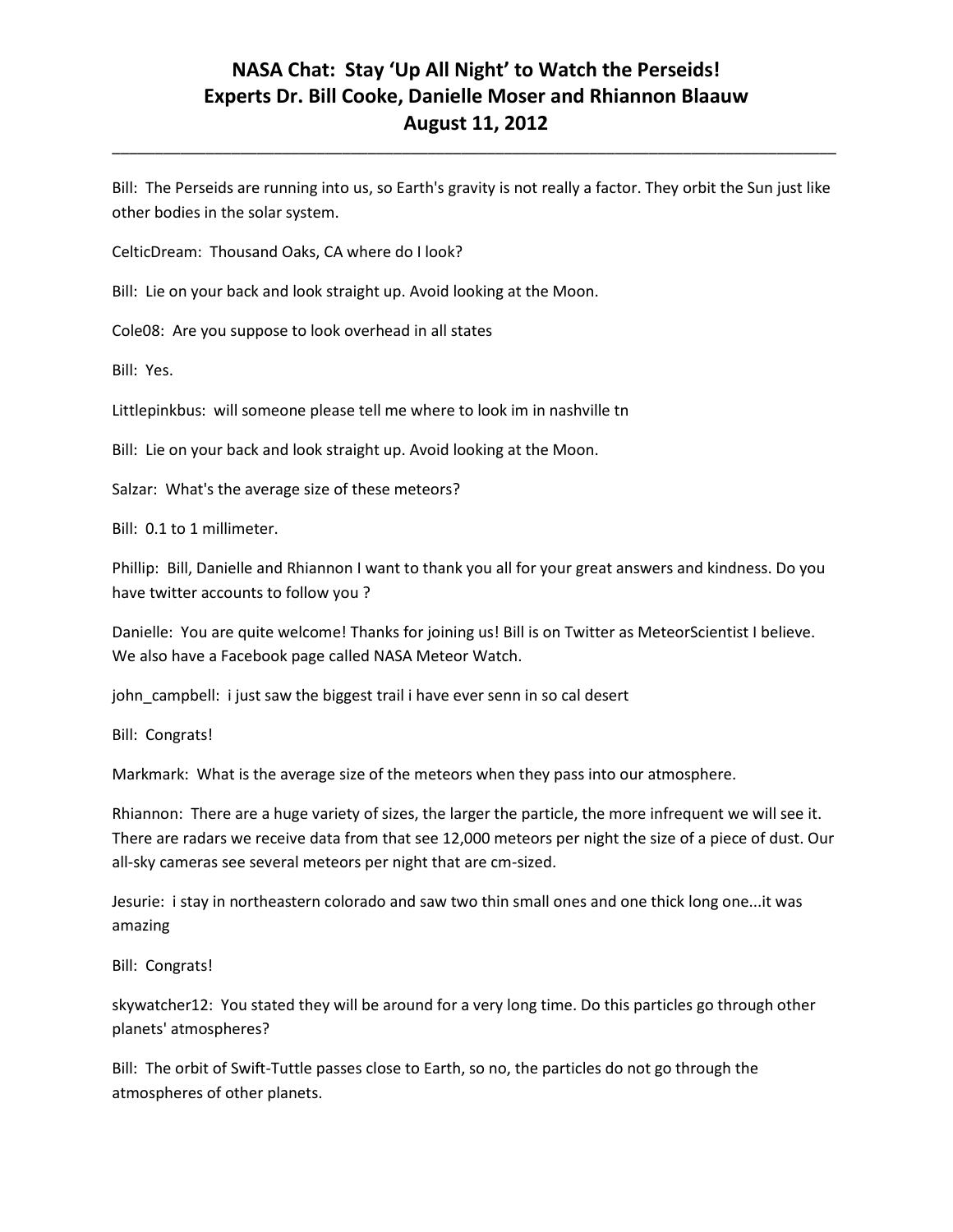\_\_\_\_\_\_\_\_\_\_\_\_\_\_\_\_\_\_\_\_\_\_\_\_\_\_\_\_\_\_\_\_\_\_\_\_\_\_\_\_\_\_\_\_\_\_\_\_\_\_\_\_\_\_\_\_\_\_\_\_\_\_\_\_\_\_\_\_\_\_\_\_\_\_\_\_\_\_\_\_\_\_\_\_\_

Missjj: I seen two

Bill: Congrats!

Robby: In Ocala FL.Saw 12 after midnight,some bright ,some not. Woke up my 10 year old who had always waited but never seen them. After 10 in 15 minutes he was very excited!!

Danielle: Great!!!

GinaD: How fast does the comet Swift-Tuttle travel?

Bill: Depends on its distance from the Sun. When it is near the Earth, it moves about 25 miles per second.

Addrey: How come we don't see the meteors come straight at us, they tend to be sideways

Rhiannon: If you were looking directly at the radiant (the point in the sky where the meteors appear to come from), you would see them come straight at us and would just be a dot, not a streak. So it is best not to look directly at the radiant. It is best to just look straight ahead. Hope you see many meteors tonight!

Addrey: Are you guys watching the sky while answering our questions?

Bill: Too busy answering questions.

R.S.D.: Can any of them make it to earth ?

Danielle: Perseids are too small and fragile and move too quickly to survive all the way through the atmosphere.

Jesurie: why does your viewing tip say avoid looking at the waning crescent moon if possible

Bill: Because moonlight messes up your night vision.

Indygal: Do you have a date range for the shower in October and the Leonids in November?

Bill: The Orionids are active around Oct. 21st. The Leonids are active around Nov. 17th.

Mithra: can we see perseids during the day?

Rhiannon: No. There have been daytime fireballs from huge meteors, however, and those are very rare. Would love to see one of those during my lifetime!

Felix: So if there is no difference between a star and a sun when people say they saw a shooting star its really just a meteor right?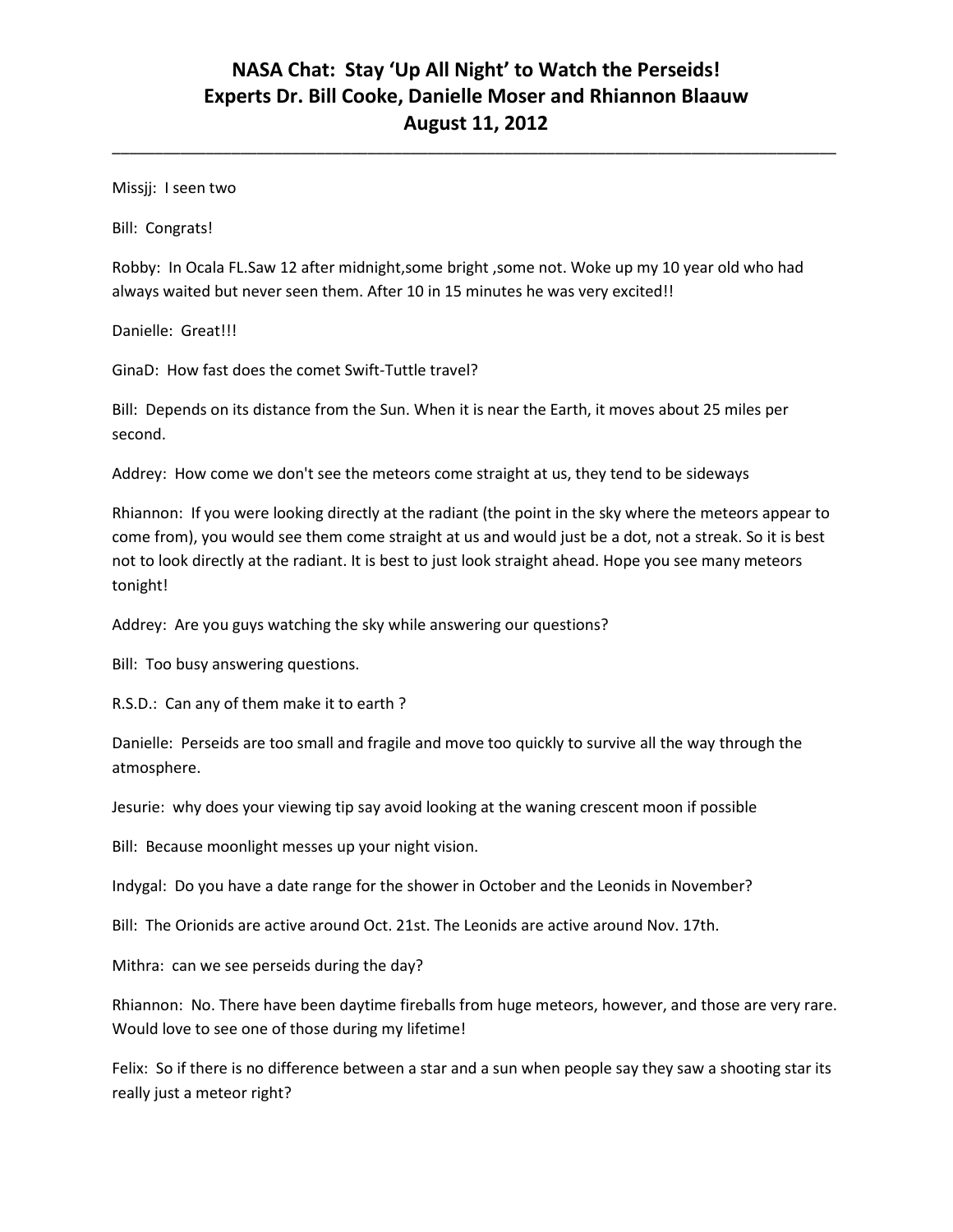\_\_\_\_\_\_\_\_\_\_\_\_\_\_\_\_\_\_\_\_\_\_\_\_\_\_\_\_\_\_\_\_\_\_\_\_\_\_\_\_\_\_\_\_\_\_\_\_\_\_\_\_\_\_\_\_\_\_\_\_\_\_\_\_\_\_\_\_\_\_\_\_\_\_\_\_\_\_\_\_\_\_\_\_\_

Danielle: Meteors are often called "shooting stars" or "falling stars"

Tbell: how often would you see the meteors now compared to about 3-5am if it is around 2am right now

Bill: About two thirds.

linecho6: I just came back from outdoor and say a few..awesome !! Hope everyone enjoys the night and Thanks to all the experts for the chat

Danielle: You are very welcome!

Addrey: Can people in airplanes see them better or worse than those of us on the ground?

Bill: Airplane windows are not clear, so ground dwellers have it better.

Karishma: I am in a suburb of houston, texas. Which is the best direction to look? My balcony faces the north.

Bill: Lie on your back and look straight up. Avoid looking at the Moon.

Joanie55: I have a strange question for the NASA team, can meteor showers affect planes in the sky????

Rhiannon: Nearly all meteors burn up far higher than an airplane would fly.

Christina: here's a crazy question, does this ever intersect Mars? Just Curious 'ity'

Bill: No.

Batman: is it possible for a perseids to fall to the ground?

Bill: No. They burn up at sixty miles altitude.

R.S.D.: Were newbie's here but can anyone tell me where we can get a live satalite view of our area so we can see when we may get a better break in the cloud's ? All nite & morning we have had 2 - 3 break's in cloud's but never all clear.

Bill: [http://www.nasa.gov/connect/chat/perseids\\_2012.html](http://www.nasa.gov/connect/chat/perseids_2012.html)

PEREZ77: Do the ISS astronauts avoid spacewalks during this meteor showers?

Bill: There are none scheduled, but we always take meteor showers into account when evaluating space walk risk.

rw\_edwards: If this huge debris cloud is from the comet swift-tuttle, and it'll be around for centuries... how big does this make swift-tuttle?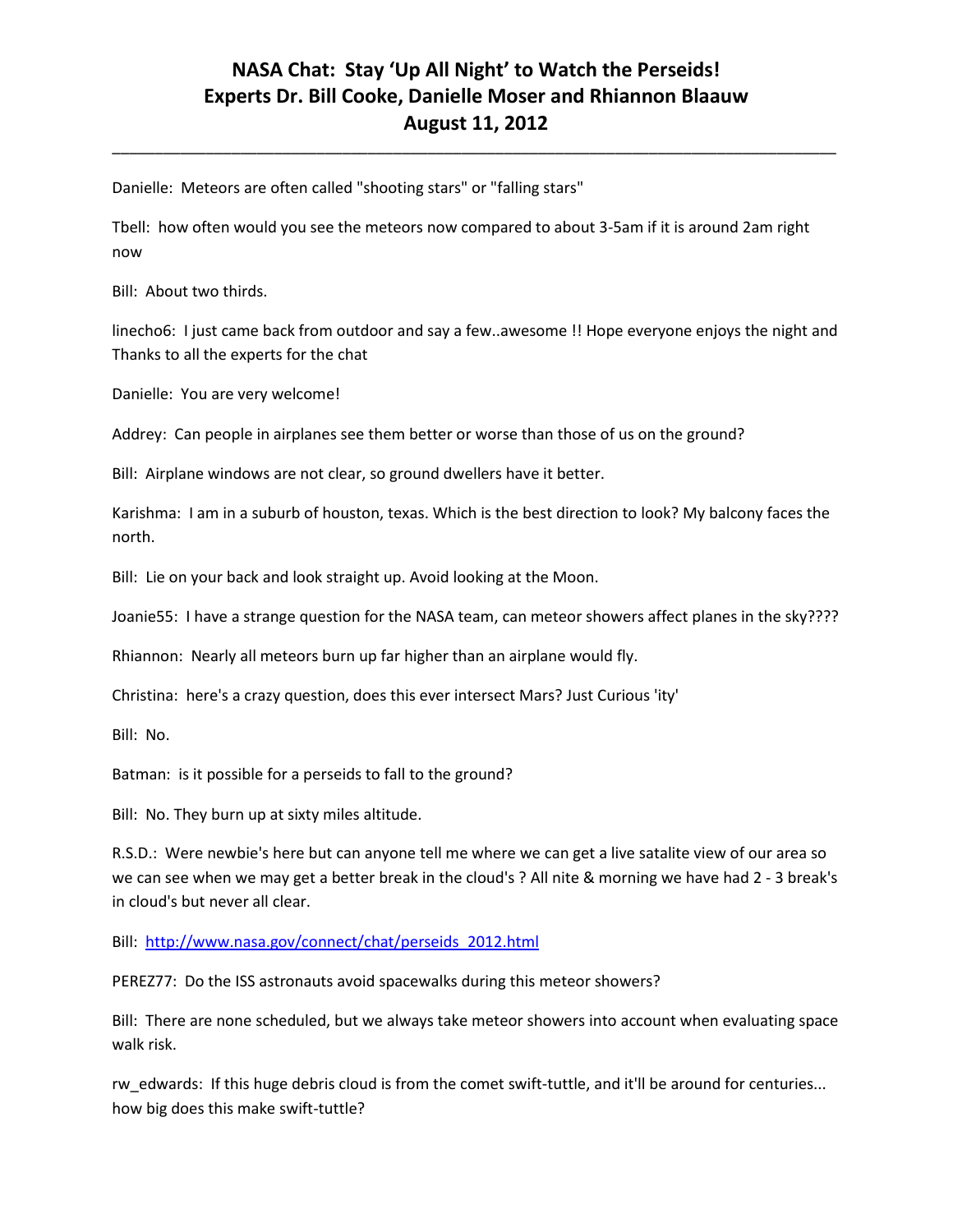\_\_\_\_\_\_\_\_\_\_\_\_\_\_\_\_\_\_\_\_\_\_\_\_\_\_\_\_\_\_\_\_\_\_\_\_\_\_\_\_\_\_\_\_\_\_\_\_\_\_\_\_\_\_\_\_\_\_\_\_\_\_\_\_\_\_\_\_\_\_\_\_\_\_\_\_\_\_\_\_\_\_\_\_\_

Rhiannon: Comet Swift-Tuttle is about 26 miles in diameter.

Blahblah: I assume it's possible, yet highly improbable, but has anyone heard of or seen two Perseids collide after entering our atmosphere?

Bill: The odds are vanishingly small.

Astrobrit: Will these meteors be impacting nearby celestial bodies that don't have their own atmosphere, such as our moon? If they reach that far, what would the extent of the damage be to the surface? Small holes? Large holes? Craters? Thank you for your feedback.

Bill: They can hit the moon and leave small craters under a meter in diameter.

Jaronl: are they bright enought to see on an overcast sky?

Bill: No.

R.S.D.: Can you'll tell us the best site's to look for pic's & video's of them later in the day ? Tks

Danielle: The NASA All Sky Fireball Network posts black and white images and movies of meteors seen by a network of cameras operated by the NASA Meteoroid Environment Office. See [http://fireballs.ndc.nasa.gov.](http://fireballs.ndc.nasa.gov/) The site is updated each morning.

Claire: Can you them through just a regular window?

Bill: No. You need to go outside.

David\_100: is it possible to see over 100 meteors at the same time ?

Bill: Not simultaneously.

Teresa: I am just coming back in from watching the sky.We have seen some awesome ones.Some with really long tails.

Danielle: Sweet!  $\odot$ 

Jesurie: so if i see a meteor here in colorado will someone in alabama be able to see the exact same meteor?

Bill: No, Colorado is too far away. In order to see the same meteor, you generally need to be within a hundred miles of each other.

va3: About how many meteors per hour are expected at 3 am

Bill: Somewhere around 1 per minute, sixty per hour.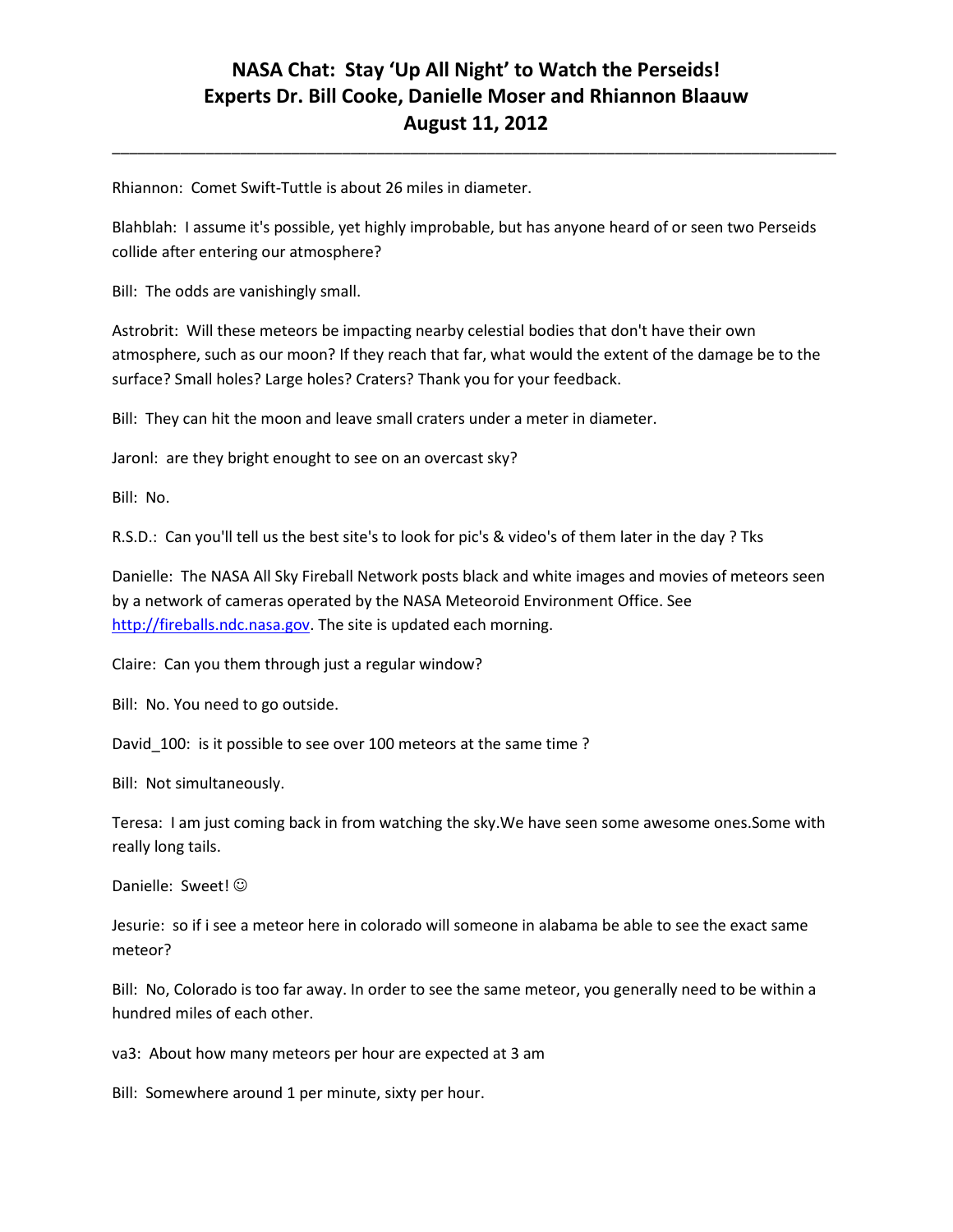\_\_\_\_\_\_\_\_\_\_\_\_\_\_\_\_\_\_\_\_\_\_\_\_\_\_\_\_\_\_\_\_\_\_\_\_\_\_\_\_\_\_\_\_\_\_\_\_\_\_\_\_\_\_\_\_\_\_\_\_\_\_\_\_\_\_\_\_\_\_\_\_\_\_\_\_\_\_\_\_\_\_\_\_\_

skywatcher12: They seem to be coming from different places in the sky . Why is this ?

Rhiannon: The Perseids may be all over the sky, but they are all appearing to emanate from the constellation Perseus. You may be seeing some Southern Delta Aquarids (another active meteor shower) or just background (sporadic) meteors as well. On any given night you can see about 8 meteors per hour.

Sandhu4401: I am currently in Northern California. Will I be able to get a good view now or should I wake up early in a few hours?

Bill: Rates will be best just before dawn.

rw\_edwards: About how big would debris have to be to make it to the ground? That is, what is the smallest...?

Bill: Depends on the speed, but it would take about a meter-sized meteor to produce meteorites on the ground.

Jessicac: what side of the sky should i be looking at?

Bill: Lie on your back and look straight up. Avoid looking at the Moon.

Coolju001: why are stars flashing on the loive feed

Danielle: They are twinkling due to turbulence in the atmosphere.

*Moderator Brooke*: Thanks for hanging in there with us. We have about 30 minutes to go on our live chat. Our experts are doing a phenomenal job of answering your great questions. It's getting late, and the Perseids rates are increasing. Tell us what you're seeing in your skies.

StardustAI: By "notable" I was thinking of something that has changed our previous understanding of some basic scientific concept .

Bill: The very notion of rocks falling from the sky altered our concept of meteors, which was thought to originate in the atmosphere, before the early 1800s. Thomas Jefferson, upon hearing of the discovery of meteorites in New England, commented, "I would sooner believe two Yankee professors would lie than stones fall from the heavens."

Jeffd: About how big are the perseid meteors?

Bill: 1 millimeter.

Joanie55: Thank you NASA team for answering questions!! YOU ALL are the best and thank you for this opportunity to share this iwith you online!!! This is fascinating!!!!!!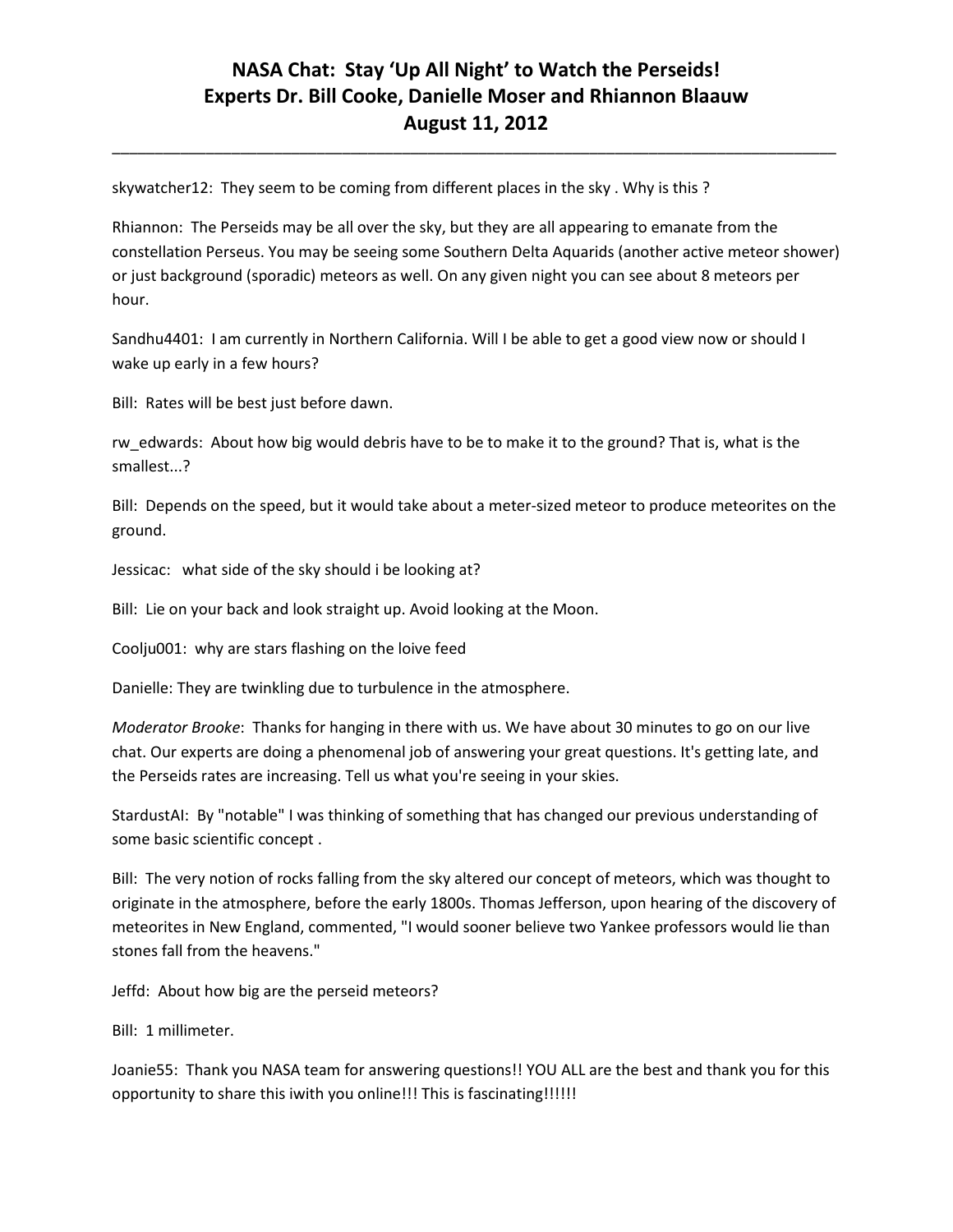\_\_\_\_\_\_\_\_\_\_\_\_\_\_\_\_\_\_\_\_\_\_\_\_\_\_\_\_\_\_\_\_\_\_\_\_\_\_\_\_\_\_\_\_\_\_\_\_\_\_\_\_\_\_\_\_\_\_\_\_\_\_\_\_\_\_\_\_\_\_\_\_\_\_\_\_\_\_\_\_\_\_\_\_\_

Bill: You're welcome.

Adam73950: Whats the peak time for tonight, or have we already passed?

Bill: Between 3 and 5 a.m.

Coolju001: i live in illinois i have not seen anything but am not in a dark area so i guess that is why i dont see them

Danielle: Light pollution will affect the number of meteor you see. But you also need to let your eyes get used to the dark. That can take 30 minutes or more. Additionally, the rates should increase as the Perseid radiant gets higher in the sky, so there should be more opportunity to observe meteors if the weather stays clear.

15528493: What is the mean velocity of these debris?

Bill: 60 kilometers per second or 130,000 miles per hour.

Thay: did past chicago already?

Rhiannon: Nope! If you have clear skies you will still be able to see Perseids until dawn, and then tomorrow night again!

Omar: Will the meteor shower be seen on the east coast?

Bill: Yes, if the sky is clear.

Jannyteach: I'm just outside of Chicago. We saw 4 bright ones streak by. What a show.

Danielle: Great to hear that!!

Teresa: How come we only pass once every 133 years,but pass through the debri every year?

Bill: Because the debris is smeared out all along the comet orbit. Think of it like a ring of debris.

MeGaOsO: Is it possible to watch it from Venezuela??

Bill: If you are north of 32 degrees south latitude and the sky is clear.

rw\_edwards: Will this chat be logged and saved somewhere after?

Danielle: Yes, I believe a transcript of the chat will be placed on this chat page.

Jesurie: so does the size of the meteor have anything to do with the size of the trail they leave behind?

Bill: Yes, the bigger the meteor the longer the trail.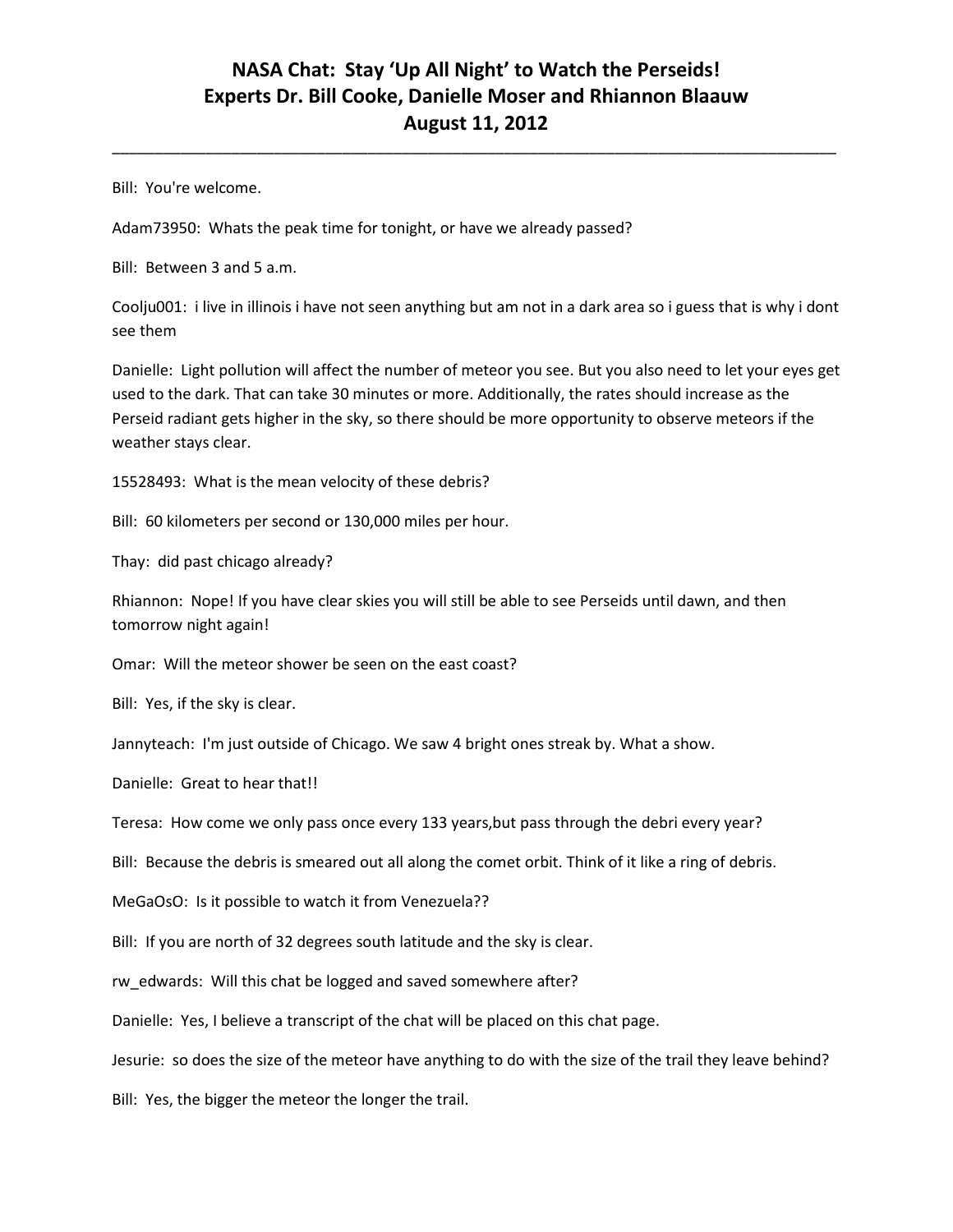\_\_\_\_\_\_\_\_\_\_\_\_\_\_\_\_\_\_\_\_\_\_\_\_\_\_\_\_\_\_\_\_\_\_\_\_\_\_\_\_\_\_\_\_\_\_\_\_\_\_\_\_\_\_\_\_\_\_\_\_\_\_\_\_\_\_\_\_\_\_\_\_\_\_\_\_\_\_\_\_\_\_\_\_\_

Mark\_H.: Saw 3 in about 10 minutes in KY

Danielle: ©

Sqthru: Could the International Space Station be impacted by a meteor?

Rhiannon: Yes, there is a chance of this happening. There is a risk to any spacecraft from meteors. We at the Meteoroid Environment Office (MEO) have models to try to predict the risk to spacecraft from meteors. We use visual, radar, and other optical observations to calibrate our meteor shower forecasts, which are used by spacecraft operators. The ISS in particular is often hit by meteors but is armored and can protect against meteoroids up to 1" (2.5 cm) in diameter.

Jackeline: Where does the name "Perseid" come from?

Bill: Meteor showers get their name from the constellation in which their radiant is located. Perseids appear to come from Perseus, hence the name Perseids.

Christina: how big is the telescope that we're seeing the feed through?

Danielle: The feed is from a low-light level video camera, not a telescope.

jerry-Balt.MD: Any chance we can catch some of these debris in Aero Gel and return them for study? Or do we already know the composition of Switf-Tuttle?

Bill: There are no spacecraft up there to do this.

GinaD: Why can you see the most meteors in the early morning hours?

Rhiannon: It is a combination of the radiant being highest (the point in the sky that the Perseids appear to come from -- in the constellation Perseus), and also travelling through the most dense part of the stream.

Mouseki: Pardon if this is a daft question: I have seen meteor streaks as well as what looks like an individual dot flying through the sky (not a satellite). Are the "dots" meteors as well?

Bill: The dots are probably no meteors.

Scallywagon: I am in the Yukon by skagway Alaska it is just now getting dark enough to see them Can't Wait !!!

Rhiannon: Fantastic! Hope you see many!

melisuh29: will 530 be a good time to see more

Bill: The best time is between 3 and 5 a.m.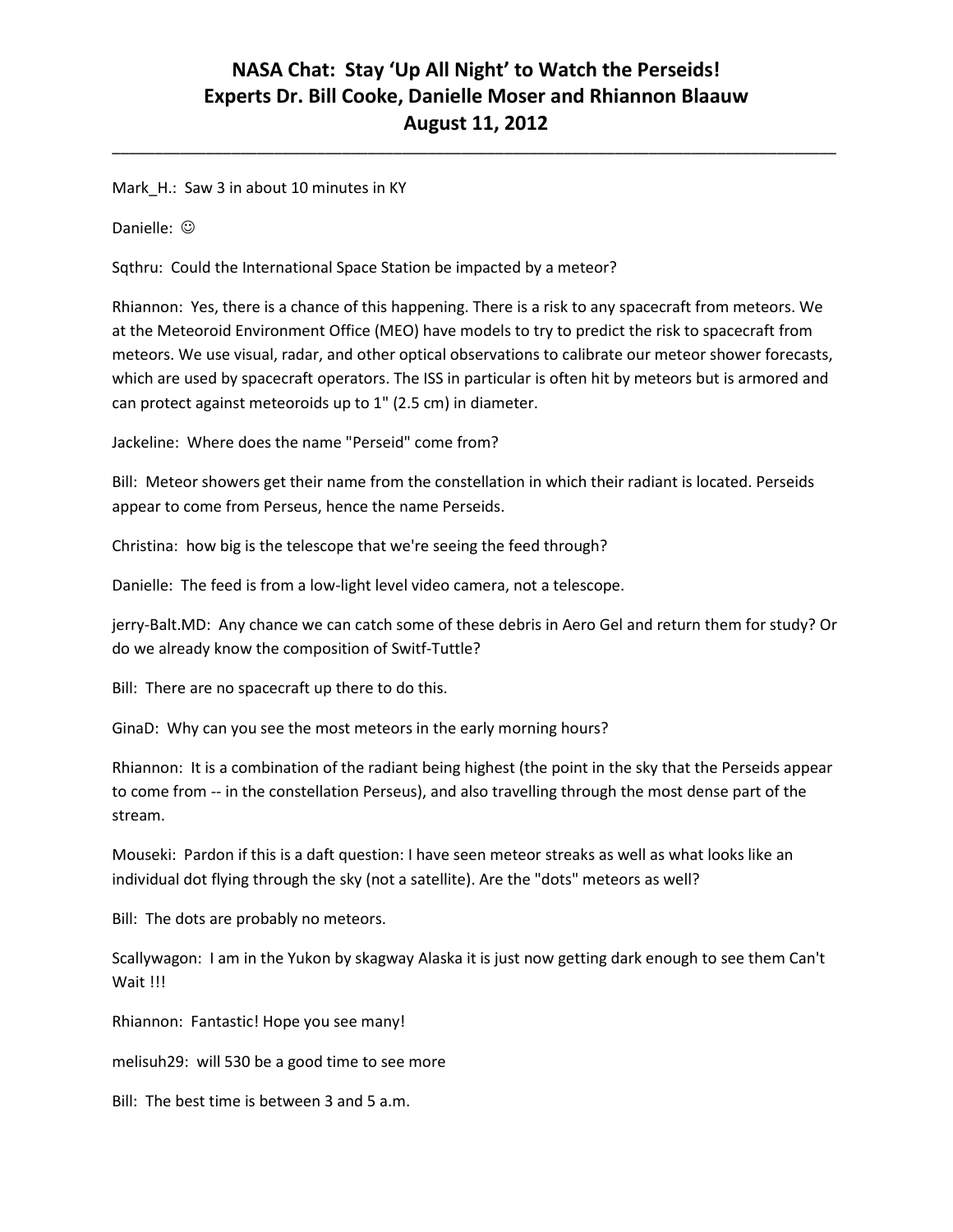\_\_\_\_\_\_\_\_\_\_\_\_\_\_\_\_\_\_\_\_\_\_\_\_\_\_\_\_\_\_\_\_\_\_\_\_\_\_\_\_\_\_\_\_\_\_\_\_\_\_\_\_\_\_\_\_\_\_\_\_\_\_\_\_\_\_\_\_\_\_\_\_\_\_\_\_\_\_\_\_\_\_\_\_\_

Saana: Will the live feed stop when the chat stops?

Danielle: No, it will keep going. Hopefully the weather will cooperate!

jessicac : peak at 3-5am local time or e.t.?

Bill: Local time.

Bbk: any of them hit earth?

Bill: All of them are hitting Earth --- they are burning up in the atmosphere.

Beattyb: If this one is suppose to have between 80-100 per hour, is there another one that has more?

Rhiannon: The Geminids in December can have between 100-120 per hour in ideal conditions. Though it often gets less notice since it is very cold in America to stay out at night observing in December!

Gabs: what time would we possibly seen them in los angeles?

Bill: Between 3 and 5 a.m. local time.

Blahblah: Thanks for the chat and the live feed! I've seen one so far myself, about to head outside and chill under the stars for the rest of the show! Thanks again!

Danielle: You are very welcome!

Omar: The sky is pink where i live not pitch black like on the ustream, will i still be able to see the meteor shower?

Bill: If the sky is clear and you can see stars, you can see Perseids. Rates will be best just before dawn.

Astrobrit: Before I miss the opportunity, I'd like to thank you guys for answering our questions. You've been awesome and very informative. I didn't get to see any activity in the Irish sky tonight [too cloudy], but you've made it a fun experience nonetheless!

Bill: You're welcome.

Percy: how long does it take swift-tuttle to orbit the sun, and how eccentric is the orbit?

Rhiannon:<http://ssd.jpl.nasa.gov/sbdb.cgi#top> entering in Swift-Tuttle into JPL's Small Body Database will provide a host of information. It is a great site! Its period is 133 years and eccentricity of .96.

Andy: What direction should I look towards?

Bill: Lie on your back and look straight up. Avoid looking at the Moon.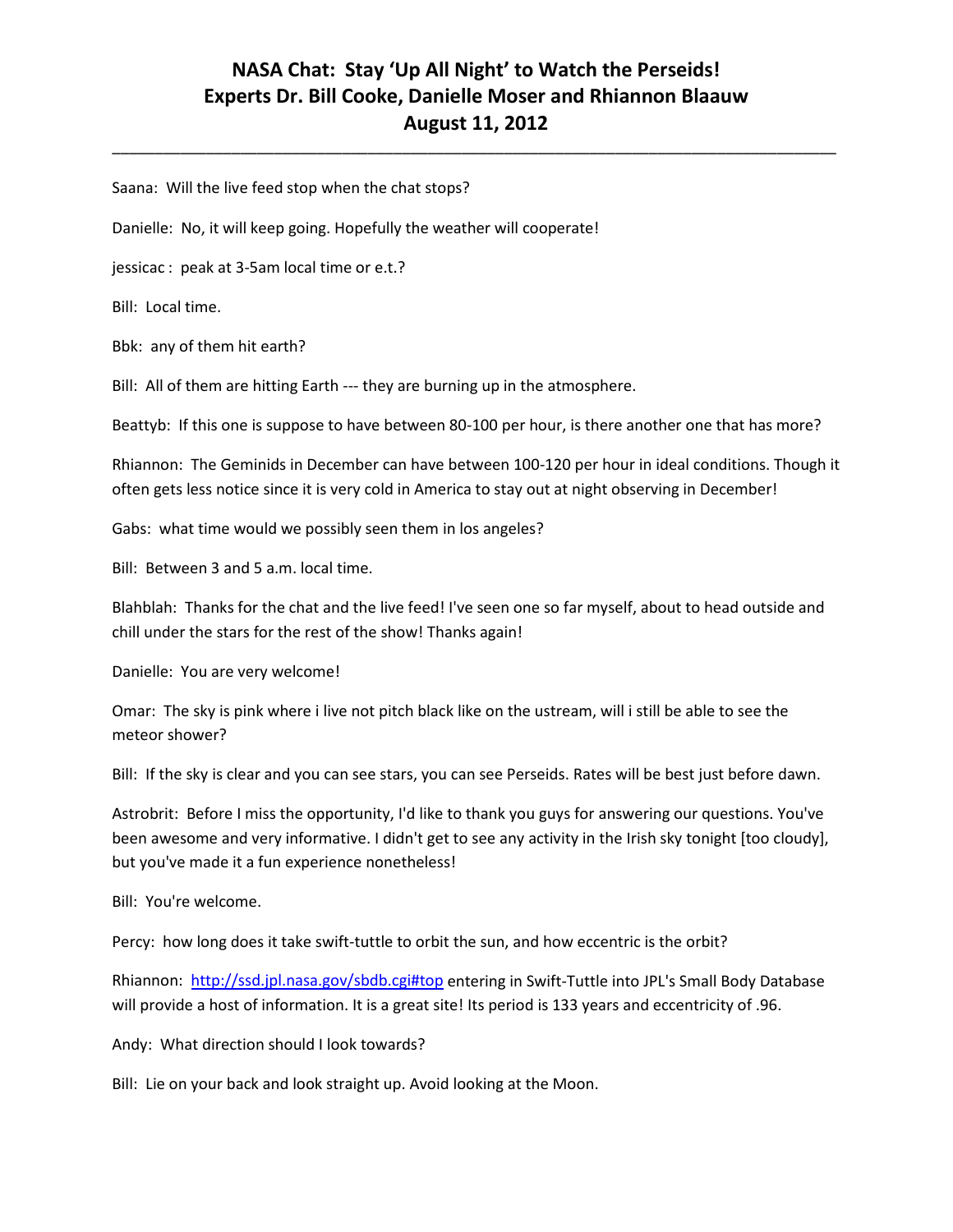\_\_\_\_\_\_\_\_\_\_\_\_\_\_\_\_\_\_\_\_\_\_\_\_\_\_\_\_\_\_\_\_\_\_\_\_\_\_\_\_\_\_\_\_\_\_\_\_\_\_\_\_\_\_\_\_\_\_\_\_\_\_\_\_\_\_\_\_\_\_\_\_\_\_\_\_\_\_\_\_\_\_\_\_\_

Janyflux: can I simulate the perseids with stellarium?? how? :c

Danielle: I know you can show a simulated meteor shower in stellarium, but I'm not familiar enough with that software to know if you can choose a specific meteor shower or not. Sorry!

John: Can moonlight affect the view?

Bill: Yes, it can ruin your night vision.

Grnmojave: I am in the hight desert of so ca, when is the best time to watch, I saw one about 15 min ago

Bill: Between 3 and 5 a.m.

Cloudsovercharlotte: where in north carolina can i find dark skies? away from light pollution?

Bill: If the sky is clear and you can see stars, you can see Perseids.

KPalma: Has the International Space Station ever been impacted by a meteor?

Bill: Yes, it is hit all the time by small stuff which leaves small pits in the outer skin of the station. Nothing major and certainly nothing has ever penetrated the station armor.

Vance: Is there another minor shower tonight also. I've noticed 5 or 6 going south to north tonight roughly from the same area in the last hour or so?

Rhiannon: Yes! Several showers are active right now. Check out [fireballs.ndc.nasa.gov](http://fireballs.ndc.nasa.gov/) and scroll through the last few days to see the different showers we have seen in our all-sky cameras.

*Moderator Brooke*: Hi everyone -- on the Ustream feed, what you're seeing is a light was turned on by the allsky camera. Once that's turned off, the view will go back to normal. Give us a couple of minutes.  $\odot$ 

Jwally: once and for all...can you please tell me the difference between asteroid and meteor?

Bill: Size. If the object is bigger than a few meters in diameter, it is considered an asteroid. Meteors are typically millimeter to centimeter size objects.

Jimbotter: Could the Swift-Tuttle comet ever threaten the earth as it approaches our orbit in the coming centuries? Are there any active measures that Earthlings can take to disrupt a comet's orbit? Or maybe we'll just all be living on Mars by then??

Rhiannon: We know Swift-Tuttle's orbit well enough to know that it will NOT threaten earth.

Omar: I am in virginia, will i be able to get a good view now or should i come back later?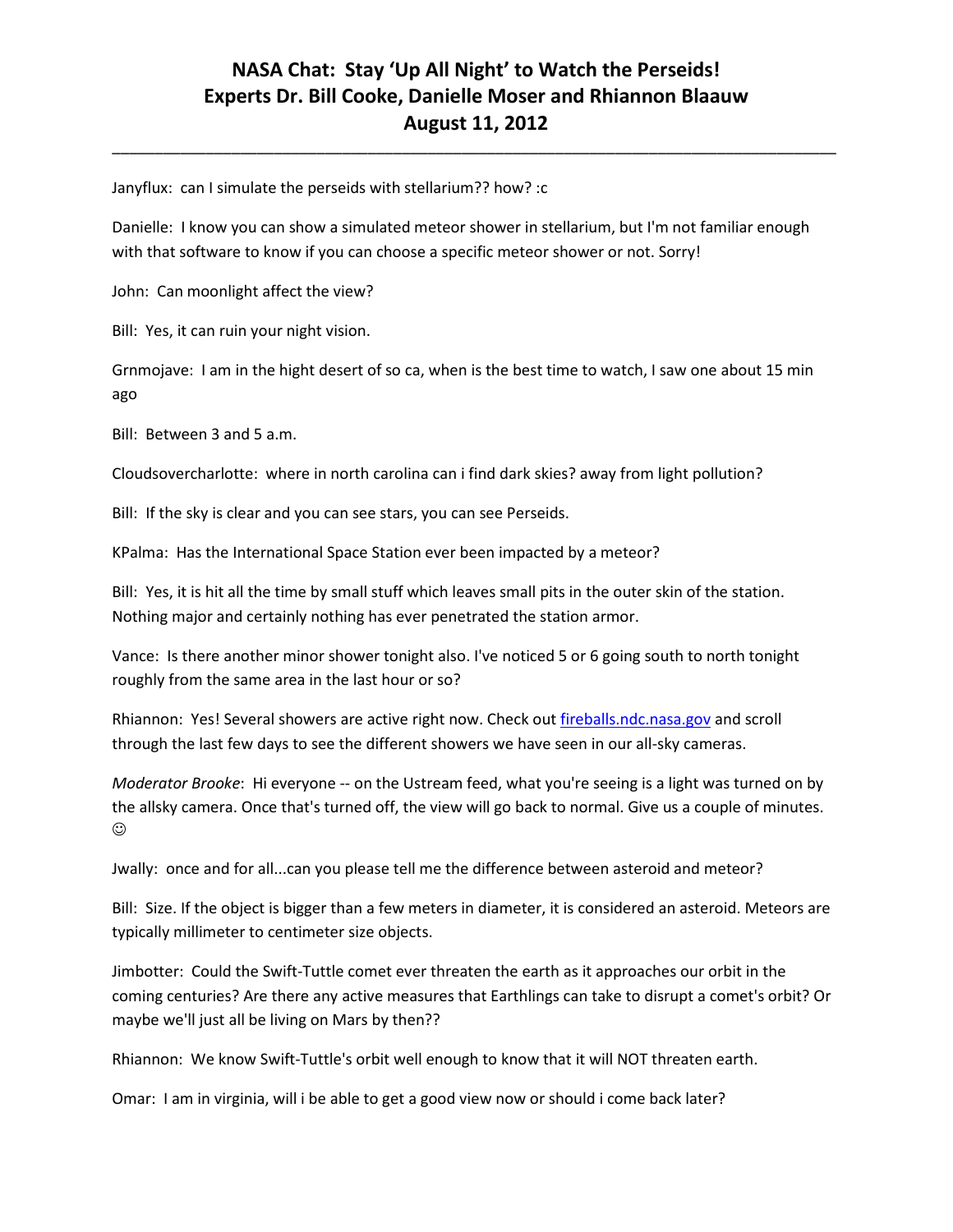\_\_\_\_\_\_\_\_\_\_\_\_\_\_\_\_\_\_\_\_\_\_\_\_\_\_\_\_\_\_\_\_\_\_\_\_\_\_\_\_\_\_\_\_\_\_\_\_\_\_\_\_\_\_\_\_\_\_\_\_\_\_\_\_\_\_\_\_\_\_\_\_\_\_\_\_\_\_\_\_\_\_\_\_\_

Danielle: The rates should increase as the night goes on, as the Perseid radiant gets higher in the sky. But you can also see them now. One thing to keep in mind -- meteor observing takes patience. You also need to let your eyes adapt to the dark for the best chance of seeing meteors. This can take 30 minutes.

Henryblack: are there other yearly showers?

Bill: Many. Go to www.imo.net for a list.

EvoLegend: im seeing them on the live stream

Danielle: Great!

Laniharrison: What time would we see them near Stockton, California or Sacramento, California?

Bill: Between 3 and 5 a.m. is best.

Heavenleanna: Will the live feed still be going after the chat stops?

Danielle: Yes it will!

rw edwards: Thank you NASA team for giving me so many things to watch tonight (the sky, the live feed, the chat ...)...

Danielle: It's been our pleasure!

John: what time is best between 3 and 5 a.m ?

Bill: Do not expect to see Perseids if you are going to be outside for just a few minutes. It takes thirty minutes for your eyes to dark adapt.

Ooggaa: any direction more likely to see them?

Bill: Lie on your back and look straight up. Avoid looking at the Moon.

Roz: Thank you for answering all our questions! How likely is it to see a fireball in this shower?

Rhiannon: Our all-sky cameras will see many fireballs tonight. Last night (pre-peak) we already saw 16 multi-station meteors. Check out [fireballs.ndc.nasa.gov](http://fireballs.ndc.nasa.gov/) for videos and stills.

KPalma: Is there any other Meteor shower as big as the Perseid in the following months & when? Will everyone around Earth be able to see them? or does people in North America have more chances than people in Asia?

Bill: Geminids in the middle of December. They are visible in both hemispheres.

Starlover: What's the best time to view it in the Chicago suburbs?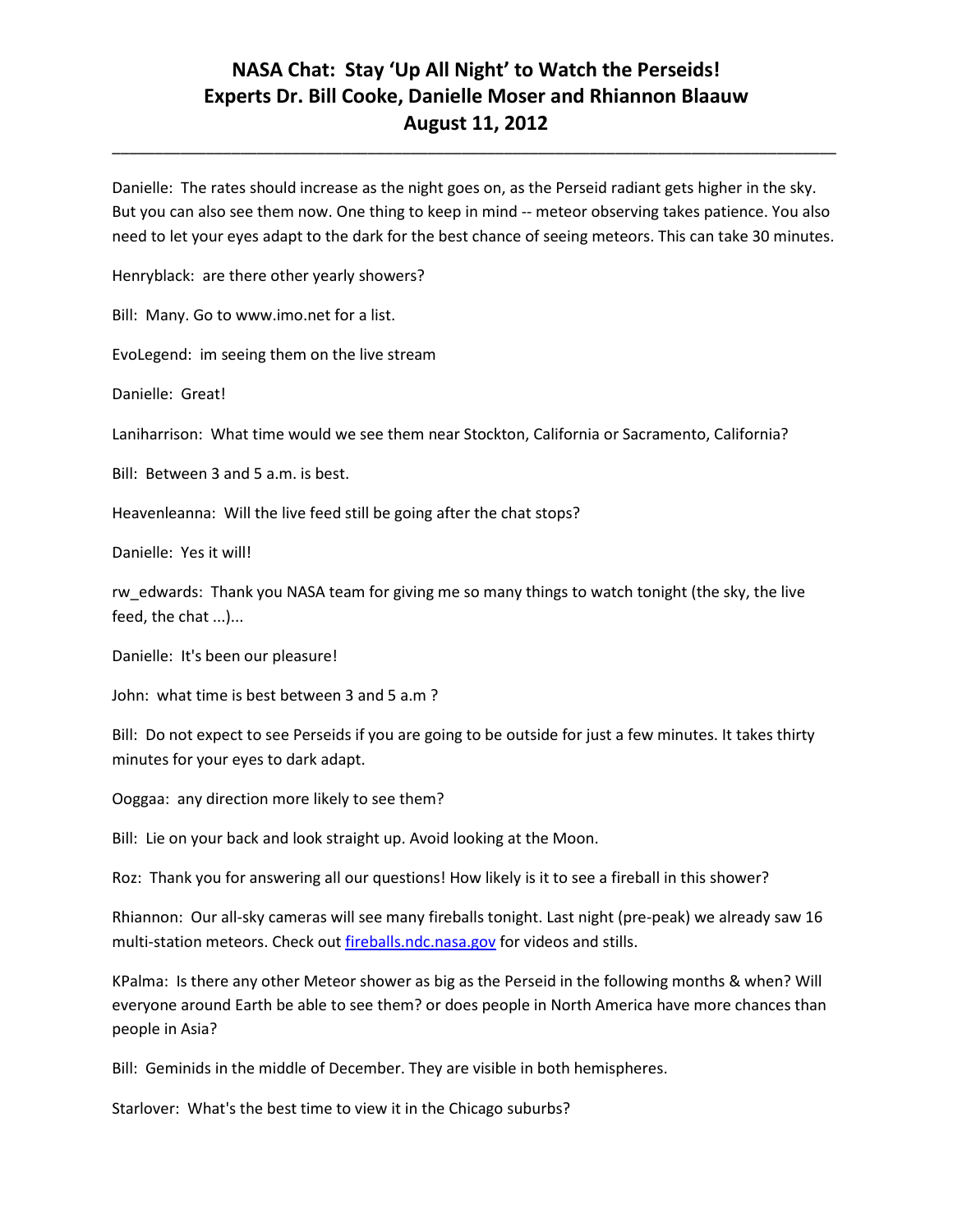\_\_\_\_\_\_\_\_\_\_\_\_\_\_\_\_\_\_\_\_\_\_\_\_\_\_\_\_\_\_\_\_\_\_\_\_\_\_\_\_\_\_\_\_\_\_\_\_\_\_\_\_\_\_\_\_\_\_\_\_\_\_\_\_\_\_\_\_\_\_\_\_\_\_\_\_\_\_\_\_\_\_\_\_\_

Danielle: The Perseid rate will increase as the night goes on. The hours before dawn, between 3 and 5 am local time, are likely to be best.

Michael: Thank you guys for staying up all night and answering questions from all of us. This is like the coolest and most interesting thing ever. I am enjoying and learning a lot from all of the Q and As. I was bummed because we are cloudy all night in kansas and i didnt think that i would get to see this. Id brew ya all a cup of coffee if I could. Thanks again. You guys rock

Rhiannon: Thanks so much for the feedback! So glad you are enjoying it. :)

Tanya\_W.: Does the space station crew see anything special when the meteors cross into our atmosphere?

Bill: No.

Matthew: Here in nashville I have seen 47 meteors in the past hour and I just want to say thank you for answering our questions. we really appreciate it

Danielle: Happy to hear that! Thanks for joining us!

melisuh29: if sunrise is 641 can i see them up until then? and will there be more tomorroe night

Bill: You can see Perseids tomorrow night, but the rates will be lower.

Saaga: Pronounced per-see-idz?

Danielle: Yes

Season: I looked just up & northeast & saw one.

Bill: Congrats.

Mramirez: And I would also like to tell you thank you and thanks for making this happen. this live chat is great!!

Bill: You're welcome.

TakeMe2URLeader: Are they visible in the LA area at this time?

Bill: Yes, but the rate will increase as dawn approaches.

Fakerobot: Which time zone for 3-5am?

Danielle: Your local time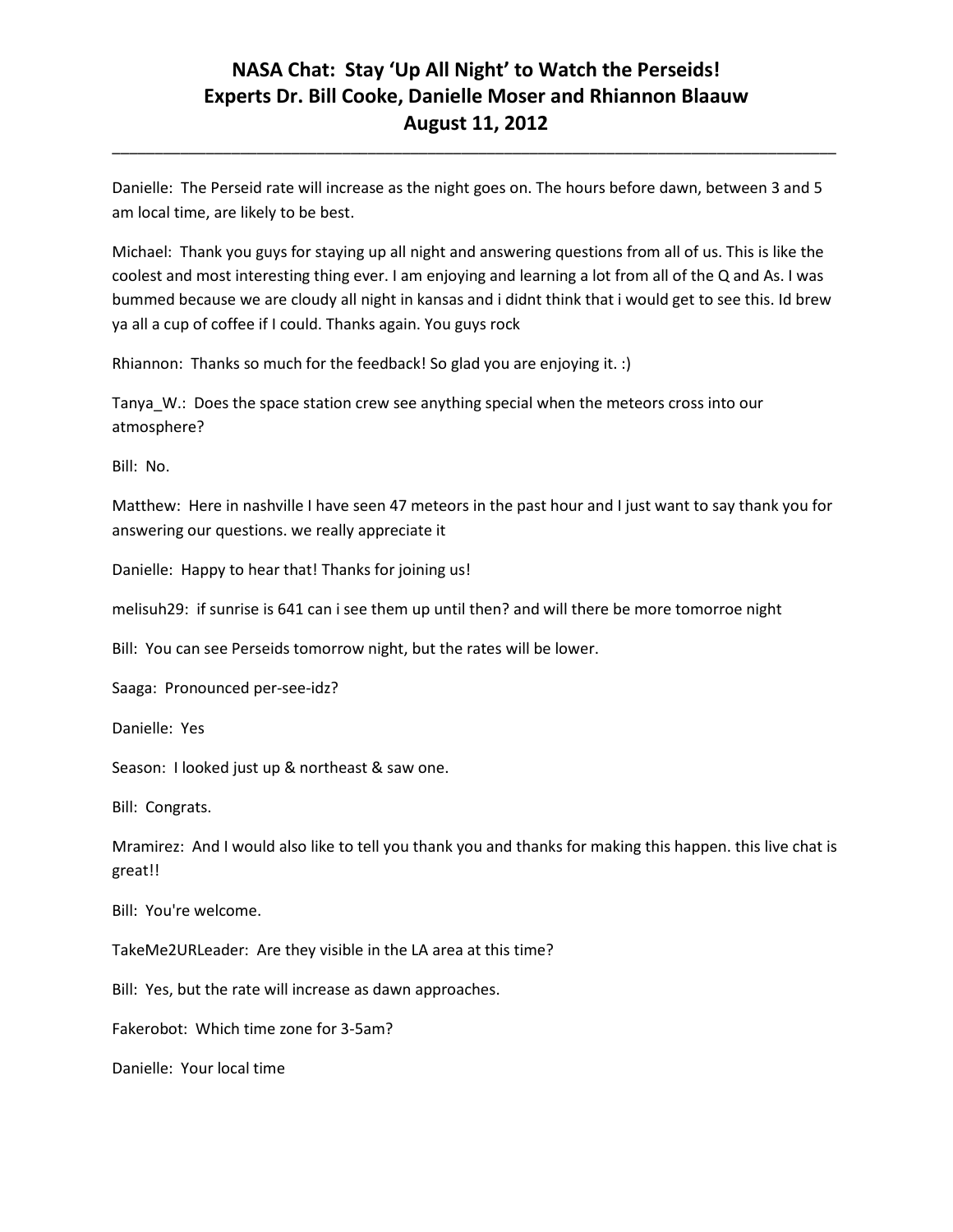\_\_\_\_\_\_\_\_\_\_\_\_\_\_\_\_\_\_\_\_\_\_\_\_\_\_\_\_\_\_\_\_\_\_\_\_\_\_\_\_\_\_\_\_\_\_\_\_\_\_\_\_\_\_\_\_\_\_\_\_\_\_\_\_\_\_\_\_\_\_\_\_\_\_\_\_\_\_\_\_\_\_\_\_\_

Drtanuki: Thank you Bill, Brooke, Danielle, and Rhiannon and Team for this year`s chat/program and including The Latest Worldwide Meteor/Meteorite News in your links! -Dirk Ross...Tokyo

Bill: You're welcome.

Newtonfigtree: i have noticed on nights of a meteror shower there always seems to be extra dew/ moisture on the ground. Does the meterors effect the weather like that?

Bill: No.

skywatcher12: when you talk about the radiant point are you talking about the point of entry into our atmosphere?

Danielle: Meteor showers are named after their radiant -- or the point in the sky from which the meteors appear to originate. The Perseids are named for the constellation Perseus.

ILoveNasaa: Will the meteor shower be visible in virginia? Ive been watching the sky for a hour and saw nothing.

Bill: It is visible; are you outside and looking straight up without any lights around you?

McCloud: This has probably been asked before, and I'm sorry because I just got here, but my lady friend and I are getting tired so I'll ask anyway: around when can it be seen best on the east coast, in the western virginia/north carolina area?

Danielle: In the hours before dawn, your local time.

Addre: If we lived on mars could we see them from there?

Bill: No, you cannot see Perseids from Mars.

Vohpoh: i was curious how much of the noise we see is from eletrical noise from the long exposure/amplifcation and how much is from the compression?

Bill: The noise is background noise from the camera. Right now there is a light on near the camera which will hopefully go off soon.

*Moderator Brooke*: Hey night owls, we have about 10 more minutes in our chat, so if you have questions, please go ahead and submit them. We'll be going offline at 3 a.m. EDT. If you can stay up, keep watching the skies on our Ustream feed. Better yet, head outside and catch the show live! Peak viewing rates will be from 3-5 a.m. your local time.

Jnjnl: may i ask where the moderators are from?

Bill: Alabama.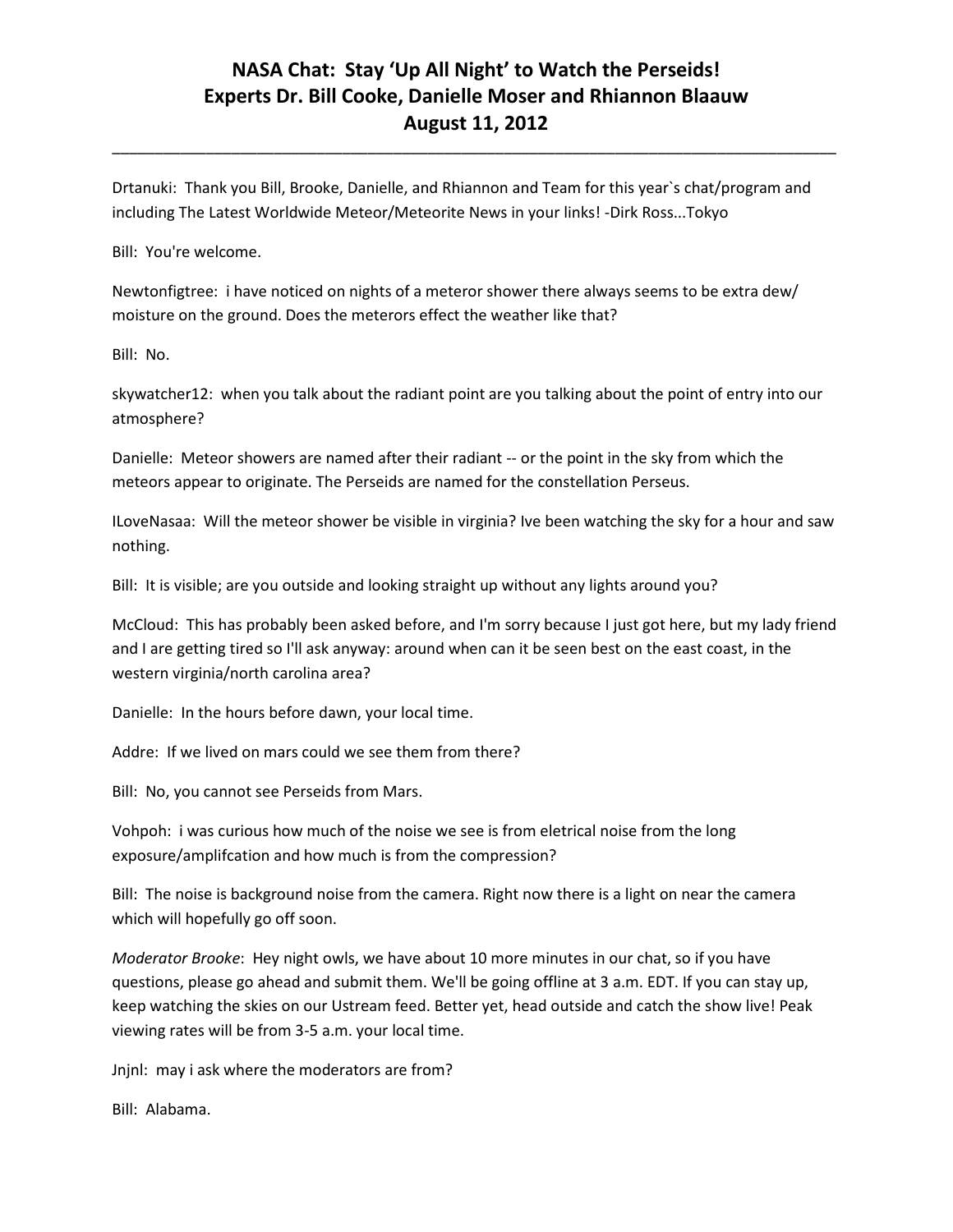Addrey: How many times faster are the meteroids hitting earth than Usain Bolts 100meter world record (100m per 9.63 seconds)?

\_\_\_\_\_\_\_\_\_\_\_\_\_\_\_\_\_\_\_\_\_\_\_\_\_\_\_\_\_\_\_\_\_\_\_\_\_\_\_\_\_\_\_\_\_\_\_\_\_\_\_\_\_\_\_\_\_\_\_\_\_\_\_\_\_\_\_\_\_\_\_\_\_\_\_\_\_\_\_\_\_\_\_\_\_

Rhiannon: Interesting question! That would put Bolt's speed as an average of 10.38 meteors a second. The Perseids you see tonight will be going 59000 meteors per second. Much faster.  $\odot$  A Perseid would run 100 meter dash in 0.0017 seconds. Meaning Bolt would not have even moved a single meter by the time the Perseid won the race!

Meagan: Is that cloud cover on the stream?

Bill: There are passing clouds.

*Moderator Brooke*: The Ustream feed is back to normal! A few wispy clouds, but nice Perseids have been spotted.

Jnjnl: which direction in the sky is best to look at?

Bill: Lie on your back and look straight up. Avoid looking at the Moon.

Laniharrison: NASA WHAT IS UP WITH YOUR USTREAM?!?! WHAT IS GOING ON!?

Danielle: The meteor feed camera is located at an observatory. An observation session has just begun. For safety reasons, they turn a light on at the observatory while the telescopes are being set up. It looks like the light is now off!

Jackeline: What is the application for iOS/Android that has been mentioned called? What does it do?

Bill: It's called Meteor Counter and helps you count/identify meteors. The data is sent to a server where we can look at it.

Beattyb: did it just get really cloudy in Huntsville or is my streaming not working :)

Rhiannon: There was a light on for a bit, but now it is off! Slightly cloudy here but hopefully it will clear again soon. The live-feed will stay on even when we end the chat.

Navajer: is it reasonable for meteors to go from west to east...or north to south? as i have seen?

Bill: Yes.

Etaoin: Thank you for taking the time to answer our questions! This chat has been very informative and helpful.

Rhiannon: You are so welcome! Thanks for your interest.

Fakerobot: Bill, what other meteor showers would you recommend for casual sky watchers?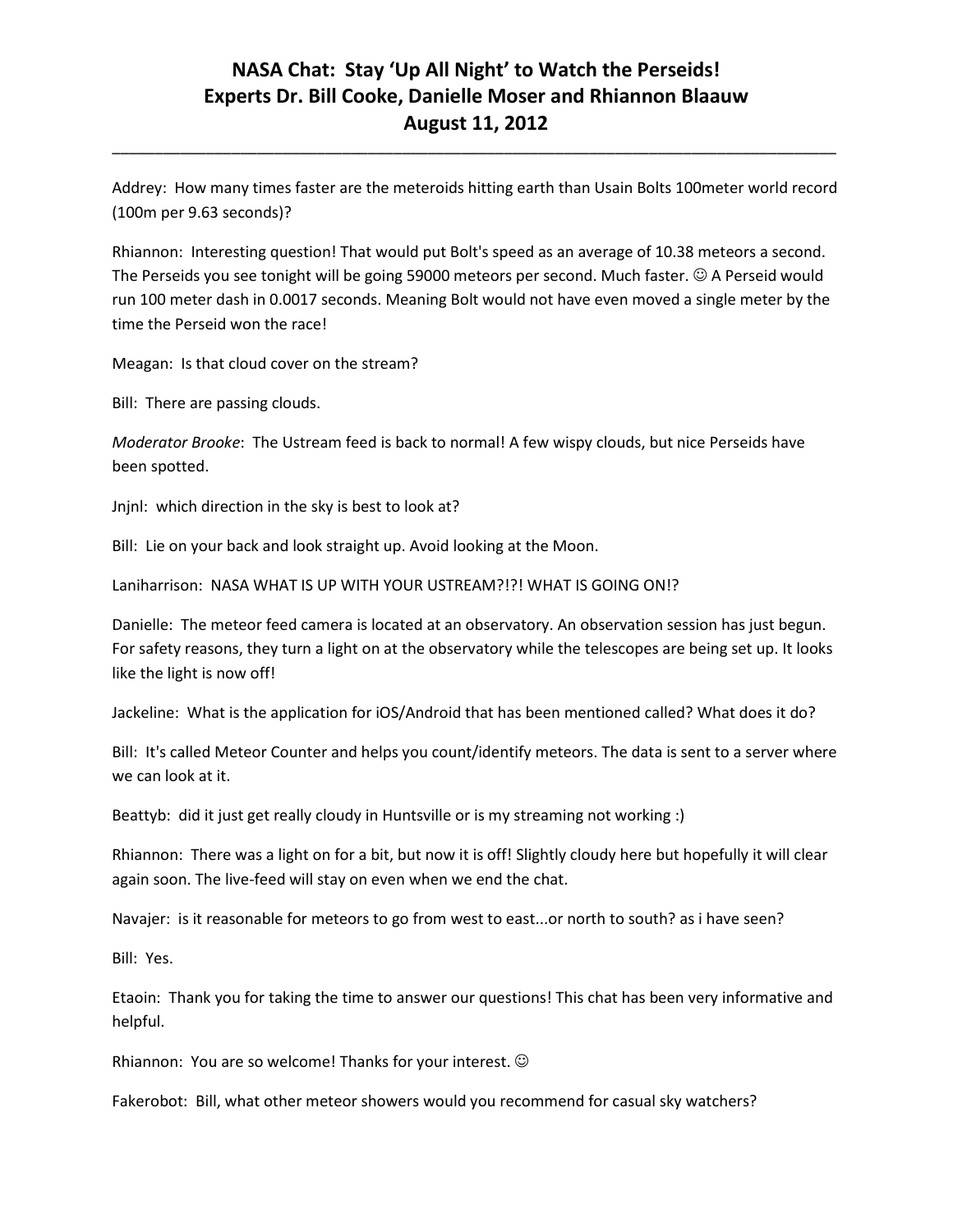\_\_\_\_\_\_\_\_\_\_\_\_\_\_\_\_\_\_\_\_\_\_\_\_\_\_\_\_\_\_\_\_\_\_\_\_\_\_\_\_\_\_\_\_\_\_\_\_\_\_\_\_\_\_\_\_\_\_\_\_\_\_\_\_\_\_\_\_\_\_\_\_\_\_\_\_\_\_\_\_\_\_\_\_\_

Danielle: The Orionids in late October and the Geminids in mid-December are pretty good!

Beattyb: Will you have a live feed during the Geminids?

Danielle: We plan to at this time.

Lids: Sao Paulo - Brazil has any chance of observing them?

Bill: You will be able to see Perseids, but very few.

KPalma: has nasa ever examined a meteor that hasnt disintigrate ???? p.s u guys are awesome !!! :)

Bill: Nope.

Mayaor: do you think if i have a camera with a long shutter speed it will capture the light no matter what or might it not be getting it

Rhiannon: If you can do a long-exposure (5-10 minutes) you should hopefully catch a few Perseids! We have had others give good reports on taking images of meteors.

Udbaker: What is the best direction to view the shower in the southeast

Bill: Lie on your back and look straight up. Avoid looking at the Moon.

Sarahjeanehill: Thank you NASA :-)

Bill: You're welcome.

Chloe: Thank you very much for being here and taking our questions! You guys rock!

Bill: You're welcome.

Forford: What if your not in a really dark area? because im in a neighbourhood

Rhiannon: If you can drive away from the lights, that would be ideal. But also being outside for a while will allow your eyes to dark-adjust and aid you in seeing many more meteors.

Codyj: What about viewing in Central Texas area?

Bill: Lie on your back and look straight up. Avoid looking at the Moon. The best time is between 3 and 5 a.m.

KPalma: when the meteors are falling do they make a sound ???

Danielle: When you are out observing meteors you won't usually hear any audible sounds. Some hissing sounds and sonic booms have been reported for VERY bright meteors (esp Leonids). But this is very rare.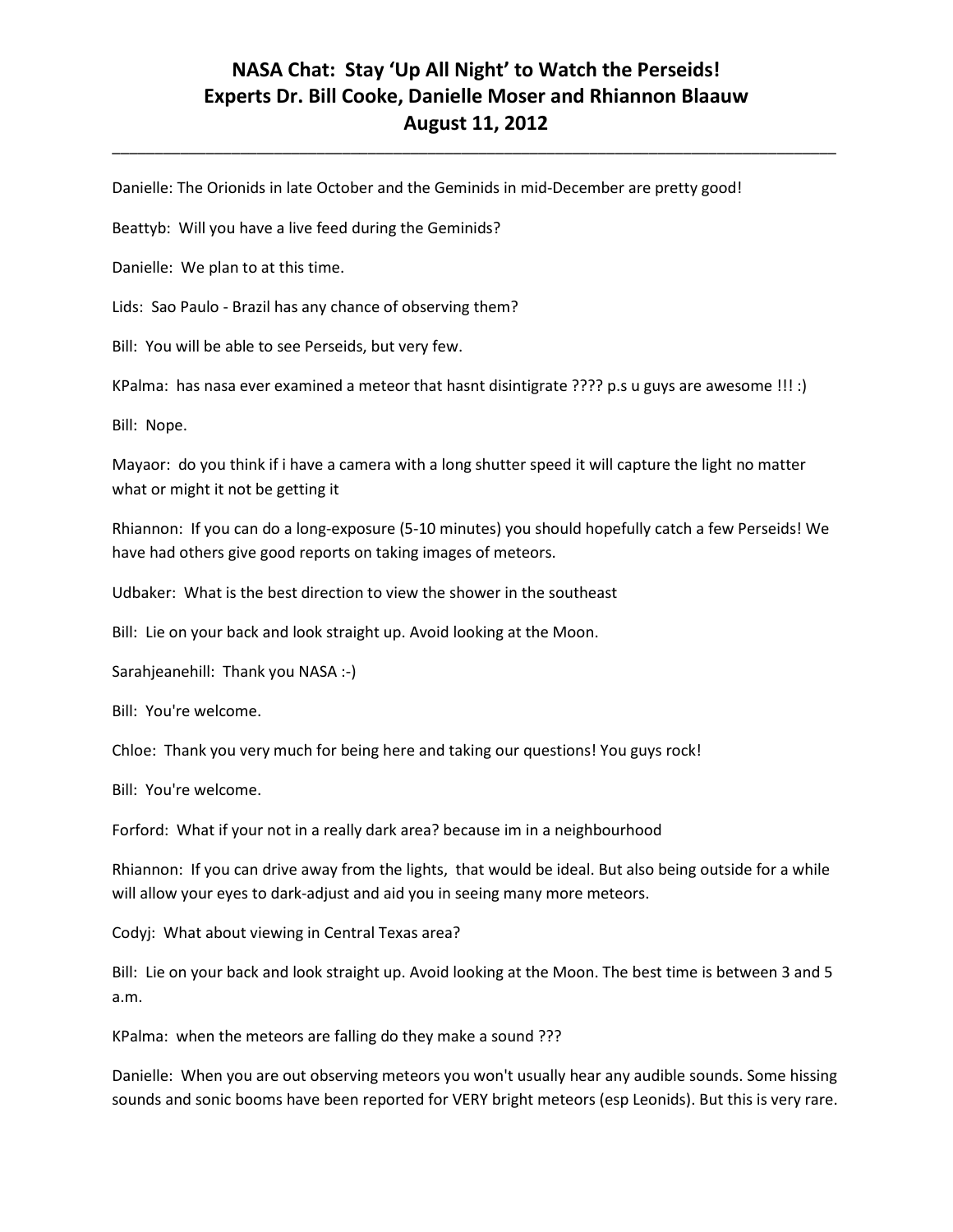\_\_\_\_\_\_\_\_\_\_\_\_\_\_\_\_\_\_\_\_\_\_\_\_\_\_\_\_\_\_\_\_\_\_\_\_\_\_\_\_\_\_\_\_\_\_\_\_\_\_\_\_\_\_\_\_\_\_\_\_\_\_\_\_\_\_\_\_\_\_\_\_\_\_\_\_\_\_\_\_\_\_\_\_\_

Chexmix: Does that mean if we continue to watch the Ustream feed it should peak nicely?

Rhiannon: We are hoping so!

jcao219: i saw a few

Bill: Congrats!

FG: Do these meteors ever hit the ground on earth?

Rhiannon: Perseids burn up by 50 miles ahead. They never reach the ground.

BrenGalexy: will we be able to see anything tomorrow night?

Bill: Yes, but the rates will be lower than tonight.

Bilal: What to do if its too cloudy?

Bill: Try for tomorrow.

15641561: i live in wisconsin, can i get an estimated time for the metor shower :D?

Danielle: The meteor shower is active now! But rates will increase as the night goes on, and the radiant gets higher in the sky.

Peeka Wooo: we just came back inside and saw alot of them in the sky! Also saw two of them at once. Was really exciting!

Danielle: I'm so excited for you!  $\odot$ 

Saaga: What's the best aspect of working in the Meteoroid Environment Office?

Rhiannon: Getting to be a part of NASA's space program. NASA is a great place to work with interesting projects all over the place. I feel lucky to be a part of this organization.

Kevinseattle: Is this from ther same Swift-Tuttle Comet that fell into jupiter a few years ago, or was that another comet named by the same folks?

Bill: The comet that hit Jupiter was called Comet Shoemaker-Levy 9, totally different from Swift-Tuttle.

ILoveNasaa: I just saw a perseid on the ustream! Thank you so much NASA for hosting this live stream!

Bill: Congrats and you're welcome.

*Moderator Brooke*: We have time for just a couple more questions...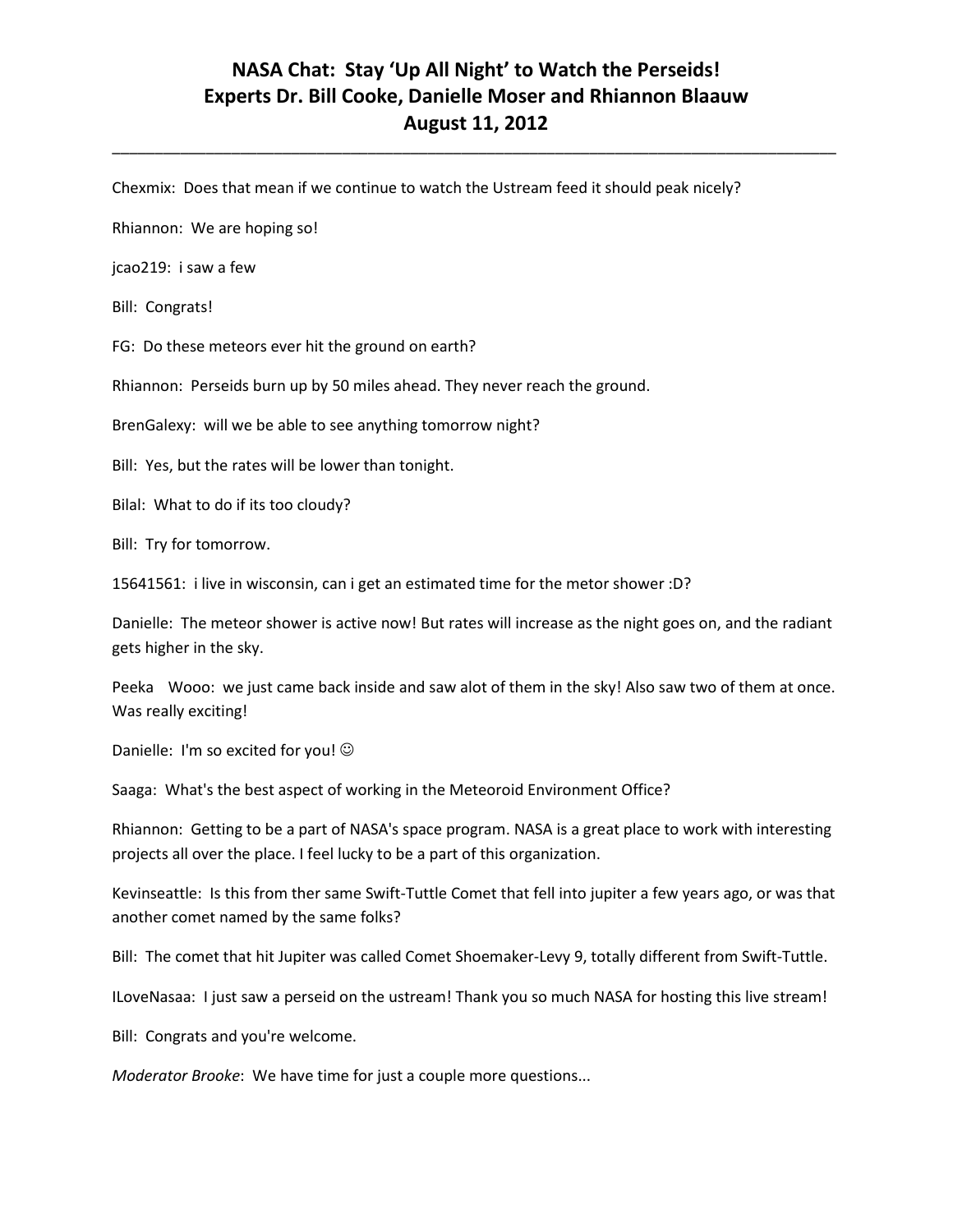\_\_\_\_\_\_\_\_\_\_\_\_\_\_\_\_\_\_\_\_\_\_\_\_\_\_\_\_\_\_\_\_\_\_\_\_\_\_\_\_\_\_\_\_\_\_\_\_\_\_\_\_\_\_\_\_\_\_\_\_\_\_\_\_\_\_\_\_\_\_\_\_\_\_\_\_\_\_\_\_\_\_\_\_\_

BrenGalexy: will there be meteorites tomorrow night as well?

Rhiannon: Yup! If your skies are dark and clear you should see up to 40 Perseids an hour.

AbsolutSpaceGuy: Will you check the Fireball cameras for possible Perseid images on Monday?

Danielle: The All-sky fireball cameras will post images/movies of tonight's fireballs tomorrow morning at [http://fireballs.ndc.nasa.gov](http://fireballs.ndc.nasa.gov/)

Alex: Are the Perseids supposed to be very bright? Like a shooting star? Because I think I just saw one in Boston a few minutes ago

Bill: Congrats! You probably saw a Perseid.

Euchre: I saw one on my drive home tonight

Bill: Congrats!

Saskatoon: It's a perfect night in Saskatoon, Sask. Canada. We saw over 70 meteors in 1 1/2 hours!! Just Awesome!!!

Rhiannon: Fantastic!

KPalma: could a meteor touch mount.everest ???

Bill: Not a Perseid.

Beattyb: Thank you all very much for taking the time to answer our questions. Hope you are able to spend a little time watching them yourselves.

Rhiannon: Thanks! I'm hoping to lie out after we are done with the chat here and see some for myself.

Ilockert: Ive been taking pictures all night long. Long shutter will catch a few, I have also been sitting with my remote in hand and shooting as I see them streak across the sky. Both have great results with different looks, Im currently in the middle of a 1hr and 30 min open shutter, It should capture the rotation with a few streaks runing through the star trails.

Danielle: Keeping my fingers crossed for you!!! ©

Meagan: Is tomorrow the only other day, or will there be very low rates of meteors after tomorrow night? How long does the shower technically last?

Bill: Low rates until the end of the week.